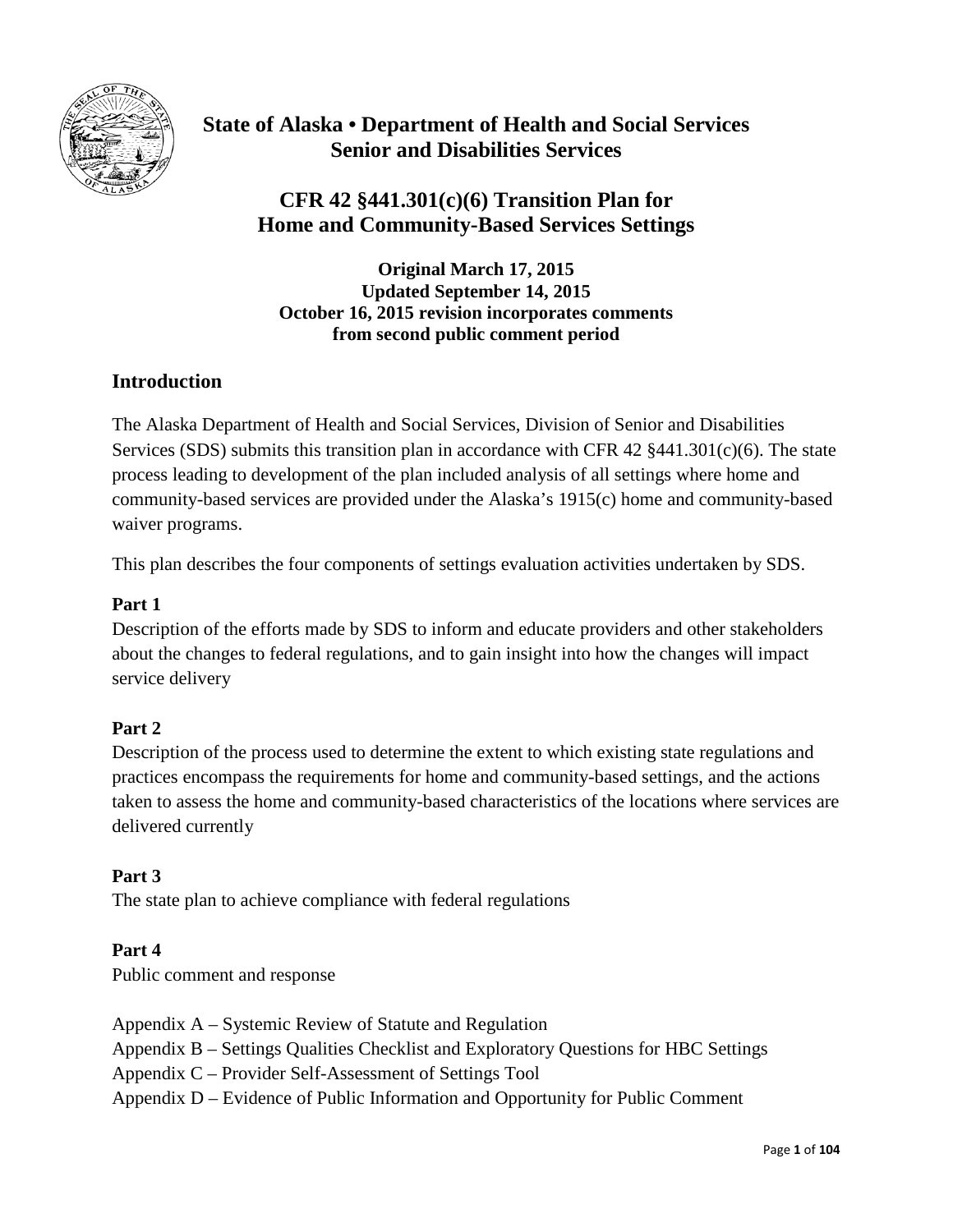### **STATE EDUCATIONAL ACTIVITIES FOR PROVIDERS**

SDS decided that the best approach to assessing the Alaska home and community-based services program would be to work with the stakeholder community to gain an understanding of the scope of the new federal regulations and their potential impact on service delivery. As SDS began a review of state regulations and policies, it implemented concurrently a process of sharing information about the new regulations and of gaining feedback from shareholders through series of contacts that included on-line webinars, interactive community forums, and informative updates via SDS E-Alerts, the email network used to send notices and other information to providers.

To educate providers regarding the new regulations, and to encourage providers to review the locations where they provide services, SDS created the *Provider Self-Assessment of Settings* survey for provider to use to evaluate their operations in light of the settings requirements. A variation of the survey was posted online for two purposes: 1) gaining feedback regarding providers' perceptions of their own compliance with those requirements, and 2) discovering the settings issues that could benefit from technical assistance.

The educational activities and learning opportunities offered to providers regarding home and community-based services settings are shown in the following table:

| Home and community-based services settings<br><b>Educational activities offered by SDS to providers</b> |                |                            |                                                                                            |  |
|---------------------------------------------------------------------------------------------------------|----------------|----------------------------|--------------------------------------------------------------------------------------------|--|
| Date                                                                                                    |                | <b>Communication/Event</b> | <b>Purpose/Outcome</b>                                                                     |  |
| 2014                                                                                                    |                |                            |                                                                                            |  |
| March                                                                                                   | 19             | <b>SDS E-Alert</b>         | Announced finalization of new CMS<br>regulations and key areas of change                   |  |
| April                                                                                                   | 1              | Webinar                    | First Information-Sharing Webinar: Overview<br>of new CMS regulations                      |  |
|                                                                                                         | $\overline{4}$ | <b>SDS E-Alert</b>         | April 1 Webinar materials made available                                                   |  |
| June                                                                                                    | 10             | Webinar                    | Second Information-Sharing Webinar and<br>announcement of community forums                 |  |
|                                                                                                         | 27             | <b>SDS E-Alert</b>         | Invitation to community forums in Fairbanks,<br>Kenai, Anchorage, Juneau, and statewide by |  |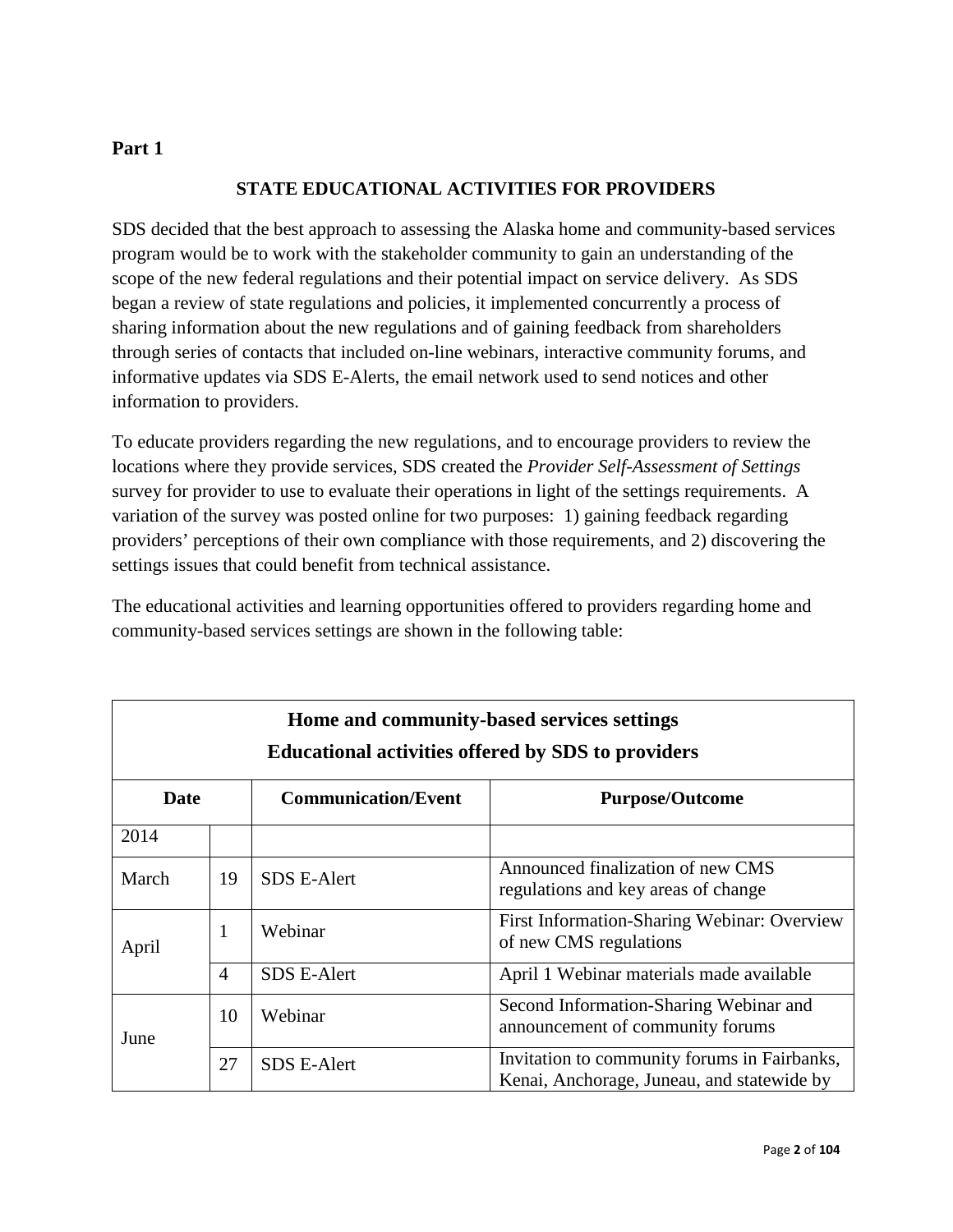|                                                                            |                 |                          | teleconference                                                                                                       |
|----------------------------------------------------------------------------|-----------------|--------------------------|----------------------------------------------------------------------------------------------------------------------|
|                                                                            | Community forum |                          |                                                                                                                      |
| August<br>September<br>October<br>November<br>2015<br>January<br>September | 18              | Fairbanks                |                                                                                                                      |
|                                                                            | 19              | Kenai                    | Interactive forum for information on new                                                                             |
|                                                                            | 20              | Anchorage                | regulations, ideas from stakeholders, Q&A                                                                            |
|                                                                            | 21              | Juneau                   |                                                                                                                      |
|                                                                            | 22              | Statewide teleconference |                                                                                                                      |
|                                                                            | 15              | <b>SDS E-Alert</b>       | Updates/clarifications of CMS regulations;<br>evaluation using Provider Self-Assessment of<br><b>Settings Survey</b> |
|                                                                            | $\overline{2}$  | <b>SDS E-Alert</b>       | Provider Self-Assessment of Settings Survey<br>and FAQs released with October 31 due date                            |
|                                                                            | 15              | Webinar                  | Q & A on Provider Self-Assessment of<br><b>Settings Survey</b>                                                       |
|                                                                            | 16              | <b>SDS E-Alert</b>       | Provider Self-Assessment of Settings Survey<br>due date extended to November 14                                      |
|                                                                            | 21              | Webinar                  | Q & A on Provider Self-Assessment of<br><b>Settings Survey</b>                                                       |
|                                                                            | 27              | <b>SDS E-Alert</b>       | Additional FAQs on CMS regulations<br>released                                                                       |
|                                                                            | $\overline{7}$  | <b>SDS E-Alert</b>       | Provider Self-Assessment of Settings reminder                                                                        |
|                                                                            | 10              | <b>SDS E-Alert</b>       | Open Letter from SDS Director                                                                                        |
|                                                                            |                 |                          |                                                                                                                      |
|                                                                            | 21              | <b>SDS E-Alert</b>       | Save the Date for Public Comment                                                                                     |
|                                                                            | 26              | <b>SDS E-Alert</b>       | Transition Plan available for public comment                                                                         |
|                                                                            | 30              | Webinar                  | Q&A on Transition Plan                                                                                               |
|                                                                            | 15              | SDS E-Alert              | Revised Transition Plan available for public<br>comment                                                              |
|                                                                            | 29              | Webinar                  | Q&A on Revised Transition Plan                                                                                       |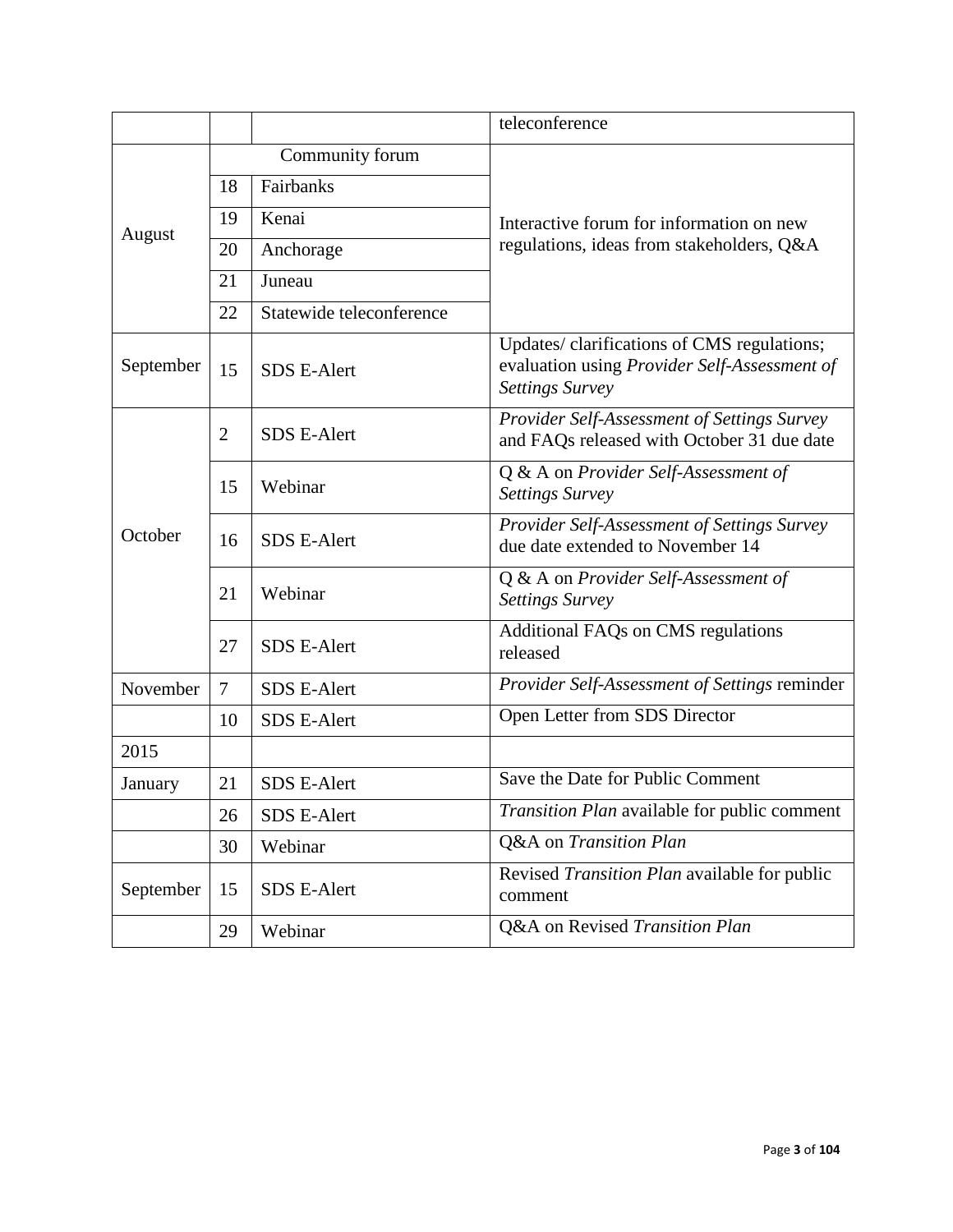#### **EVALUATION OF STATE COMPLIANCE WITH NEW FEDERAL REGULATIONS**

To evaluate compliance with federal requirements for home and community-based settings, SDS undertook a comprehensive review of its service philosophy and state regulations, and a project to assess the characteristics of settings in Alaska. The project sought to identify non-compliant settings through an internal review of certified providers and a review performed by the providers themselves. SDS made in-person site visits to review providers with possibly isolating settings and to review supported employment workplaces.

#### **Review of the SDS Mission, Vision, and Principles**

The State embraced the concepts of choice, inclusion, and independence embodied in the Social Security Act, and joined the national movement toward deinstitutionalization by developing community alternatives. Based on these concepts, SDS formalized its philosophy in the SDS Mission, Vision and Service Principles. From time to time, as new materials such as the Americans with Disabilities Act and the *Olmstead* decision inform the home and communitybased system of service, SDS reviews its philosophy and enriches statewide advocacy for recipients by incorporating the values advanced in those materials.

The assessment of state compliance with the new regulations began with a review of SDS philosophy embedded in its Mission, Vision and Service Principles. This philosophy guides the development of regulations and policies and, as a result, is incorporated in the practices of both the State and the service providers. Because Alaska providers share this philosophy, SDS and the providers are able to work in concert to maintain a well-balanced and responsive home and community-based system.

SDS concludes that its philosophy reflects the values promoted by the new requirements for home and community-based settings.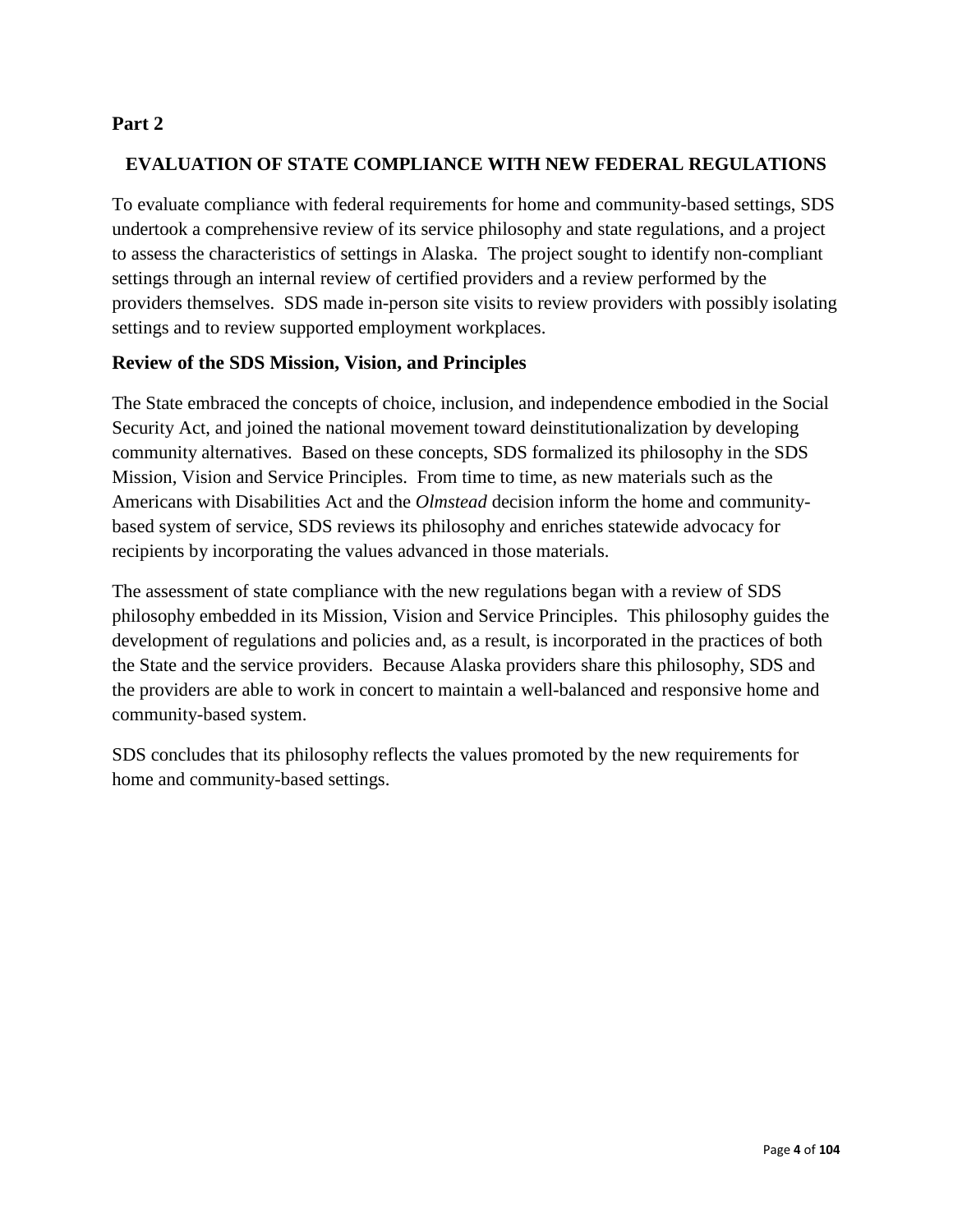

# **State of Alaska • Department of Health and Social Services Senior and Disabilities Services**

## **Mission, Vision, and Principles**

*MISSION***:** *Senior and Disabilities Services promotes health, well-being and safety for individuals with disabilities, seniors and vulnerable adults by facilitating access to quality services and supports that foster independence, personal choice and dignity.*

*VISION: Choice, safety, independence and dignity in home and community-based living*

*SERVICE PRINCIPLES: Senior and Disabilities Services is person-centered and incorporates this value into the following service principles:*

- *We and our partners are responsible and accountable for the efficient and effective management of services.*
- *We and our partners foster an environment of fairness, equality, integrity and honesty.*
- *Individuals have a right to choice and self-determination and are treated with respect, dignity and compassion.*
- *Individuals have knowledge of and access to community services.*
- *Individuals are safe and served in the least restrictive manner.*
- *Quality services promote independence and incorporate each individual's culture and value system.*
- *Quality services are designed and delivered to build communities where all members are included, respected and valued.*
- *Quality services are delivered through collaboration and community partnerships.*
- *Quality services are provided by competent, trained caregivers who are chosen by individuals and their families.*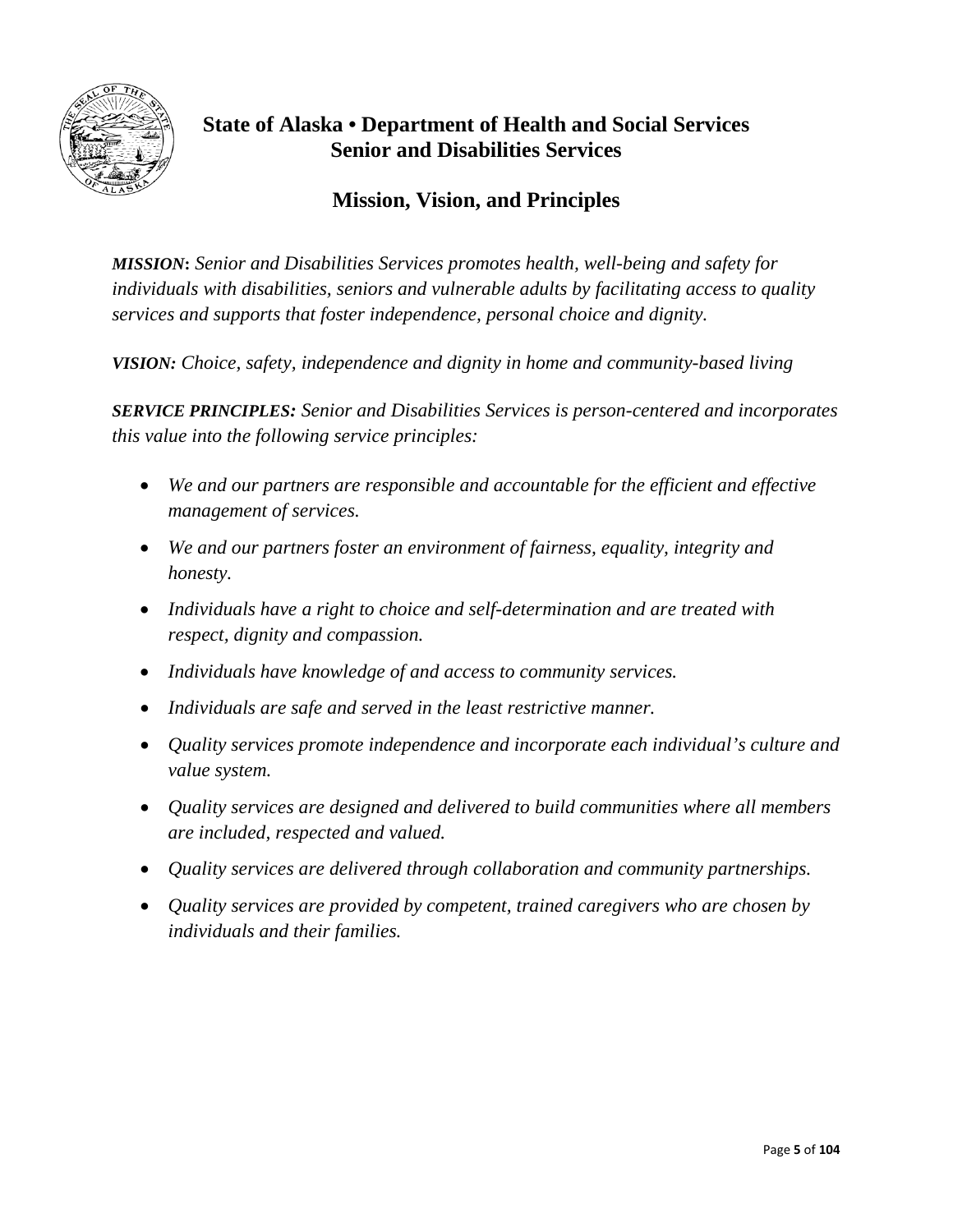### **Review of State Regulations**

To gauge the extent to which current state regulations ensure compliance with federal setting requirements, SDS reviewed state statutes and regulations governing Medicaid waiver services, assisted living home licensing, foster care licensing, and the home and community-based services provider standards in the SDS *Conditions of Participation.*

Because SDS refined its philosophy and practices, including updated its regulations and policies, as new directives were issued, SDS concludes that the state regulations and policies applicable to waiver services are consistent with the new federal regulations, and support integrated settings, full access to the community, and recipient initiative, autonomy, and independence; nonetheless, SDS finds that the requirements regarding settings can be clarified through additional language in SDS regulations and *Conditions of Participation*, as outlined in Part 3, the State Plan for Achieving Compliance section.

The full review of State statutes and regulations relevant to settings is attached as Appendix A.

### **Assessment of Home and Community-Based Service Settings in Alaska**

Alaska operates four waivers: Intellectual and Developmental Disabilities (IDD), serving those 21+ who experience only intellectual or developmental disabilities meeting the level of care for an Intermediate Care Facility for Individuals with Intellectual Disabilities (ICF/IID); Alaskans Living Independently  $(ALI)$ , serving those  $21+$  who experience only physical disabilities and meet the nursing facility level of care (NFLOC); Adults with Physical and Developmental Disabilities (APDD), for those 21+ who have both physical and developmental disabilities and meet NFLOC; and Children with Complex Medical Conditions (CMCC), serving those up to age 21 who meet NFLOC.

SDS implemented a two–part approach to assessing the home and community-based characteristics of the locations where services are delivered currently: 1) an internal review of SDS certification and compliance activities, and 2) a provider review using the *Provider Self-Assessment of Settings* survey developed for use by providers to evaluate their compliance with settings requirements. Each of these reviews covered whether the services are provided in settings that are on or adjacent to a public institution or that have the effect of isolating individuals, settings that setting ensures an individual's rights of privacy, dignity, respect, and freedom from coercion and restraint, and setting that facilitate individual choice regarding services and supports, and who provides them.

SDS conducted an internal review of its regulations, certification and compliance activities to determine which services and settings in each of its four waivers (IDD, ALI, APDD, and CMCC) comply with CMS regulations, which will require modification, and which may need heightened scrutiny by CMS. The internal review comprised analyzing quality assurance, complaint, critical incident, and internal investigation reports and data, reviewing and discussing findings from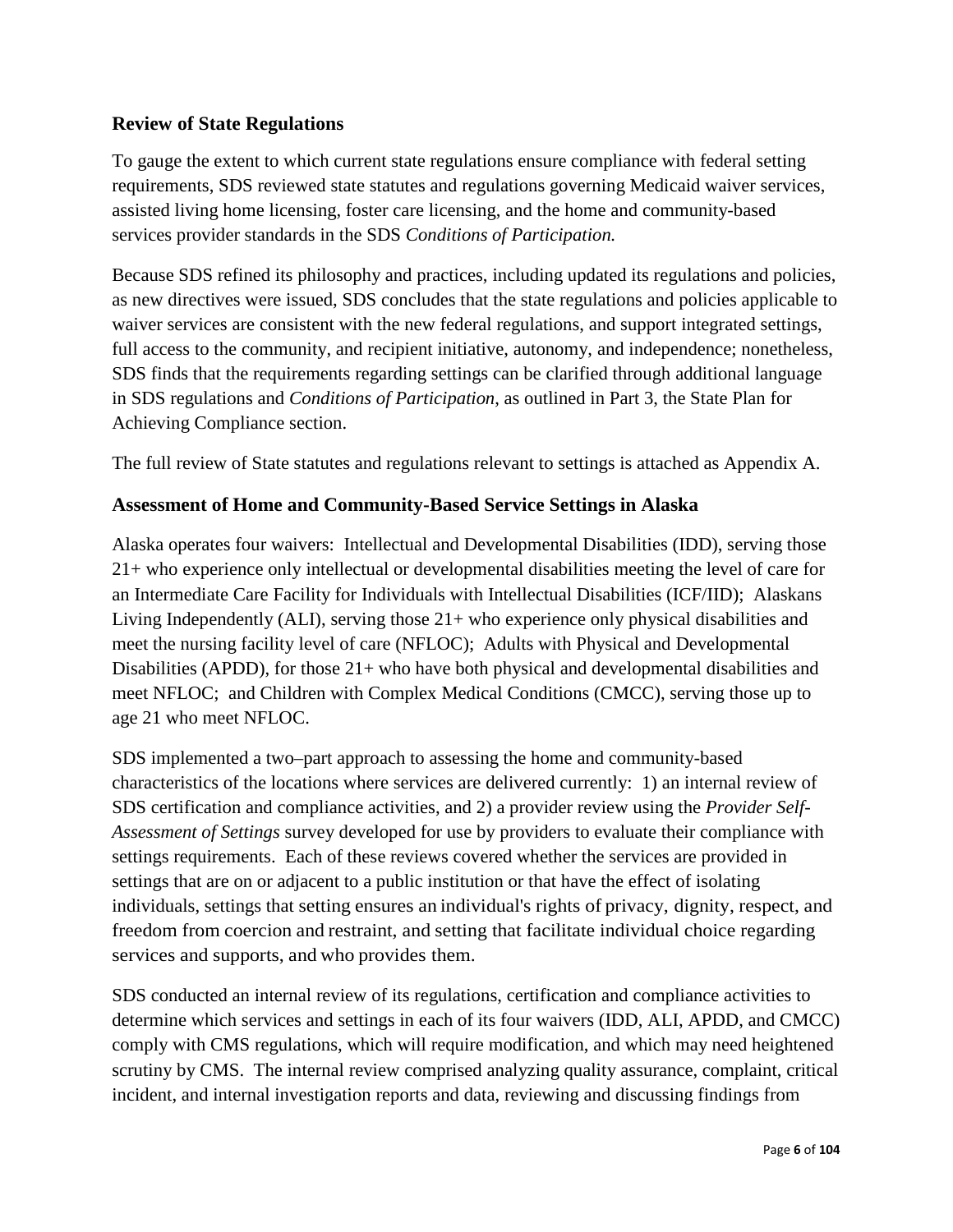recent site visits to various providers by Certification & Licensing, Quality Assurance and subject matter expert staff within SDS, and including other entities (advocacy groups, grantees, and other state agencies charged with ensuring the health and safety of recipients) in identifying settings that potentially did not meet the CMS settings requirements.

Through this internal review, SDS determined that the following services are provided in settings that are compliant with CMS settings regulations, per CMS, as they are provided in a recipient's home:

- Care coordination (all four waivers)
- Respite (in home) (all four waivers)
- Chore (all four waivers)
- Environmental Modifications (all four waivers)
- Intensive Active Treatment (IDD, APDD, CMCC)
- Nursing Oversight and Care Management (IDD, CMCC)
- Specialized Medical Equipment (all four waivers)
- Meals (all four waivers)
- Specialized Private Duty Nursing (IDD, APDD)

Additionally, SDS found that the following services are provided in settings where some providers may need technical assistance and remediation to bring them into compliance with CMS settings regulations:

- Adult Day (ALI, APDD)
- Residential Supported Living (ALI, APDD)
- Residential Habilitation (IDD, APDD, CMCC)
- Transportation (all four waivers)
- Supported Employment (IDD, APDD)
- Day Habilitation (IDD, APDD, CMCC)

To prepare for possible heightened scrutiny by CMS, SDS identified some locations that required additional investigation regarding their settings, and made in-person site visits to those locations. In addition, providers indicated through the review of their own settings (see page 10) that they did not meet the settings requirements.

SDS concluded that, although a number of settings have the appearance of isolating recipients from the broader community, some of these settings require only minimal changes to bring them into compliance; other settings have home and community-based characteristics despite seemingly isolating locations, but offer experiences chosen by the recipients in preference to other setting.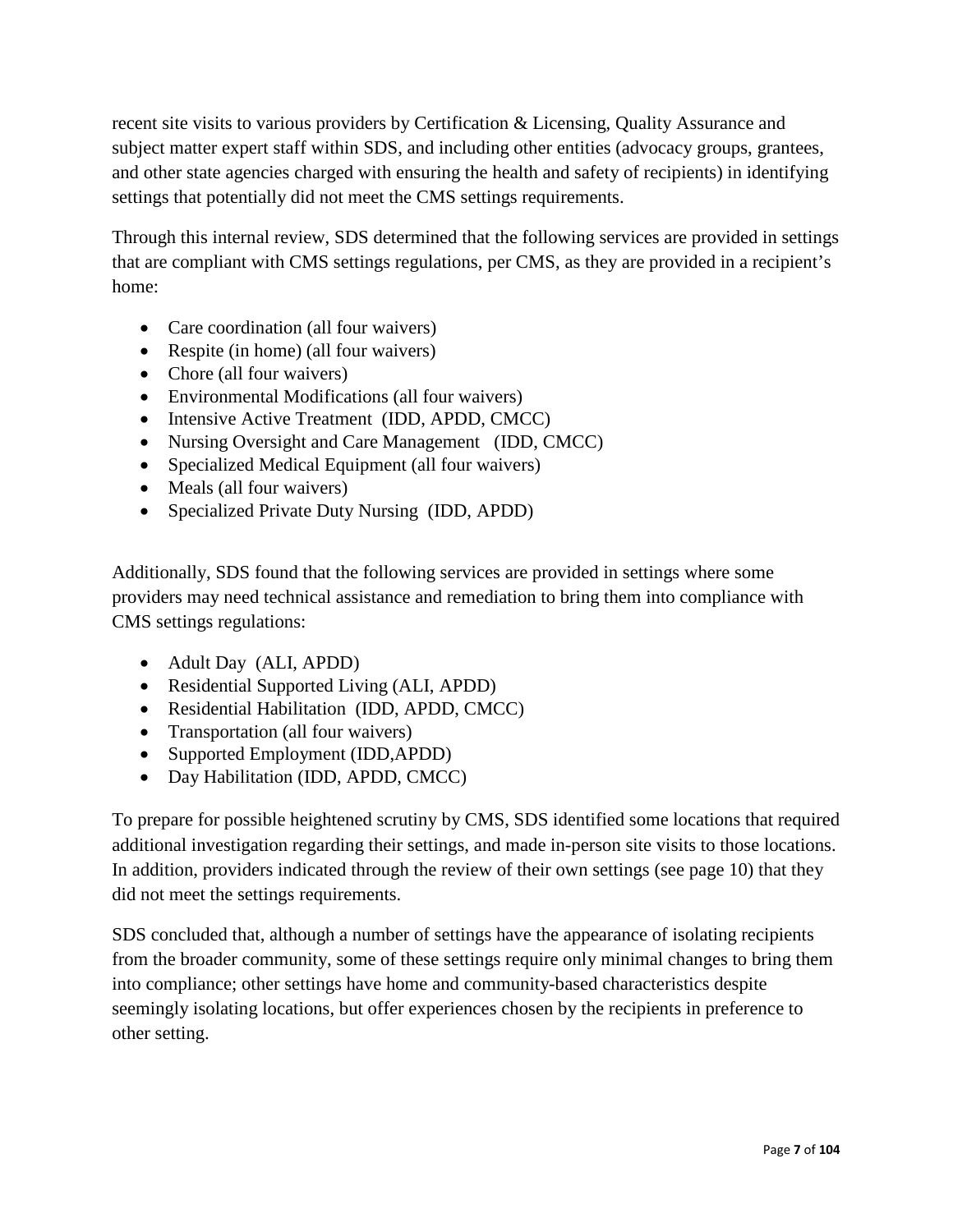#### 1. Review and Identification of Non-Compliant Settings and Site Visits

#### *Review of institutional settings*

Because there were no intermediate care facilities for Alaskans with intellectual and developmental disabilities, residents needing services were relocated outside of Alaska prior to 1961. Thereafter, the opening of Harborview Developmental Center, a state-owned and operated residential facility in Valdez Alaska, made it possible for 175 Alaskan residents to receive services in-state. Following amendment of the Social Security Act in 1981, the State developed a home and community-based services program that included the certification of provider-owned or -controlled intermediate care facilities. As more families found community supports, the number of Harborview residents dropped to 80 individuals making the cost of maintaining the facility unsustainable. The State was able to transition the remaining residents into their communities because the necessary home and community-based services infrastructure was in place. Harborview Developmental Center was closed in 1997; at the same time, the state decertified all provider-owned or -controlled intermediate care facilities for individuals with intellectual and developmental disabilities, making Alaska free of institutional facilities.

On the basis of a review of this history and certification policies, SDS finds that there are no institutional settings, and no service settings located in a building on the grounds of, or immediately adjacent to, a public institution in Alaska.

### *Review of possibly isolating settings: farmstead model, day habilitation centers and supported employment sites*

The SDS certification and compliance unit identified a small number of home and communitybased service settings that, according to CMS guidance, might have the effect of isolating recipients from the broader community. These settings included locations that fit the description of a residential rural "farmstead" model; day habilitation service sites that might tend to isolate recipients from the community; and supported-employment sites that did not appear to qualify as competitive integrated workplaces. Applying the concept of "heightened scrutiny," SDS conducted on-site reviews of two rural farmsteads, three day habilitation sites, and two supported employment sites, using a checklist, based on materials provided in the CMS Toolkit, as a guide for reviewing provider policy and practice in light of the new regulations. The checklist is attached as Appendix B.

SDS discussed, with farmstead administrative personnel, whether there are opportunities for recipient inclusion in the very small communities where the settings are located. The discussions focused on concerns regarding the availability of transportation and employment in competitive settings, as well as protection of recipient rights to privacy, dignity and respect.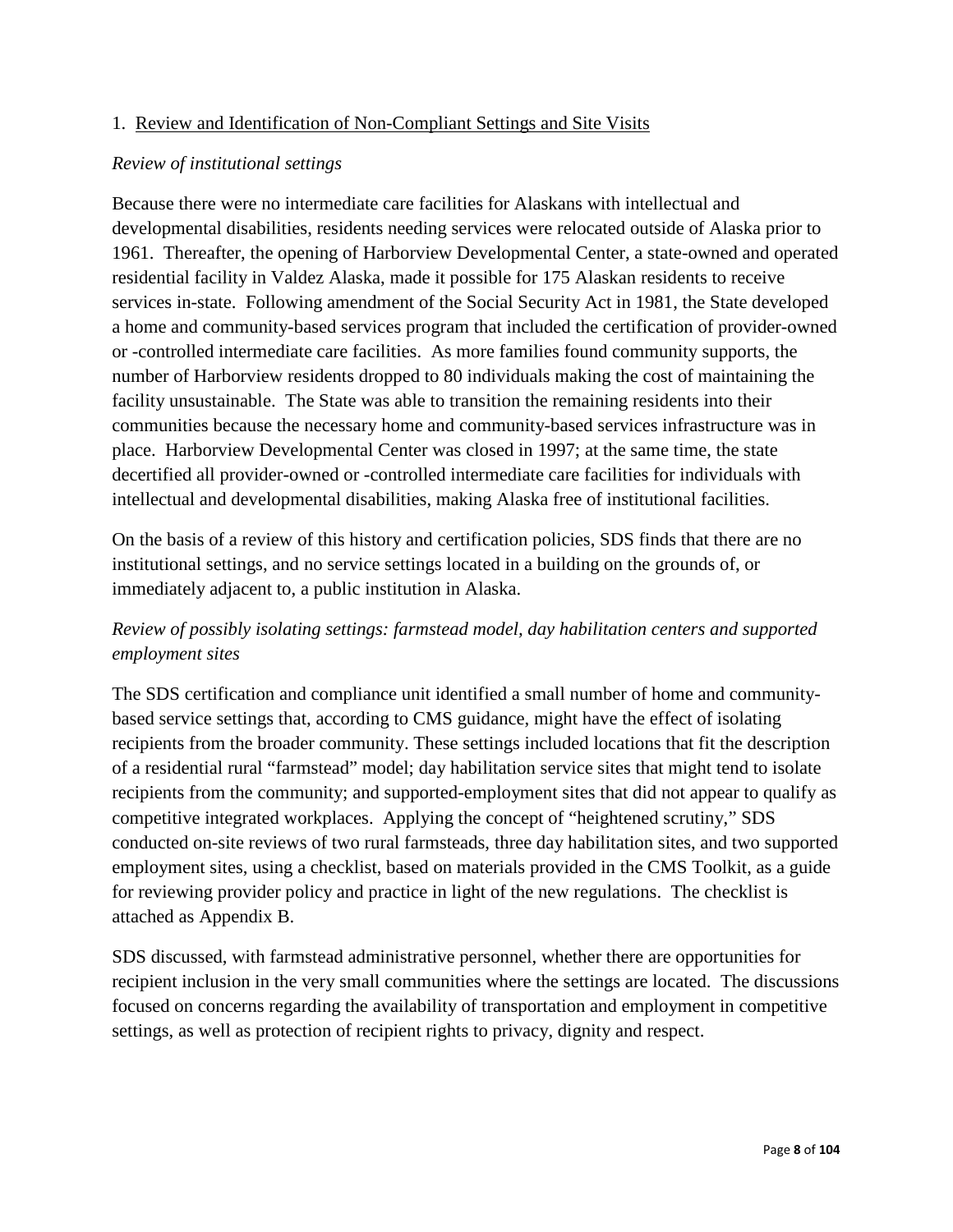SDS found that both rural sites afforded as much access to the community as the recipients wanted by providing regular opportunities to participate in meaningful community activities and transportation upon request, in addition to scheduled transportation. The recipients appear to have community access similar to that of peers who do not receive home and community-based services and who live in rural settings throughout Alaska.

SDS concludes that the farmstead settings have the required home and community-based characteristics despite their location, and suit a range of individuals seeking the slower pace of rural life. SDS will submit information on all farmstead residential habilitation sites to CMS to be subjected to the process of heightened scrutiny.

#### *Review of day habilitation settings*

SDS discussed with the day habilitation administrative personnel its concerns that, because these sites serve only people with disabilities, they appear to isolate recipients from others in the community. SDS found that both day habilitation service sites offer scheduled activities, such as art classes for recipients or community dinners that recipients can attend accompanied by their families.

SDS concludes that the day habilitation sites do not fully exhibit the expected characteristics of home and community-based settings. SDS explained the requirements of the federal regulations, and discussed possible strategies to promote greater participation by the community such as active outreach and development of a policy and procedure for welcoming members of the community who do not receive waiver services. SDS will continue to offer technical assistance to providers that require settings remediation and will submit the outcomes of the remediation efforts as an element for heightened scrutiny review.

#### *Review of supported employment settings*

SDS recognizes that supported employment site issues are a system-wide concern in Alaska. Currently, the State, supported-employment providers, and other stakeholders are involved in coordinated systems-change efforts to improve employment outcomes for recipients.

During visits to the supported employment sites identified as needing additional scrutiny, SDS advised administrative personnel that, because only recipients of waiver services work in nonadministrative positions, the sites that do not have the characteristics of home and communitybased settings. SDS and the administrators discussed modifications that would ensure recipients are employed in integrated community settings, including ensuring payment of at least the minimum wage for each position, and offering positions, as they became available, for general employment SDS will continue to office technical assistance to providers that require settings remediation, and will submit the outcomes of remediation efforts as an element of heightened scrutiny review.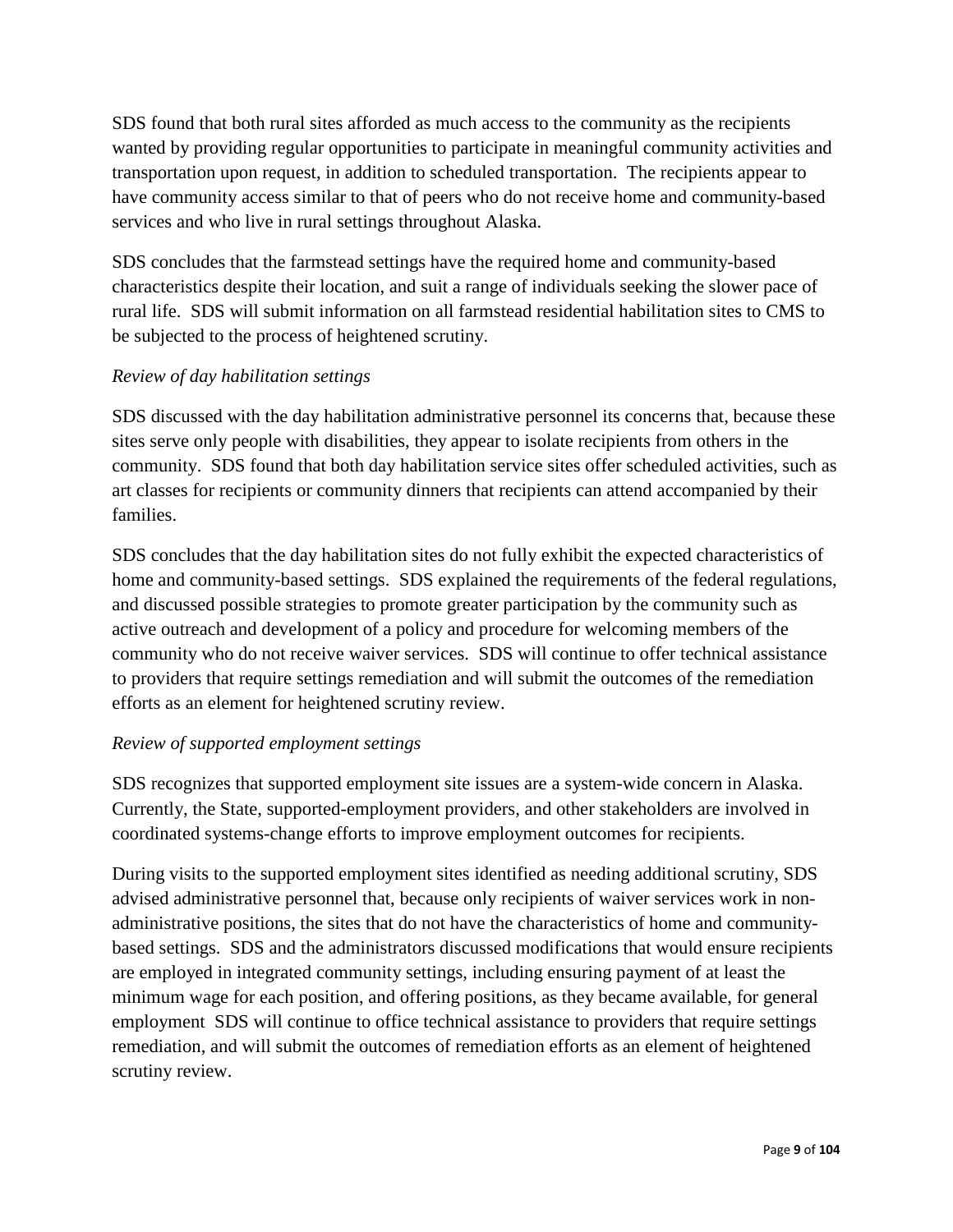#### 2. Provider review: Provider Self-Assessment of Settings

SDS created the *Provider Self-Assessment of Settings* survey for providers for two purposes: 1) to serve as a teaching tool to inform providers of the new federal regulations, and 2) to be used as a tool to evaluate the extent to which the provider meets the new settings requirements. The survey was constructed so that each element of the settings characteristics was emphasized by presenting it as a question for provider evaluation. SDS conducted two statewide webinars to train providers on how to complete the survey. The online survey was made available on the SDS website, and was open for participation October 1 through November 14, 2014.

The survey could be printed for the provider's self-assessment, or alternatively, providers could participate in an online survey. The online survey was structured so that a provider of services need only fill out the survey once, while taking into consideration every setting where home and community-based services were provided when formulating a response. The survey consisted of two parts: the first set of questions pertained to all home and community-based settings; the second set of questions were applicable only to provider-owned or controlled residential settings. All questions used a Yes/No format, followed by a text box for the respondent to provide additional information in narrative form.

All providers, except for those providing care coordination services only, were strongly encouraged to participate in the survey. The survey responses came from providers that represent locations statewide and offer services in all types of settings.

Ninety (21%) of the 439 certified home and community-based services providers responded. Of these 90 responses, 11 (12%) were considered to be incomplete because the provider did not answer all the questions. The remaining 88% responses were split evenly between two categories: those that were deemed complete and needing no further action (44%), and those that were complete but, based on the responses, need follow-up.

SDS concludes from its assessment of settings that day habilitation providers, supportedemployment providers, and others identified through the provider self-assessment are not fully in compliance with settings requirements. SDS will work with these providers to bring them into compliance.

A copy of the *Provider Self-Assessment of Settings* survey is available in the SDS News Archives portion of the [SDS website,](http://dhss.alaska.gov/dsds/Pages/default.aspx) as are links to a variety of home and community-based settings training materials, including a *Settings Checklist and Exploratory Questions*, *Frequently Asked Questions*, a PDF version of the survey itself, and copies of the training webinar PowerPoint presentation.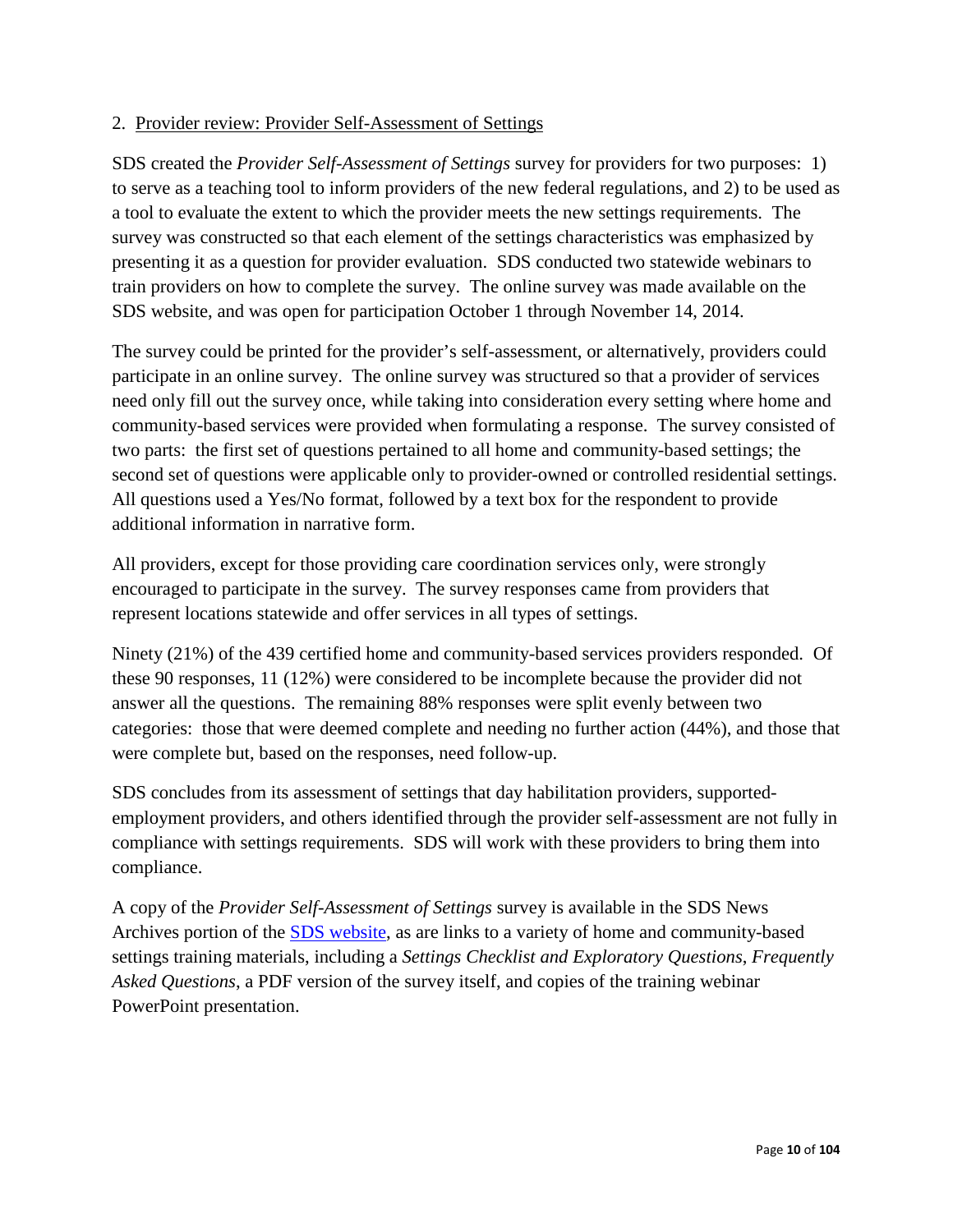#### 3. Next Steps: Settings Verification and Remediation

SDS developed and offered the *Provider Self-Assessment of Settings* so that providers could evaluate their settings and make corrections if settings requirements were not met. Because the response rate for use of this tool was inadequate, SDS has planned another approach to training and provider evaluation that will require review and reporting on the status of all settings in which residential habilitation, supported living, day habilitation, adult day, supported employment, chore, and congregate meal services are provided. If a setting is found to be deficient in home and community-based characteristics and, consequently, presumed to be institutional in nature, the new approach calls for a settings remediation plan to be developed according to the process presented in the redesigned SDS provider training. SDS will offer technical assistance for choosing and implementing remediation strategies.

SDS will develop training regarding setting requirements designed to clarify the characteristics of home and community-based settings, and to provide strategies and best practices for remediation of settings that have the tendency to isolate or restrict the personal rights of recipients. The training will be mandatory for all SDS-certified program administrators and will be offered both in-person, and by webinar for provider agencies located in remote communities. SDS will track training attendance and satisfactory completion for all current providers, and will revise regulations to require the training for all new providers as part of certification requirements.

As part of the training, providers will be introduced to a standardized home and communitybased setting verification report. Building on the work of the *Provider Self-Assessment of Settings* and the *Settings Qualities Checklist and Exploratory Questions for Home and Community-Based Settings*, the report format will guide the provider through assessment of each setting in which services are provided. If a setting is identified as having the tendency to isolate recipients from the larger community or impinges on recipient rights, the provider will be required to develop a detailed settings remediation plan that includes timelines for completion and that addressed changes to agency policy or to the physical environment designed to bring the setting into compliance.

The SDS Certification and Compliance Unit and the SDS Quality Assurance Unit will collaborate in the review of each plan, and will either accept the plan as sufficient to correct deficiencies or return the plan to the provider for further development. SDS will provide technical assistance for development of plans found to be insufficient.

A standardized home and community-based settings verification report will be the State's primary method for collecting information for the CMS "heightened scrutiny" process for those settings presumed to be institutional by federal regulation. These reports and the remediation plans developed by providers will be made public, and will be provided to CMS as evidence that a setting overcomes the presumption that isolation makes it institutional in nature.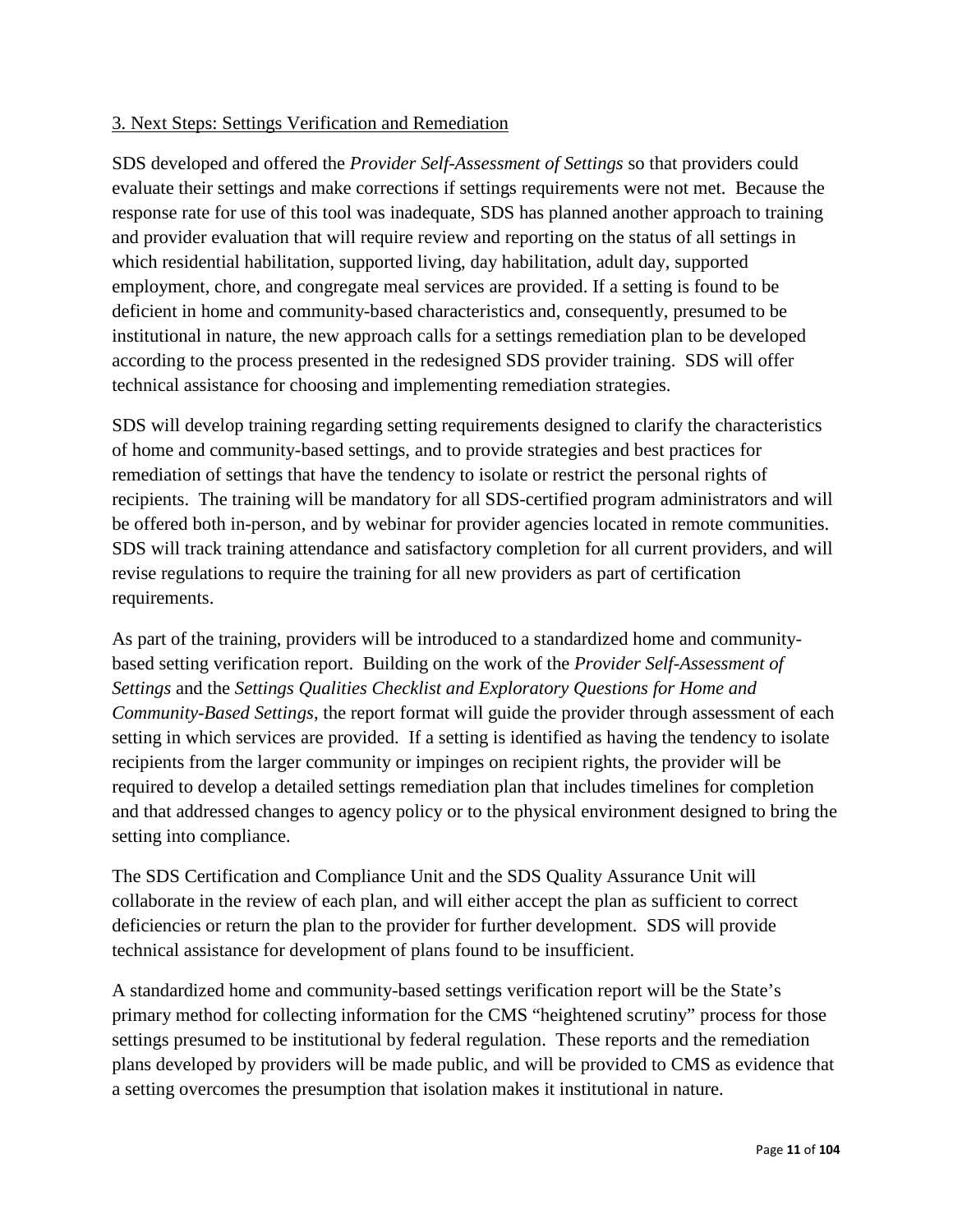The SDS Certification and Compliance Unit will assume responsibility for ongoing monitoring of settings. Setting review questions will be added to the standard site-visit materials used by the Unit, and settings verification will become a routine aspect of provider certification.

SDS development of the training curriculum and the home and community-based setting verification report will commence immediately, with a proposed completion date of July 1, 2016. SDS estimates that review and remediation of all settings will be complete July 1, 2018.

If a provider receives training and remediation on settings and seeks recertification as a provider of HCB services but SDS determines the provider remains noncompliant with the settings requirement, SDS will work to relocate recipients. This will involve providing advance notice to affected recipients, their care coordinators, and all other interested parties; providing information on the other service options available to help them make an informed decision; identifying the entities that will need to be involved in the transfer to other providers; and ensuring that critical services are in place in advance of the transition. The Certification & Licensing Unit will work with staff in the Intellectual and Developmental Disabilities (IDD) and Nursing Facility Level of Care (NFLOC) Units on these transitions on a case by case basis.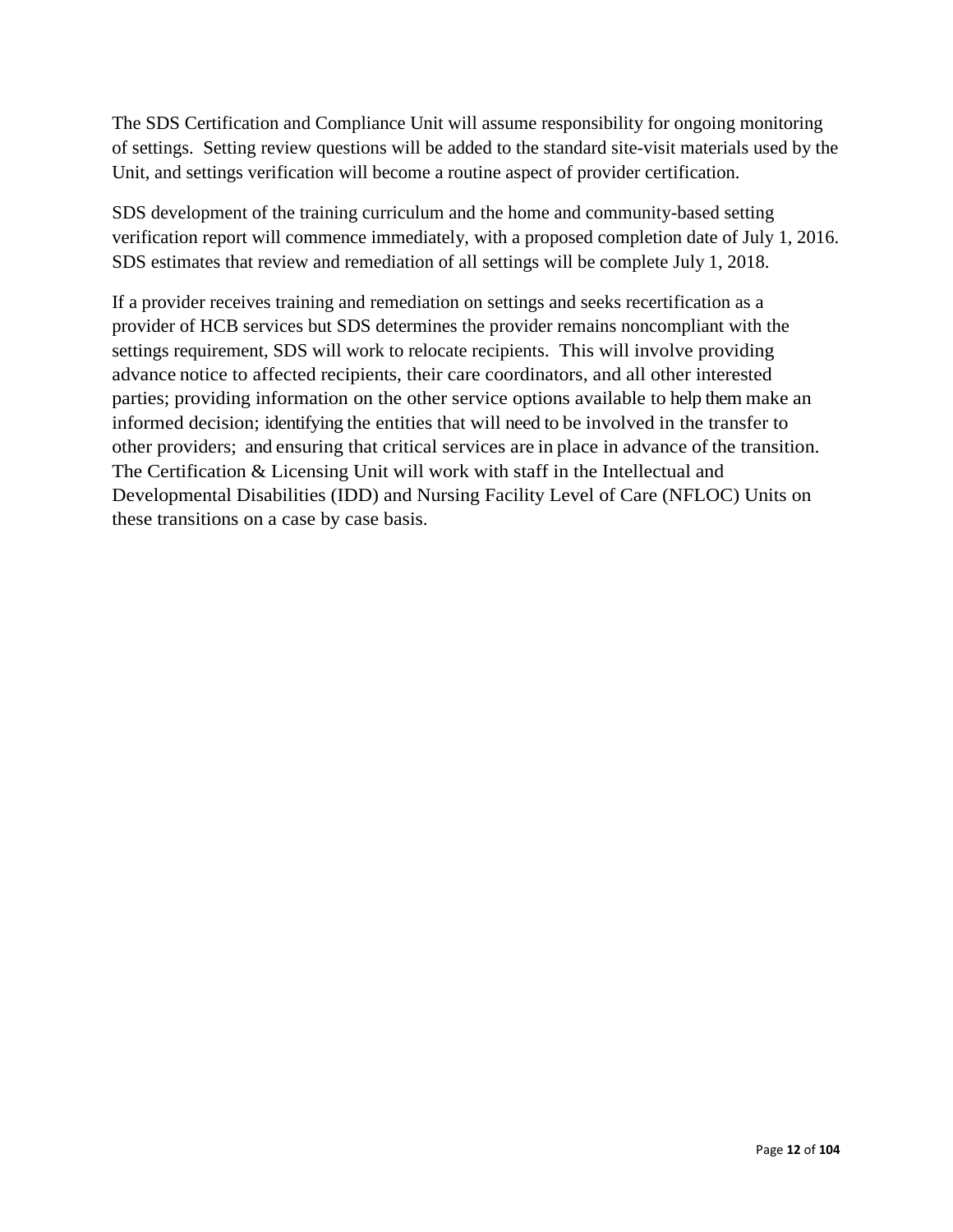### **STATE PLAN FOR ACHIEVING COMPLIANCE WITH FEDERAL REGULATIONS**

#### **Amendment of state regulations and** *Conditions of Participation*

Through its internal review of regulations and evaluation of home and community-based service settings, SDS has determined that amendments to regulations governing the waiver program and to provider standards in the SDS *Conditions of Participation* will bring SDS into full compliance with federal regulations*.* In addition, SDS will work with the Divisions of Health Care Services, Alaska Pioneer Homes, and the Office of Children's Services to ensure the assisted living homes and foster home, for which they have administrative responsibility, have the qualities required of home and community-based settings.

SDS will require providers to implement remedial strategies for full compliance. SDS plans for the amendments to regulations and *Conditions of Participation*, as well as provider implementation of remedial strategies, to be complete by July 1, 2016, the date of reauthorization for Alaska's four waiver programs.

Beginning in January 2015, in collaboration with the Alaska Department of Law and with input from stakeholders, SDS will initiate a project to amend regulations and the *Conditions of Participation* governing the waiver programs.

#### Regulation changes

- Develop requirements regarding settings for provider certification section of regulations
- Clarify that the care coordinator must document service and settings options presented to the recipient, as well as specific providers considered for those services, during development of the Plan of Care
- Renew emphasis on non-disability specific settings among service options discussed and offered
- Specify that any discussion of residential options must include consideration of the recipient resources for room and board, and whether those resources would cover the cost of a private unit
- Specify that any modifications in a recipient's living conditions in a provider-owned or controlled residential setting must be supported by a specific assessed need and justified in the Plan of Care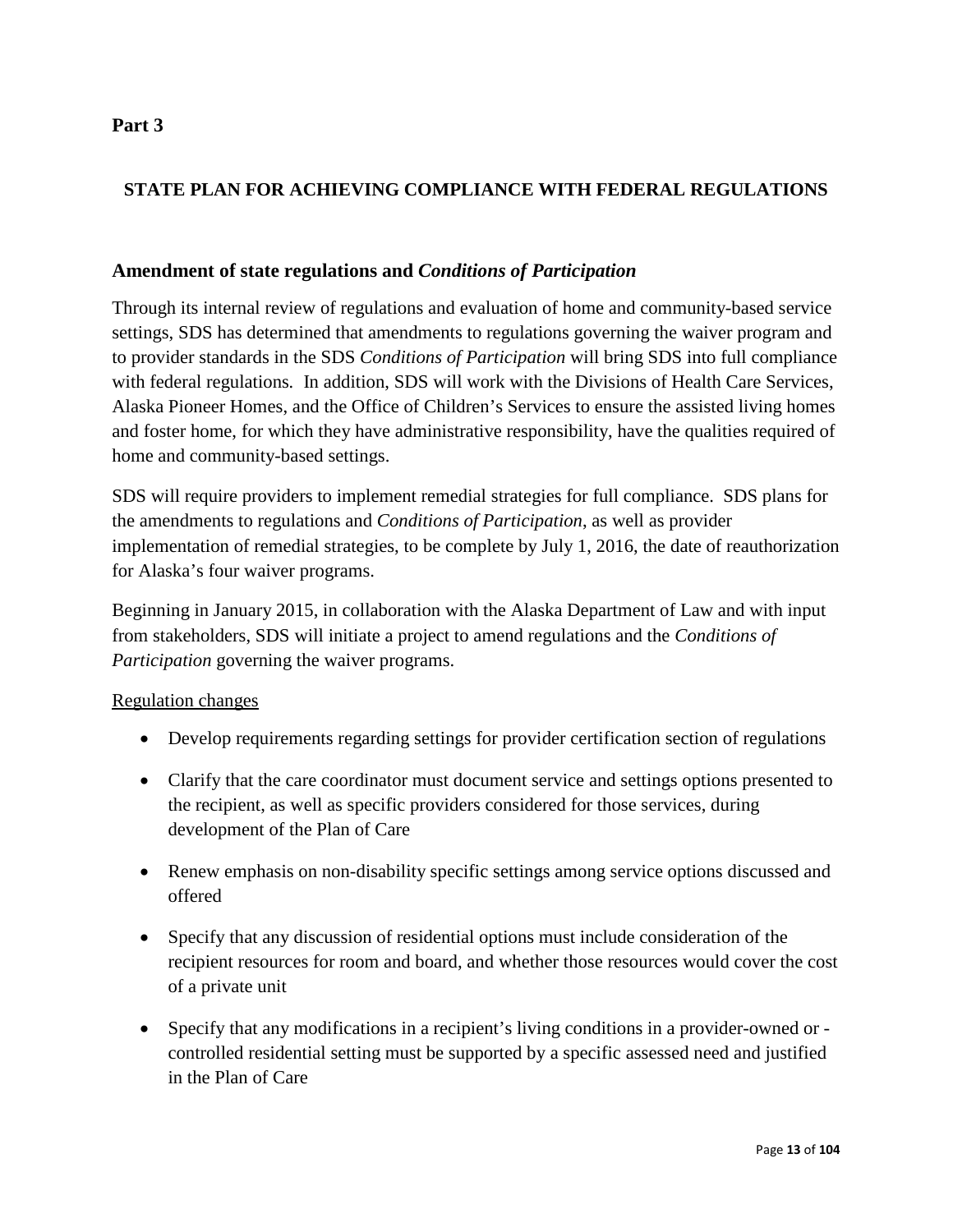### Conditions of Participation: Revisions to provider standards

- Specify that residential services providers must support recipient control of personal resources
- Clarify that the settings where services are to be provided must be physically accessible for the individual recipient

### **Activities to Achieve Provider Compliance**

#### Provider training

SDS offers in-depth information regarding the home and community-based services program, certification requirements, and state regulations and policies. SDS will revise its Provider Certification Information webpage to emphasize the required characteristics of home and community-based settings. In addition, SDS will develop a provider orientation class that will include settings requirements as a topic, and will make it a requirement for certification.

SDS requires individuals who seek certification to provide care coordination services to enroll in a basic training course, and demonstrate comprehension of course content through examination. SDS will enhance this training to emphasize the characteristics of home and community-based settings so that care coordinators will be better able to evaluate the quality of care provided to recipients.

#### Provider certification process

SDS will broaden the scope of its certification activities by including a review of home and community-based settings characteristics. Questions suggested in the CMS Toolkit will be added to the certification checklist that is used to evaluate a provider's capacity to offer services to recipients. After enactment of state regulations regarding settings, all applicants for initial certification and for recertification will be required to answer and submit a questionnaire, similar to the *Provider Self-Assessment of Settings* survey developed by SDS, that indicates compliance with those requirements.

#### Provider remediation

Although a small number of Alaska provider agencies that were identified through settings assessment activities as appearing not to be in full compliance, SDS found from its analysis that the majority of services locations in Alaska have the required qualities of home and communitybased settings. SDS will provide technical assistance to bring those agencies lacking the full range of settings qualities to ensure services are provided to recipients in settings with the required home and community-based characteristics.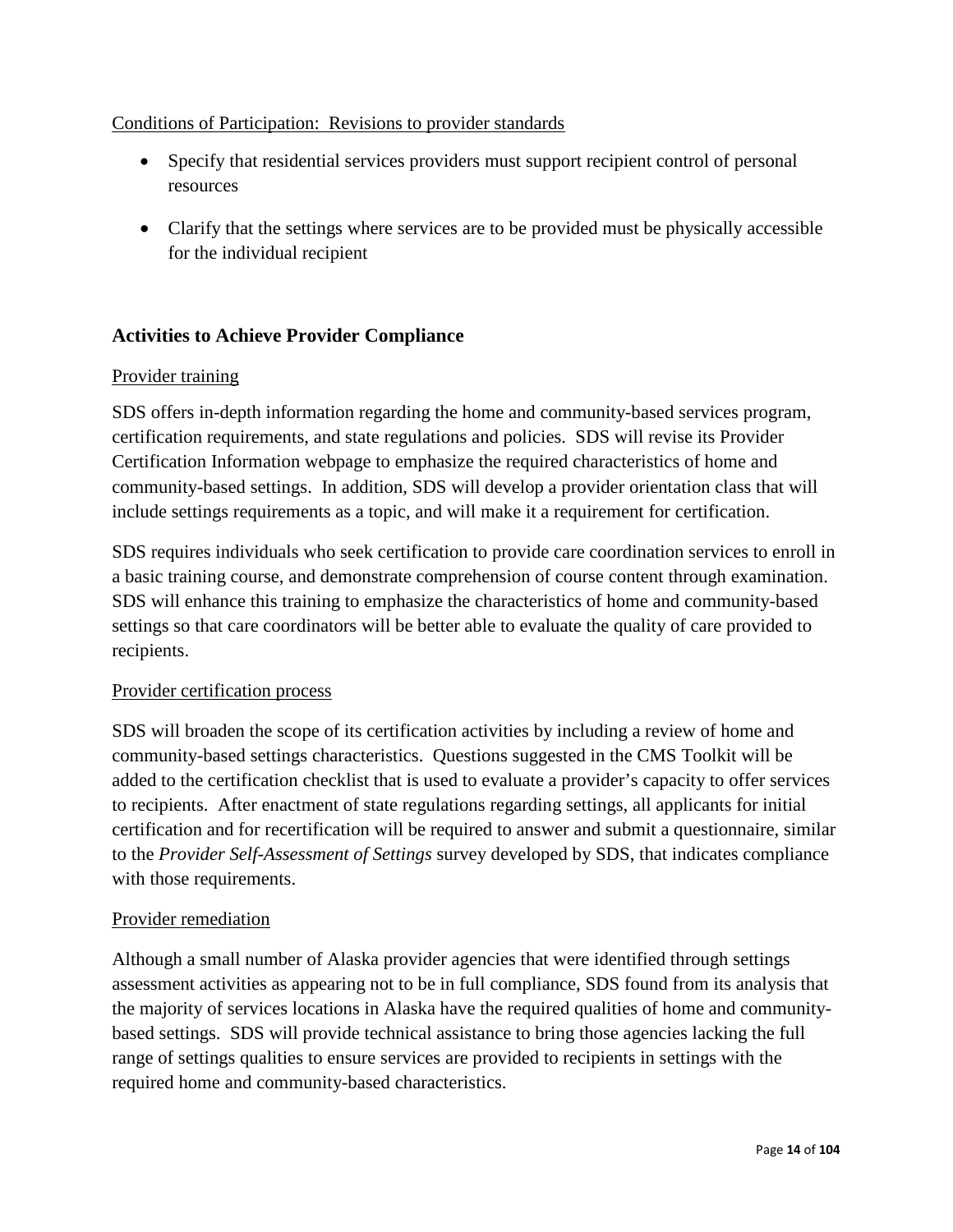As part of the State on-going certification cycle, SDS will follow-up the technical assistance process with on-site visits to providers as needed. If providers are found during on-site visits to lack settings qualities, SDS will act in accordance with 7 AAC 130.220 which authorizes a formal remediation process and a decertification path for providers unable or unwilling to comply with regulations.

| Home and community-based services settings<br>Alaska transition plan |                                                                   |                                                                                                 |  |
|----------------------------------------------------------------------|-------------------------------------------------------------------|-------------------------------------------------------------------------------------------------|--|
| <b>Time</b>                                                          | <b>Activity</b>                                                   | <b>Outcome</b>                                                                                  |  |
| 2015<br>January 6 -<br>23                                            | SDS internal review and revision of the transition<br>plan        | Internal comment<br>incorporated                                                                |  |
| January 26 -<br>February 28                                          | Public comment period for the transition plan                     | Stakeholder input<br>gathered, documented<br>and incorporated into<br>transition plan           |  |
| January 30                                                           | Stakeholder workshop on transition plan and<br>regulation changes | Stakeholder input<br>gathered/documented;<br>incorporated in<br>transition plan                 |  |
| March 1 -<br>15                                                      | Transition plan finalized; submitted to CMS for<br>approval       | State in full compliance<br>with CMS transition<br>plan requirements                            |  |
| July -<br>September                                                  | SDS amends Transition plan in response to CMS<br>review           | SDS develops revised<br>process for verifying<br>HCB characteristics of<br>all service settings |  |
| September<br>$15 -$<br>October 15                                    | Public comment period for the Transition plan                     | Stakeholder input<br>gathered, documented<br>and incorporated into<br>transition plan           |  |
| September<br>28                                                      | Stakeholder workshop on transition plan and<br>regulation changes | Stakeholder input<br>gathered/documented;<br>incorporated in<br>transition plan                 |  |
| October 15 -                                                         | Transition plan finalized; submitted to CMS for                   | State in full compliance<br>with CMS transition                                                 |  |

### **Revised Transition Plan Timeline**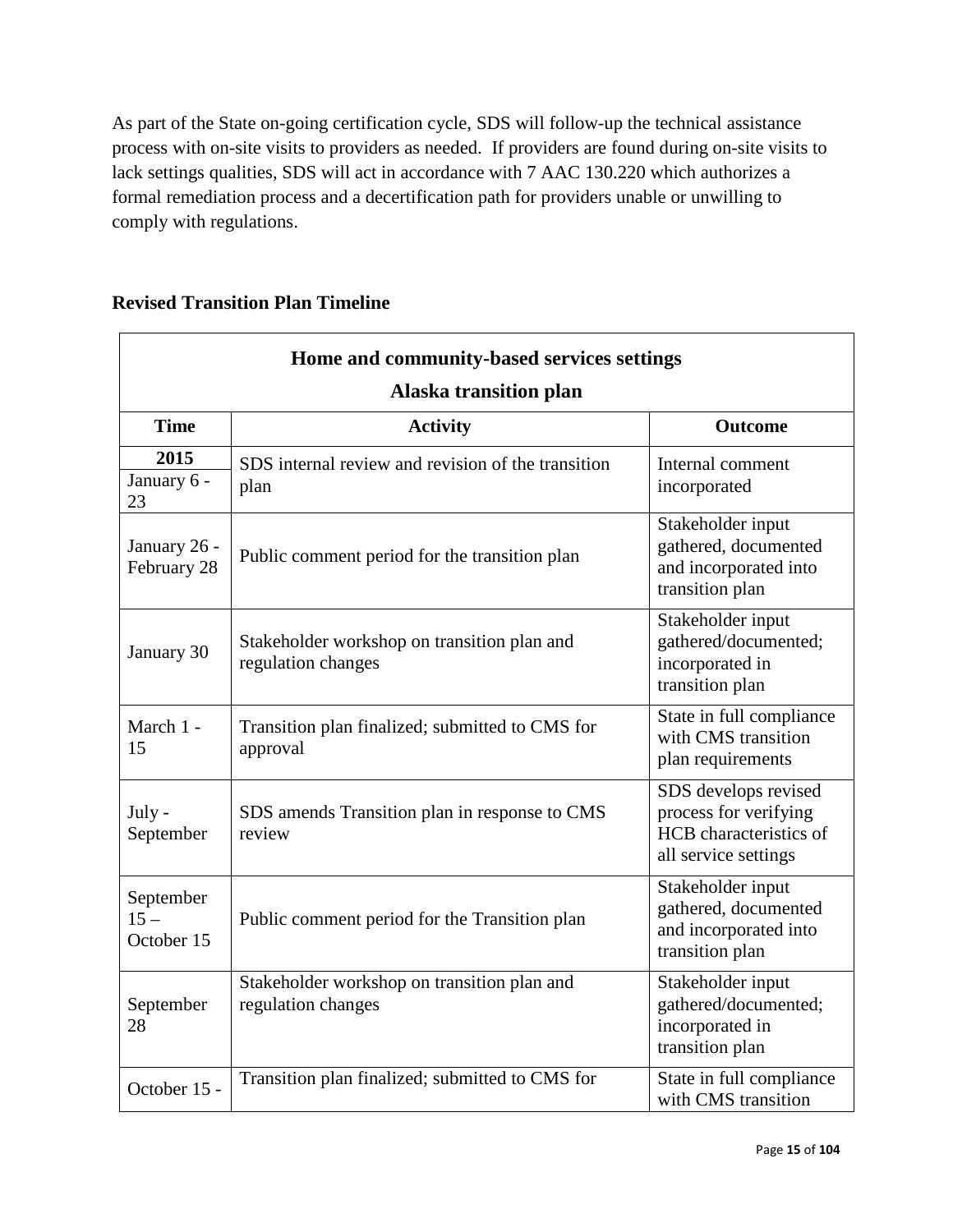| 17                         | approval                                                                                                                                                                                                         | plan requirements                                                                                                                                                                                                            |
|----------------------------|------------------------------------------------------------------------------------------------------------------------------------------------------------------------------------------------------------------|------------------------------------------------------------------------------------------------------------------------------------------------------------------------------------------------------------------------------|
| October -<br>December      | SDS begins development of new settings review and<br>remediation process including provider "home and<br>community-based setting verification report and<br>remediation plan"                                    | Review by final<br>authority<br>Providers identified<br>through assessment in<br>compliance                                                                                                                                  |
| December<br>31             | Transition Plan amendment to CMS containing<br>findings of site specific review                                                                                                                                  | <b>Amended Transition</b><br>Plan approved by CMS                                                                                                                                                                            |
| 2016<br>January -<br>April | SDS revises waiver regulations to incorporate federal<br>requirements                                                                                                                                            | State regulations in full<br>compliance with federal<br>regulations                                                                                                                                                          |
| May - July                 | SDS develops Provider training curriculum regarding<br><b>HCB</b> settings regulations                                                                                                                           | Providers fully informed<br>regarding settings<br>requirements                                                                                                                                                               |
| July $1 -$<br>ongoing      | SDS offers HCB settings training and assistance with<br>remediation plan development<br>Revised waiver regulations adopted and in effect<br>Begin review/monitoring for compliance with<br>settings requirements | Providers understand<br>regulations, how to<br>remediate settings and<br>come into compliance<br>with state and federal<br>requirements<br>Only providers that meet<br>settings requirements are<br>certified or recertified |
| 2018                       |                                                                                                                                                                                                                  | All providers in full                                                                                                                                                                                                        |
|                            | End of two-year recertification cycle                                                                                                                                                                            | compliance with settings                                                                                                                                                                                                     |
| July 1                     |                                                                                                                                                                                                                  | requirements                                                                                                                                                                                                                 |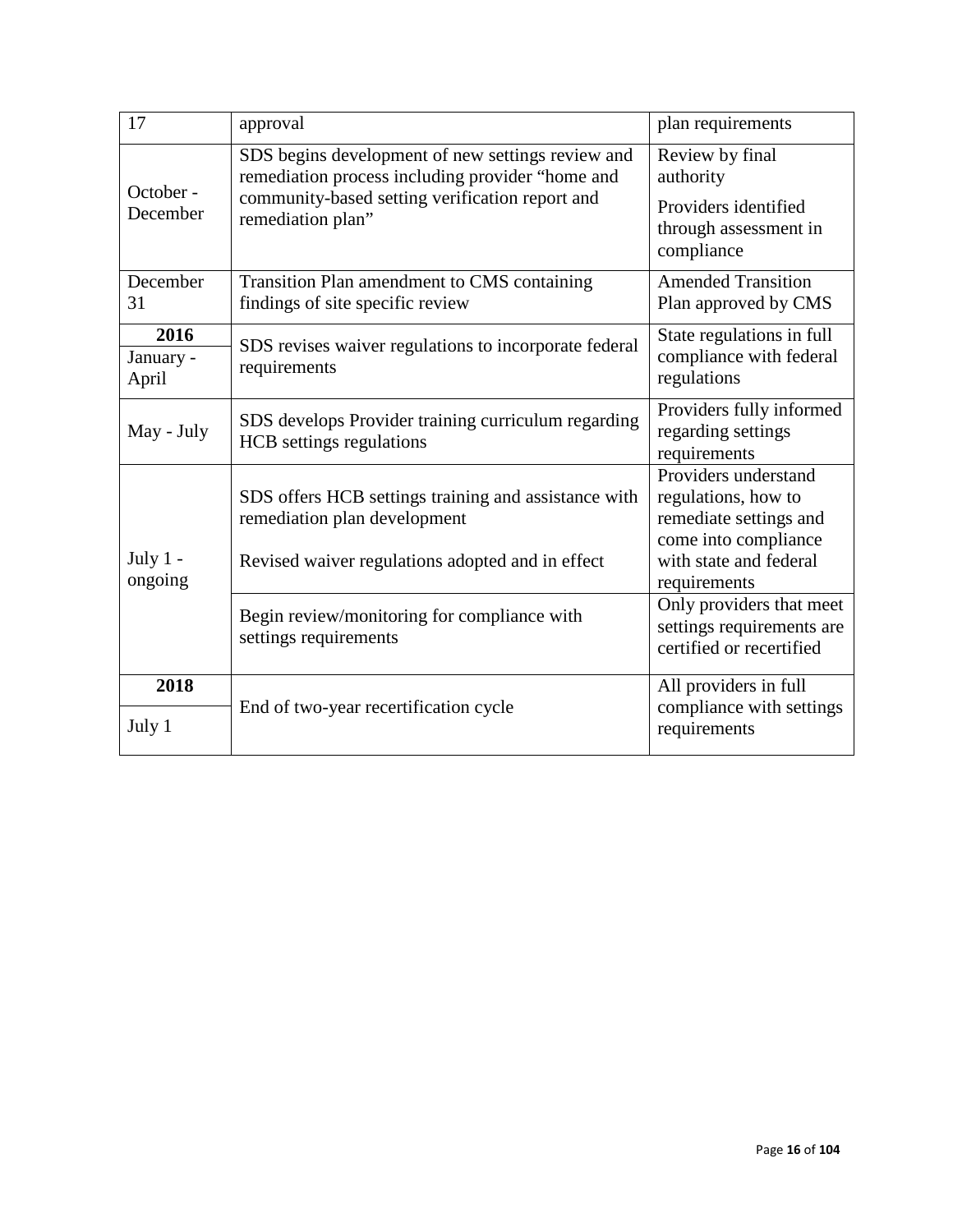### **PUBLIC COMMENT AND RESPONSE**

#### **Initial Transition Plan**

The State received comments regarding the initial state transition plan from one stakeholder only after extensive outreach that included workshops, webinars, and an opportunity for all providers to conduct a self-assessment of their settings as either an internal exercise or an on-line survey. Those comments (in bolded text) addressed in this section.

### **The document lacks a plan to assess providers that did not participate in the on-line survey**.

The intent of the on-line survey was to provide a tool for self-assessment by which a provider could identify areas that must be addressed to bring its operations into compliance with the settings requirements. SDS personnel, including certification staff and assessors, identified providers that appeared to be non-compliant; other state personnel conducted on-site surveys of the providers that were identified.

SDS has added settings questions to its survey checklist and will assess settings as part of the certification process. As of March, 1, 2015, to be certified or for renewal of certification, providers will be required to have the home and community-based settings characteristics identified by federal regulation.

### **Only assisted living homes and foster homes were assessed and addressed in the transition plan.**

In regard to this comment, the stakeholder referenced a document that is the analysis of state regulations pertaining to settings, not the state transition plan. In addition to meeting certification requirements, residential facilities that provide services for home and communitybased services recipients must be licensed as assisted living homes or foster homes. SDS reviewed regulations applicable to those facility types to determine whether they are sufficient to meet the settings requirements and where additional regulations might need to be enacted to achieve into compliance.

SDS, through a review of its own regulations and an internal review of certified providers, addressed the settings qualities of non-residential provider type, including day habilitation and supported employment that were of concern to the stakeholder.

### **The transition plan timeline is missing a timeframe for provider remediation; a 6-month timeframe is suggested.**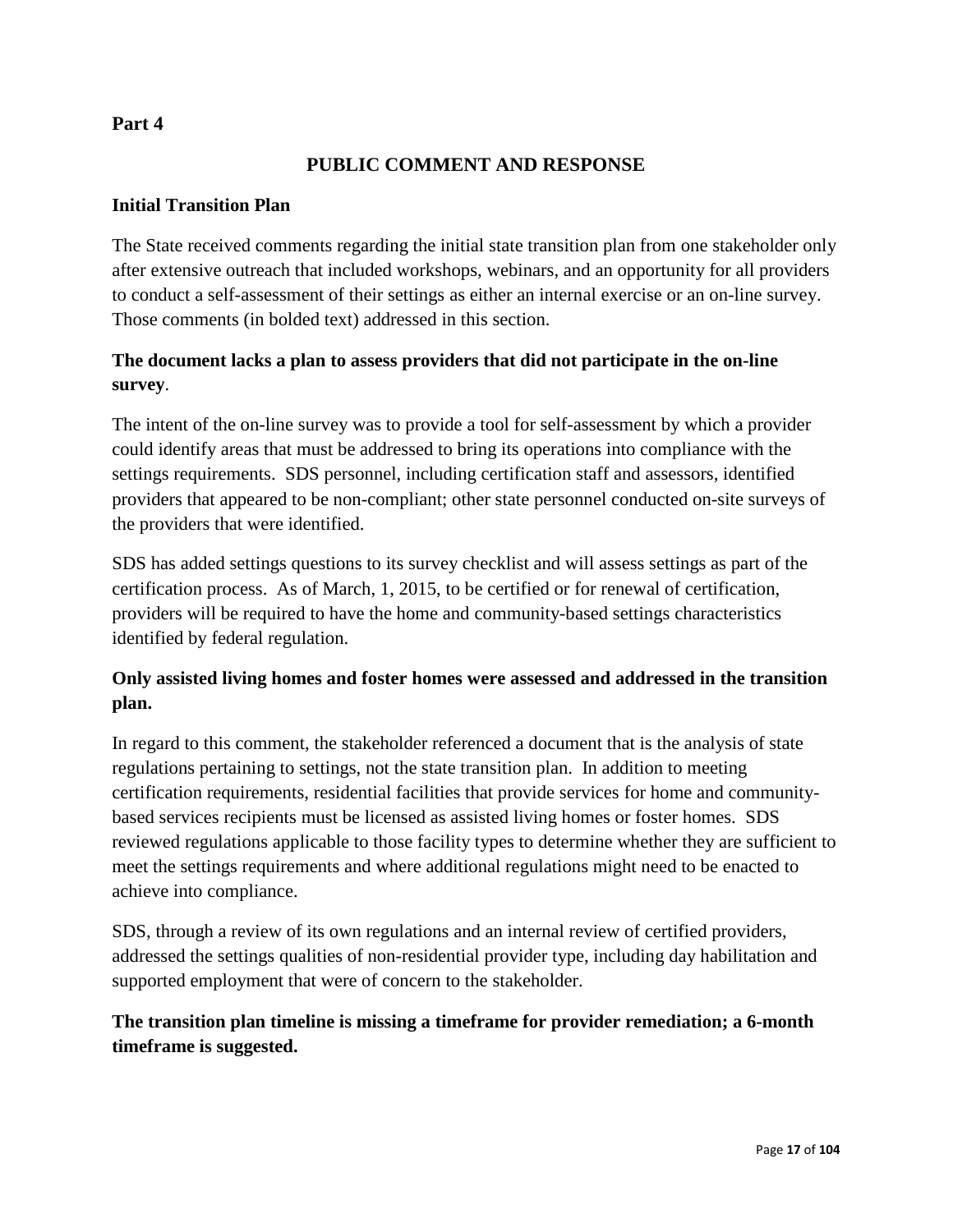SDS believes the timeframe would vary on the basis of the nature of the settings characteristic that is to be remediated; consequently, a 6-month timeframe for compliance that would be applicable to all providers would seem unworkable. SDS believes that most providers can be brought into compliance through technical assistance with the new settings requirements and improvements to the certification process; those that cannot will be subject to the formal process in 7 AAC 130.220 that allows for sanctions or decertification for noncompliance.

### **The transition plan timeline should include an item to reassess compliance of settings one year following adoption of the new regulations.**

Reassessment of compliance with settings requirements will be on-going, primarily through the provider certification process. Providers are required to perform an assessment of their operations annually as a quality assurance measure, and submit a report based on findings when applying for recertification. In addition, concerned parties can raise the issue of non-compliance by contacting SDS at any time, or through a complaint or critical incident reporting process.

Quality management standards are specified in the *Provider Conditions of Participation*. SDS will revise these standards to require provider assessment of its settings to ensure compliance.

### **The state should create definitions and standards for what it means to have "the same degree of access as individuals not receiving Medicaid home and community-based services".**

SDS does not believe the phrase needs to be defined. SDS plans to integrate federal definitions and concepts regarding degree of access in standards contained in the *Conditions of Participation* and in training courses for providers.

### **Current state regulations that allow assisted living homes to have house rules restrict recipients' rights.**

Assisted living homes and foster homes are regulated by other divisions of the department using regulations specific to licensing and the facility type. SDS can implement changes for home and community-based services recipients, but organizationally, SDS is not in a position to require changes in licensing or facility regulations. SDS will work with the state offices that regulate assisted living homes and foster homes to eliminate regulations that appear to restrict recipient rights.

### **SDS should institute a system for monitoring and quality assurance to ensure continuing compliance regarding settings**.

SDS quality assurance processes currently in place are sufficient to monitor providers regarding on-going compliance with settings requirements.

The State received comments from two entities on the revised Transition Plan.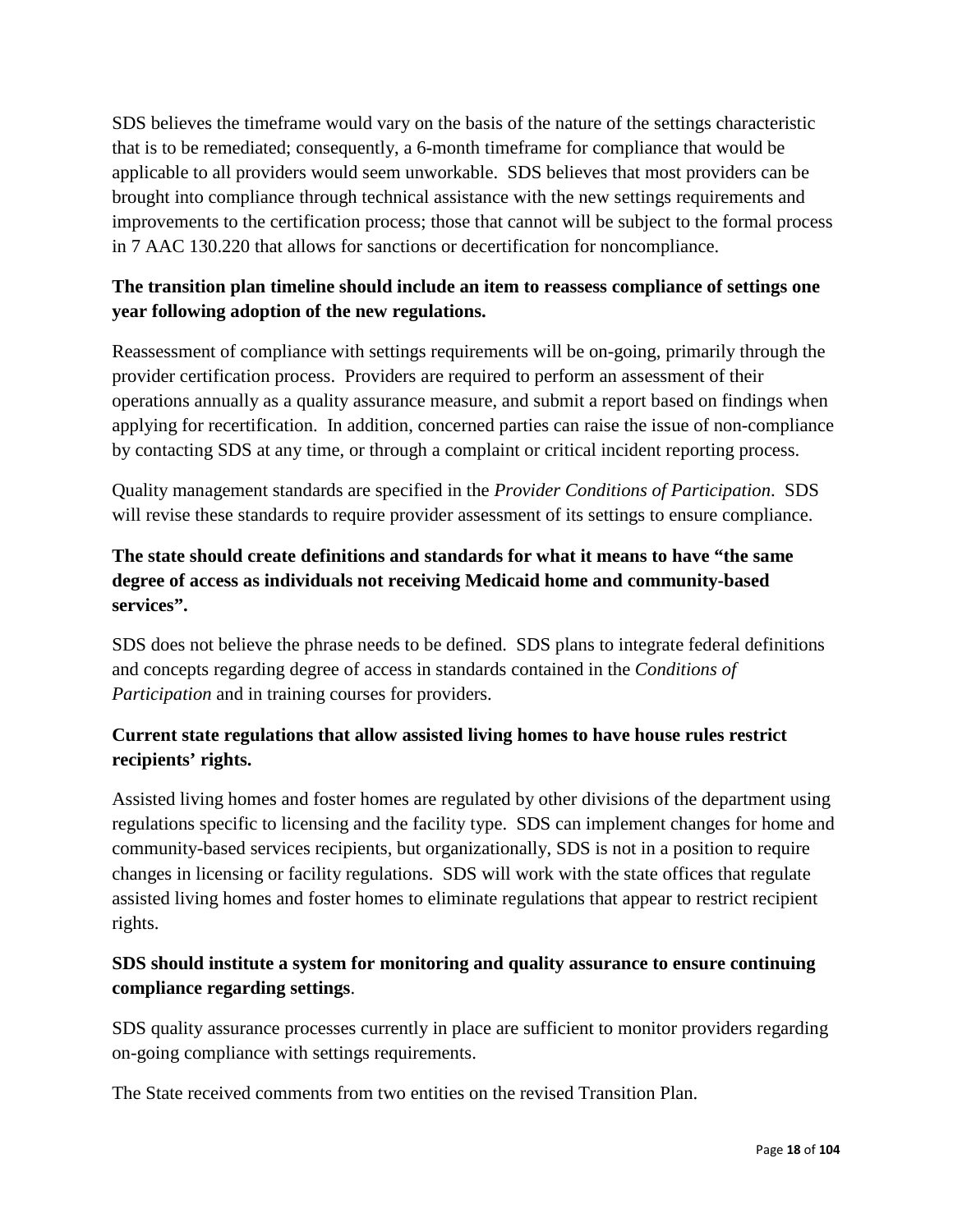### **Revised Transition Plan**

The State received comments regarding the revised state transition plan from three stakeholders. Those comments (in bolded text) are addressed in this section.

### **Settings review questions must take assisted living home and foster home regulations into consideration.**

### **Assisted living home regulations regarding house rules need to be amended to rectify discrepancies between personal freedoms and house rules.**

SDS is aware that some regulations for assisted living homes and foster homes will mean those facilities may not comply with federal settings requirements. SDS can implement changes for home and community-based services recipients, but organizationally, SDS is not in a position to require changes in licensing or facility regulations. SDS will work with the state offices that regulate assisted living homes and foster homes to revise regulations that are not consistent with settings requirements.

### **Careful assessment is needed in the review of "possibly isolating settings" because providers that fall into this category offer community integration opportunities that center around the needs and interests of people with disabilities.**

SDS recognizes that recipient choice is a factor in measuring the extent of an individual's community integration; however, providers must demonstrate that they support full access to community activities that are available to individuals not receiving home and community-based services. SDS will work with any provider to bring it into compliance so that it is not considered to be a "possibly isolating setting". See pages 12-15.

### **The emphasis on integrated employment could mean job loss for currently employed individuals with disabilities.**

SDS does not see the settings requirements as intended to cause job loss for recipients. SDS will work with supported employment providers to bring them into compliance to avoid such an eventuality. See pages 12-15.

### **The transition plan does not describe in detail what remediation efforts would be for day habilitation and supported employment settings, and how the success of these efforts will be measured**.

Remediation plans for those settings will depend on the requirements that are not met by individual providers. Until that is known, SDS cannot provide details for remediation. SDS will provide technical assistance for providers that are required to develop and implement remediation plans. See pages 12-15.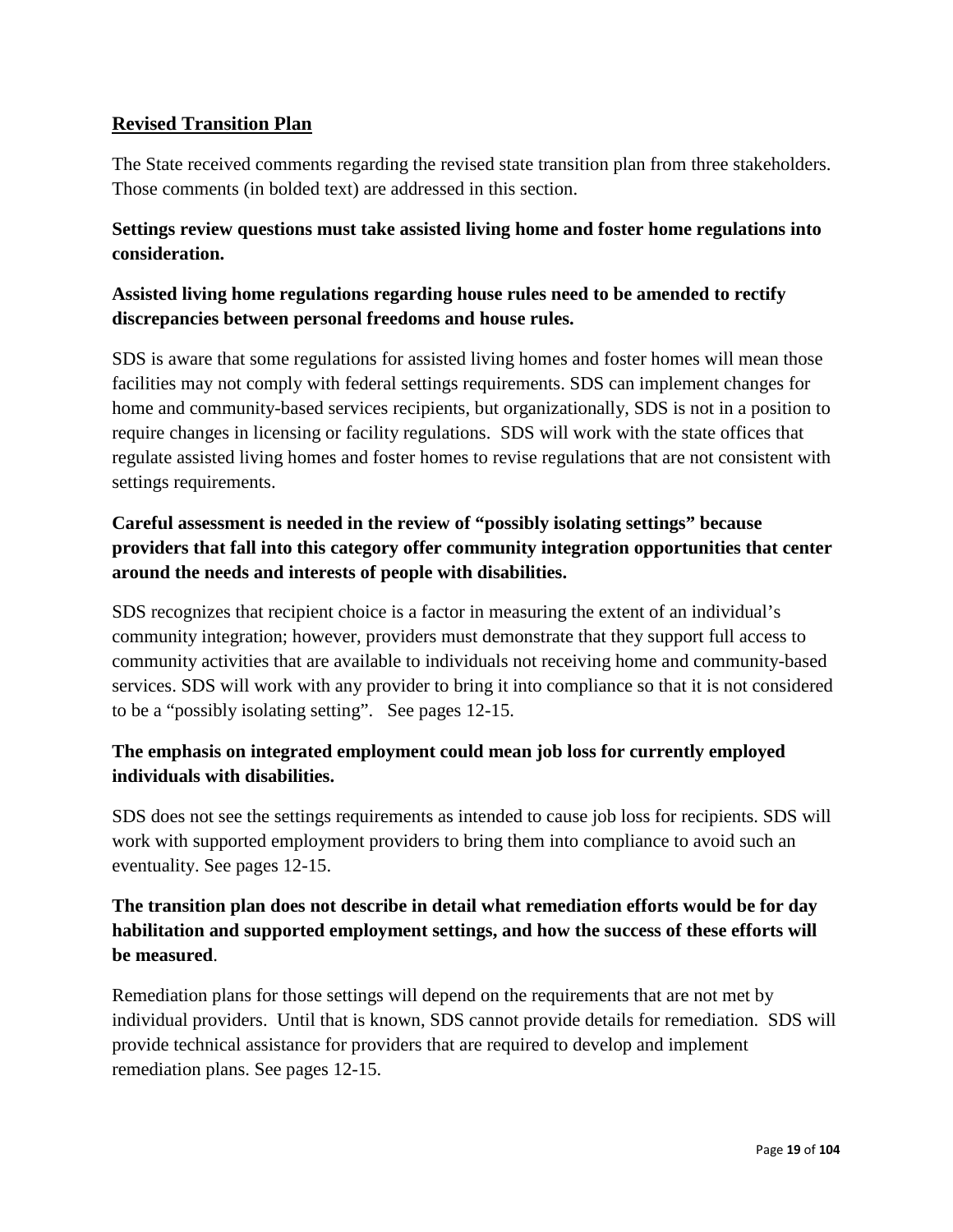### **SDS should develop regulations for home and community-based settings similar to those of assisted living homes regarding residents' plans, general environmental requirements, and residential contracts.**

SDS believes this is a good suggestion insofar as it relates to settings, and will incorporate assisted living home requirements that are pertinent for a specified home and community-based service into the *Conditions of Participation* for that service.

### **SDS should specify the details of the process for relocating recipients who are receiving services in settings that are determined not to meet the settings requirements.**

SDS has amended the Transition Plan to include an explanation of the process that will be followed when a recipient has to change providers due to a provider's setting not meeting the settings requirements. See page 13.

Documentation of the state public notice process is attached as Appendix D.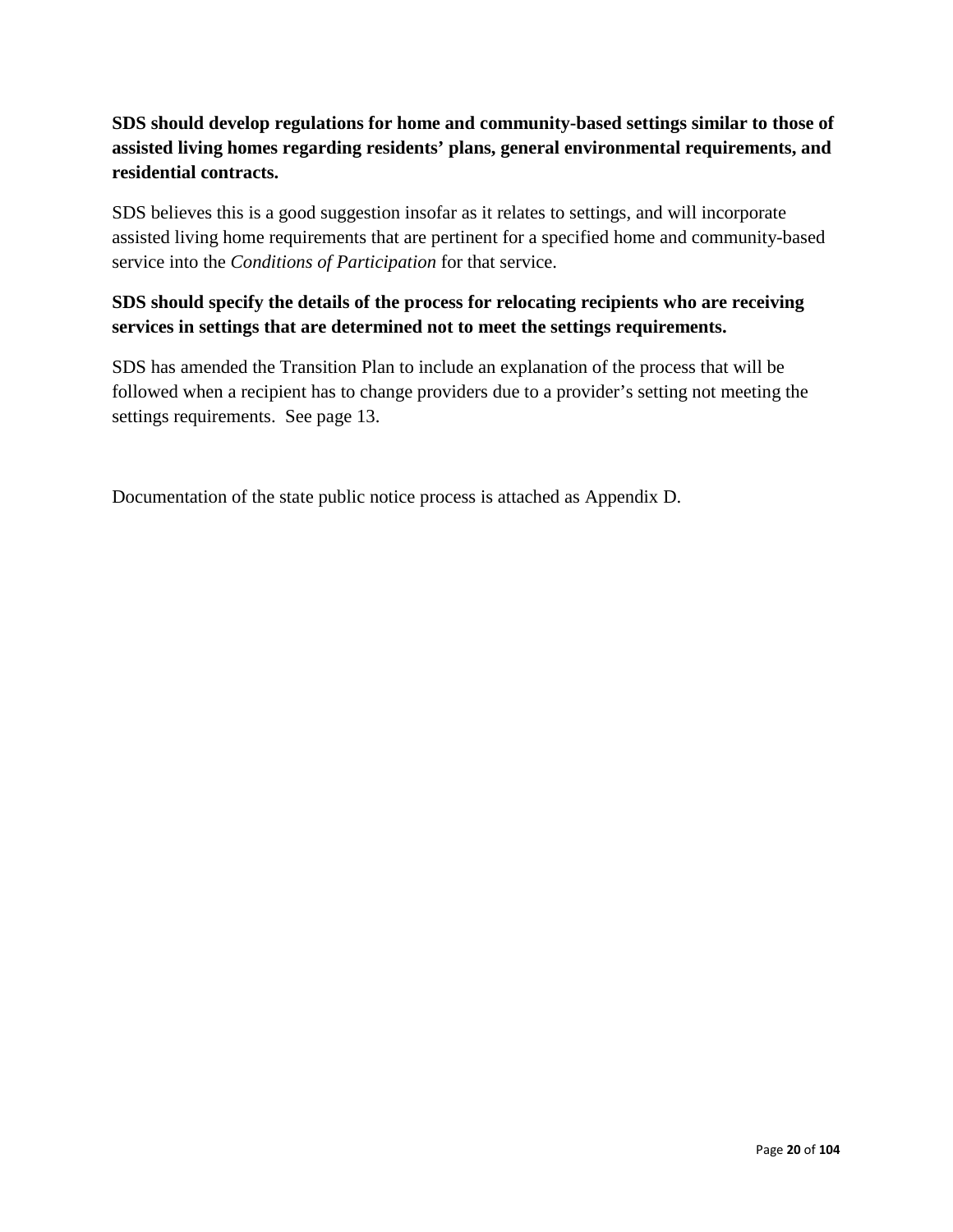# **Appendix A**

**Review of Statute and Regulation**

**This section revised in response to CMS review**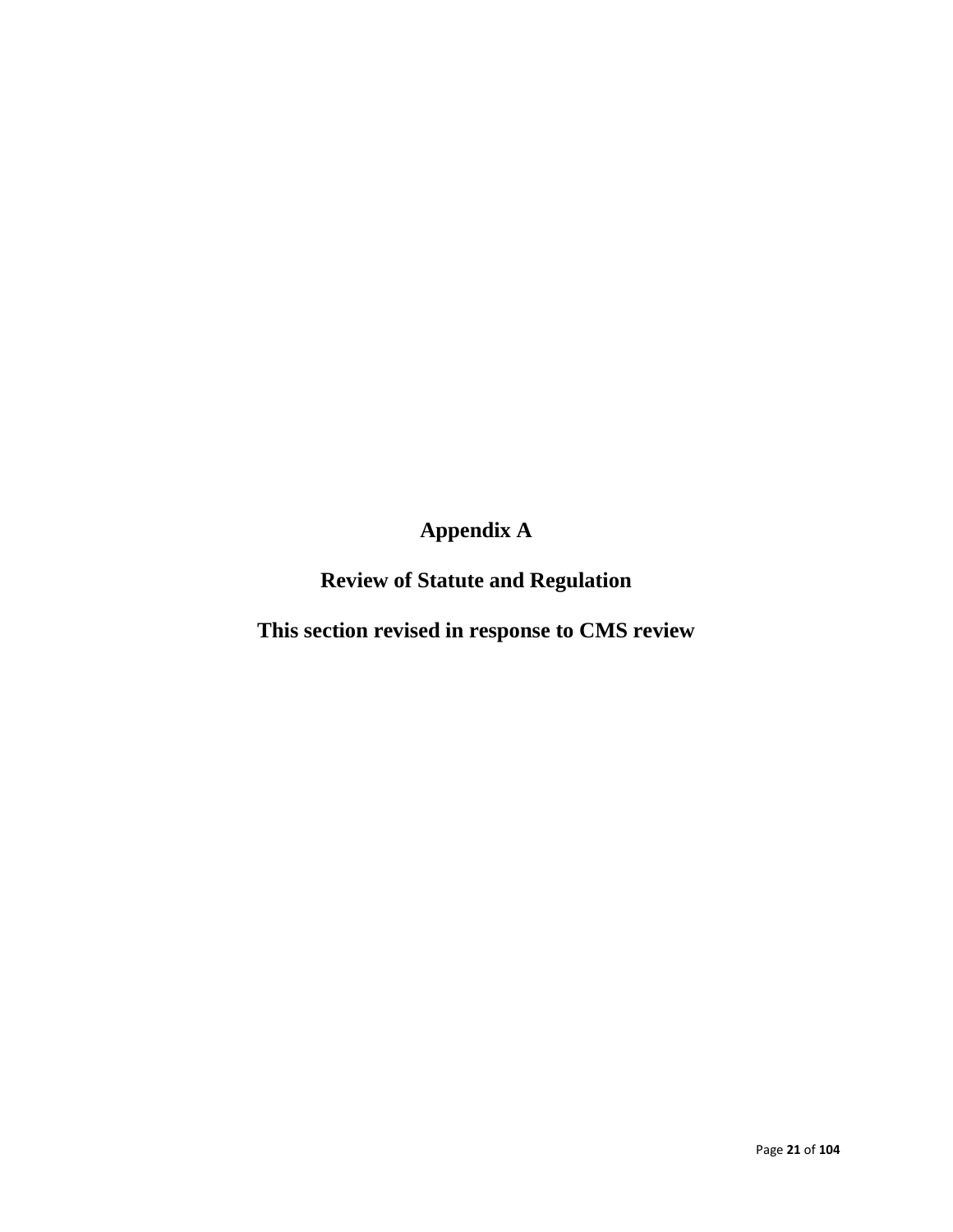#### **Review of Statute and Regulation**

#### Purpose

The purpose of this systemic review was to

- review the extent to which state materials address the concepts regarding settings that are specified in the new federal requirements
- determine whether amending state materials would be sufficient or whether new state regulations would need to be enacted

#### Review

SDS reviewed state statutes, regulations, and policies pertinent to home and community-based waiver services; assisted living home and foster home statutes, regulations, and policies; and the SDS *Conditions of Participation*. In view of state ownership and administration of the Alaska Pioneer Homes (APH) that are licensed as assisted living homes, SDS reviewed APH policies and other written materials that address settings requirements.

SDS reviewed the *Conditions of Participation* for all services, but only those that had some reference to settings are mentioned in the following table.

#### Conclusion

While the table shows some commonalities regarding settings requirements and the SDS *Conditions of Participation* can be amended to include a number of points as indicated**, SDS finds that the better approach to achieving provider compliance would be to write new settings regulations to supplement the current provider certification requirements**

Because SDS does not have administrative responsibilities for assisted living homes or foster homes, SDS will work with the Division of Health Care Services, the Alaska Pioneer Homes, and the Office of Children's Services that do have responsibility to ensure those settings have the qualities required of home and communitybased settings.

By amending SDS' Conditions of Participation and regulations, and by working with other divisions to highlight where revisions are needed to statutes and regulations, Alaska's HCB settings will move to comport with the CMS settings requirements.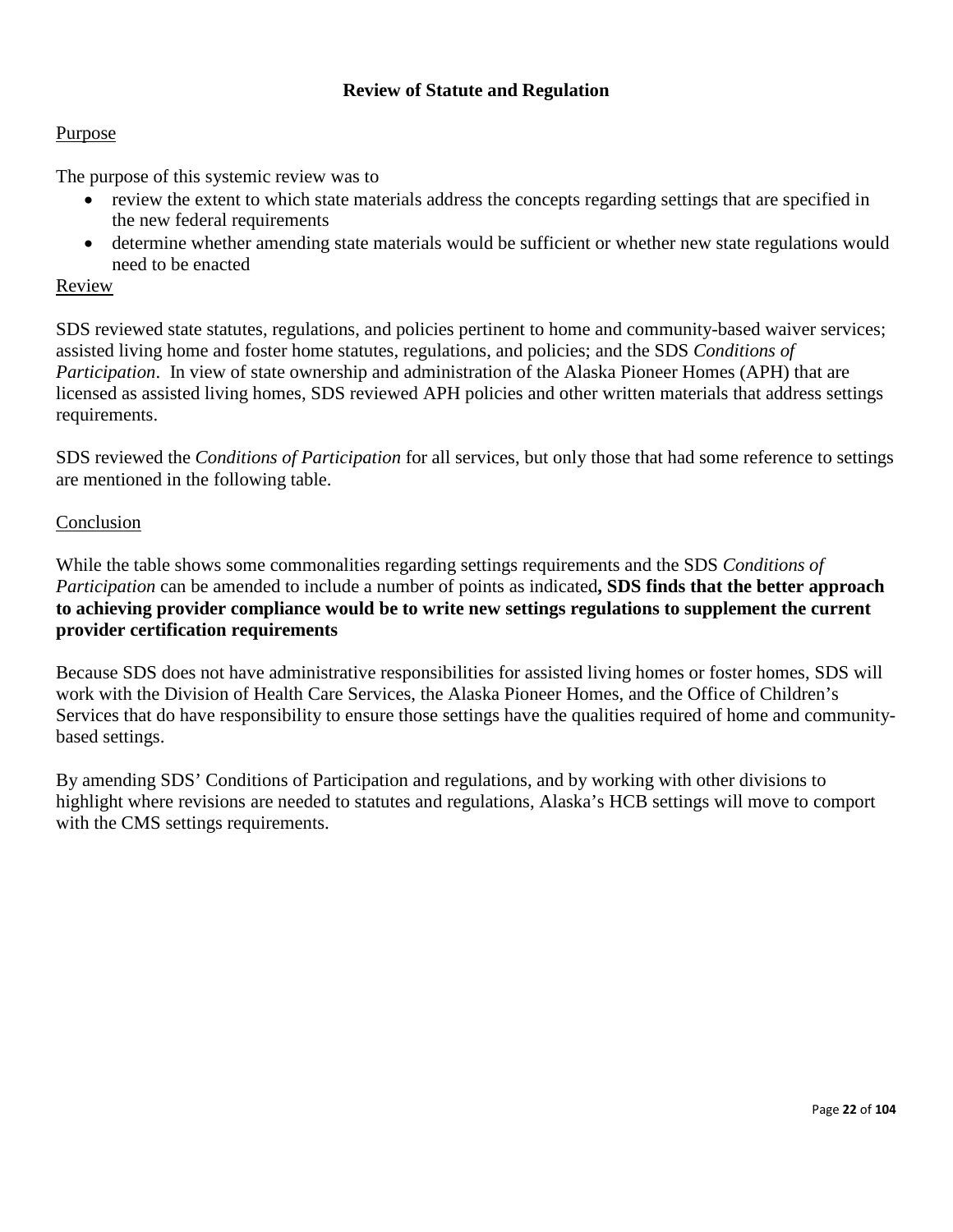| <b>Federal regulations</b>                                                                                                                                                                                    | <b>State regulations/COPs</b>                                                                                                                                                                                                                                                                                                                                                                                                                                                                                                                                                                                                                                                                                                                   | <b>Additions/changes needed</b> | <b>Comment</b>                                                                                                                                                                                                                                                                                       |
|---------------------------------------------------------------------------------------------------------------------------------------------------------------------------------------------------------------|-------------------------------------------------------------------------------------------------------------------------------------------------------------------------------------------------------------------------------------------------------------------------------------------------------------------------------------------------------------------------------------------------------------------------------------------------------------------------------------------------------------------------------------------------------------------------------------------------------------------------------------------------------------------------------------------------------------------------------------------------|---------------------------------|------------------------------------------------------------------------------------------------------------------------------------------------------------------------------------------------------------------------------------------------------------------------------------------------------|
| 42 CFR 441.301 (c)(4)(i) Settings must be integrated in and support full access by recipients [to the greater<br>community to the same degree of access as individuals not receiving HCB services], including | $6/20/14$ CMS clarified that this is a<br>values statement, the purpose of<br>which is to ensure equal treatment<br>for all recipients as members of the<br>community.                                                                                                                                                                                                                                                                                                                                                                                                                                                                                                                                                                          |                                 |                                                                                                                                                                                                                                                                                                      |
| opportunities to seek employment<br>and work in competitive integrated<br>settings                                                                                                                            | 7 AAC 130.270 Supported<br><b>Employment</b> $(b)(2)$ Services<br>available to provide support at<br>worksite where individuals without<br>disabilities are employed<br><b>Supported employment COP:</b><br>"Supported employment services<br>may be offered in a variety of<br>settings, but, because independence<br>and community integration are<br>significant goals for these services,<br>they may not be provided in<br>sheltered workshops or similar<br>specialized vocational facilities."<br><b>OCS FH Handbook. Employment</b><br>may be appropriate if recipient<br>(teen) wants to work; must be paid<br>at same rate as other employees<br>performing same duties if<br>employed by business owned or<br>operated by FH adults. |                                 | $6/20/14$ CMS clarified that the aim<br>of this regulation is to support the<br>efforts of recipients who wish to<br>work; recipients must have<br>freedom to, and support from<br>providers to, seek employment in<br>the community, even though not<br>receiving supported employment<br>services. |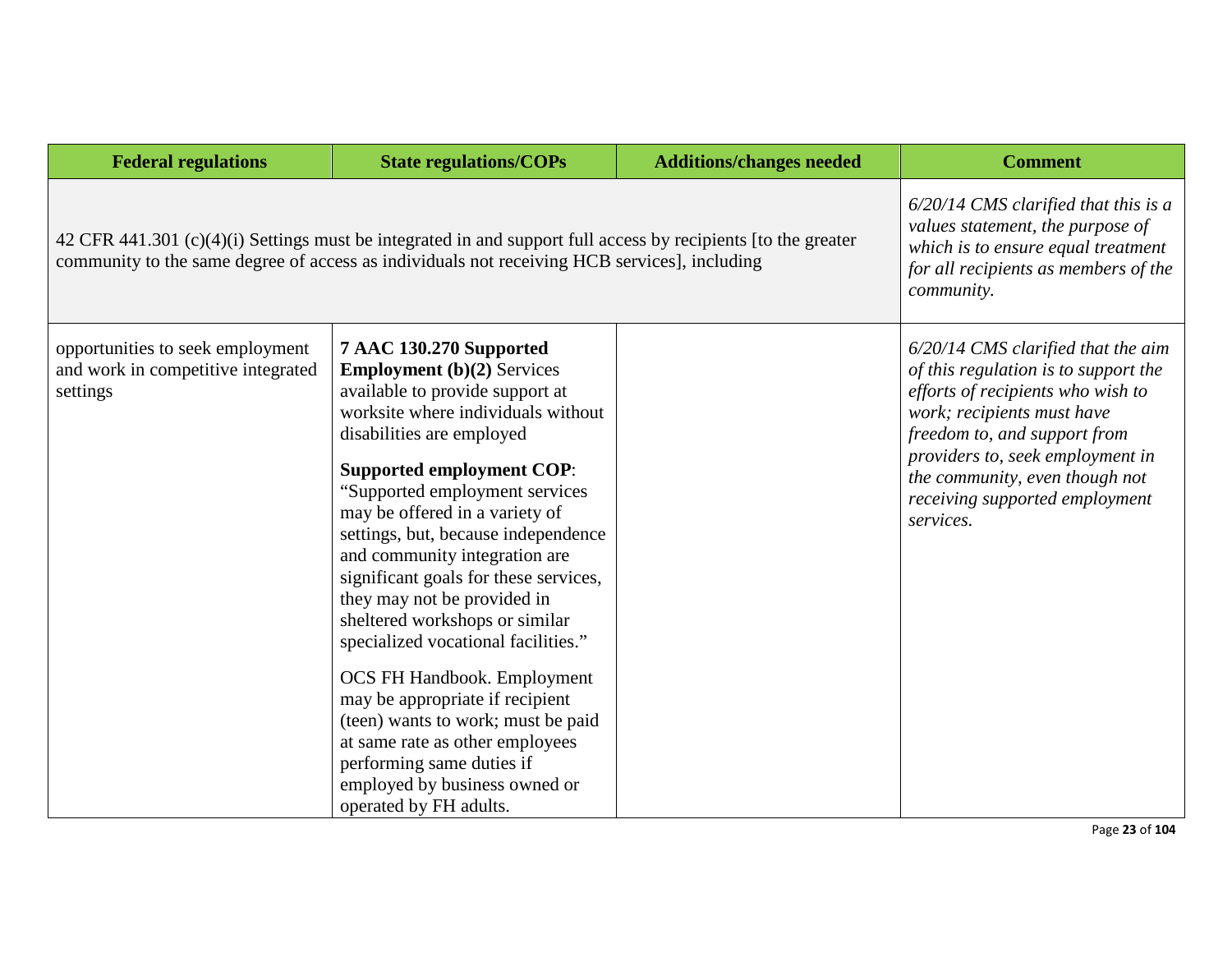| <b>Federal regulations</b> | <b>State regulations/COPs</b>                                                                                                                                                                                                                                                                                                                                                                                                                                                                                                                                                                                                                                                                                                                                                                                                                                                                                                                                                     | <b>Additions/changes needed</b> | <b>Comment</b> |
|----------------------------|-----------------------------------------------------------------------------------------------------------------------------------------------------------------------------------------------------------------------------------------------------------------------------------------------------------------------------------------------------------------------------------------------------------------------------------------------------------------------------------------------------------------------------------------------------------------------------------------------------------------------------------------------------------------------------------------------------------------------------------------------------------------------------------------------------------------------------------------------------------------------------------------------------------------------------------------------------------------------------------|---------------------------------|----------------|
| engage in community life   | <b>SDS Service Principles:</b><br>Services are designed and<br>delivered to build communities<br>where all members are included,<br>respected, and valued.<br>ALH AS 47.33.230 (a) [Resident's<br>plan must]<br>(1) promote participation in the<br>community<br>AKPH brochure "A Matter of<br>Rights". [Resident has right to]<br>participate in and benefit from<br>community services and activities<br>to achieve the highest level of<br>independence, autonomy, and<br>interaction in the community.<br>FH (Foster home) 7 AAC 56.310<br>$(a)(7)$ [Child receiving services has<br>the following right] opportunity to<br>participate in community functions<br>and recreational activities and to<br>have the child's social needs met<br>OCS FH Handbook. Important for<br>recipient to participate in<br>recreational, school, religious, and<br>community activities; FH should<br>encourage recipient to participate<br>in activities that are appropriate<br>and safe |                                 |                |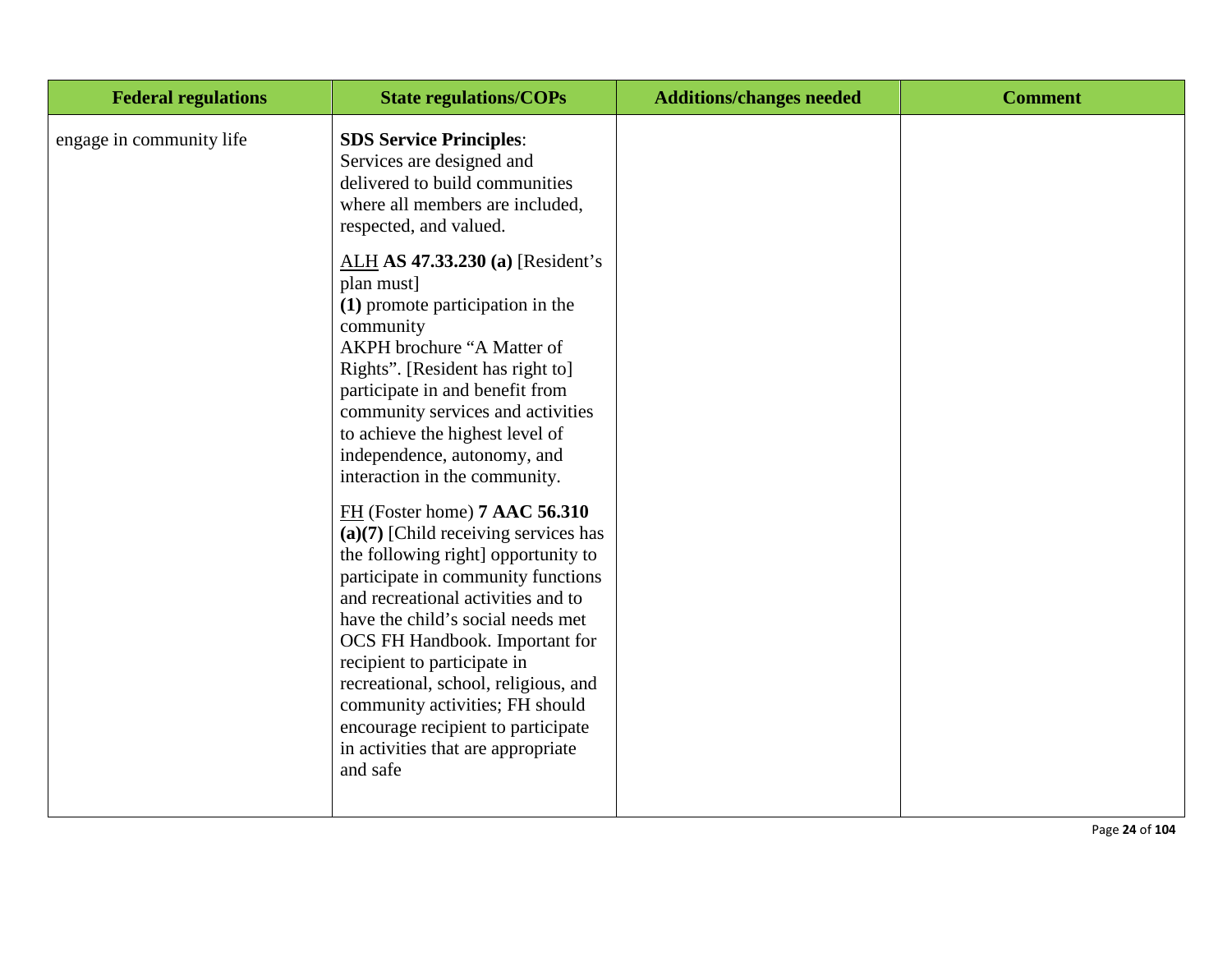| <b>Federal regulations</b>        | <b>State regulations/COPs</b>                                                                                                                                                                                                                                                                                                                                                                                                                                                                                                                                                                                                                                                                                                                     | <b>Additions/changes needed</b>                                                                                                                                                                                                                                                                                          | <b>Comment</b> |
|-----------------------------------|---------------------------------------------------------------------------------------------------------------------------------------------------------------------------------------------------------------------------------------------------------------------------------------------------------------------------------------------------------------------------------------------------------------------------------------------------------------------------------------------------------------------------------------------------------------------------------------------------------------------------------------------------------------------------------------------------------------------------------------------------|--------------------------------------------------------------------------------------------------------------------------------------------------------------------------------------------------------------------------------------------------------------------------------------------------------------------------|----------------|
| control personal resources        | No reference in SDS regulations<br>/COPs to personal resources<br>ALH AS 47.33.300 (a)(7) [Res has<br>right to] manage the resident's own<br>money.<br>AKPH P&P No. 01.04 [Res has<br>right] to manage the resident's own<br>money and finances.<br>$FH$ 7 AAC 50.430 (f) [Money<br>earned/received by child is<br>personal property] No member of<br>FH may borrow or spend money<br>acquired by foster child<br>(g) [FH may limit amount of<br>money child may possess or have<br>unencumbered access if in child's<br>best interest]<br>OCS FH Handbook. Money earned<br>by recipient is personal property; if<br>over \$200 should have savings<br>account; spending habits may be<br>guided; not FH may borrow or<br>spend recipient's money | Revise Provider COP III.C.<br>Recipient rights. [Provider must]<br>support recipient control of<br>personal resources [to the extent<br>recommended by the planning<br>team?]<br>Revise CC COP IV.B 2. POC<br>Development to address control of<br>personal resources as an action to<br>be considered by planning team. |                |
| receive services in the community | <b>SDS Service Principles:</b><br>Individuals have knowledge of and<br>access to community services<br>$ALH$ AS 47.33.300 (a) [Res has<br>right to                                                                                                                                                                                                                                                                                                                                                                                                                                                                                                                                                                                                |                                                                                                                                                                                                                                                                                                                          |                |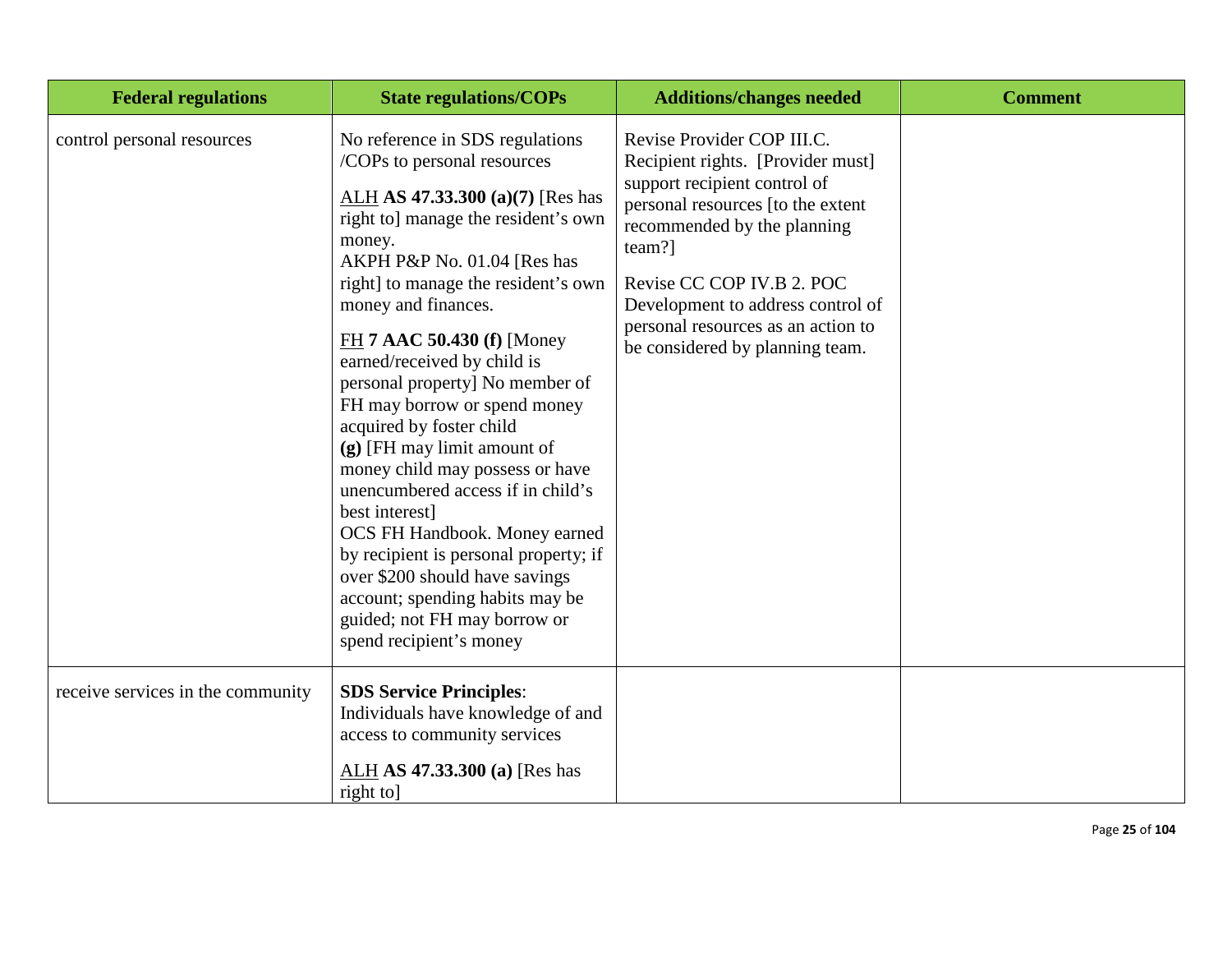| <b>Federal regulations</b>       | <b>State regulations/COPs</b>                                                                                                                                                                                                                                                                                                                                                                                                                           | <b>Additions/changes needed</b>                                                                                                                                                                                                                                                                                                                                                                                                                                                   | <b>Comment</b> |
|----------------------------------|---------------------------------------------------------------------------------------------------------------------------------------------------------------------------------------------------------------------------------------------------------------------------------------------------------------------------------------------------------------------------------------------------------------------------------------------------------|-----------------------------------------------------------------------------------------------------------------------------------------------------------------------------------------------------------------------------------------------------------------------------------------------------------------------------------------------------------------------------------------------------------------------------------------------------------------------------------|----------------|
|                                  | (12) [access health care providers<br>of resident's choosing in<br>community]<br>AKPH brochure "A Matter of<br>Rights". [Resident has right to]<br>participate in and benefit from<br>community services [<br>including] access to adequate and<br>appropriate health care and health<br>care providers of the resident's<br>own choosing<br>FH 7 AAC 56.310 (a)(6) [Child<br>receiving services has the<br>following right] appropriate health<br>care |                                                                                                                                                                                                                                                                                                                                                                                                                                                                                   |                |
|                                  | 42 CFR 441.301 (c)(4)(ii) The setting is selected by the recipient from among setting options including                                                                                                                                                                                                                                                                                                                                                 |                                                                                                                                                                                                                                                                                                                                                                                                                                                                                   |                |
| non-disability specific settings | 7 AAC 130.217 (a)(3)(C) [Written<br>POC] identifies family and<br>community supports available to<br>recipient<br>CC COP IV.B.1.b. [CC must]<br>provide information about service<br>options for medical, social,<br>educational, and other services                                                                                                                                                                                                    | Revise CC COP IV.B.1.b. to read,<br>provide information about options,<br>including those available in non-<br>disability specific settings,<br><i>i</i> . for medical, social, educational,<br>and other services; and<br>ii. for residential services, if such<br>services are of interest to or<br>appropriate for the recipient;<br>residential options must take into<br>consideration the recipient's<br>resources for room and board, and<br>whether those resources would |                |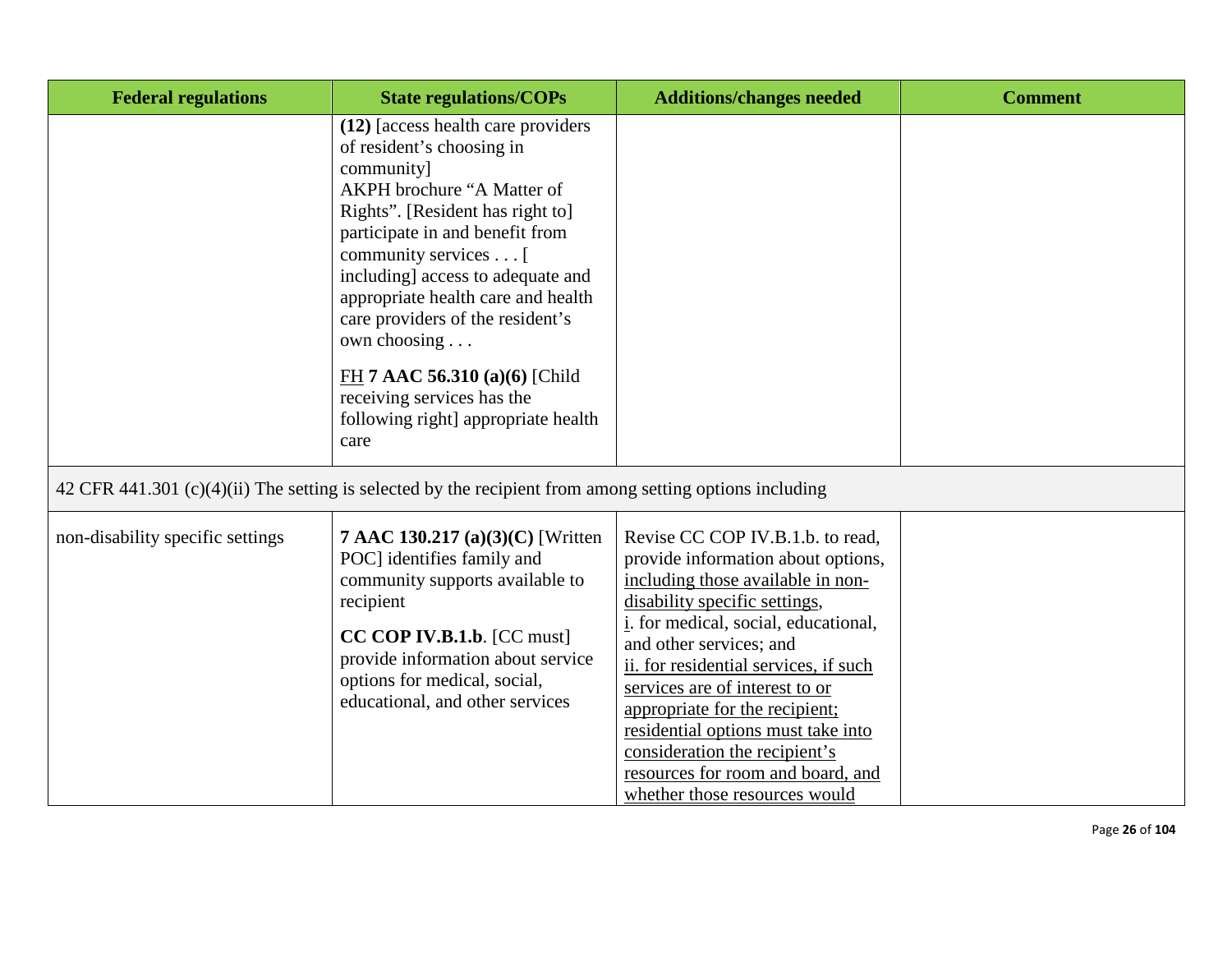| <b>Federal regulations</b>                            | <b>State regulations/COPs</b>                                                                                                                                                                         | <b>Additions/changes needed</b>                                                                                                                                                                                                                                                                                                                                                                                                                                                                                                                                     | <b>Comment</b>                                                                                                                                                                                          |
|-------------------------------------------------------|-------------------------------------------------------------------------------------------------------------------------------------------------------------------------------------------------------|---------------------------------------------------------------------------------------------------------------------------------------------------------------------------------------------------------------------------------------------------------------------------------------------------------------------------------------------------------------------------------------------------------------------------------------------------------------------------------------------------------------------------------------------------------------------|---------------------------------------------------------------------------------------------------------------------------------------------------------------------------------------------------------|
|                                                       |                                                                                                                                                                                                       | cover the cost of a private unit in<br>the recipient's chosen residential<br>setting.                                                                                                                                                                                                                                                                                                                                                                                                                                                                               |                                                                                                                                                                                                         |
| option for a private unit in a<br>residential setting |                                                                                                                                                                                                       | Revise CC COP IV.B.1.b. to read,<br>"provide information about<br>options, including those available<br>in non-disability specific settings,<br>i. for medical, social, educational,<br>and other services"; and<br>ii. for residential services, if such<br>services are of interest to or<br>appropriate for the recipient;<br>residential options must take into<br>consideration the recipient's<br>resources for room and board, and<br>whether those resources would<br>cover the cost of a private unit in<br>the recipient's chosen residential<br>setting. | CMS clarified that settings do not<br>have to have private units, but that<br>the recipient must be given the<br>choice of a private unit from<br>among all residential settings that<br>are available. |
| options documented in service plan                    | 7 AAC 130.217 (a)(3) [Written<br>POC1<br>(B) identifies providers available to<br>render services<br>$(E)(1)$ identifies for each service,<br>the provider that has agreed to<br>provide the service. | Revise 7 AAC 130.217 (a)(3)(B) to<br>read, "identifies the providers<br>that were considered and the<br>providers that were selected, to<br>render services to the recipient".<br>Revise POC form to include<br>section re settings:<br>~confirm residence choice by<br>recipient<br>~identify any modifications;<br>justify as required by regulations                                                                                                                                                                                                             | 6/5/14 CMS clarified that all<br>settings considered, and why they<br>were not chosen, must be<br>documented in POC.                                                                                    |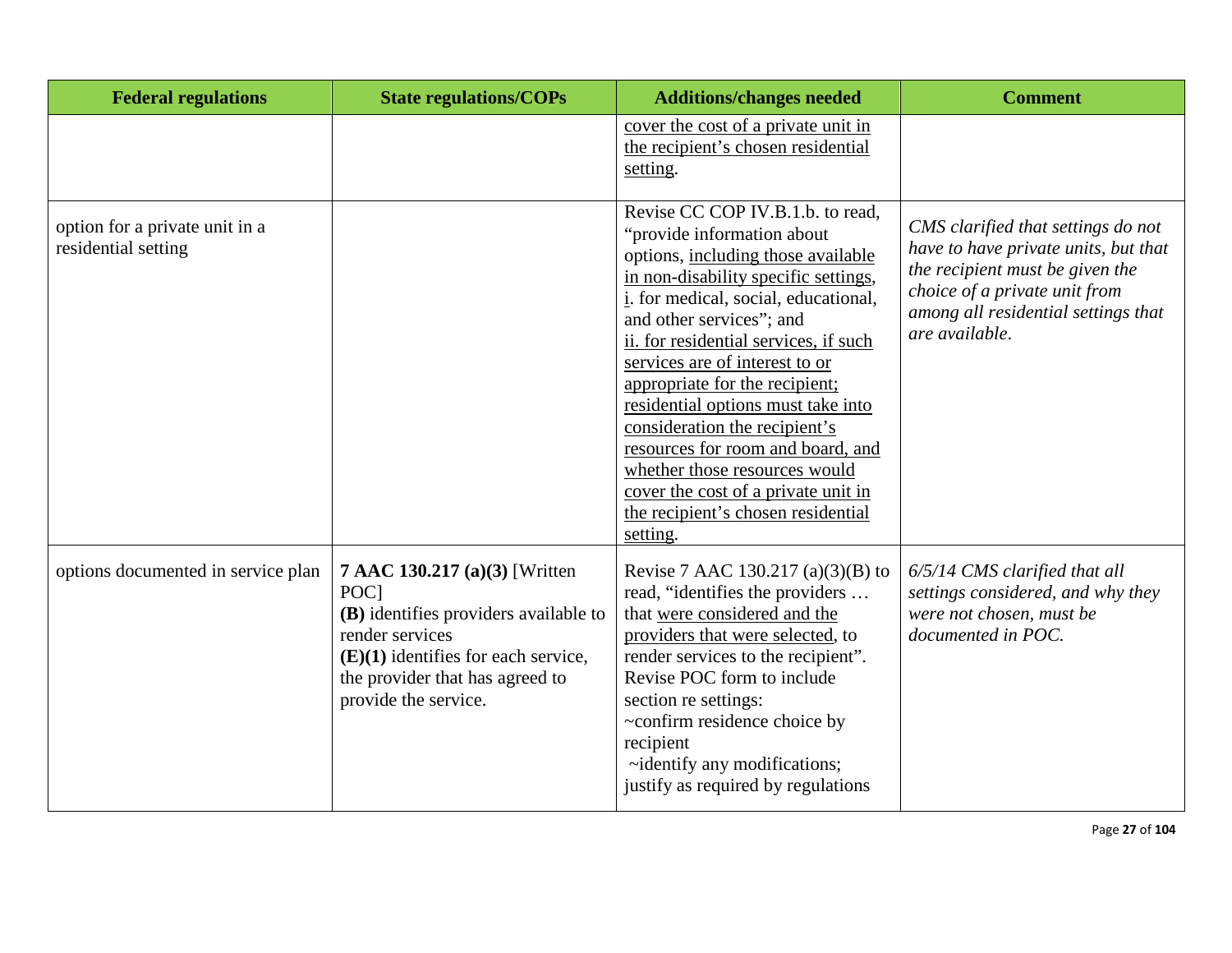| <b>Federal regulations</b>                                           | <b>State regulations/COPs</b>                                                                                                                                                                                                                                                                                                                                                                                                                                 | <b>Additions/changes needed</b>                                                                                                                                                                                                                                                             | <b>Comment</b> |
|----------------------------------------------------------------------|---------------------------------------------------------------------------------------------------------------------------------------------------------------------------------------------------------------------------------------------------------------------------------------------------------------------------------------------------------------------------------------------------------------------------------------------------------------|---------------------------------------------------------------------------------------------------------------------------------------------------------------------------------------------------------------------------------------------------------------------------------------------|----------------|
| options based on needs and<br>preferences                            | 7 AAC 130.213 (a)(2) [The dept.<br>will assess] physical, emotional,<br>and cognitive functioning to<br>determine LOC<br>7 AAC 130.217 (a)(3)(F) [services<br>must be consistent with<br>assessment/LOC]                                                                                                                                                                                                                                                      |                                                                                                                                                                                                                                                                                             |                |
|                                                                      | CC COP IV. B. 2. b. [Planning]<br>team provides opportunity for<br>recipient/family] <b>i</b> . to express<br>outcomes they wish to achieve;<br>ii. to request services that meet<br>identified need.<br>CC COP IV. B. 3. a. the planning<br>team must incorporate [assessment<br>findings] in POC<br><b>POC Section III. "The</b><br>individualized service-planning<br>process offers the recipient the<br>opportunity to identify personal<br>$goal(s)$ ." |                                                                                                                                                                                                                                                                                             |                |
| residential setting options based on<br>resources for room and board |                                                                                                                                                                                                                                                                                                                                                                                                                                                               | Revise CC COP IV.B.1.b. to read,<br>"provide information about<br>options, including those available<br>in non-disability specific settings,<br>i. for medical, social, educational,<br>and other services"; and<br>ii. for residential services, if such<br>services are of interest to or |                |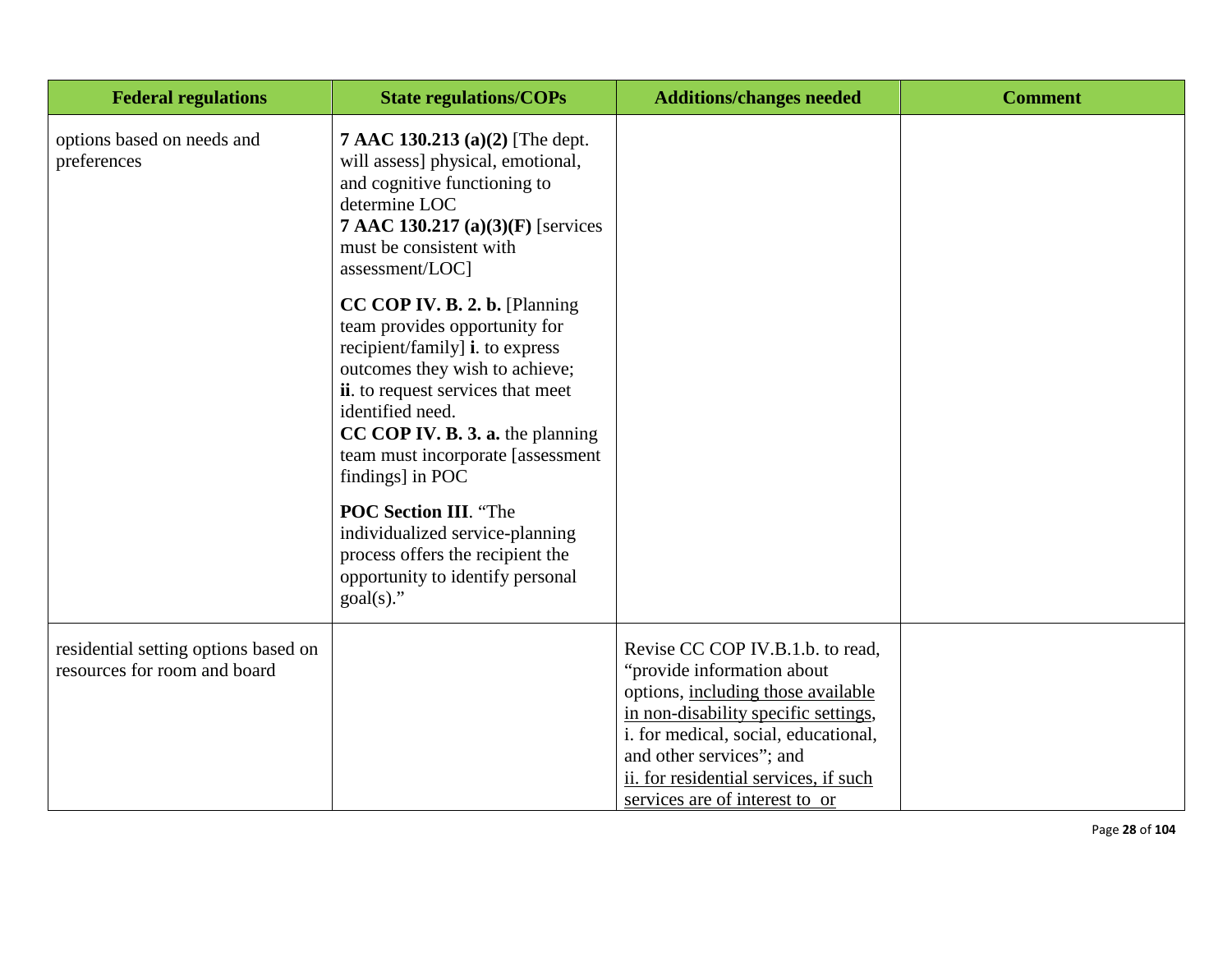| <b>Federal regulations</b> | <b>State regulations/COPs</b>                                                                                                                                                                                                                                                                                                                                                                                                                                                                                                                                         | <b>Additions/changes needed</b>                                                                                                                                                                                                                                      | <b>Comment</b> |
|----------------------------|-----------------------------------------------------------------------------------------------------------------------------------------------------------------------------------------------------------------------------------------------------------------------------------------------------------------------------------------------------------------------------------------------------------------------------------------------------------------------------------------------------------------------------------------------------------------------|----------------------------------------------------------------------------------------------------------------------------------------------------------------------------------------------------------------------------------------------------------------------|----------------|
|                            |                                                                                                                                                                                                                                                                                                                                                                                                                                                                                                                                                                       | appropriate for the recipient;<br>residential options must take into<br>consideration the recipient's<br>resources for room and board, and<br>whether those resources would<br>cover the cost of a private unit in<br>the recipient's chosen residential<br>setting. |                |
|                            | 42 CFR 441.301 (c)(4)(iii) Settings must ensure an individual's rights to privacy, dignity, and respect, and freedom from coercion and restraint                                                                                                                                                                                                                                                                                                                                                                                                                      |                                                                                                                                                                                                                                                                      |                |
| privacy                    | ALH AS 47.33.300 (2) [ALH<br>resident] has the right to $\dots$<br>privacy in [health-related<br>circumstances, resident's room,<br>bathing and toileting, personal<br>possessions].<br>AKPH P&P No. 01.04 [Restates<br>AS 47.33.300 92)].<br><b>7 AAC 75.260</b> (a)(5) [ALH shall<br>ensure resident has] reasonable<br>privacy when sharing a room.<br>$FH$ 7 AAC 50.530(d)<br>[Requirements for space in<br>bedrooms.]<br>OCS FH Handbook. [FH] must<br>provide sleeping space appropriate<br>for age of child, and similar to that<br>of other household members |                                                                                                                                                                                                                                                                      |                |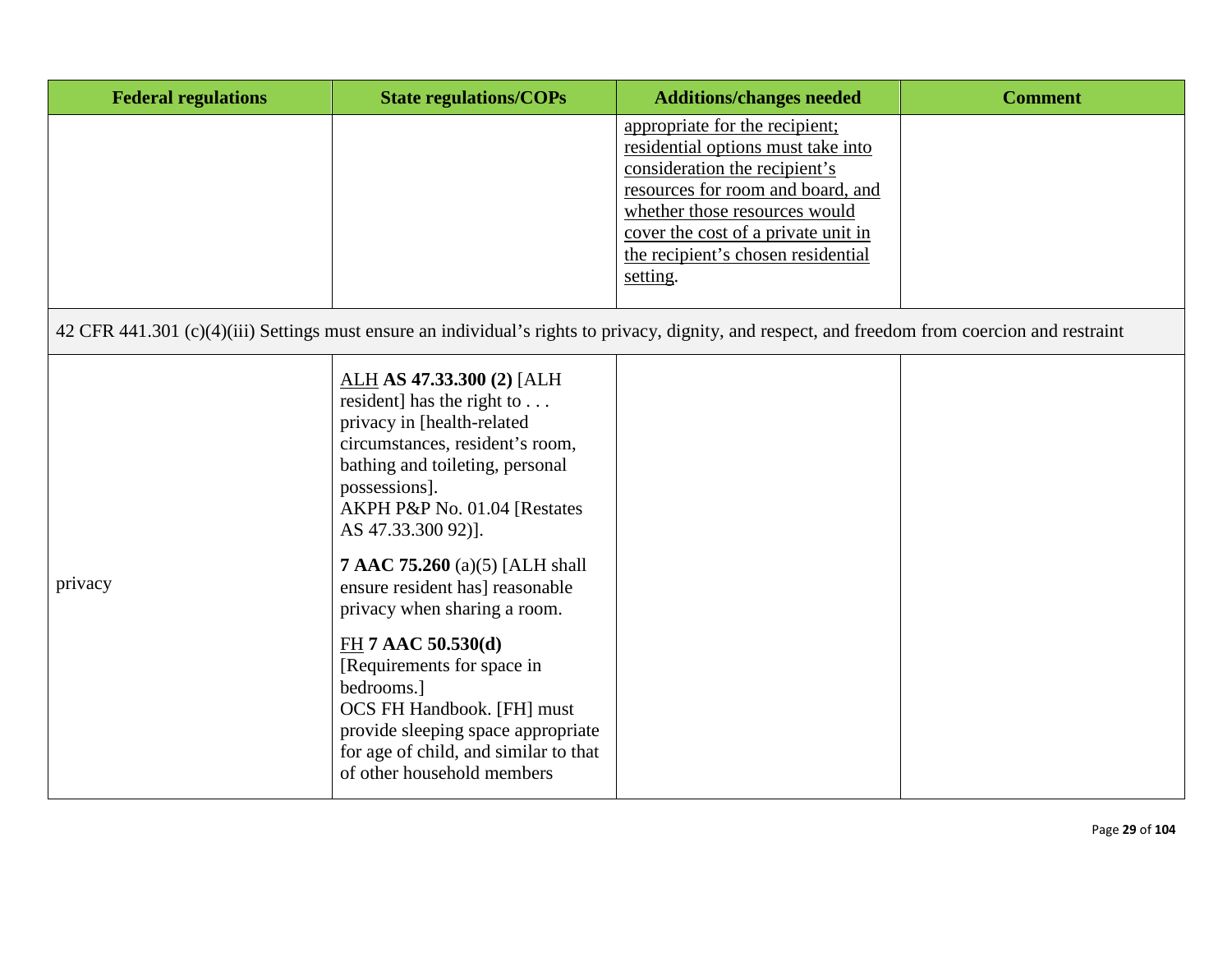| <b>Federal regulations</b> | <b>State regulations/COPs</b>                                                                                                                                                                                                             | <b>Additions/changes needed</b> | <b>Comment</b> |
|----------------------------|-------------------------------------------------------------------------------------------------------------------------------------------------------------------------------------------------------------------------------------------|---------------------------------|----------------|
| dignity and respect        | <b>SDS Mission: [SDS facilitates</b><br>access to services/supports] that<br>foster independence, personal<br>choice, and dignity.<br><b>SDS Service Principles:</b><br>Individuals are treated with<br>respect, dignity, and compassion. |                                 |                |
|                            | <b>CC COP IV. A. 4.</b> The provider<br>must operate its CC services<br>program for the following<br>purposes: To treat the recipients<br>with dignity and respect in the<br>provisions of services.                                      |                                 |                |
|                            | Provider COP III. C. 1. The<br>provider must treat all recipients<br>respectfully.                                                                                                                                                        |                                 |                |
|                            | Persons with disabilities<br>AS 47.80.110 (2) service<br>providers shall ensure each[person<br>with disabilities] has right to<br>confidentiality and treatment with<br>dignity                                                           |                                 |                |
|                            | ALH AS 47.33.300 (2) [ALH<br>resident] has the right to be treated<br>with consideration and respect for<br>personal dignity, individuality, and<br>the need for privacy $\dots$<br>AKPH P&P No. 01.04 [Restates<br>AS 47.33.300 92)].    |                                 |                |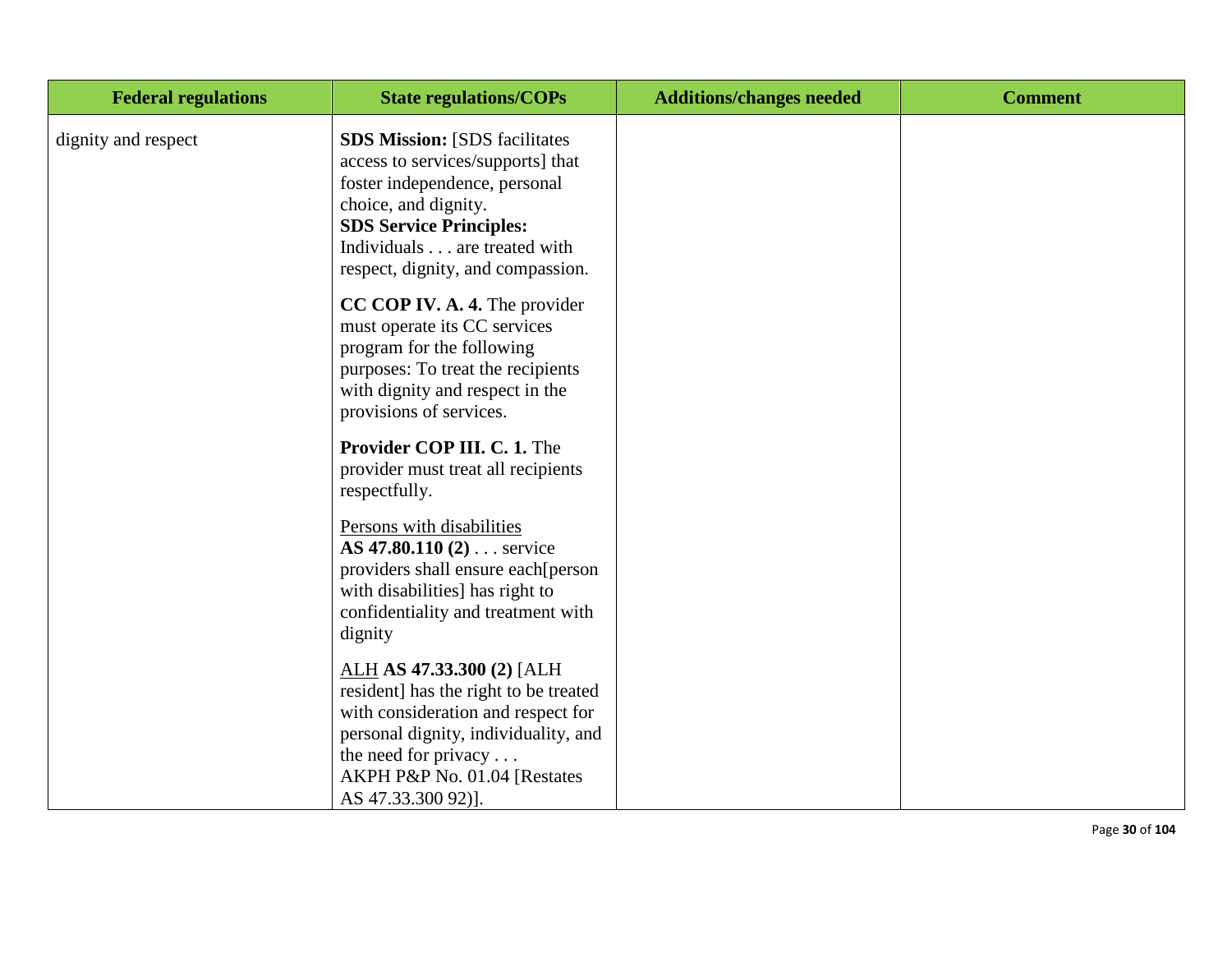| <b>Federal regulations</b>      | <b>State regulations/COPs</b>                                                                                                                                                                                                                                                                                                                                                                                                                                                                                       | <b>Additions/changes needed</b> | <b>Comment</b> |
|---------------------------------|---------------------------------------------------------------------------------------------------------------------------------------------------------------------------------------------------------------------------------------------------------------------------------------------------------------------------------------------------------------------------------------------------------------------------------------------------------------------------------------------------------------------|---------------------------------|----------------|
|                                 | FH 7 AAC 50.430 (b) A foster<br>parent shall recognize, encourage,<br>and support the religious beliefs,<br>ethnic and cultural heritage, and<br>language of a child's birth parents,<br>and shall respect the expressed<br>religious preference of the birth<br>parents of their child. However, the<br>foster parent shall respect the<br>preference of a foster child nine<br>years of age or older.<br>(d) A foster parent shall treat foster<br>children equitably with the foster<br>parent's own children.   |                                 |                |
| freedom from coercion/restraint | <b>SDS Service Principles:</b><br>Individuals a right to choice and<br>self-determination<br>Individuals are safe and serviced in<br>the least restrictive manner.<br>Persons with disabilities<br>AS 47.80.110 (6) service<br>providers shall provide services in<br>the least restrictive setting<br>7 AAC 130.255 [Specifies limited]<br>circumstances for use of restrictive<br>intervention.]<br><b>7 AAC 130.255 (d)</b> A provider of<br>residential supported living<br>services under this section may not |                                 |                |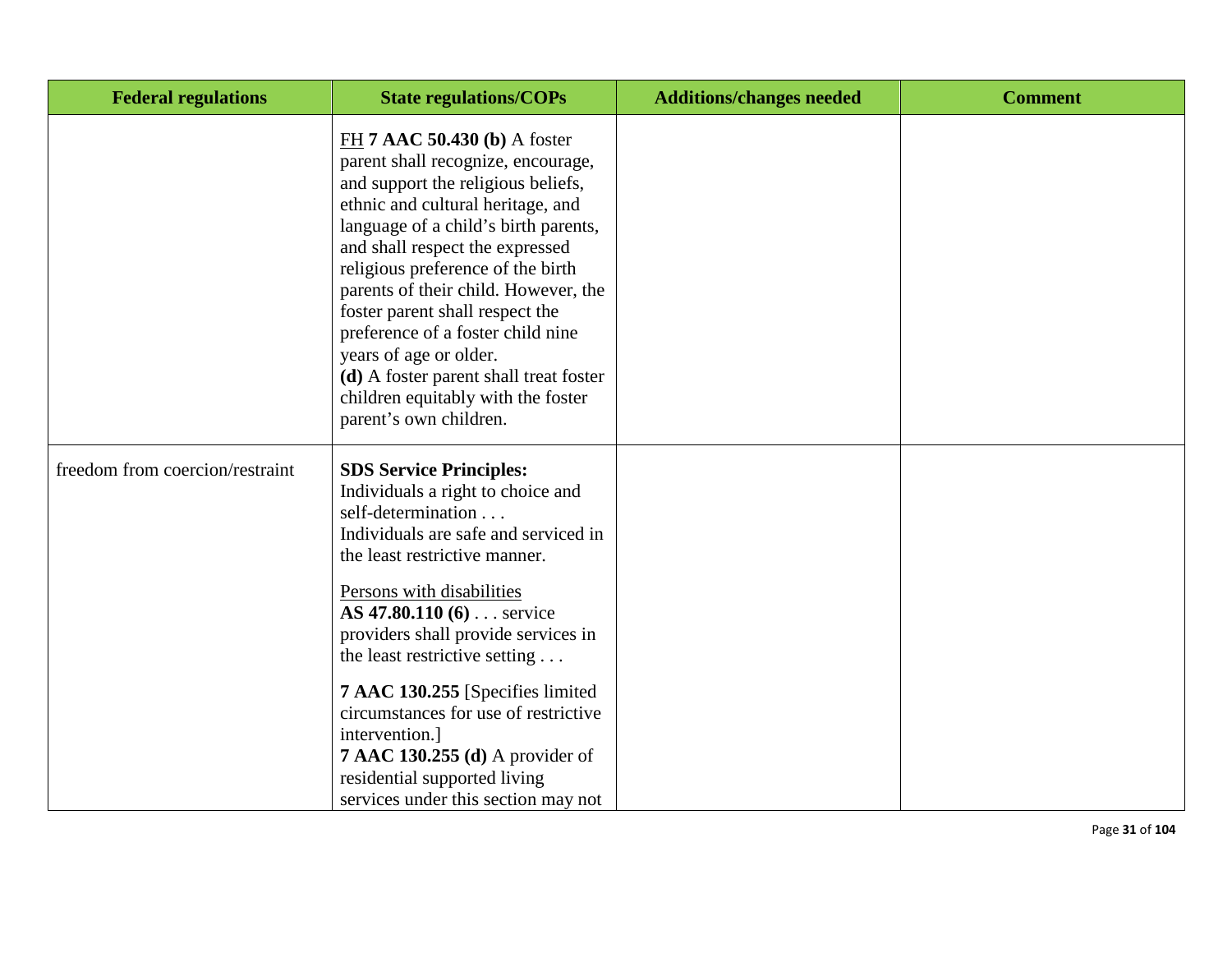| <b>Federal regulations</b> | <b>State regulations/COPs</b>                                                                                                                                                                                                                                                                                                                                               | <b>Additions/changes needed</b> | <b>Comment</b> |
|----------------------------|-----------------------------------------------------------------------------------------------------------------------------------------------------------------------------------------------------------------------------------------------------------------------------------------------------------------------------------------------------------------------------|---------------------------------|----------------|
|                            | compel a recipient to be absent<br>from an assisted living home for<br>the convenience of the provider.<br><b>7 AAC 130.265 (j)</b> A provider of<br>residential habilitation services<br>under this section may not compel<br>a recipient to be absent from an<br>assisted living home, foster home,<br>or group home for the convenience<br>of the provider.              |                                 |                |
|                            | ALH 7 AAC 75.220 (a) [ALH<br>shall provide safeguards to ensure<br>that no person abuses, neglects, or<br>exploits a resident.]<br>7 AAC 75.295 (a) [ALH] must<br>have a written procedure regarding<br>the use of physical restraint<br>[approved by the department].<br>AKPH P&P No. 04.09 [limits the<br>use of restraints]; P&P No. 06.01<br>[addresses resident abuse] |                                 |                |
|                            | $FH$ 7 AAC 50.435 (b) [To guide<br>behavior, FH] shall provide<br>positive enforcement, redirection,<br>and the setting of realistic<br>expectations and clear and<br>consistent limits.<br>(c) [FH] may not use discipline or a<br>behavior management technique<br>that is cruel, humiliating, or<br>otherwise damaging to the child.                                     |                                 |                |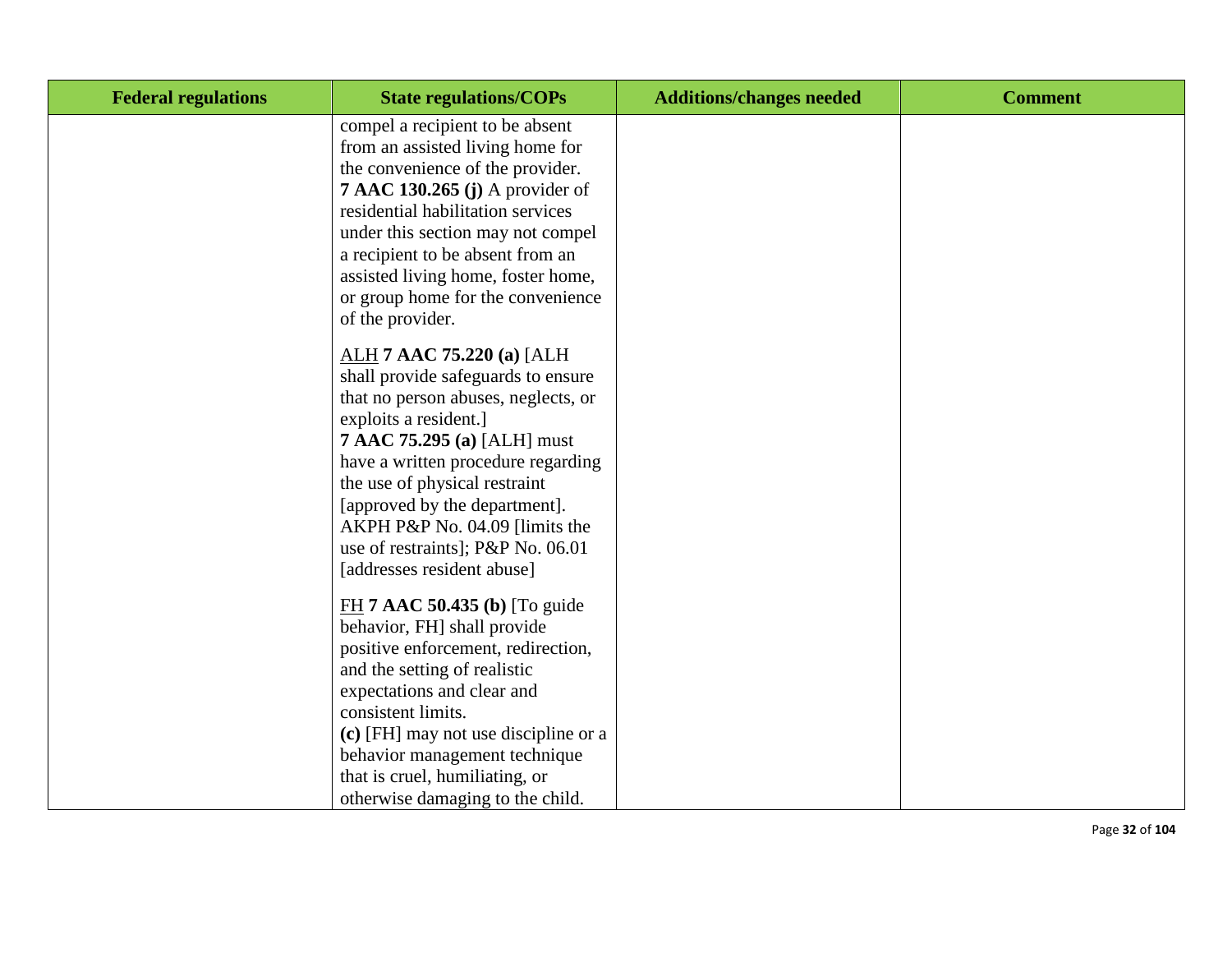| <b>Federal regulations</b>                                                                                                          | <b>State regulations/COPs</b>                                                                                                                                                                                                                                                                                                                                                                                                                                                                                                                                                                    | <b>Additions/changes needed</b> | <b>Comment</b> |
|-------------------------------------------------------------------------------------------------------------------------------------|--------------------------------------------------------------------------------------------------------------------------------------------------------------------------------------------------------------------------------------------------------------------------------------------------------------------------------------------------------------------------------------------------------------------------------------------------------------------------------------------------------------------------------------------------------------------------------------------------|---------------------------------|----------------|
|                                                                                                                                     | $(d)$ - $(j)$ [List of prohibited<br>practices, including restraint and<br>isolation (except under limited<br>circumstances)]<br>OCS FH Handbook. [FH] barred<br>from specific types of discipline,<br>including corporal punishment,<br>isolation, physical restraints, and<br>verbal abuse                                                                                                                                                                                                                                                                                                     |                                 |                |
| 42 CFR 441.301 (c)(4)(iv) Settings must optimize recipient initiative, autonomy, and independence in making life choices, including |                                                                                                                                                                                                                                                                                                                                                                                                                                                                                                                                                                                                  |                                 |                |
| daily activities                                                                                                                    | ALH AS 47.33.230 (a) [Resident's<br>plan must]<br>(1) promote participation in the<br>community and increased<br>independence through training and<br>support<br>$(2)$ [recognize the right of the<br>resident to evaluate and choose<br>when making decisions re abilities,<br>preferences, and service needs]<br>(b) [Resident's plan must describe]<br>$(3)$ resident's preferences in<br>recreational activities, religious<br>affiliation<br>$(4) - (5)$ [ADLs needing assistance<br>and how assistance will be<br>provided]<br>$FH$ 7 AAC 50.430 (c) [FH to<br>provide structure and daily |                                 |                |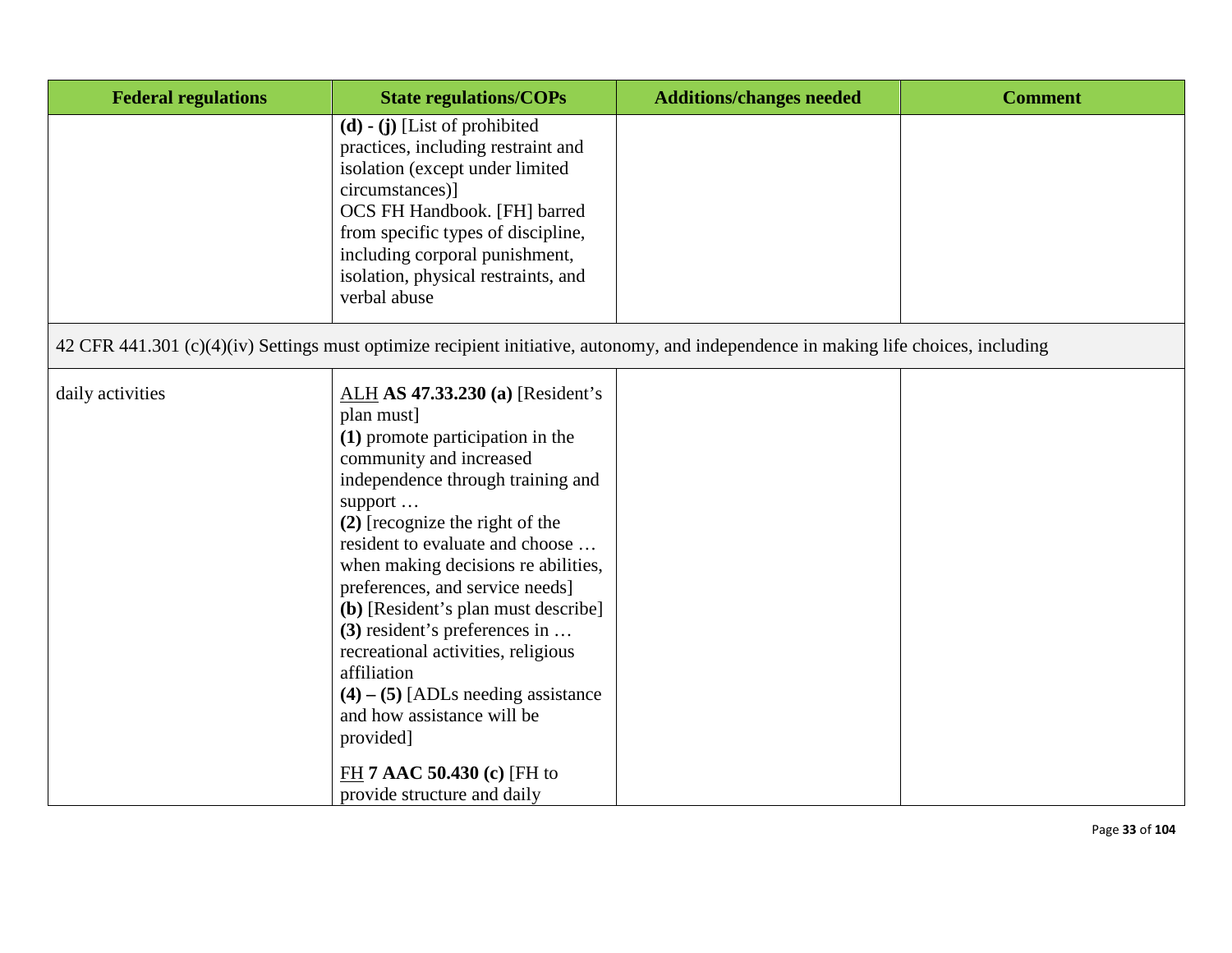| <b>Federal regulations</b> | <b>State regulations/COPs</b>                                                                                                                                                                                                                                                                                                                                                                                                                                                               | <b>Additions/changes needed</b> | <b>Comment</b>                                                                                                                                                                                                                  |
|----------------------------|---------------------------------------------------------------------------------------------------------------------------------------------------------------------------------------------------------------------------------------------------------------------------------------------------------------------------------------------------------------------------------------------------------------------------------------------------------------------------------------------|---------------------------------|---------------------------------------------------------------------------------------------------------------------------------------------------------------------------------------------------------------------------------|
|                            | activities designed to promote<br>development and health of child]<br>7 AAC 56.310 (a)(4) [Child<br>receiving services has the<br>following right: placement and<br>supervision in the least restrictive<br>setting capable of meeting the<br>child's needs ]<br>OCS FH Handbook. [FH] must<br>ensure recipient attends school;<br>should foster participation in social<br>activities; may assign chores<br>similar to those expected of family<br>members of the same age;                |                                 |                                                                                                                                                                                                                                 |
| physical environment       | ALH AS 47.33.300 (a)(10) [Res<br>has right to reasonable opportunity<br>to exercise and to go outdoors,<br>when weather permits.]<br>AKPH P&P 01.04 restates right.<br>$7$ AAC 260 (a)(1) [ALH must<br>ensure resident has room furniture<br>similar to that of homes in<br>community and neighborhood];<br>furniture may be provided by the<br>resident<br>$FH$ 7 AAC 50.530 (a) [FH must]<br>have indoor and outdoor space to<br>accommodate<br>physical/developmental needs of<br>child] |                                 | $6/5/14$ CMS clarified that this<br>means the physical settings must<br>meet recipient needs by being<br>accessible for that recipient and<br>not regimented (e.g., recipient may<br>make choices re furnishings and<br>décor). |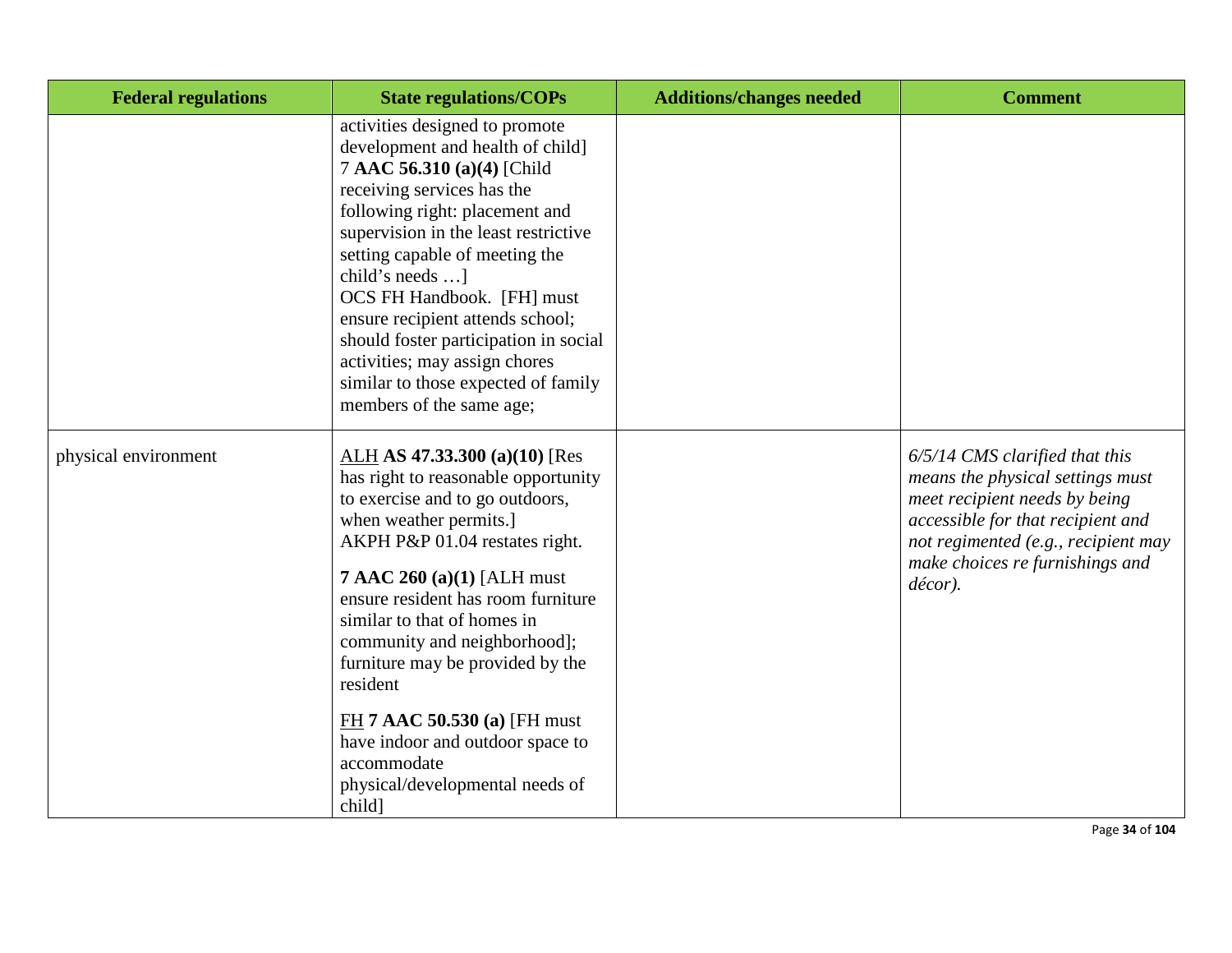| <b>Federal regulations</b> | <b>State regulations/COPs</b>                                                                                                                                                                                                                                                                                                                                                                                                                                                                                                                                                                                                                                              | <b>Additions/changes needed</b> | <b>Comment</b> |
|----------------------------|----------------------------------------------------------------------------------------------------------------------------------------------------------------------------------------------------------------------------------------------------------------------------------------------------------------------------------------------------------------------------------------------------------------------------------------------------------------------------------------------------------------------------------------------------------------------------------------------------------------------------------------------------------------------------|---------------------------------|----------------|
|                            | <b>7 AAC 50.540 (a) [FH] must select</b><br>equipment and supplies so that<br>amount, variety, arrangement and<br>use are appropriate for<br>developmental needs of child                                                                                                                                                                                                                                                                                                                                                                                                                                                                                                  |                                 |                |
| with whom to interact      | $ALH$ AS 47.33.230 (b)(3)<br>[Resident's plan must describe]<br>resident's preferences in<br>relationships and visitation with<br>friends, family members, and<br>others<br>FH 7 AAC 56.310 (a) (4) [Child<br>receiving services has the<br>following right: placement and<br>supervision] in the least restrictive<br>setting  considering siblings,<br>extended family, and other<br>relationships<br>(b) [Child must have opportunity<br>for sibling visits and contact, and<br>visits with extended family]<br>OCS FH Handbook. [FH] dating is<br>normal part of adolescence; FH<br>may guide re safe dating practices,<br>and set rules and boundaries for<br>dating. |                                 |                |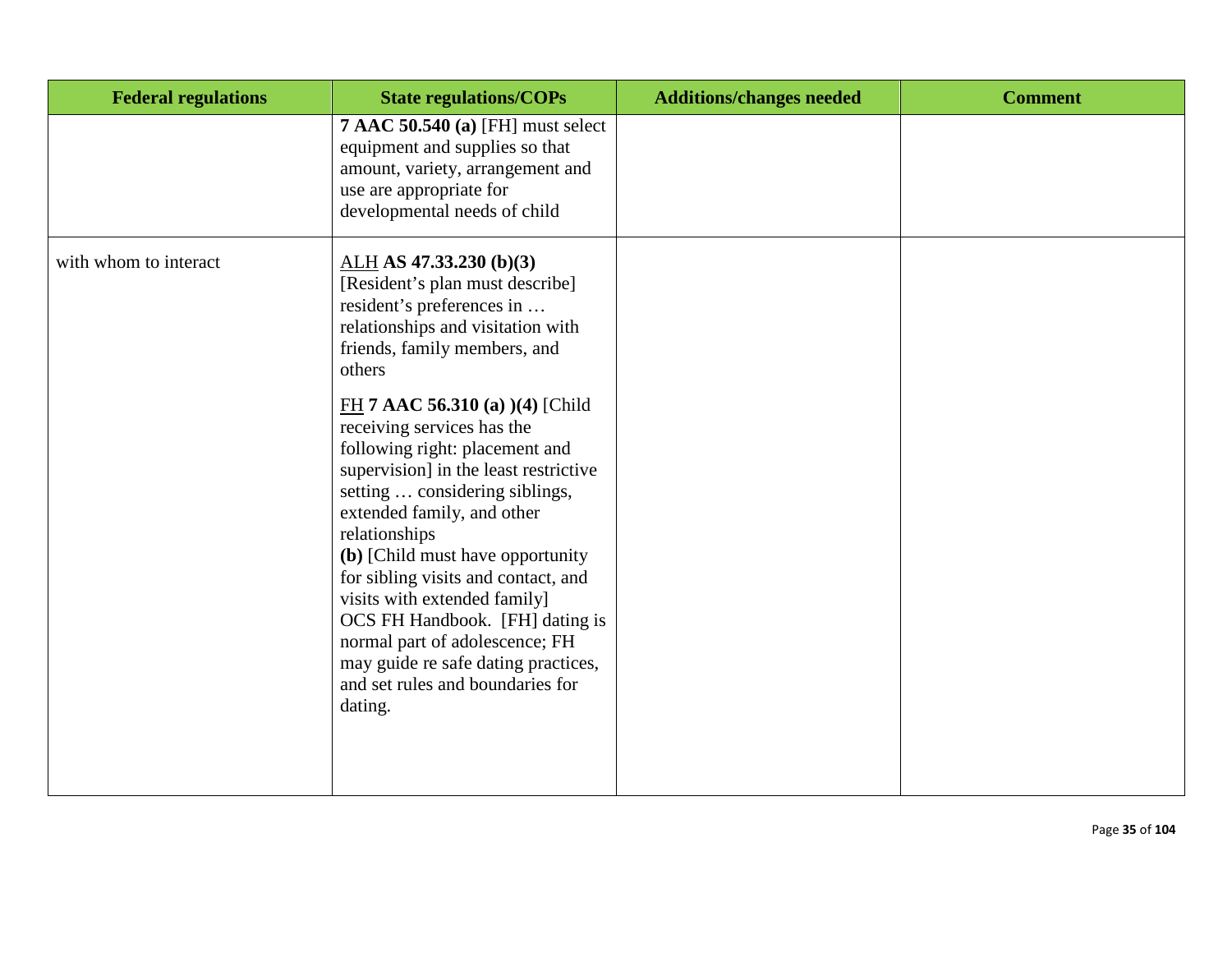| <b>Federal regulations</b>                                                     | <b>State regulations/COPs</b>                                                                                                                                                                                                                                              | <b>Additions/changes needed</b> | <b>Comment</b> |
|--------------------------------------------------------------------------------|----------------------------------------------------------------------------------------------------------------------------------------------------------------------------------------------------------------------------------------------------------------------------|---------------------------------|----------------|
| 42 CFR 441.301 $(c)(4)(v)$ The setting facilitates individual choice regarding |                                                                                                                                                                                                                                                                            |                                 |                |
| services and supports                                                          | <b>SDS Visions: Choice, safety,</b><br>independence, and dignity in home<br>and community-based living.<br><b>SDS Service Principles:</b><br>Individuals a right to choice and<br>self-determination<br>Individuals have knowledge of and<br>access to community services. |                                 |                |
|                                                                                | CC COP IV. B. 2. b. [The CC<br>must provide an opportunity for the<br>recipient and family] to request<br>services that meet identified needs,<br>and to explain how they would<br>prefer that the services be<br>delivered.                                               |                                 |                |
|                                                                                | ALH AS 47.33.300 (6) [ALH<br>resident] has the right to $\dots$<br>participate in and benefit from<br>community services and activities                                                                                                                                    |                                 |                |
| who provides services/supports                                                 | <b>SDS Service Principles: Quality</b><br>services are provided by competent<br>trained caregivers who are chosen<br>by individuals and their families.                                                                                                                    |                                 |                |
|                                                                                | CC COP IV. B. 1. C. The CC<br>must affirm the recipient's right to<br>choose to receive services from any<br>qualified provider.                                                                                                                                           |                                 |                |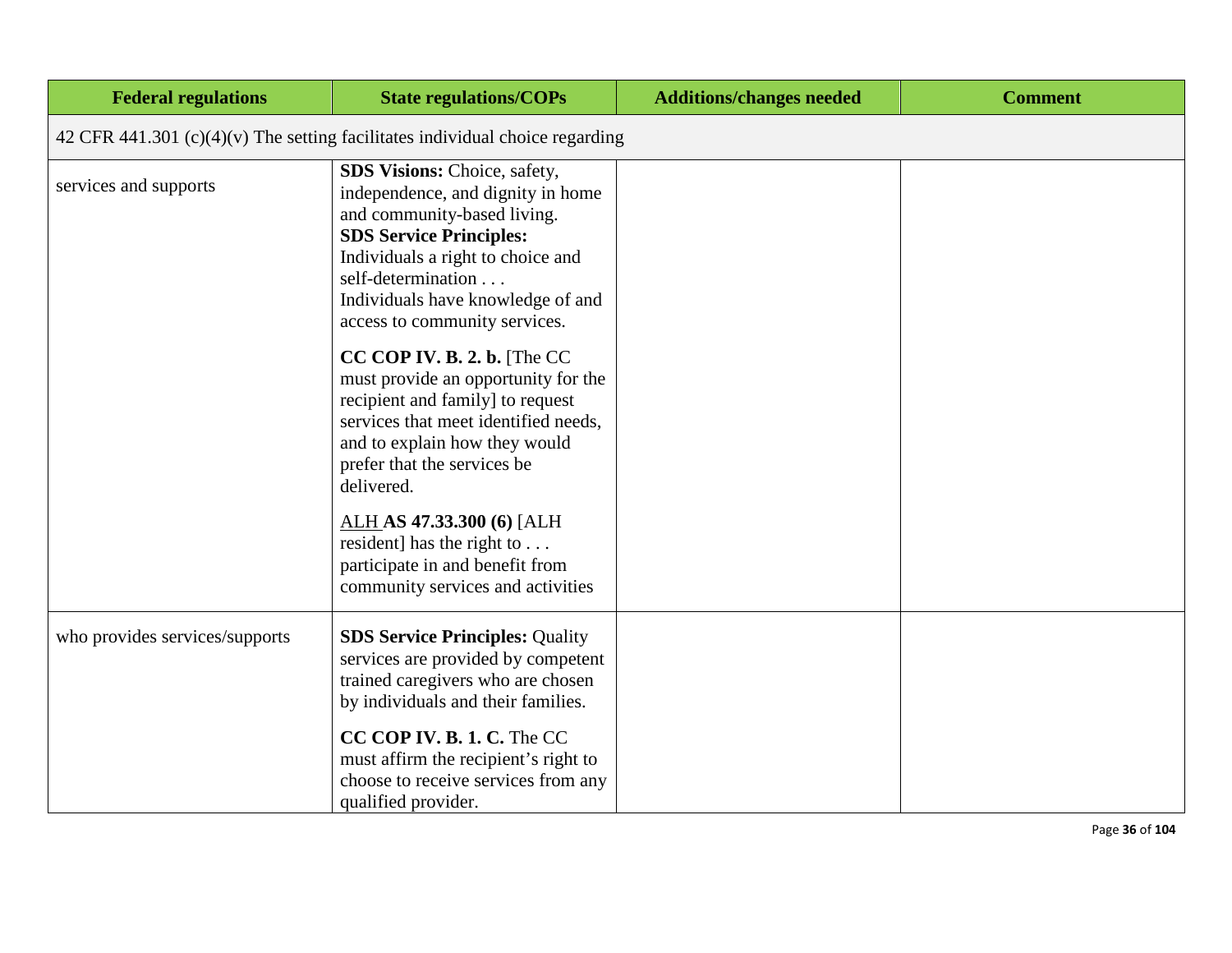| <b>Federal regulations</b>                                                                 | <b>State regulations/COPs</b>                                                                                                                                                                                                                                                                                                                                                                                                       | <b>Additions/changes needed</b> | <b>Comment</b>                                                                          |
|--------------------------------------------------------------------------------------------|-------------------------------------------------------------------------------------------------------------------------------------------------------------------------------------------------------------------------------------------------------------------------------------------------------------------------------------------------------------------------------------------------------------------------------------|---------------------------------|-----------------------------------------------------------------------------------------|
|                                                                                            | Provider COP III. C. 3. The<br>provider must cooperate with<br>recipients who elect to change<br>service providers.<br>ALH AS 47.33.300 (12) [ALH<br>resident] has the right to have<br>access to adequate and appropriate<br>health care and health care<br>providers of the resident's own<br>choosing $\ldots$<br>AKPH P&P No. 01.04 restates<br>right.                                                                          |                                 |                                                                                         |
|                                                                                            | 42 CFR 441.301 (c)(4)(vi) [Applies to provider-owned or -controlled settings]                                                                                                                                                                                                                                                                                                                                                       |                                 |                                                                                         |
|                                                                                            | 42 CFR 441.301 (c)(4)(vi) (A) The unit or dwelling is a specific physical place that can be owned, rented, or occupied                                                                                                                                                                                                                                                                                                              |                                 |                                                                                         |
| under a legally enforceable<br>agreement similar to<br>landlord/tenant law of jurisdiction | ALH AS 47.33.210 (a)<br>[Residential services contract<br>required for residency]<br>AKPH No. 03.03 Services are<br>defined in the assisted living<br>contract; signed by the recipient or<br>recipient resident;<br>$FH$ 7 AAC 50.300 (f) [A facility<br>must have an agreement signed by<br>the parties that includes or attaches<br>the following: (17 item list)]<br>7 AAC 56.500 [For FH<br>placements, agency shall develop a |                                 | AS 34.03.010 - 34.03.260<br>Landlord/Tenant Act applicable to<br>rental of a residence. |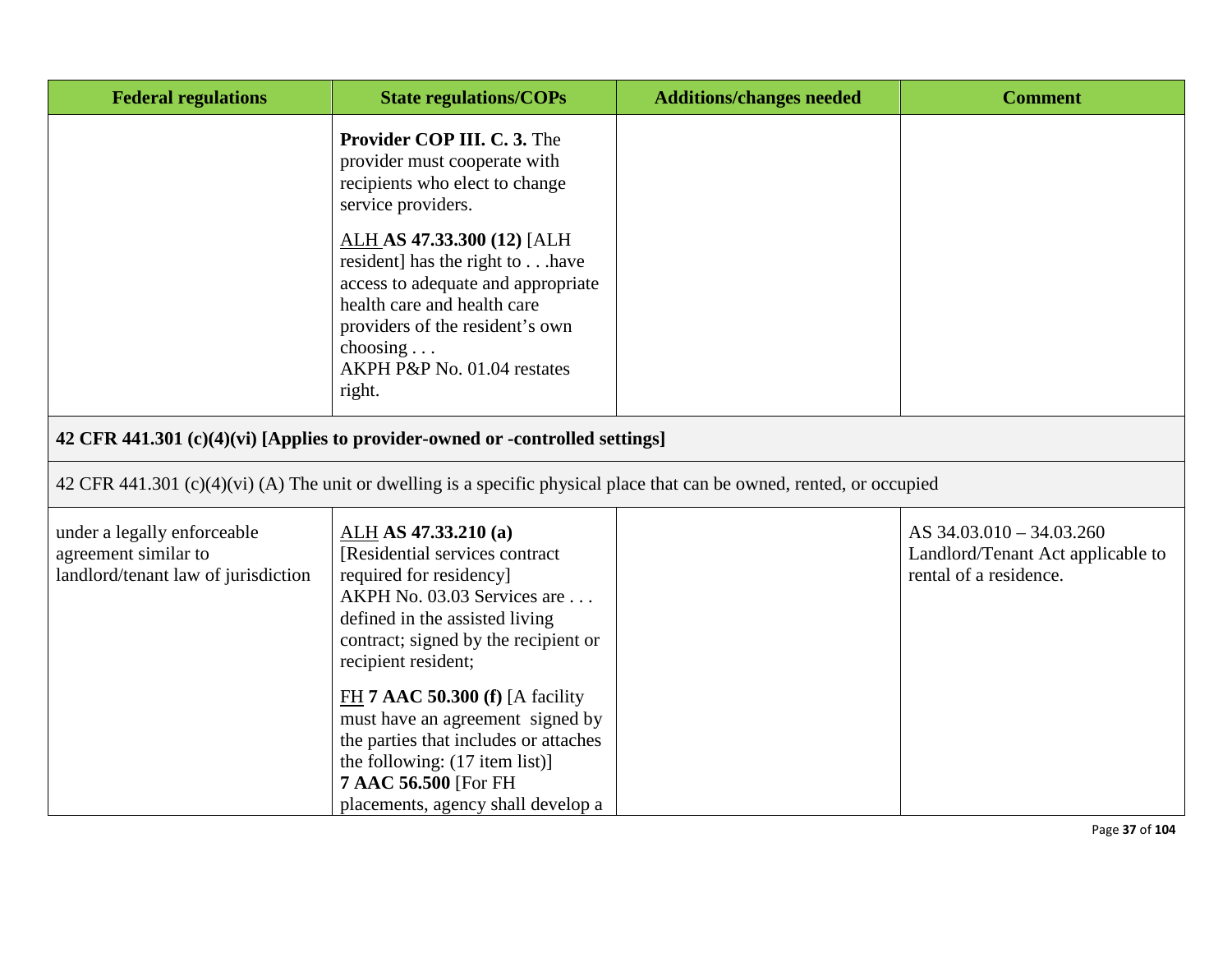| <b>Federal regulations</b>                                    | <b>State regulations/COPs</b>                                                                                                                                                                                                                                                                                                                                                                                                                                                                                                                | <b>Additions/changes needed</b> | <b>Comment</b>                                                                                                                                                                                                                                                                                      |
|---------------------------------------------------------------|----------------------------------------------------------------------------------------------------------------------------------------------------------------------------------------------------------------------------------------------------------------------------------------------------------------------------------------------------------------------------------------------------------------------------------------------------------------------------------------------------------------------------------------------|---------------------------------|-----------------------------------------------------------------------------------------------------------------------------------------------------------------------------------------------------------------------------------------------------------------------------------------------------|
|                                                               | placement agreement; can combine<br>agreement with FH agreement<br>required by $7$ AAC 50.300 (f)]                                                                                                                                                                                                                                                                                                                                                                                                                                           |                                 |                                                                                                                                                                                                                                                                                                     |
| agreement must address recipient<br>responsibilities          | $ALH$ AS 47.33.210 (b)(3) [must]<br>specify rights, duties, and<br>obligations of resident]<br>AKPH No. 03.03 Services are<br>defined in the assisted living<br>contract; includes description of<br>the rights, duties, and obligations<br>of the resident.<br>FH 7 AAC 56.300 (a) [Agency<br>shall provide] a written statement<br>or pamphlet indicating client and<br>agency rights and responsibilities<br>7 AAC 56.500 (b)(4) [Agreement<br>must include delineation of the<br>respective roles and responsibilities<br>of all parties |                                 | AS 43.03.20 Rental agreement may<br>be written or verbal; may include<br>conditions not prohibited by L/T<br>Act or by law.<br>43.03.120 Tenant obligations                                                                                                                                         |
| agreement must address recipient<br>protections from eviction | ALH AS 47.33.210 (b)(4)<br>[Residential services contract must<br>set out policies/procedures for<br>termination of contract]<br>AS 47.33.360 [No termination<br>except for stated reasons; notice<br>required; resident right to contest<br>termination]<br>AKPH No. 03.03 Services are<br>defined in the assisted living                                                                                                                                                                                                                   |                                 | L/T Act uses "termination of<br>tenancy" (eviction refers to court<br>order when tenant refuses to move)<br>AS 34.03.220 [Landlord remedies]<br>Noncompliance with rental<br>agreement<br>AS 34.03.290 [Termination<br>requires notice to tenant]<br>AS 34.03.310 Retaliatory conduct<br>prohibited |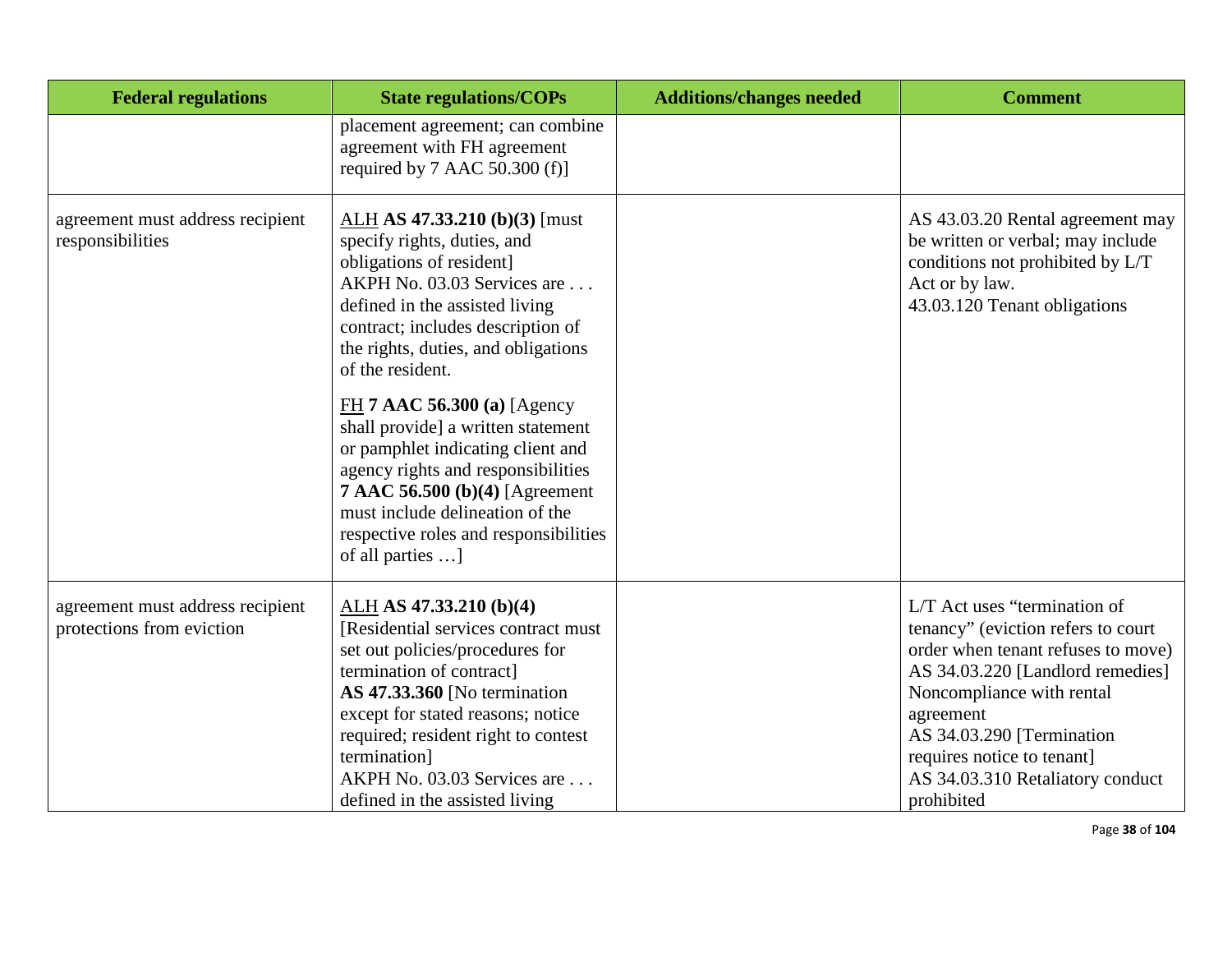| <b>Federal regulations</b>                       | <b>State regulations/COPs</b>                                                                                                                                                                                                                                                                                                                                                                                                                                                                                         | <b>Additions/changes needed</b>                                                                                                               | <b>Comment</b> |
|--------------------------------------------------|-----------------------------------------------------------------------------------------------------------------------------------------------------------------------------------------------------------------------------------------------------------------------------------------------------------------------------------------------------------------------------------------------------------------------------------------------------------------------------------------------------------------------|-----------------------------------------------------------------------------------------------------------------------------------------------|----------------|
|                                                  | contract; includes policy for<br>termination of the contract.                                                                                                                                                                                                                                                                                                                                                                                                                                                         |                                                                                                                                               |                |
|                                                  | $FH$ 7 AAC 56.300 (b) [Agency<br>written statement or pamphlet must<br>have a written appeal process for<br>clients]                                                                                                                                                                                                                                                                                                                                                                                                  |                                                                                                                                               |                |
|                                                  |                                                                                                                                                                                                                                                                                                                                                                                                                                                                                                                       | 42 CFR 441.301 (c)(4)(vi)(B) Each recipient must have privacy in his/her sleeping or living unit in settings where HCB services are provided. |                |
| privacy in unit                                  | ALH AS 47.33.300 (a) [Res has<br>right to] $(2)(B)$ [privacy in the<br>resident's room or portion of a<br>room]; $(2)(D)$ the maintenance of<br>personal possessions and the right<br>to keep at least one cabinet or<br>drawer locked<br>(5) close the door of the resident's<br>room at any time.<br>AKPH P&P No. 01.04 [Restates<br>AS 47.33.300.]<br>AS 47.33.330 (a)(2) [Staff may not<br>enter resident's room without first<br>obtaining permission except for<br>health or safety reasons]<br>FH No reference |                                                                                                                                               |                |
| unit entrance doors lockable by the<br>recipient | ALH No reference<br>AKPH P&P No. 01.05. Home<br>entrance doors are locked for                                                                                                                                                                                                                                                                                                                                                                                                                                         |                                                                                                                                               |                |
|                                                  | security reasons after visiting                                                                                                                                                                                                                                                                                                                                                                                                                                                                                       |                                                                                                                                               | Page 39 of 104 |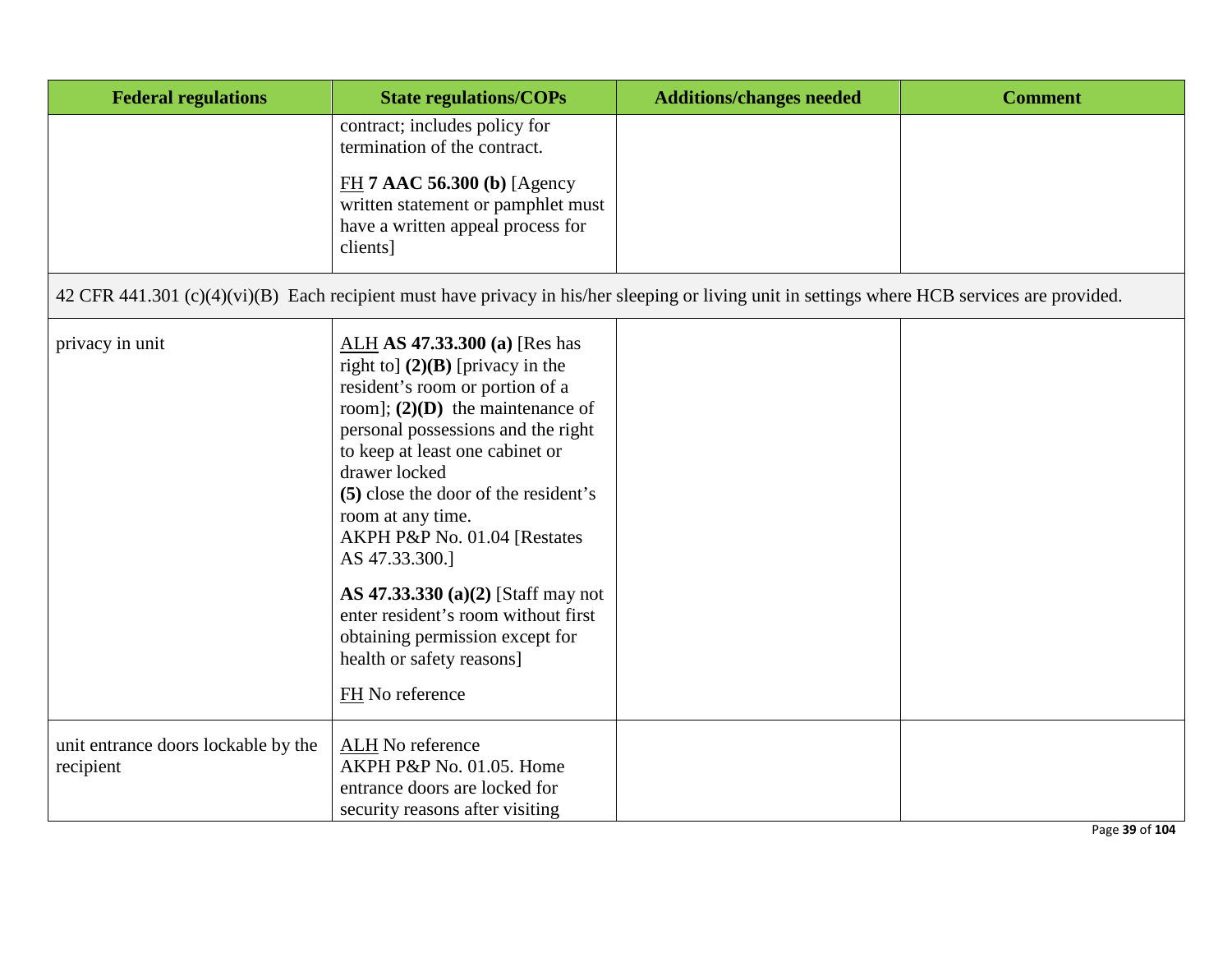| <b>Federal regulations</b>                                          | <b>State regulations/COPs</b>                                                                                                                                                                                                                                                                                                                                                                                                                                       | <b>Additions/changes needed</b> | <b>Comment</b>                                                                                                                                                                         |
|---------------------------------------------------------------------|---------------------------------------------------------------------------------------------------------------------------------------------------------------------------------------------------------------------------------------------------------------------------------------------------------------------------------------------------------------------------------------------------------------------------------------------------------------------|---------------------------------|----------------------------------------------------------------------------------------------------------------------------------------------------------------------------------------|
|                                                                     | times. Special accommodations can<br>be made to allow visitor access to<br>the home after the doors are<br>locked.<br>FH No reference                                                                                                                                                                                                                                                                                                                               |                                 |                                                                                                                                                                                        |
| only appropriate staff having keys<br>to the unit entrance doors    | ALH No reference<br>FH No reference                                                                                                                                                                                                                                                                                                                                                                                                                                 |                                 |                                                                                                                                                                                        |
| choice of roommates                                                 | ALH AS $47.33.230$ (b)(3)<br>[Resident's plan must describe]<br>preference in roommates<br>AKPH P&P No. 03.03.<br>Assignment of residence rooms in<br>the homes is based on the<br>assessment of medical, physical,<br>and behavioral issues, and gender<br>of the resident. Private rooms are<br>assigned by assessed need, not<br>seniority. [Those] assigned to a<br>private room are not assured that<br>they will remain in a private room.<br>FH No reference |                                 | 8/31/15 Alaska Pioneer Homes<br>have a waiting list numbering in<br>the thousands. Admission is on a<br>first come, first serve basis. The<br>average age or residents is 85<br>years. |
| freedom to furnish and decorate<br>units within the lease/agreement | ALH $7$ AAC 260 (a)(1) [ALH<br>must ensure resident has room<br>furniture similar to that of homes in<br>community and neighborhood];<br>furniture may be provided by the                                                                                                                                                                                                                                                                                           |                                 | 6/5/14 CMS clarified that this<br>means the provider must have a<br>reasonable standard re décor, i.e.,<br>allow personal décor to the same<br>extent allowed for those not            |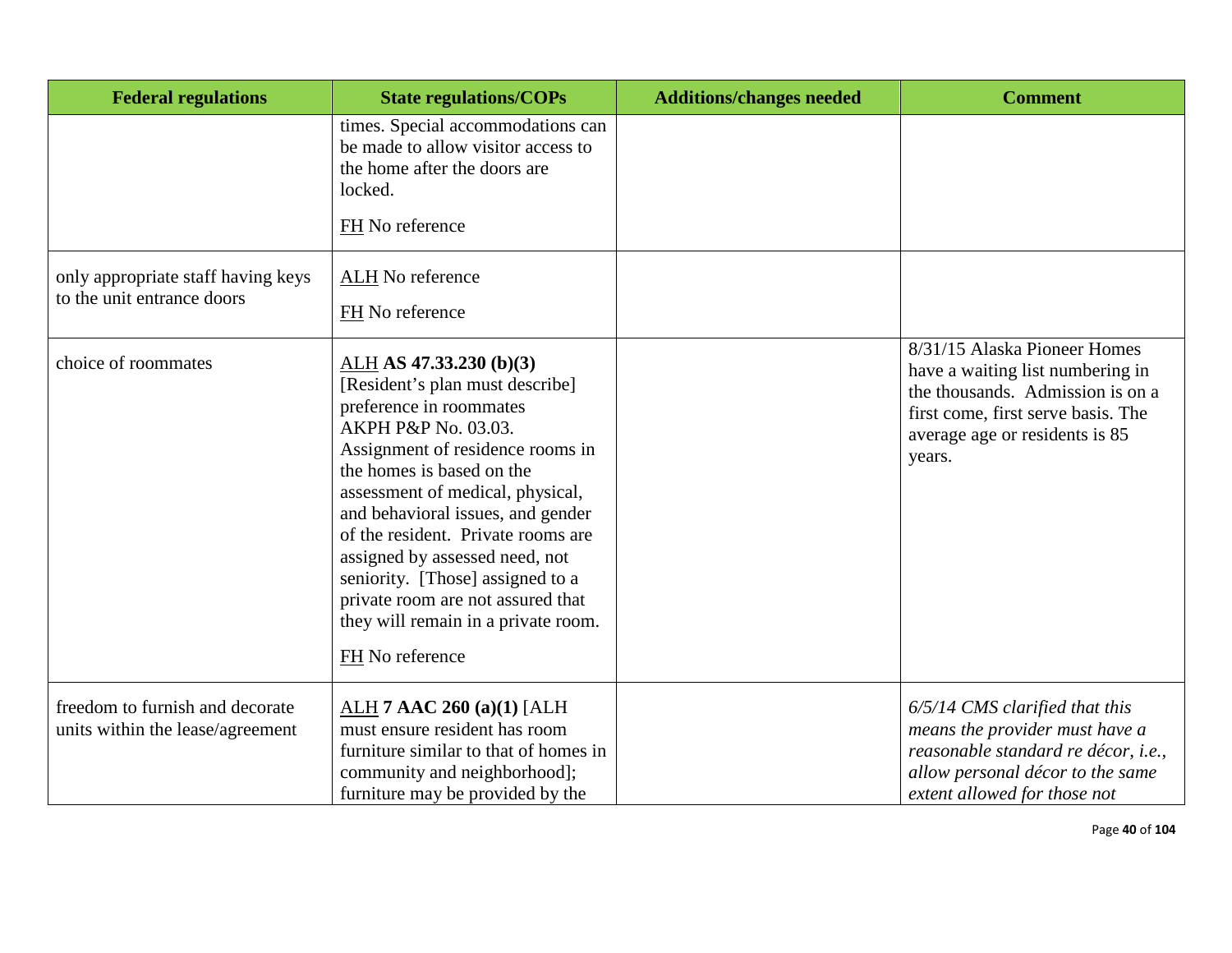| <b>Federal regulations</b>                                 | <b>State regulations/COPs</b>                                                                                                                                                                                                                                                                                                                                                                                                                                                                                                                                                                                                                                           | <b>Additions/changes needed</b> | <b>Comment</b>          |
|------------------------------------------------------------|-------------------------------------------------------------------------------------------------------------------------------------------------------------------------------------------------------------------------------------------------------------------------------------------------------------------------------------------------------------------------------------------------------------------------------------------------------------------------------------------------------------------------------------------------------------------------------------------------------------------------------------------------------------------------|---------------------------------|-------------------------|
|                                                            | resident<br>FH No reference to decorating<br><b>7 AAC 50.430 (h) [FH must allow</b><br>child] to bring and acquire personal<br>belongings                                                                                                                                                                                                                                                                                                                                                                                                                                                                                                                               |                                 | receiving HCB services. |
| 42 CFR 441.301 (c)(4)(vi)(C) Recipients must have          |                                                                                                                                                                                                                                                                                                                                                                                                                                                                                                                                                                                                                                                                         |                                 |                         |
| freedom/support to control own<br>schedules and activities | [ALH] AS $47.33.060$ (c) [House<br>rules may address telephone use,<br>hours/volume for TV/radio,<br>visitors, movement in and out of<br>home]<br>(d) [ALH may not adopt a house<br>rule that unreasonably restricts a<br>right of a resident.<br>AKPH P&P No. 01.01. [Homes<br>follow a] resident-centered care<br>philosophy by honoring resident's<br>life experiences, choices, routines,<br>and the spontaneity of daily life.<br>$FH$ 7 AAC 50.430 (d) [Foster child<br>to be treated equitably with foster<br>parent's own children]<br><b>7 AAC 50.440 (a) [Child must</b><br>receive responsible supervision<br>appropriate to age and<br>developmental needs] |                                 |                         |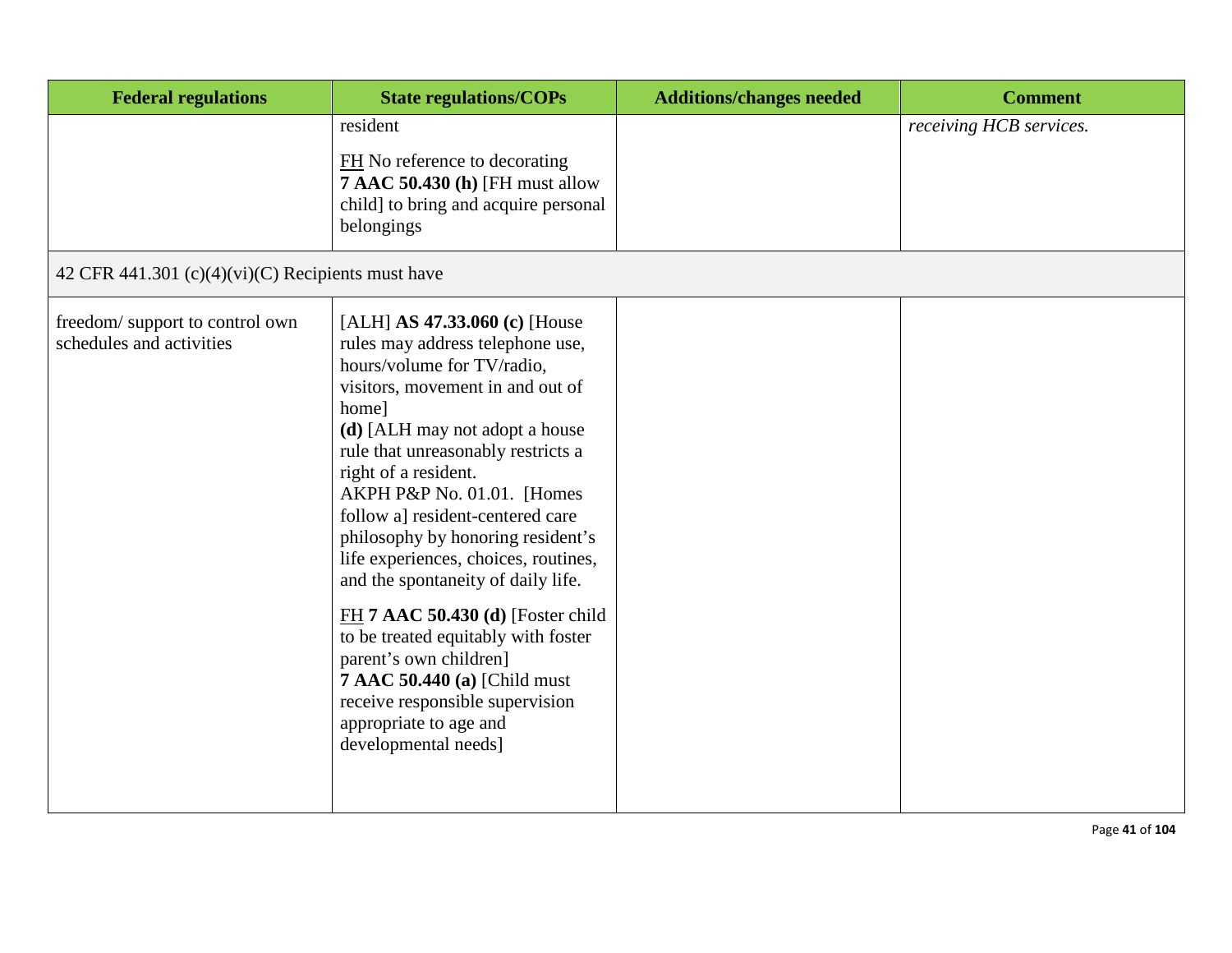| <b>Federal regulations</b>                                   | <b>State regulations/COPs</b>                                                                                                                                                                                                                                                                                                                                                                                                                                                                                                                                                                                  | <b>Additions/changes needed</b> | <b>Comment</b>                                                                                                                                                                                                                                                                                                                                                                                                              |
|--------------------------------------------------------------|----------------------------------------------------------------------------------------------------------------------------------------------------------------------------------------------------------------------------------------------------------------------------------------------------------------------------------------------------------------------------------------------------------------------------------------------------------------------------------------------------------------------------------------------------------------------------------------------------------------|---------------------------------|-----------------------------------------------------------------------------------------------------------------------------------------------------------------------------------------------------------------------------------------------------------------------------------------------------------------------------------------------------------------------------------------------------------------------------|
| access to food at all times                                  | $ALH$ 7 AAC.265 (a) [ALH must<br>offer three meals and at least one<br>snack daily]<br>AKPH Brochure "A Matter of<br>Rights. [Residents may have<br>microwave oven, pots for heating<br>water, and small refrigerators in<br>their rooms.]<br>FH 7 AAC 50.460 (a) [FH] shall<br>ensure that all snacks and meals<br>meet child care food program<br>requirements of 7<br>CFR 226.20 [Minimum meal<br>requirements]<br>(g) [FH] may not deny a meal or<br>snack to a child.<br>OCS FH Handbook. [FH] must<br>provide regular, balanced meals<br>and snacks; may not deny meals or<br>force/coerce child to eat. |                                 | CMS clarified that if a recipient<br>misses a regularly scheduled meal,<br>the nutritional equivalent must be<br>made available at a time<br>convention to the recipient.<br>Recipients must have access to safe<br>storage and heating of food, e.g.,<br>microwave and refrigerator, either<br>in the sleeping area or a common<br>area accessible by recipients.<br>Recipients must have access to<br>snacks at any time. |
| 42 CFR 441.301 (c)(4)(vi)(D) Recipients must be able to have |                                                                                                                                                                                                                                                                                                                                                                                                                                                                                                                                                                                                                |                                 |                                                                                                                                                                                                                                                                                                                                                                                                                             |
| visitors of their own choosing                               | ALH AS 47.33.300 (a)(4)(C) [Res<br>has right to visit] with persons of<br>the resident's choice, subject to<br>visiting hours established by the<br>home<br><b>AKPH Brochure "A Matter of</b><br>Rights. Residents are encouraged<br>to receive guests; children are<br>welcome.                                                                                                                                                                                                                                                                                                                               |                                 |                                                                                                                                                                                                                                                                                                                                                                                                                             |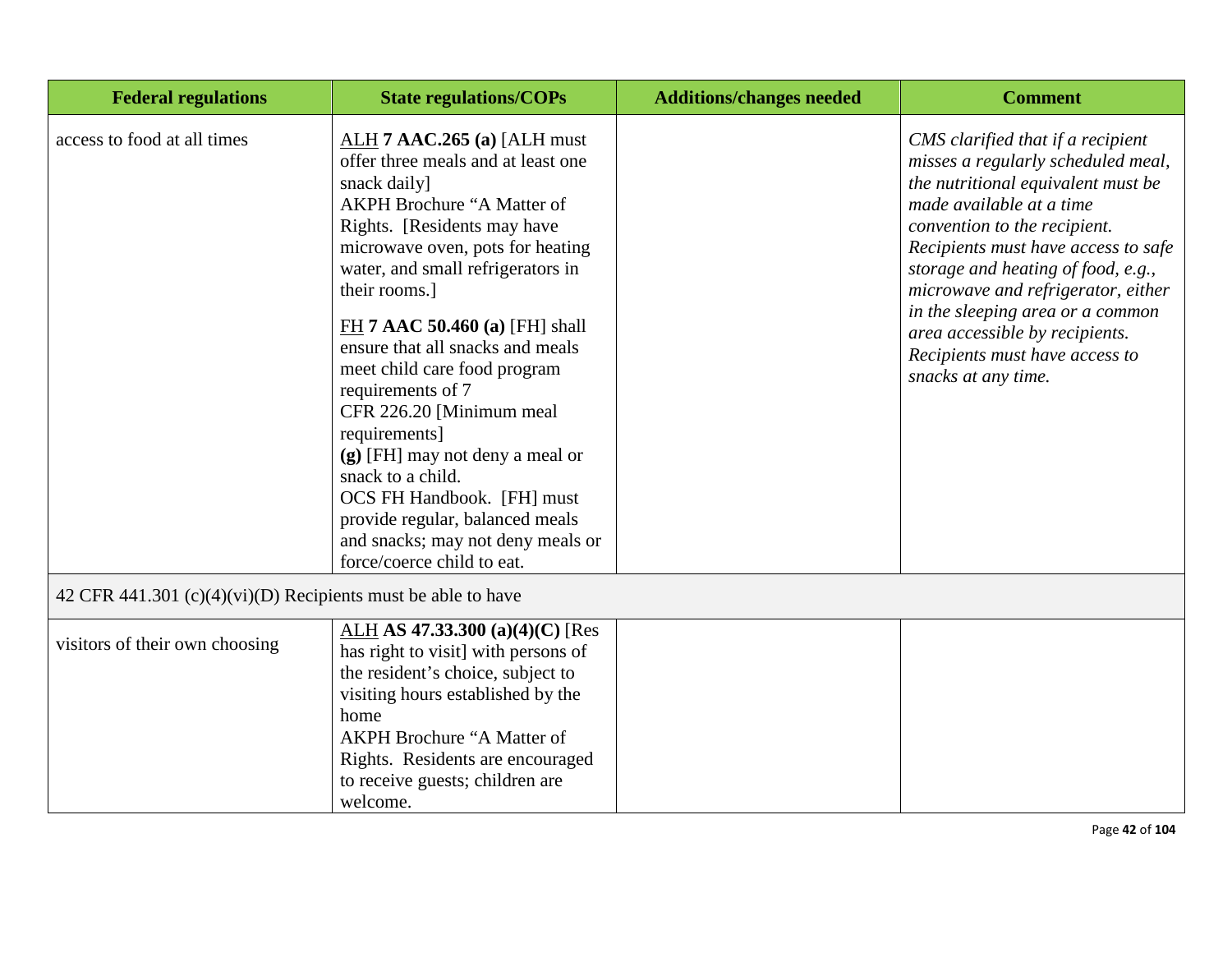| <b>Federal regulations</b>                 | <b>State regulations/COPs</b>                                                                                                                                                                                                                                                                                                                                                                                      | <b>Additions/changes needed</b>                                                                                                                                                                                                                                                                        | <b>Comment</b> |
|--------------------------------------------|--------------------------------------------------------------------------------------------------------------------------------------------------------------------------------------------------------------------------------------------------------------------------------------------------------------------------------------------------------------------------------------------------------------------|--------------------------------------------------------------------------------------------------------------------------------------------------------------------------------------------------------------------------------------------------------------------------------------------------------|----------------|
|                                            | FH 7 AAC 56.310 (a)(b) [Child<br>must have opportunity for sibling<br>visits and contact, and visits with<br>extended family]                                                                                                                                                                                                                                                                                      |                                                                                                                                                                                                                                                                                                        |                |
| visitors at any time                       | $ALH$ AS 47.33.300 (a)(4)(C)<br>[ALH may establish visiting hours]<br>AKPH P&P No. 01.05 [Alaska<br>Pioneer Homes have posted times<br>when entrance doors are locked for<br>security reasons; however, "in<br>special circumstances",<br>accommodations may be made to<br>allow access after doors are locked.                                                                                                    |                                                                                                                                                                                                                                                                                                        |                |
|                                            | 42 CFR 441.301 (c)(4)(vi)(E) The settings where HCB services are provided must be                                                                                                                                                                                                                                                                                                                                  |                                                                                                                                                                                                                                                                                                        |                |
| physically accessible for the<br>recipient | 7 AAC 130.300 (b)(2)(A) [Dept.<br>will pay for environmental<br>modifications necessary to] meet<br>the recipient needs for accessibility<br>identified in POC.<br><b>Adult Day COP IV.A.5. requires</b><br>adaptive equipment and toilet/sink<br>in location accessible to recipient<br>with limited mobility<br>Day Habilitation COP III.A.2.<br>requires adaptive equipment and<br>accessible toilet facilities | Revise CC COP IV.C. POC<br>Implementation. CC must<br>1. arrange services<br>2. confirm that settings where<br>services are to be provided are<br>physically accessible for the<br>recipient<br>3. coordinate delivery of services<br>$\frac{4}{1}$ . support independence<br>5. teach how to evaluate |                |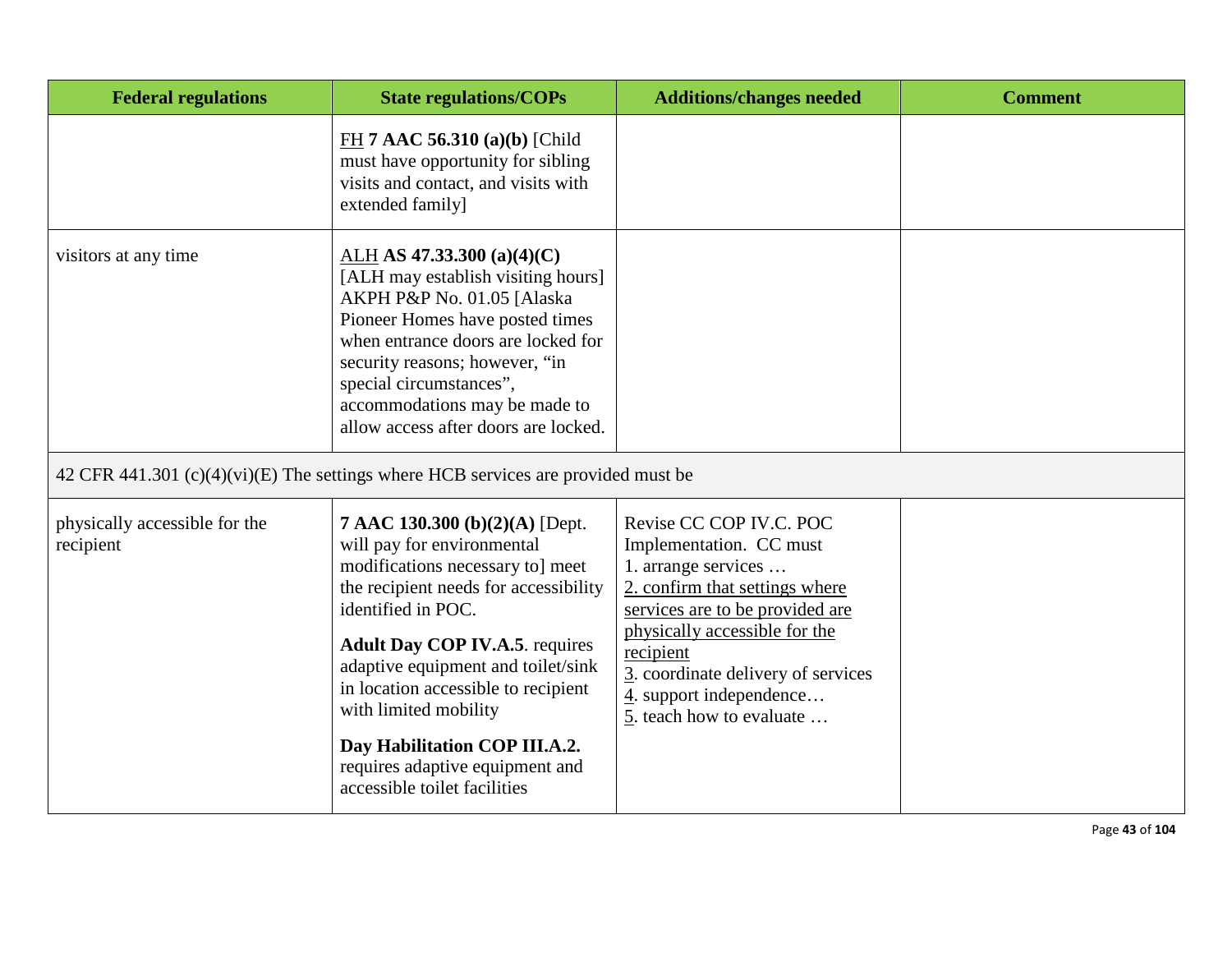| <b>Federal regulations</b>                                                                                                                                                                                                                                                                                                                                                                                                                                                                                               | <b>State regulations/COPs</b> | <b>Additions/changes needed</b>                                                                                                                                                                                                                                                                                                                                                                                                                                                              | <b>Comment</b> |  |
|--------------------------------------------------------------------------------------------------------------------------------------------------------------------------------------------------------------------------------------------------------------------------------------------------------------------------------------------------------------------------------------------------------------------------------------------------------------------------------------------------------------------------|-------------------------------|----------------------------------------------------------------------------------------------------------------------------------------------------------------------------------------------------------------------------------------------------------------------------------------------------------------------------------------------------------------------------------------------------------------------------------------------------------------------------------------------|----------------|--|
| 42 CFR 441.301 (c)(4)(vi)(F) Any modification of the conditions $[(c)(4)(vi)(A) - (D)$ pertaining to only provider owned or controlled residential<br>settings] must be supported by a specific assessed need and justified in the service plan that documents                                                                                                                                                                                                                                                           |                               |                                                                                                                                                                                                                                                                                                                                                                                                                                                                                              |                |  |
| ~specific and individualized assessed need<br>~positive interventions and supports used prior to any modification<br>~less intrusive methods of meeting the need tried, but did not work<br>~condition that lead to the specific assessed need<br>~regular collection/review of data to measure the ongoing effectiveness<br>~times for review of data to determine continuation/termination of<br>modification<br>~informed consent of the recipient<br>~assurance of no harm to recipient resulting from modifications |                               | Develop regulations, or add<br>settings requirements to Provider<br>COP.<br>Revise CC COP IV.B. POC; add:<br>4. Residential Setting<br>~POC must identify place of<br>residence chosen by recipient and<br>that recipient has legally<br>enforceable agreement<br>~Setting meets requirements<br>~POC includes justification for any<br>modification<br>Revise POC form, Section V<br>Residential Service, to include<br>residence choice by recipient, and<br>requirements for modification |                |  |
| 42 CFR 441.301 (c)(5) A location that has the qualities of an institutional setting is presumed to lack the qualities of HCB settings                                                                                                                                                                                                                                                                                                                                                                                    |                               |                                                                                                                                                                                                                                                                                                                                                                                                                                                                                              |                |  |
|                                                                                                                                                                                                                                                                                                                                                                                                                                                                                                                          |                               |                                                                                                                                                                                                                                                                                                                                                                                                                                                                                              |                |  |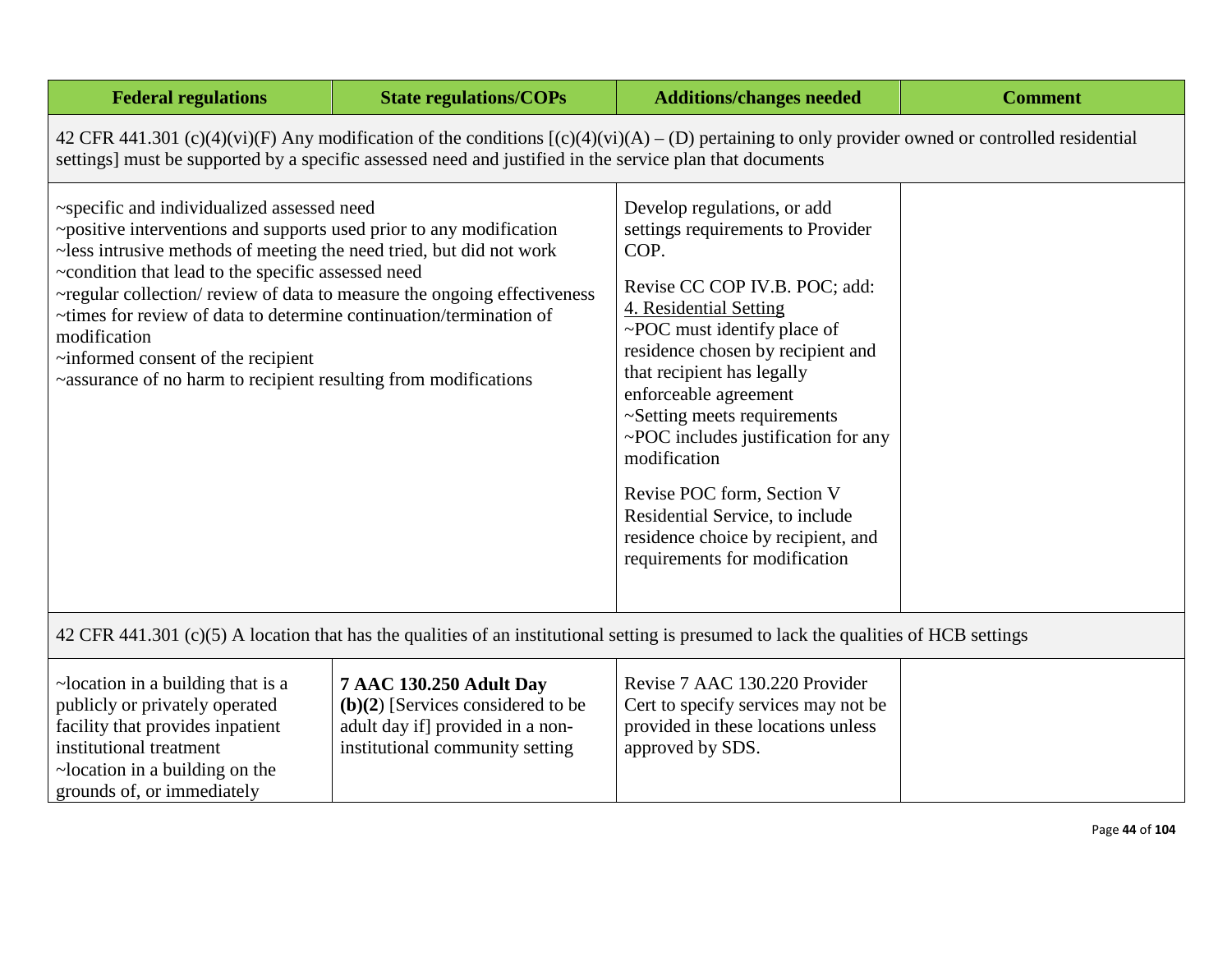| <b>Federal regulations</b>                                                                                                                                       | <b>State regulations/COPs</b> | <b>Additions/changes needed</b> | <b>Comment</b> |
|------------------------------------------------------------------------------------------------------------------------------------------------------------------|-------------------------------|---------------------------------|----------------|
| adjacent to a public institution<br>~location that isolates recipients<br>from the broader community of<br>individuals who do not receive<br><b>HCB</b> services |                               |                                 |                |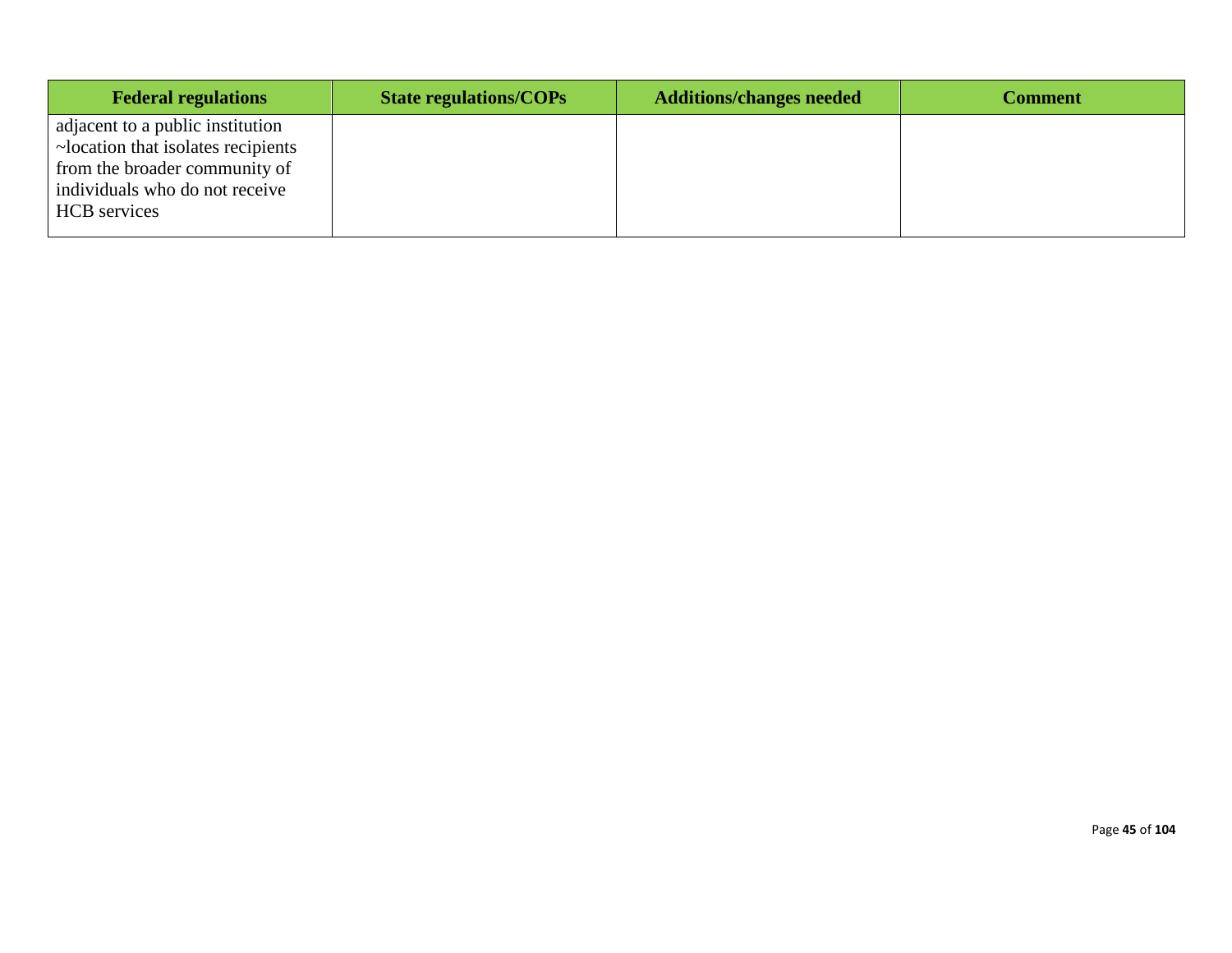# **Appendix B**

**Settings Qualities Checklist and Exploratory Questions for Home and Community-Based Services Settings**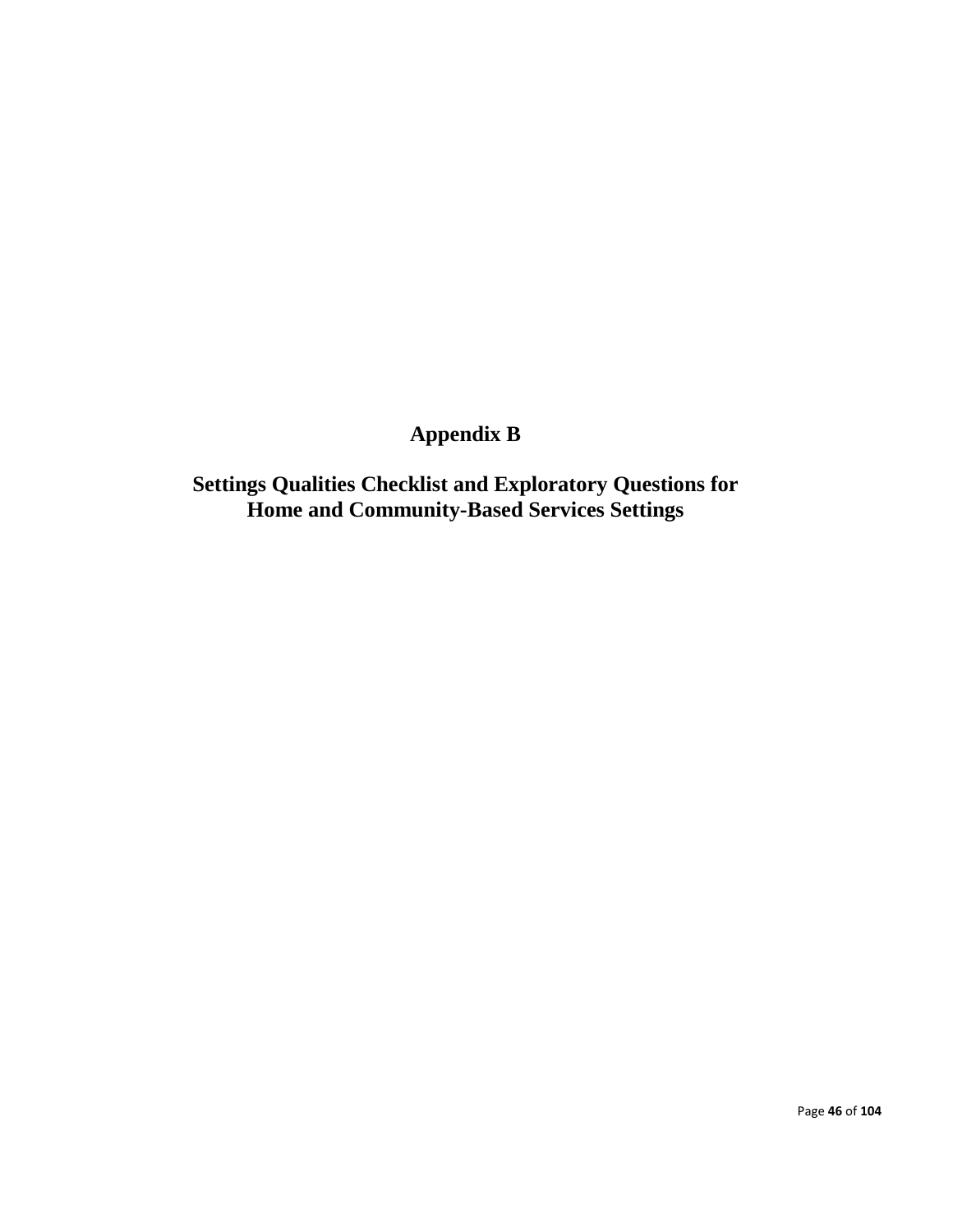# **Senior and Disabilities Services Setting Qualities Checklist and Exploratory Questions for Home and Community-Based Services Settings**

| Setting name                                                                                                                                                                                                 |      |  |  |
|--------------------------------------------------------------------------------------------------------------------------------------------------------------------------------------------------------------|------|--|--|
| Setting address                                                                                                                                                                                              |      |  |  |
| Services provided at setting                                                                                                                                                                                 |      |  |  |
| Reviewer                                                                                                                                                                                                     | Date |  |  |
| Notes:                                                                                                                                                                                                       |      |  |  |
|                                                                                                                                                                                                              |      |  |  |
| Qualities required for all home and community-based services setting                                                                                                                                         |      |  |  |
|                                                                                                                                                                                                              |      |  |  |
| Not located in building/on grounds with institutional characteristics                                                                                                                                        |      |  |  |
| Is the setting in a publicly or privately operated facility that provides inpatient institutional treatment?                                                                                                 |      |  |  |
| Is the setting located in a building on the grounds of, or adjacent to, a public institution?                                                                                                                |      |  |  |
| Does not isolate recipients from broader community of individuals not receiving HCBS?                                                                                                                        |      |  |  |
| Does the setting provide multiple types of services/activities on-site with consequent decrease in<br>opportunities for recipient participation in broader community?                                        |      |  |  |
| Does the setting isolate recipients because of its nature, e.g., disability-specific farm community,<br>gated/secured community for people with disabilities, residential school?                            |      |  |  |
| Is the setting located in the community among private residences rather than in a business area?<br>$\bullet$                                                                                                |      |  |  |
| Does the setting operate in a manner that congregates recipients so that they live/receive services in an<br>area separate from non-recipients?                                                              |      |  |  |
| Does the setting use interventions/restrictions like those that might be used in institutional settings, or are<br>deemed unacceptable in HCBS settings, e.g., seclusion, chemical restraints, locked doors? |      |  |  |
| Provides opportunities and support for employment in competitive, integrated settings                                                                                                                        |      |  |  |
| Do any recipients work in integrated community settings?                                                                                                                                                     |      |  |  |
| Does the setting offer, to recipients who would like to work, information and support to ensure they are<br>able to pursue that option?                                                                      |      |  |  |
| Does the setting support recipients that do work, e.g., planning services around the work schedule,<br>prompting recipients when it is time to go to work, assuring transportation is available?             |      |  |  |
| Provides opportunities to participate in and receive services in community                                                                                                                                   |      |  |  |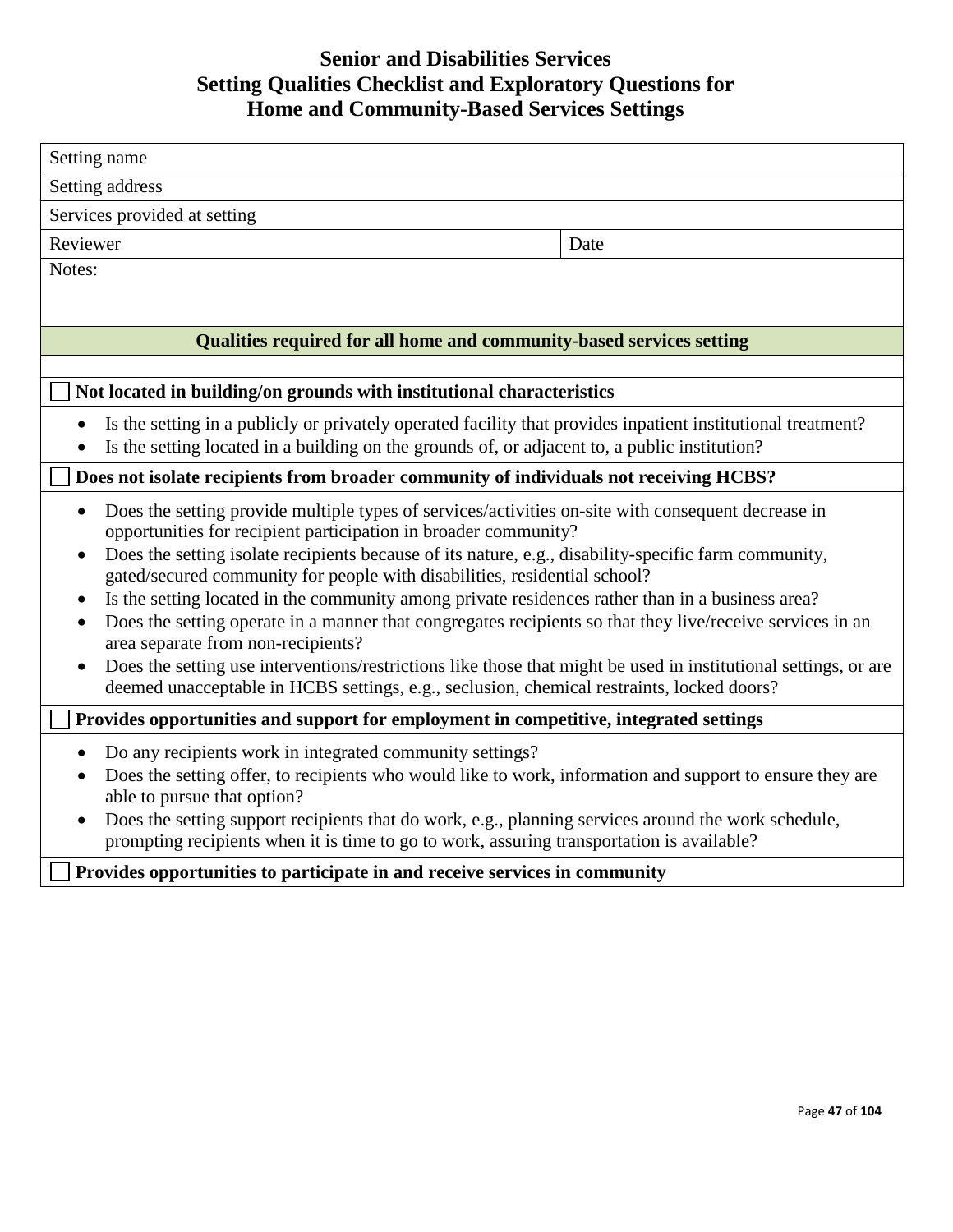- Does the setting provide, or assist recipients to obtain, information on activities/services in the community?
- Are recipients able to come and go at any time, e.g., for appointments, shopping, church, entertainment, dining out?
- Is the setting located near a bus stop?
- Are bus schedules posted in a convenient location?
- Are taxis or accessible vans available to transport recipients?
- Are transportation services schedules/telephone numbers posted/available?
- Does the setting facilitate/train recipients in the use of public transportation?
- Are recipients able to talk about activities occurring outside the setting, how they accessed those activities, and who assisted in facilitating that access?

# **Provides opportunities for control of personal resources**

- Do recipients have bank accounts or other means to control their money?
- Does the setting facilitate/support recipients to access accounts/funds as they choose?
- If recipients work, is it clear to them that they are not required to sign over paychecks to the provider?

# **Needs/preferences considered when settings options offered**

- Does the setting reflect the needs and preferences of each recipient?
- Do recipients express satisfaction regarding the setting?

# **Offers choice of receiving services in non-disability specific settings**

• If recipients choose to change providers, are they given the option of receiving services in non-disability specific settings?

## **Process for protecting recipients' rights to privacy, dignity, and respect**

- Is health information kept private, e.g., schedules/information regarding meds, diet, PT/OT are not posted in open area for all to view?
- Do staff refrain from discussing recipient health information within hearing distance of others who do not have a need to know?
- Do recipients have/have access to telephones or other electronic devices to use for personal communication in private and at any time?
- Are communal telephones/computers located so that privacy in communication is ensured?
- Do staff/recipients knock and receive permission to enter prior to entering a sleeping/living unit or bathroom?
- Does the setting provide assistance with grooming/hygiene as needed?
- Are recipients dressed in clothes that fit, are clean, are to their liking, and are appropriate for the time of day/season/weather?
- Do staff converse with recipients while providing assistance and during the course of daily activities?
- Do staff address recipients as individuals in the manner in which they would like to be addressed as opposed to addressing them with generic terms such as "hon" or "sweetie"?
- Do staff talk about a recipient in his/her presence as though the recipient was not present or within hearing distance?
- Are there cameras monitoring the setting?

## **Process for protecting recipients from coercion and restrain**t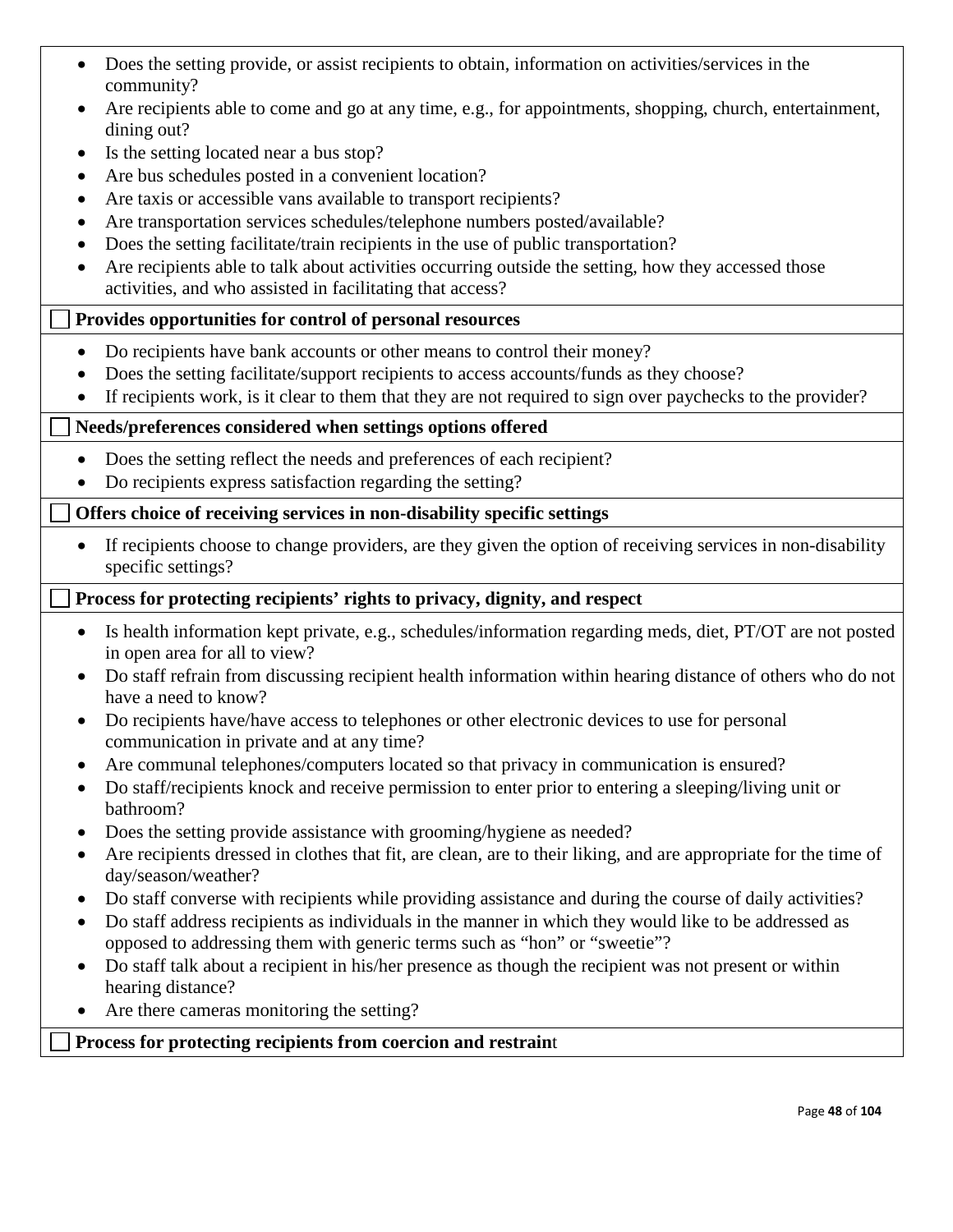| • Are recipients compelled to be absent from a setting for the convenience of the provider? |  |  |
|---------------------------------------------------------------------------------------------|--|--|
|                                                                                             |  |  |

- Are recipients required, against their wishes, to be present in a setting in order to benefit the provider financially?
- Do recipients feel they can discuss concerns without fearing consequences?
- Are recipients informed regarding how to file a complaint?
- Is complaint filing information posted and understandable by recipients?
- Can complaint filing be done anonymously?
- Are staff trained in the use of restrictive interventions?

# **Provides opportunities/support for recipient initiative, autonomy, and independence**

- Do recipients have opportunities to participate regularly in meaningful non-work activities in community settings of their choice and for the period of time preferred?
- Does the setting make clear to recipients that they are not required to adhere to a set schedule?
- Do staff ask recipients about their needs and preferences?
- Are recipients assisted in a manner that leaves them feeling empowered to make choices and decisions?
- Are the choices and decisions supported/accommodated rather than ignored or denied?

# **Optimizes opportunities for recipients to make choices regarding daily activities**

- Does the setting support recipients in choosing their daily activities and in setting and controlling their own schedules?
- Do recipients' schedules vary from others in the same setting?
- Does the setting provide television/radio, access to the internet, movies, and other leisure activities that are of interest to recipients and that can be used at their convenience?

# **Optimizes opportunities for recipients to make choices regarding the physical environment**

- Are there barriers to movement preventing entrance to or exit from certain areas in the setting?
- Are recipients limited to a specific area for activities or able to move about to various areas?
- Are recipients able to move inside and outside the setting as they choose as opposed to being "parked" in one spot for the convenience of the provider?
- Are there requirements or a curfew regarding return to the setting if a recipient leaves?
- Are recipients assisted to access amenities (e.g., pool or gym) that are used by non-recipients?
- Are recipients restricted to meeting visitors in an area designated for that purpose?

# **Optimizes opportunities for recipients to choose with whom to interac**t

- Does the setting require recipients to occupy assigned seating for activities or meals?
- Does the setting limit conversations/interactions among recipients?
- Does the setting provide an area for recipients who wish, on occasion, to not participate in activities or to be alone?

# **Facilitates choice regarding services/supports and agency staff who provide them**

- Do recipients know how and to whom to make a request for services?
- Are recipients aware of the fact that they can choose to receive services from other providers/staff?
- Are recipients able to identify other providers who could provide the same services?
- Does the setting assist recipients to change providers or to obtain other requested services?
- Do recipients express satisfaction with the services received?
- If a recipient is dissatisfied with/would prefer not to interact with an individual staff member, is he/she supported in the choice to receive services from a different staff person?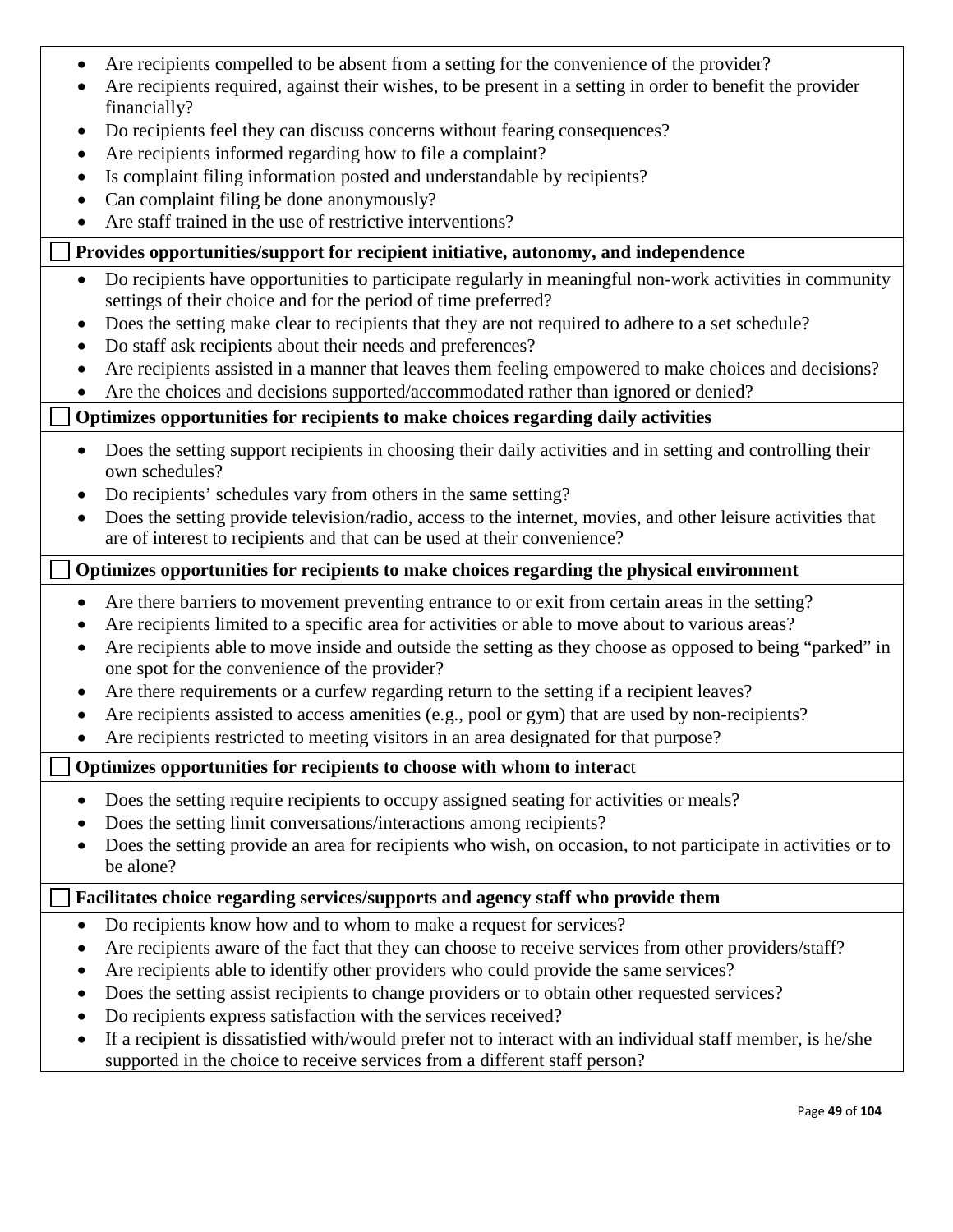| Additional qualities required for provider-owned or controlled residential settings                                                                                                                                                                                                                                                                                                                                     |  |  |  |  |  |  |  |  |
|-------------------------------------------------------------------------------------------------------------------------------------------------------------------------------------------------------------------------------------------------------------------------------------------------------------------------------------------------------------------------------------------------------------------------|--|--|--|--|--|--|--|--|
|                                                                                                                                                                                                                                                                                                                                                                                                                         |  |  |  |  |  |  |  |  |
| Offers choice of non-disability specific setting and private unit                                                                                                                                                                                                                                                                                                                                                       |  |  |  |  |  |  |  |  |
| Is the setting limited to use by people with disabilities?<br>٠<br>Was the setting chosen from among options that included non-disability specific settings?<br>Are recipients offered the choice of a private room/unit where they are available for non-recipients?                                                                                                                                                   |  |  |  |  |  |  |  |  |
| Residential options based on recipient resources for room and board                                                                                                                                                                                                                                                                                                                                                     |  |  |  |  |  |  |  |  |
| Were the residential services offered realistic in view of the recipient resources for payment of room and<br>board?<br>If residential services were limited because of resources, was the matter discussed with the recipient?                                                                                                                                                                                         |  |  |  |  |  |  |  |  |
| Legally enforceable agreement specifying responsibilities and protections from eviction                                                                                                                                                                                                                                                                                                                                 |  |  |  |  |  |  |  |  |
| Does the agreement specify the responsibilities of the recipient and the provider with respect to the<br>setting?<br>Does the agreement specify the circumstances under which it can be terminated?<br>٠<br>Does the agreement address the steps a recipient can follow to request a review/appeal a termination of<br>services?<br>Does the recipient understand the terms of the agreement?                           |  |  |  |  |  |  |  |  |
| Sleeping or living unit doors lockable by recipient                                                                                                                                                                                                                                                                                                                                                                     |  |  |  |  |  |  |  |  |
| Can the doors to the unit be locked?<br>Can bathroom doors be locked?<br>Do recipients have keys to their doors?                                                                                                                                                                                                                                                                                                        |  |  |  |  |  |  |  |  |
| Sleeping or living unit key availability limited to appropriate staff                                                                                                                                                                                                                                                                                                                                                   |  |  |  |  |  |  |  |  |
| Is there a master key or are there copies of unit keys available for use if needed?<br>Is use of the master key/unit keys limited to appropriate staff?<br>Are the master key/unit keys used to enter units only in limited circumstances agreed upon with the<br>recipient?<br>Is there a policy regarding the circumstances when the master key/unit keys may be used by staff and<br>which staff may use those keys? |  |  |  |  |  |  |  |  |
| Choice of roommates if sleeping or living units shared                                                                                                                                                                                                                                                                                                                                                                  |  |  |  |  |  |  |  |  |
| Are recipients given a choice regarding roommates?<br>Do recipients speak about their roommates in a positive manner?<br>Do recipients express a wish to remain in a room/unit with their roommates?<br>Are couples able to choose whether to share a room?<br>Do recipients know that they can (and how to) request a change in roommates?<br>٠                                                                        |  |  |  |  |  |  |  |  |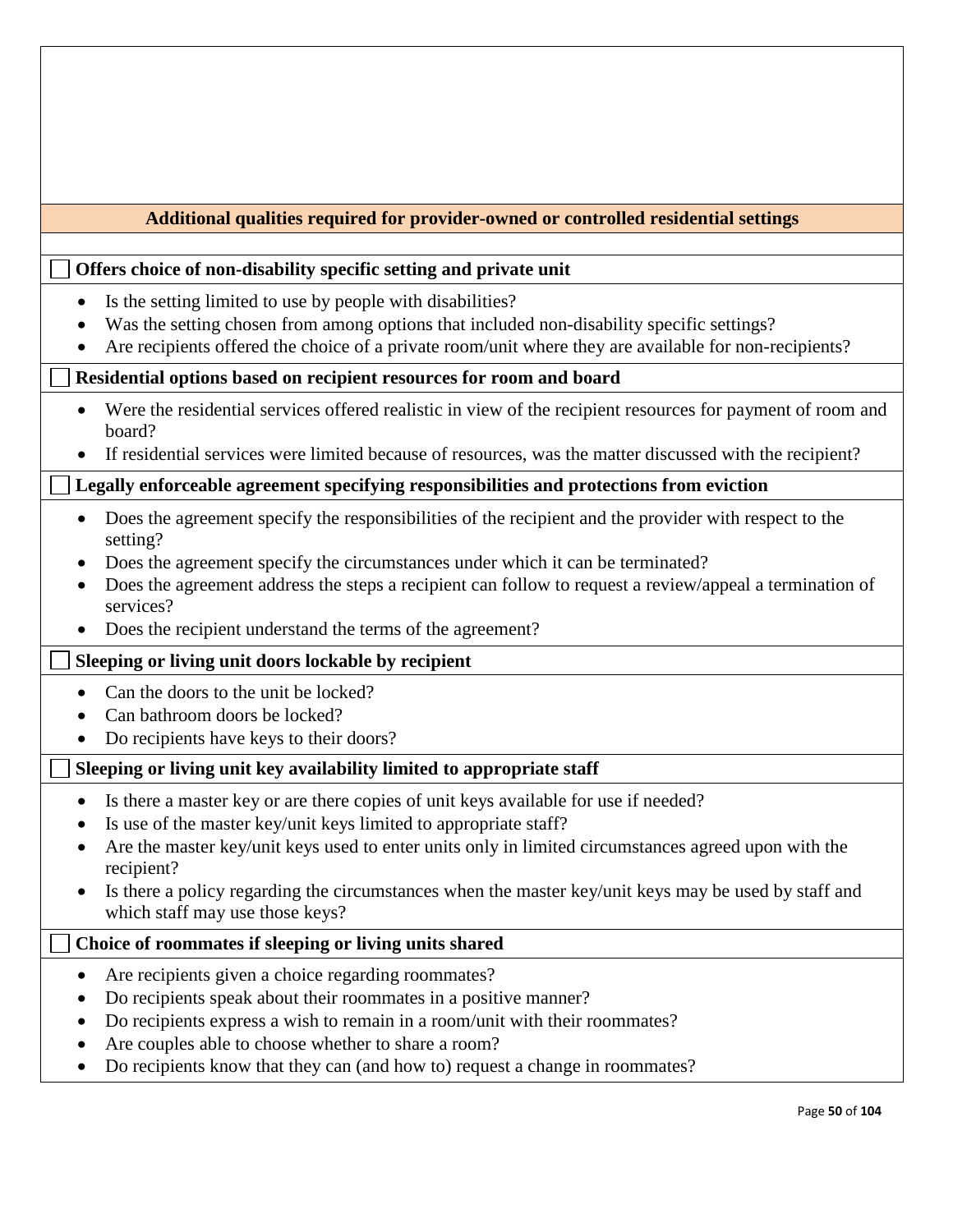## **Lease/rental agreement addresses how recipients may furnish/decorate sleeping/living units**

- Do recipients know that they may furnish and decorate their units as they please within the terms spelled out in in the agreement?
- Are recipients' personal items (e.g., pictures, books, memorabilia) evident and arranged as they wish?
- Do furniture, linens, and other household items reflect personal choices?
- Do recipients' units reflect varying interests and tastes rather than having a standardized appearance?
- Is furniture arranged as recipients wish for comfort?
- Are shared rooms configured so that privacy is protected when assistance is provided to recipients?

# **Supports recipient freedom to control schedules and activities**

- Does the setting make clear to recipients that they are not required to adhere to a set schedule for waking, bathing, eating, exercising, or activities?
- Is there staff sufficient to allow for scheduling variations?
- Do recipients' schedules vary from others in the same setting?
- Does the setting allow for the recipient to be alone and not participate in activities?
- Do recipients have access to typical home areas such as cooking and dining areas, laundry, and living and entertainment areas?
- Are meals served according to a set menu at scheduled times in a specified location?
- Can recipients request alternatives to a meal?
- Can recipients request meals at times other than when scheduled?
- Can recipients eat meals in locations other than the dining area, e.g., in an entertainment area or in private in a sleeping/living unit?

## **Food available to recipients at all times**

- If a recipient misses a regularly scheduled meal, are provisions made for a nutritionally-equivalent meal to be available at a time convenient to the recipient?
- Are there appliances for safe food storage and cooking/heating in recipients' sleeping/living units or in a common area accessible by recipients?
- Are snacks available anytime?

# **Allows visitors of recipient's choosing at any time**

- Are there limitations on visiting hours or the number of visitors allowed at one time?
- If visiting hours are addressed in the lease/rental agreement, is the recipient made aware of limitations before moving into the residential setting?
- Is furniture in living areas arranged to support small group conversations?

# **Physically accessible for each recipient**

- Are there features that could limit mobility, e.g., raised doorways, narrow halls, shag carpets?
- Are there physical adaptations that counter any limiting features, e.g., ramps, stair lifts, or elevators?
- Are supports to facilitate mobility provided where likely to be needed, e.g., grab bars, shower seats, or hand rails?
- Are appliances accessible, e.g., microwave reachable without difficulty, front-loading washer/dryer useable for those with mobility devices?
- Are tables and chairs at convention height for recipients to access comfortably?
- Is furniture placed so as not to obstruct pathways for those with mobility devices?
- Are there gates, locked doors, or other barriers preventing access/exit from areas in the setting?

# **Protocol for modification of residential setting conditions**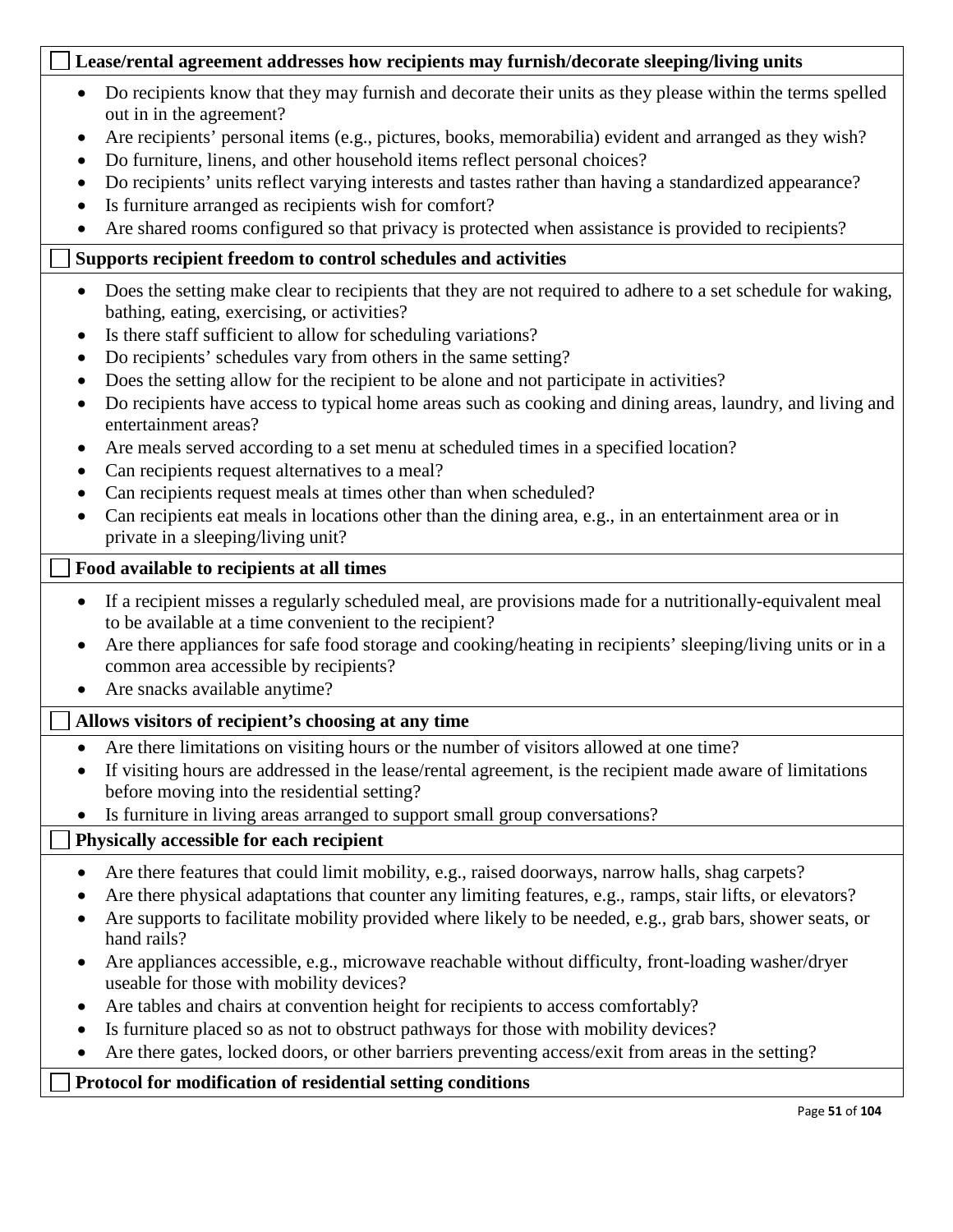- Does the setting have a process/policy addressing modification of residential setting requirements when needed for recipients?
- Does the process/policy include the following?
	- $\triangleright$  Identification of a specific and individualize assessed need
	- $\triangleright$  Documentation of positive interventions and supports before modification
	- $\triangleright$  Documentation of less intrusive methods that did not work before modification
	- $\triangleright$  Description of the condition that resulted in the need for modification
	- $\triangleright$  Collection and review of data to measure effectiveness of the modification
	- $\triangleright$  Specification of timeframes for review of the modification to determine whether it is no longer needed or should be continued or terminated
	- $\triangleright$  Informed consent of the recipient
	- $\triangleright$  Assurance modification will not cause harm to the recipient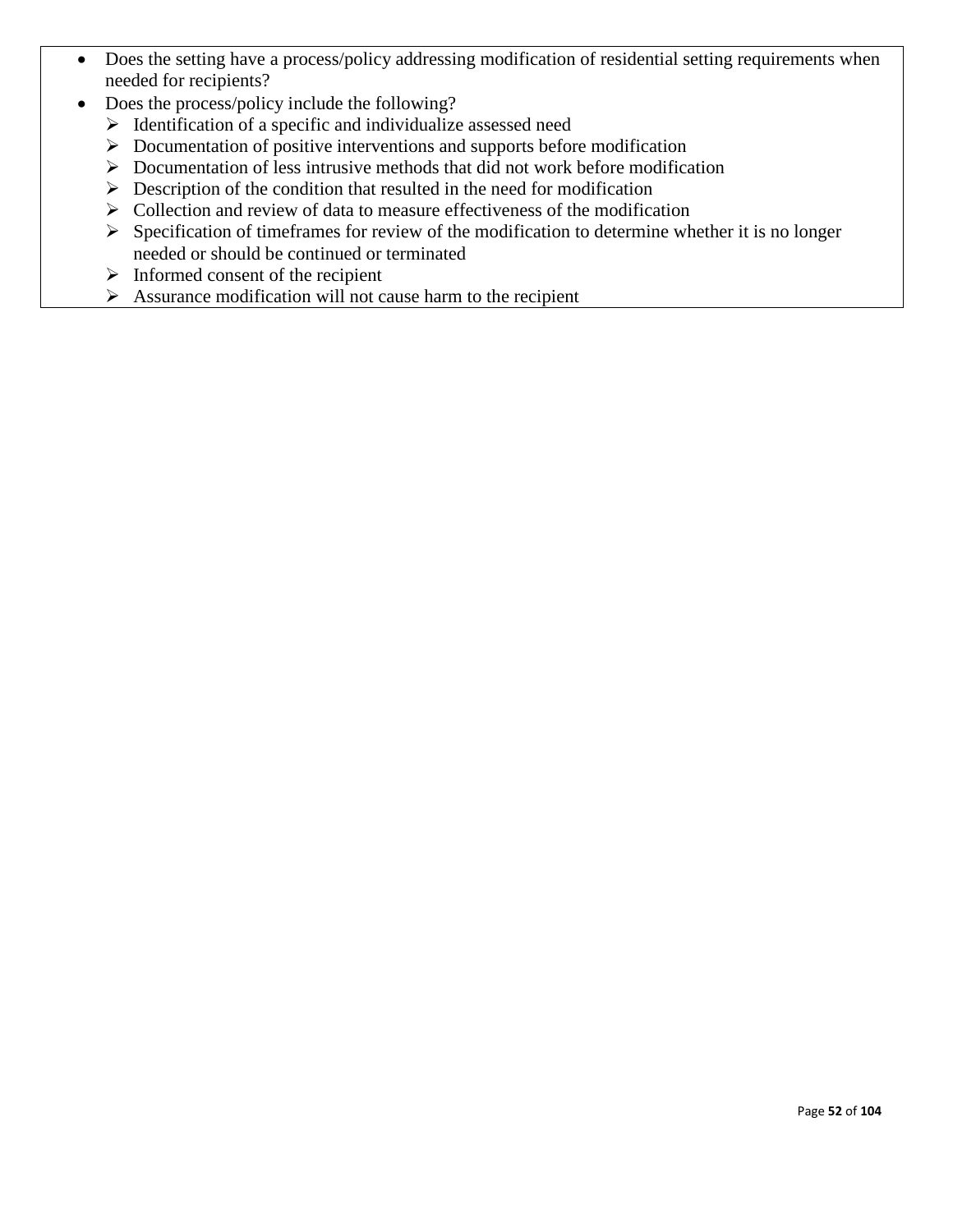# **Appendix C**

**Provider Self-Assessment of Settings in which Home and Community-Based Services are Provided**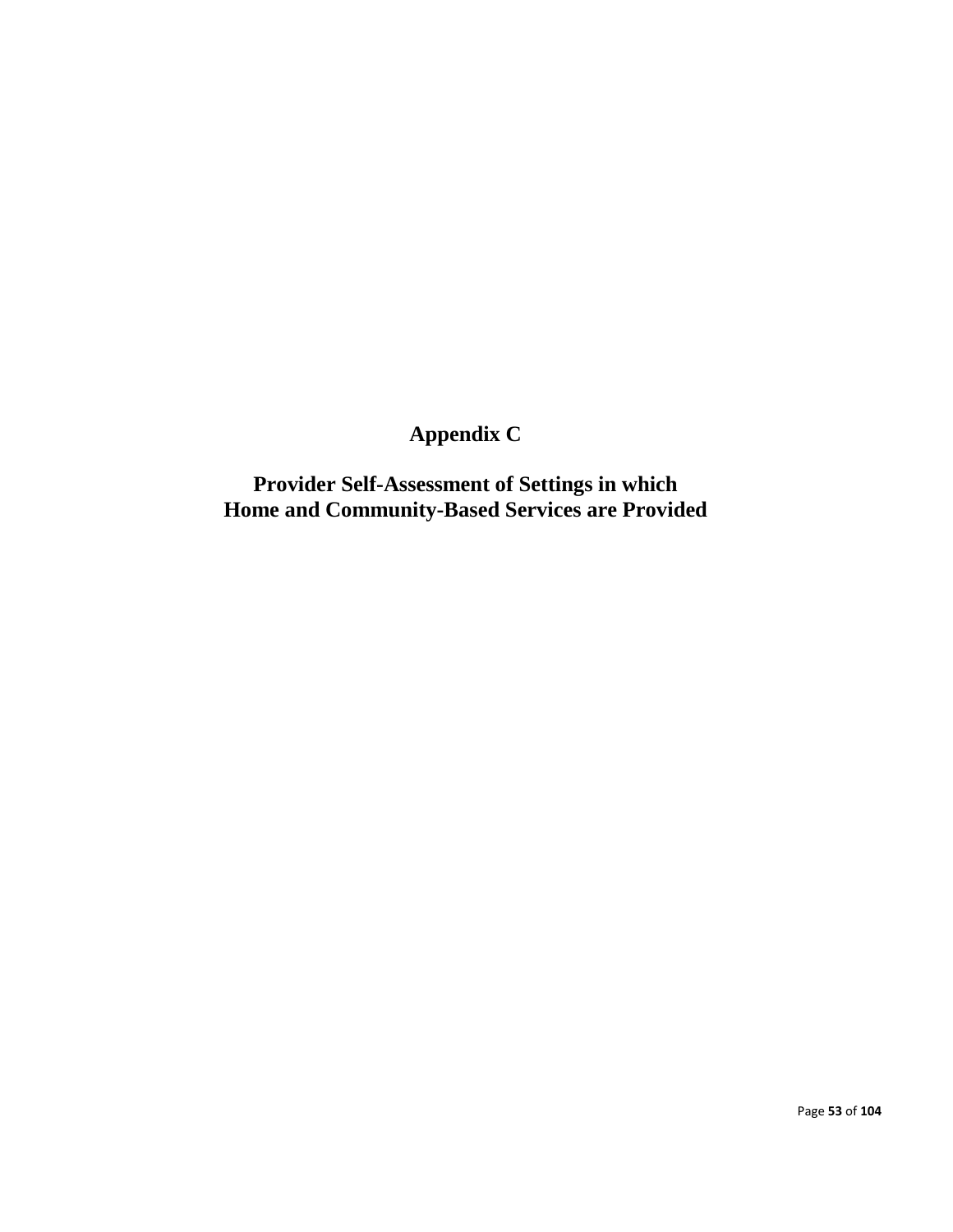# **Provider Self-Assessment of Settings in which Home and Community-Based Services are Provided**

1. Provider agency name: Provider number: Individual completing survey Telephone number of individual completing survey Email address of individual completing survey

## **Background**

The Centers for Medicare and Medicaid (CMS) has amended Medicaid regulations to include home and community-based setting requirements,  $42$  CFR  $441.300 - 441.304$ . The purpose of these regulations is to ensure recipients receive services in integrated community settings that are appropriate to their needs and that provide full access to the benefits of community living. CMS has directed the states that receive Medicaid funding to verify that services are provided in settings that have the qualities required for home and community-based services.

To meet the requirements of the mandatory setting verification process, Senior and Disabilities Services (SDS) has developed this self-assessment survey for SDS-certified home and community-based services providers

- to guide provider agencies through the new federal regulations with clarification of what is, and is not, a home and community-based setting
- to provide an opportunity for provider agencies to analyze the qualities of their service settings
- to alert provider agencies of the need to identify and make any improvements to policies, procedures, or the physical environment that would make the setting consistent with the CMS-defined qualities of a home and community-based setting.

## Survey information

Your agency should submit only one online survey, whether home and community-based services are provided in one setting or in multiple settings. Please evaluate each setting in which home and community-based services are provided as a separate entity when considering the survey questions. If all settings have the quality under consideration, indicate this on the survey. If, however, even one of multiple settings does not have the quality, indicate the name and address of the setting, and what the agency will do to make the setting consistent with the regulation.

The survey has two parts: Part One is applicable to all settings, including provider-owned or controlled residential settings; Part Two is applicable only to residential settings.

- Review all non-residential settings using the questions in Part One only.
- Review all provider-owned or controlled residential settings using Part One and Part Two

Thank you for your cooperation and assistance in this endeavor as together we work to enhance the quality of Medicaid home and community-based services.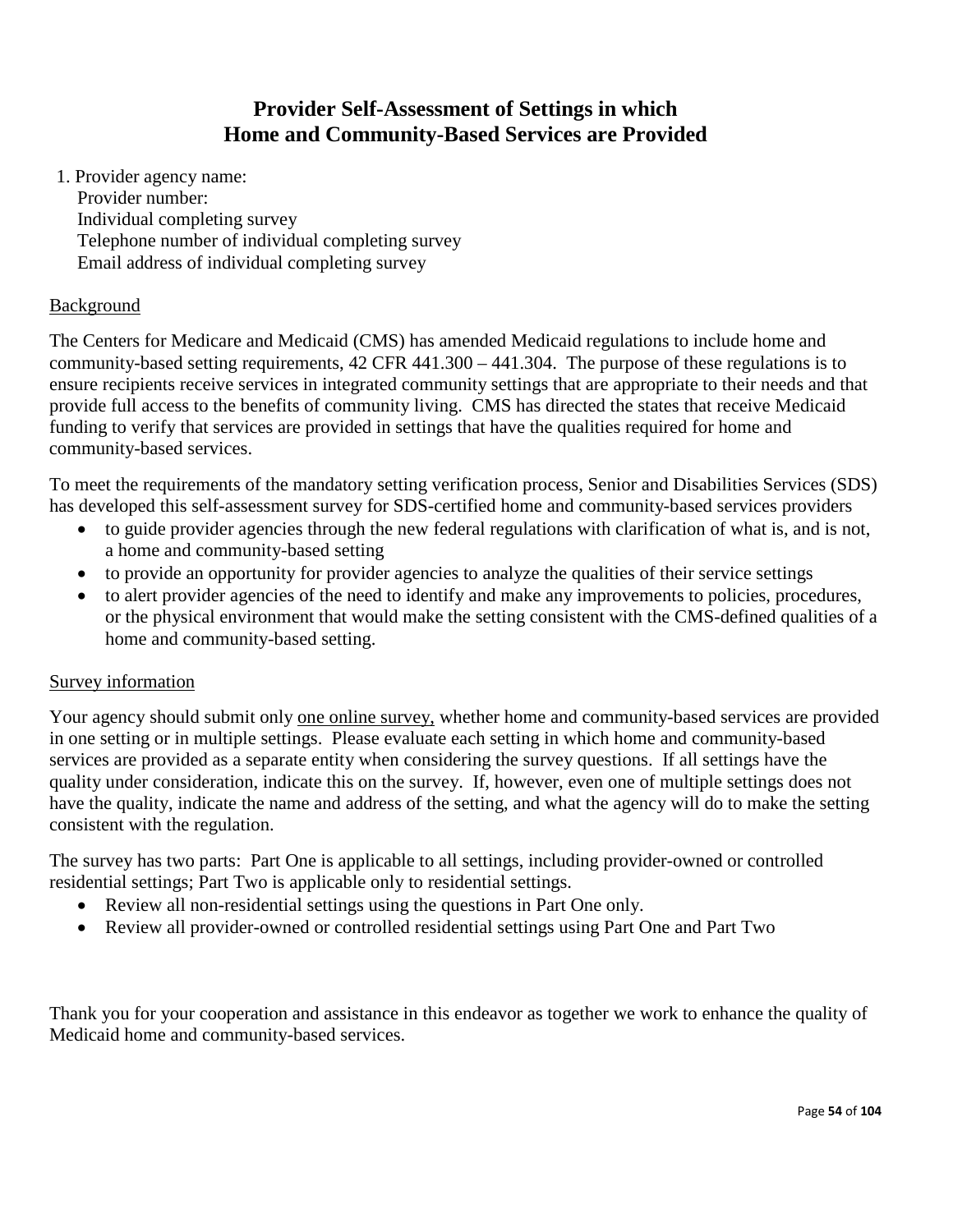# **PART ONE**

# **Home and community-based services settings**

The questions in Part One apply to all settings, including provider-owned or controlled residential settings.

## Instructions

Consider each setting in which home and community-based services are provided as a separate entity when answering questions.

For each setting where waiver services are provided to recipients

- review the setting quality, the federal regulation, and statement program impact
- answer the questions related to the regulation
- for each setting that does not meet the CMS-defined quality addressed by the question, list the name and address of the setting and describe what the agency will do to make that setting consistent with the regulation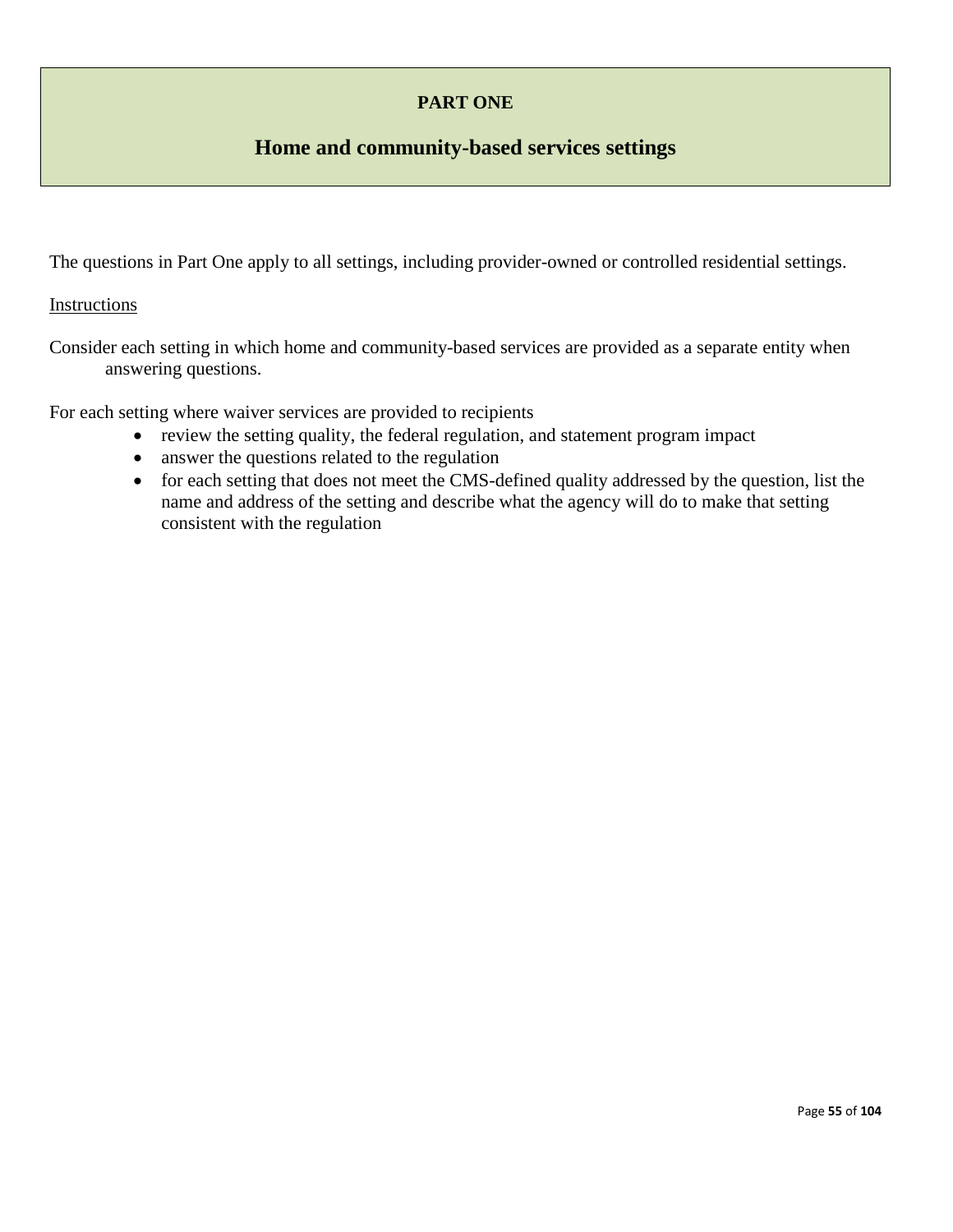## **Setting quality: NON-INSTITUTIONAL CHARACTERISTICS**

#### Federal regulation

*42 CFR 441.301 (c)(5) A location that has the qualities of an institutional setting is presumed to lack the qualities of a home and community based (HCB) setting, including the following:*

- *A setting that is located in a building that is a publicly or privately operated facility that provides inpatient institutional treatment*
- *A setting that is located in a building on the grounds of, or immediately adjacent to a public institution*
- *A setting that isolates recipients from the broader community of individuals who do not receive waiver services*

#### Program impact

Waiver services may be provided only in locations that have the qualities of a home and community-based setting. Some locations, defined in the regulation, are presumed to lack such qualities because they isolate recipients from the community.

#### Self-assessment questions

- **2. Is any setting in which the agency provides waiver services located in a building that is**
	- **a publicly or privately operated facility that provides inpatient institutional treatment, or**
	- **on the grounds of, or immediately adjacent to a public institution?**

□ Yes. For each setting that does not meet this requirement, list the name and address of the setting, and what

the agency will do to bring it into compliance

☐ **No**

## **3. Does any setting in which the agency provides waiver services isolate recipients from the broader community of individuals who do not receive waiver services?**

*CMS Guidance When assessing settings to answer these question, consider this list of characteristics that may indicate a setting that isolates:*

- *The setting is designed specifically for people with disabilities*
- *The setting is designed to provide people with disabilities multiple types of services and activities on-site*
- *Individuals in the setting are primarily or exclusively people with disabilities*
- *Individuals in the setting have little, if any, interaction with other others in the broader community*

*In addition, consider whether any setting could be one of the following types of settings that have the effect of isolating recipients:*

- *Farmstead or disability-specific farm/ranch community*
- *Gated or secured community specifically for persons with disabilities*
- *Residential schools*
- *Multiple settings operationally related and near each other (for example, group homes in close proximity)*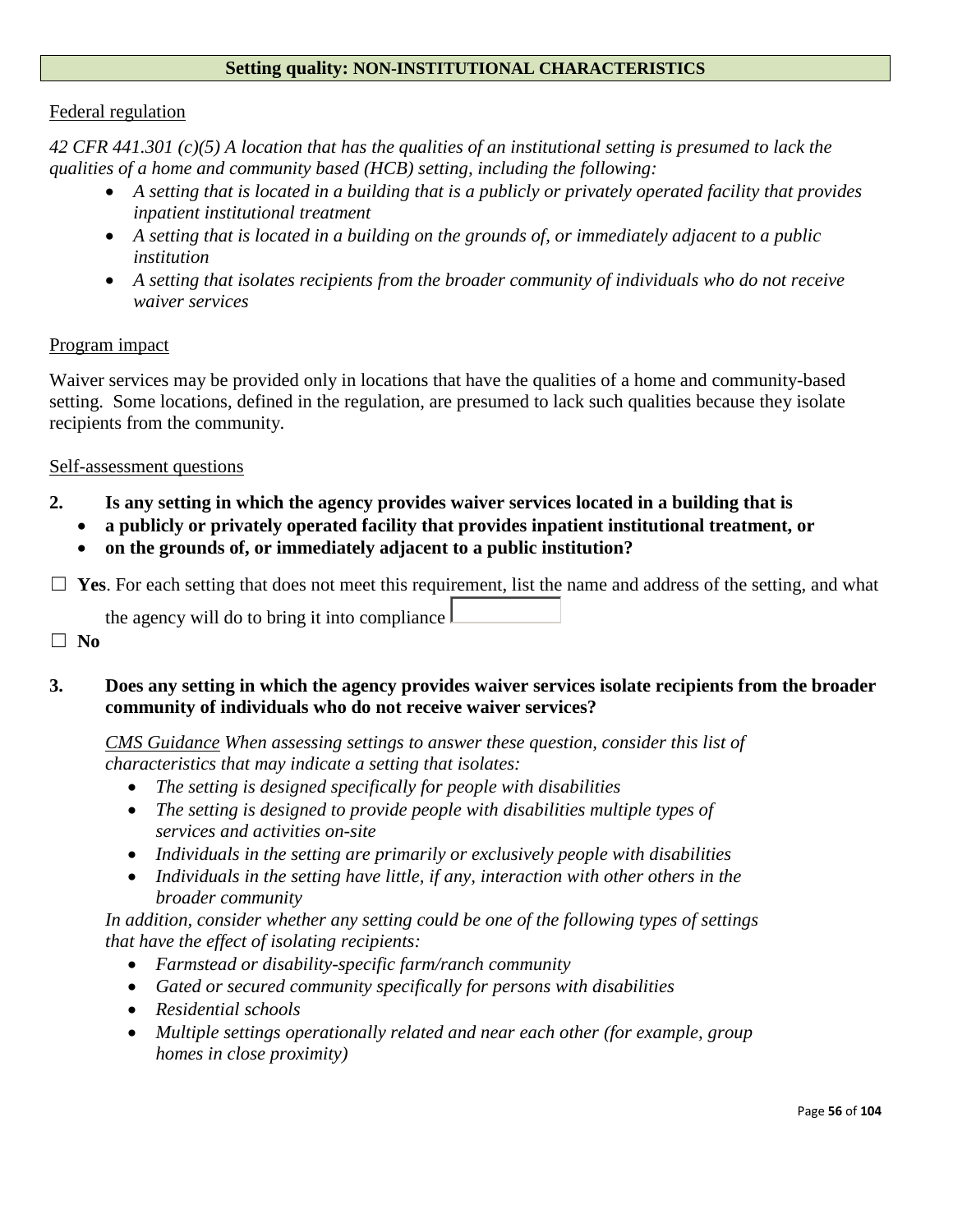□ Yes. For each setting that does not meet this requirement, list the name and address of the setting, and what

the agency will do to bring it into compliance.

☐ **No**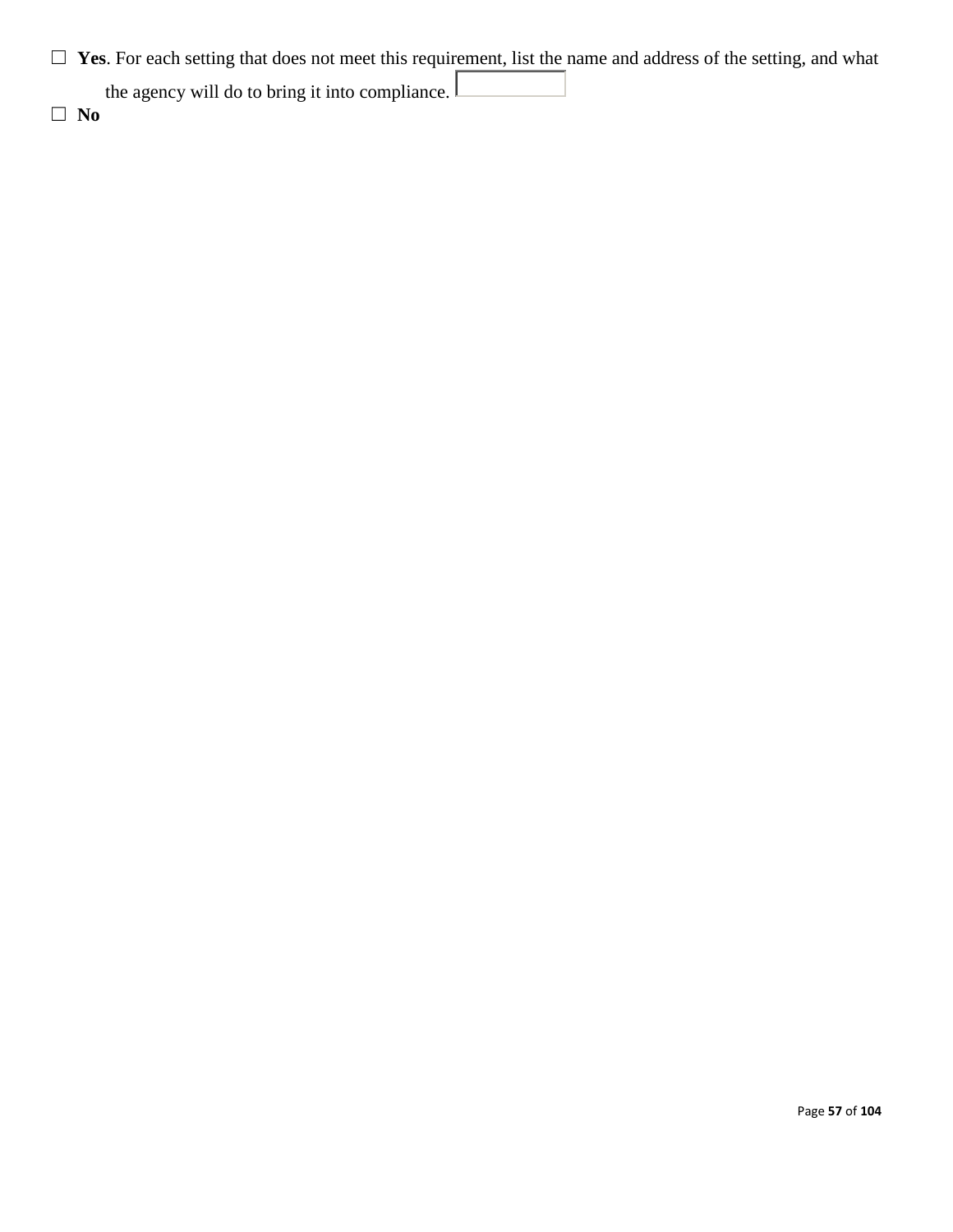#### **Setting quality: COMMUNITY INTEGRATION AND SUPPORT FOR RECIPIENT PARTICIPATION**

#### Federal regulation

*42 CFR 441.301 (c)(4)(i) Home and community-based settings must be integrated in and support full access by recipients to the greater community, including opportunities to seek employment and work in competitive integrated settings, engage in community life, control personal resources, and receive services in the community, to the same degree of access as individuals not receiving waiver services.* 

#### Program impact

Waiver services may be provided only in settings that are integrated in the community and support recipients who choose to participate in community life in the same way non-recipients participate.

Self-assessment questions

## **4. Do all settings in which the agency provides waiver services provide opportunities and support**

#### **for recipients who wish to seek employment in competitive, integrated settings?**

*CMS guidance The purpose of this regulation is to ensure provider support for recipients who choose to work. When assessing settings to answer the following question, evaluate whether recipients (including those who do not receive supported employment services) have the freedom, and support from provider staff, to seek employment in the community.*

## ☐ **Yes**

□ **No**. For each setting that does not meet this requirement, list the name and address of the setting, and what the agency will do to bring it into compliance

## **5. Do all settings in which the agency provides waiver services provide opportunities for recipients to participate in community life and to receive services in the community?**

- ☐ **Yes**
- □ **No.** For each setting that does not meet this requirement, list the name and address of the setting, and what the agency will do to bring it into compliance

## **6. Do all settings in which the agency provides waiver services provide opportunities for recipient control of personal resources?**

- ☐ **Yes**
- ☐ **No**. For each setting that does not meet this requirement, list the name and address of the setting, and what

| the agency will do to bring it into compliance. $\mathsf{\mathsf{L}}$ |  |  |  |  |  |
|-----------------------------------------------------------------------|--|--|--|--|--|
|                                                                       |  |  |  |  |  |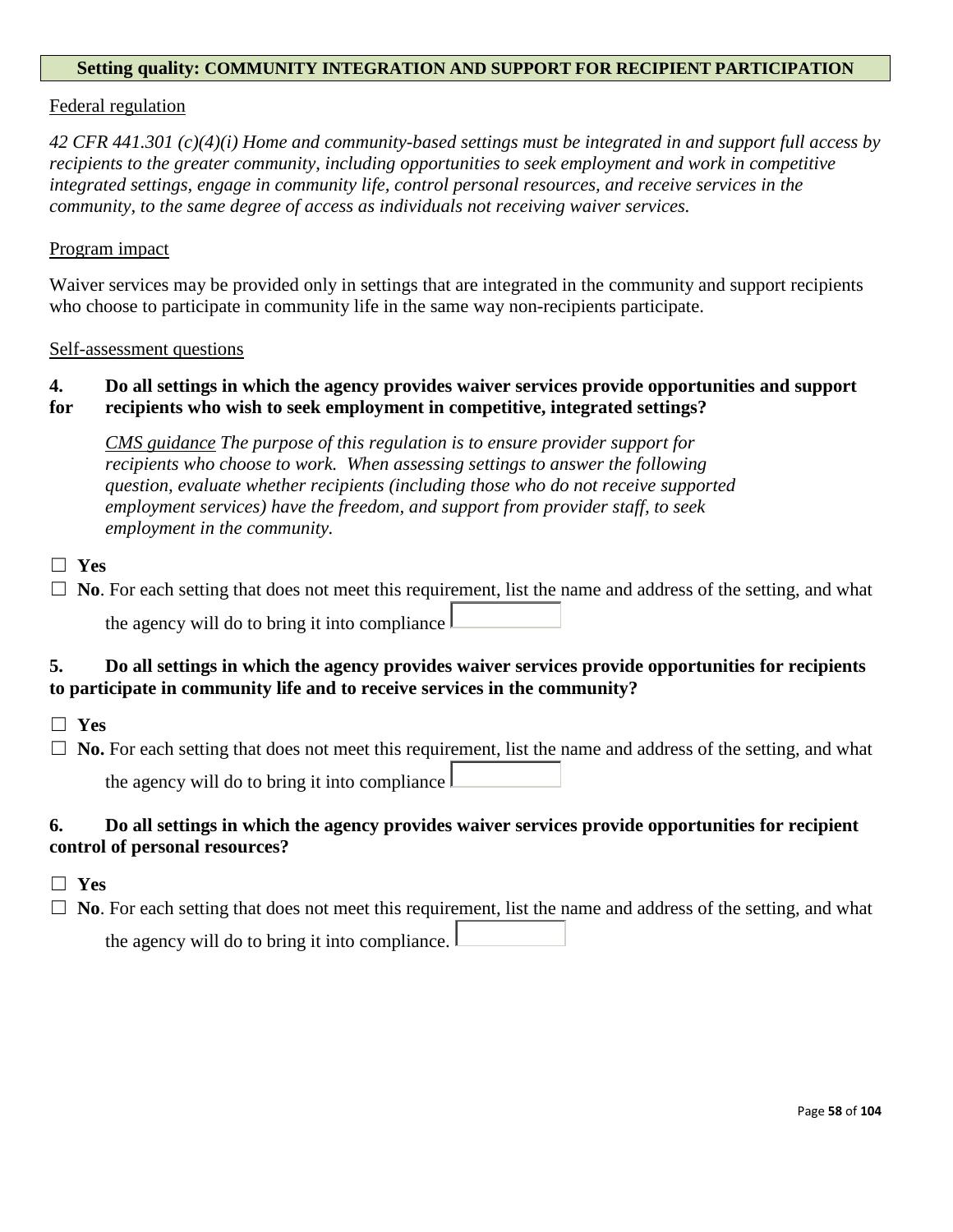#### **Setting quality: SELECTION OF SETTING BY THE RECIPIENT**

#### Federal regulation

*42 CFR 441.301 (c)(4)(ii) The setting is selected by the recipient from among setting options including nondisability specific settings and an option for a private unit in a residential setting. The settings options are identified and documented in the person-centered service plan and are based on the recipient's needs, preferences, and, for residential settings, resources for room and board.*

#### Program impact

Waiver services may be provided only in settings that are selected by the recipient from among settings that are not designed for or limited to people with disabilities.

#### Self-assessment questions

## **7. Are the needs and preferences of recipients taken into consideration when they are offered options for settings in which the agency provides waiver services?**

☐ **Yes**

□ **No**. For each setting that does not meet this requirement, list the name and address of the setting, and what the agency will do to bring it into compliance

## **8. Are any settings in which waiver services are provided designed for or used primarily by people with disabilities?**

- ☐ **Yes**
- □ No. For each setting that does not meet this requirement, list the name and address of the setting, and what the agency will do to bring it into compliance

## **9. Are recipients offered the choice of receiving waiver services in non-disability specific settings?**

- ☐ **Yes**
- □ **No**. For each setting that does not meet this requirement, list the name and address of the setting, and what the agency will do to bring it into compliance.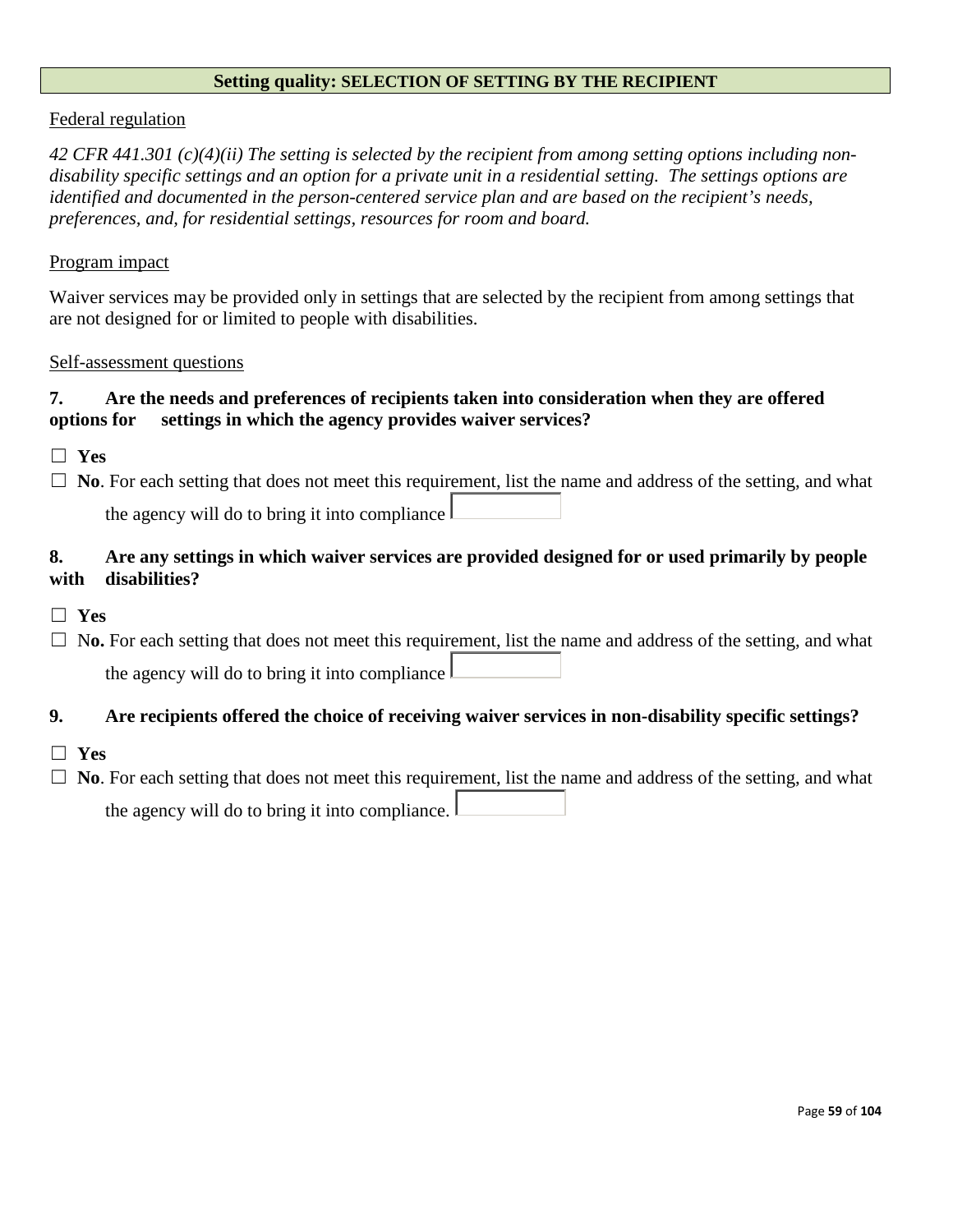#### **Setting quality: SUPPORT OF RECIPIENT RIGHTS AND FREEDOM FROM COERCION AND RESTRAINT**

## Federal regulation

*42 CFR 441.301 (c)(4)(iii) The setting ensures the recipient's rights of privacy, dignity, and respect, and freedom from coercion and restraint in settings where waiver services are provided.*

#### Program impact

Waiver services may be provided only in settings that ensure recipient rights of privacy, dignity, and respect, and freedom from coercion and restraint.

#### Self-assessment questions

## **10. Do all settings in which the agency provides waiver services have a process for protecting the privacy, dignity, and respect of recipients?**

- ☐ **Yes**
- □ **No**. For each setting that does not meet this requirement, list the name and address of the setting, and what the agency will do to bring it into compliance  $\mathbf \mathbf 1$

## **11. Do all settings in which the agency provides waiver services have a process for protecting recipients from coercion and restraint?**

- ☐ **Yes**
- □ **No**. For each setting that does not meet this requirement, list the name and address of the setting, and what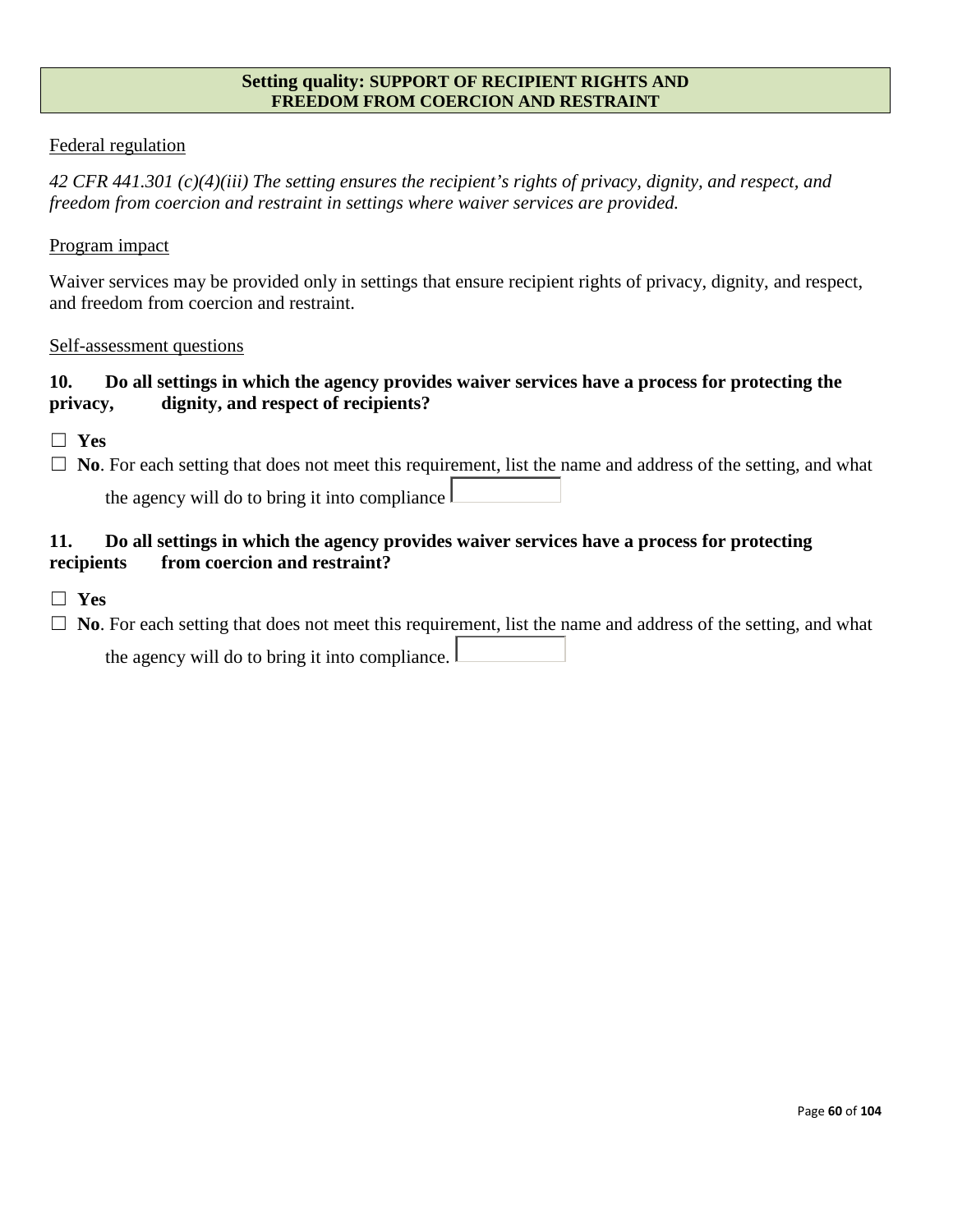### **Setting quality: PROMOTION OF RECIPIENT INITIATIVE, AUTONOMY, AND INDEPENDENCE IN MAKING LIFE CHOICES**

## Federal regulation

*42 CFR 441.301 (c)(4)(iv) The setting optimizes, but does not regiment, recipient initiative, autonomy, and independence in making life choices, including but not limited to daily activities, physical environment, and with whom to interact in settings where HCB services are provided.*

### Program impact

Waiver services may be provided only in settings that optimize recipient initiative, autonomy and independence in making life choices.

#### Self-assessment questions

# **12. Do all settings in which the agency provides waiver services provide opportunities and support**

## **for recipients to use their initiative, autonomy, and independence in making life choices?**

☐ **Yes**

□ **No**. For each setting that does not meet this requirement, list the name and address of the setting, and what the agency will do to bring it into compliance

## **13. Do all settings in which the agency provides waiver services optimize opportunities for recipients to make choices regarding daily activities?**

*CMS guidance Recipients must have choices regarding activities including whether to participate in a group activity or to engage in other activities that may or may not be pre-planned.*

## ☐ **Yes**

□ **No**. For each setting that does not meet this requirement, list the name and address of the setting, and what the agency will do to bring it into compliance

## **14. Do all settings in which the agency provides waiver services optimize opportunities for recipients to make choices regarding the physical environment?**

*CMS guidance Physical settings must meet recipient needs by being accessible, and should not appear to be the same for everyone; for example, recipients must have choices regarding room décor and furnishings so that the setting does not appear to be institutional in nature*.

## ☐ **Yes**

□ **No**. For each setting that does not meet this requirement, list the name and address of the setting, and what the agency will do to bring it into compliance

# **15. Do all settings in which the agency provides waiver services optimize opportunities for recipients**

- **to choose with whom to interact?**
- ☐ **Yes**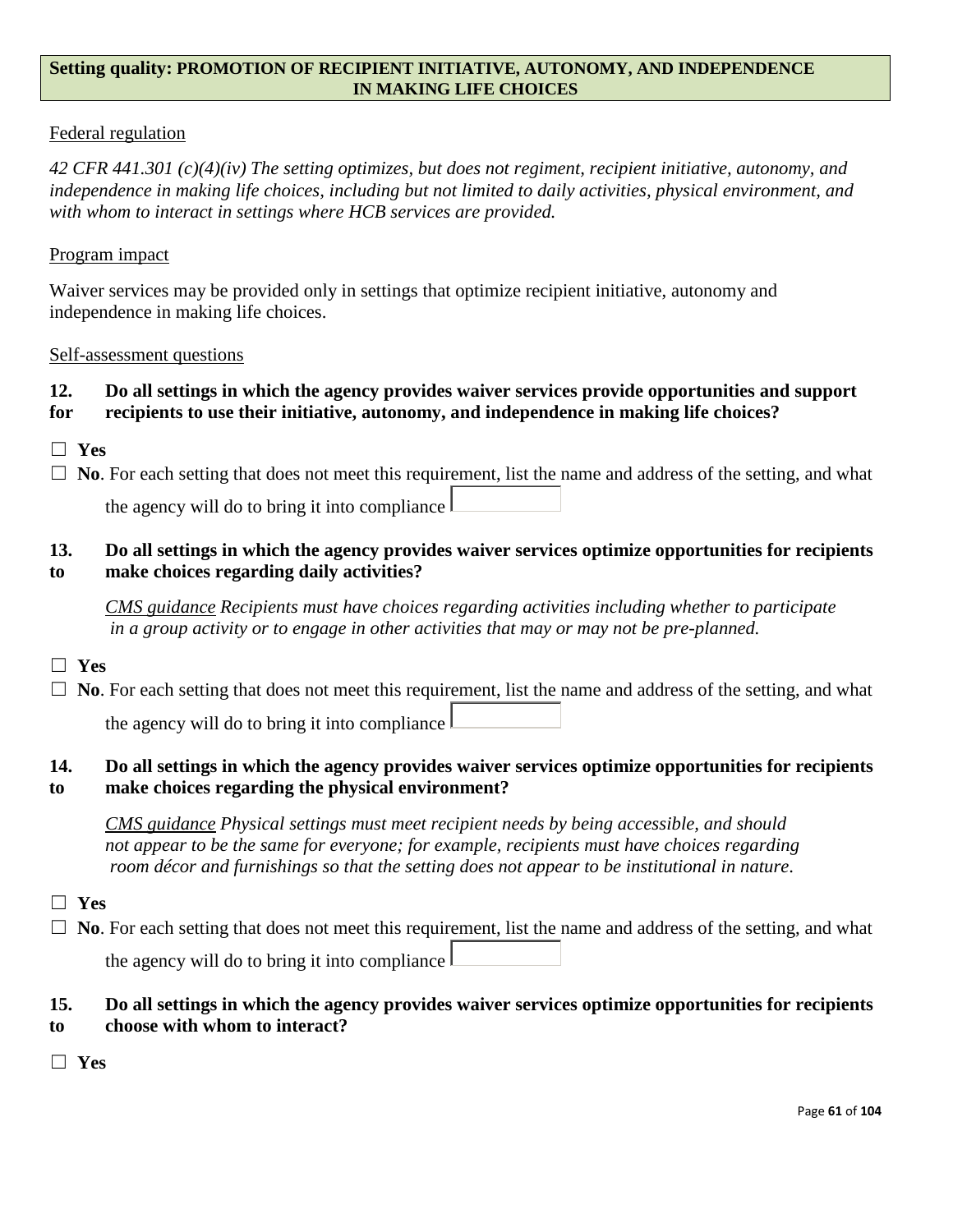□ **No**. For each setting that does not meet this requirement, list the name and address of the setting, and what the agency will do to bring it into compliance.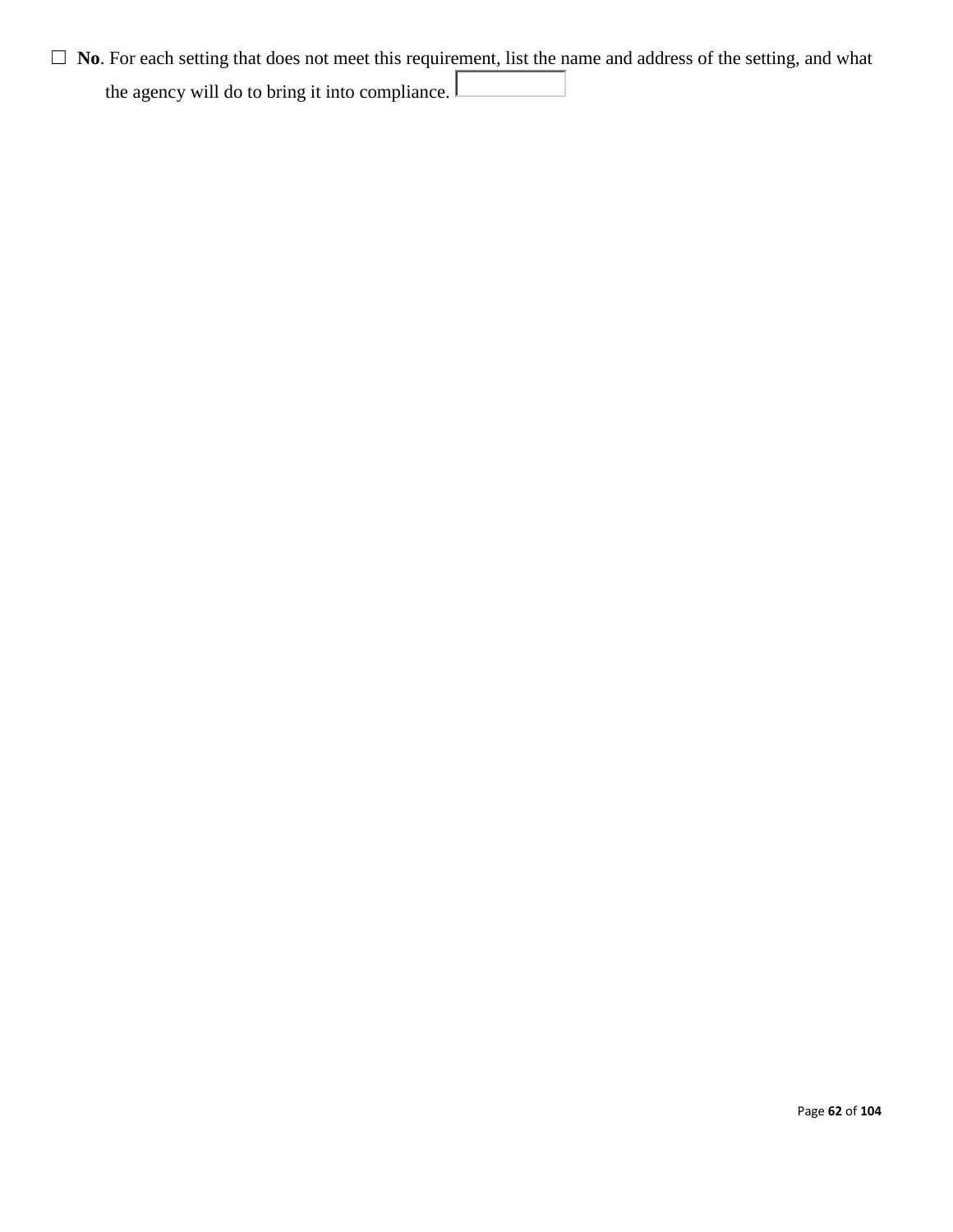#### **Setting quality: RECIPIENT CHOICE OF SERVICES AND SUPPORTS AND OF STAFF WHO RENDER THEM**

## Federal regulation

*42 CFR 441.301 (c)(4)(v) The setting facilitates recipient choice regarding services and supports, and who provides them in settings where HCB services are provided.*

#### Program impact

Waiver services may be provided only in settings that facilitate recipient choice of services and supports and choice of agency staff that provide those services and supports.

#### Self-assessment questions

- **16. Do all settings in which the agency provides waiver services facilitate recipient choice regarding** 
	- **services and supports, and**
	- **agency staff that provide those services and supports?**
- ☐ **Yes**

□ **No**. For each setting that does not meet this requirement, list the name and address of the setting, and what

the agency will do to bring it into compliance.

#### **END OF PART ONE**

Complete Part Two if the agency owns or controls residential settings in which waiver services are provided.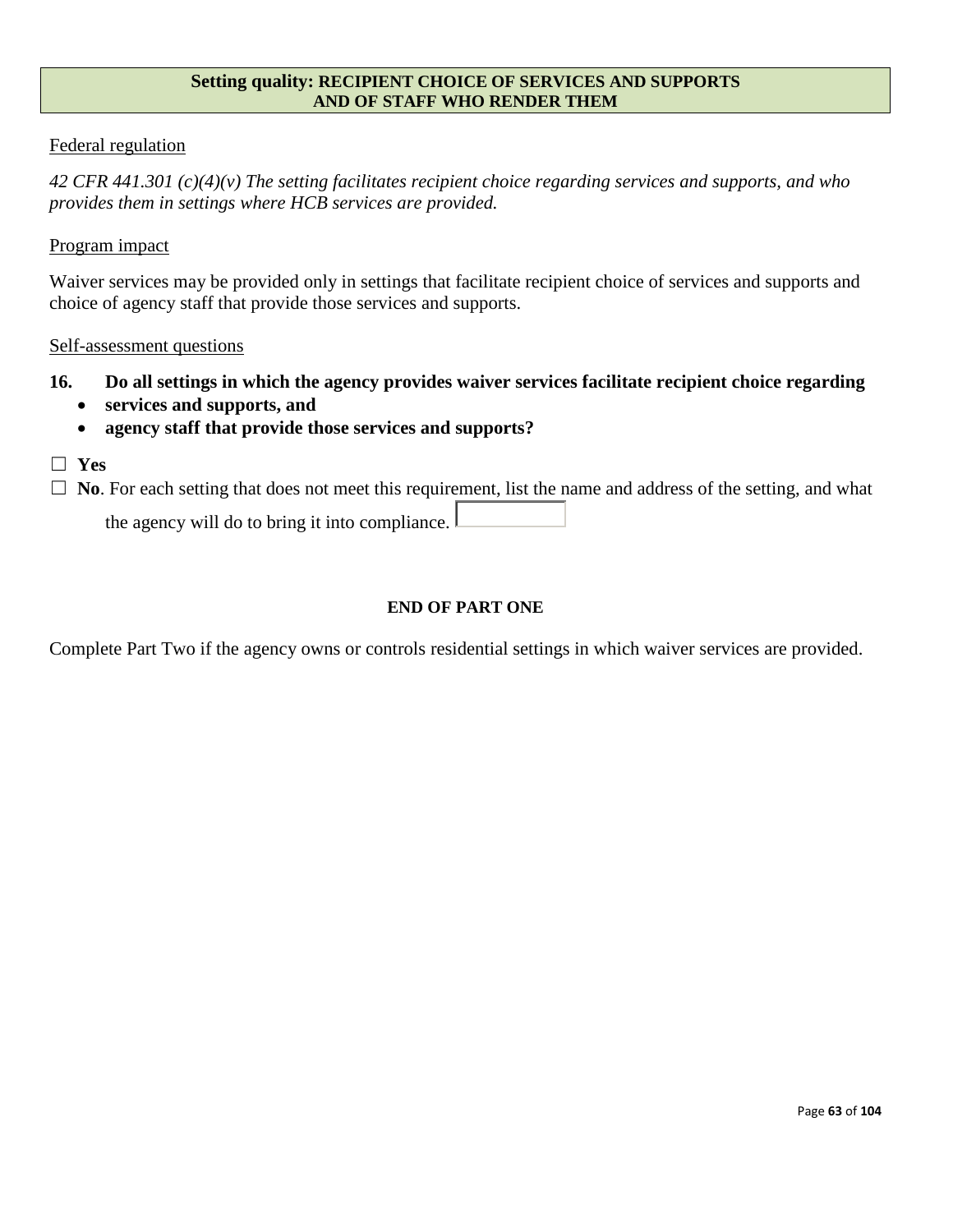## **PART TWO**

# **Provider-owned or -controlled residential settings: additional conditions**

The questions in Part Two apply to provider-owned or controlled residential settings only.

## Instructions

Consider each setting in which home and community-based services are provided as a separate entity when answering questions.

For each setting where waiver services are provided to recipients

- review the setting quality, the federal regulation, and statement program impact
- answer the questions related to the regulation
- for each setting that does not meet the CMS-defined quality addressed by the question, list the name and address of the setting and describe what the agency will do to make that setting consistent with the regulation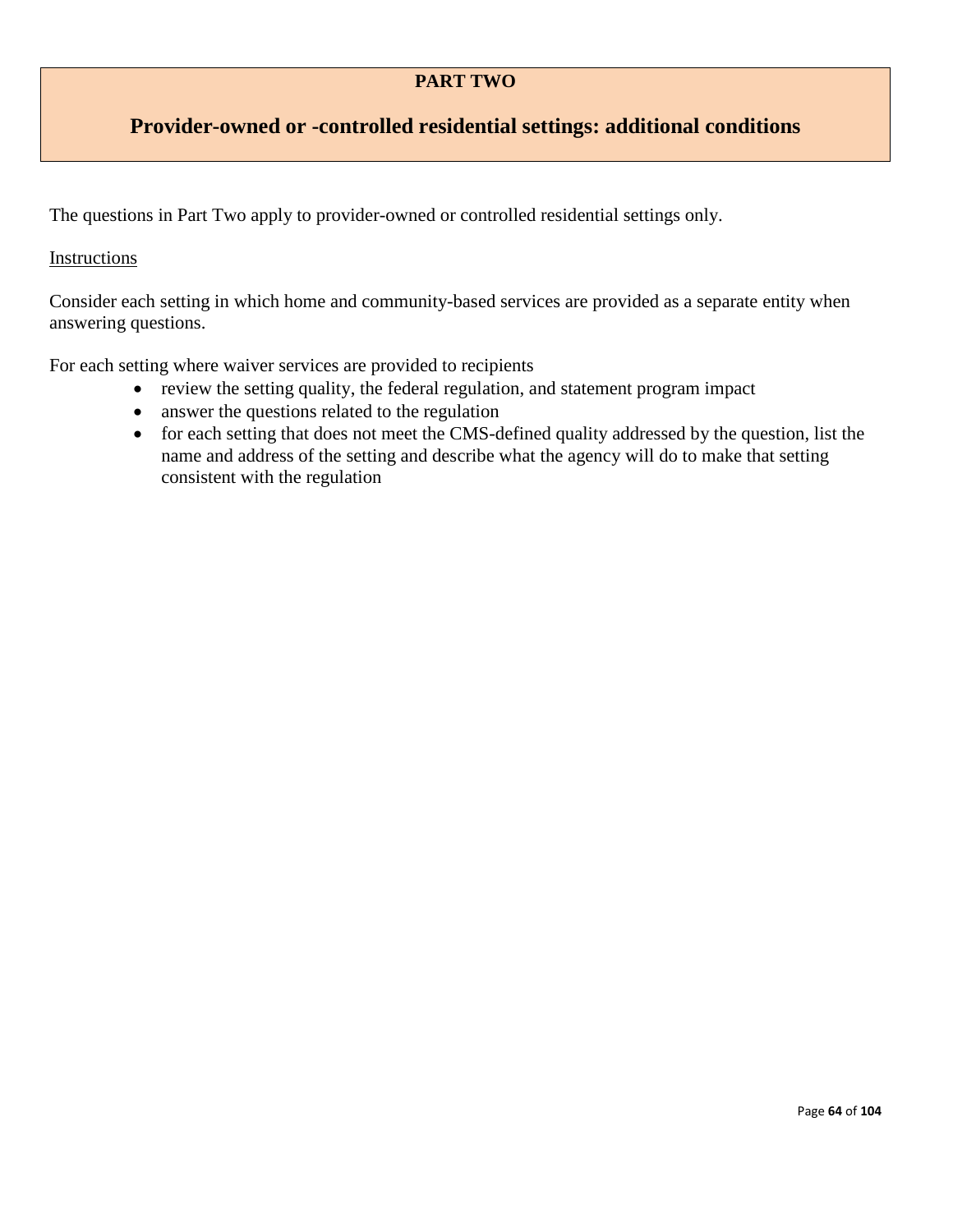#### **Setting quality: SELECTION OF SETTING BY THE RECIPIENT**

#### Federal regulation

*42 CFR 441.301 (c)(4)(ii) The setting is selected by the recipient from among setting options including nondisability specific settings and an option for a private unit in a residential setting. The settings options are identified and documented in the person-centered service plan and are based on the recipient's needs, preferences, and, for residential settings, resources for room and board.*

#### Program impact

Waiver services may be provided only in settings that are selected by the recipient from among settings that are not designed for or limited to people with disabilities. For residential services, the options must take into consideration recipient resources for room and board, and whether those resources would cover the cost of a private unit in the chosen residential setting.

#### Self-assessment questions

## **17. Does each provider-owned or controlled residential setting offer recipients the choice of a private unit?**

- ☐ **Yes**
- □ **No**. For each setting that does not meet this requirement, list the name and address of the setting, and what

the agency will do to bring it into compliance

## **18. Are recipients offered residential setting options on the basis of their resources for room and board?**

- ☐ **Yes**
- □ **No**. For each setting that does not meet this requirement, list the name and address of the setting, and what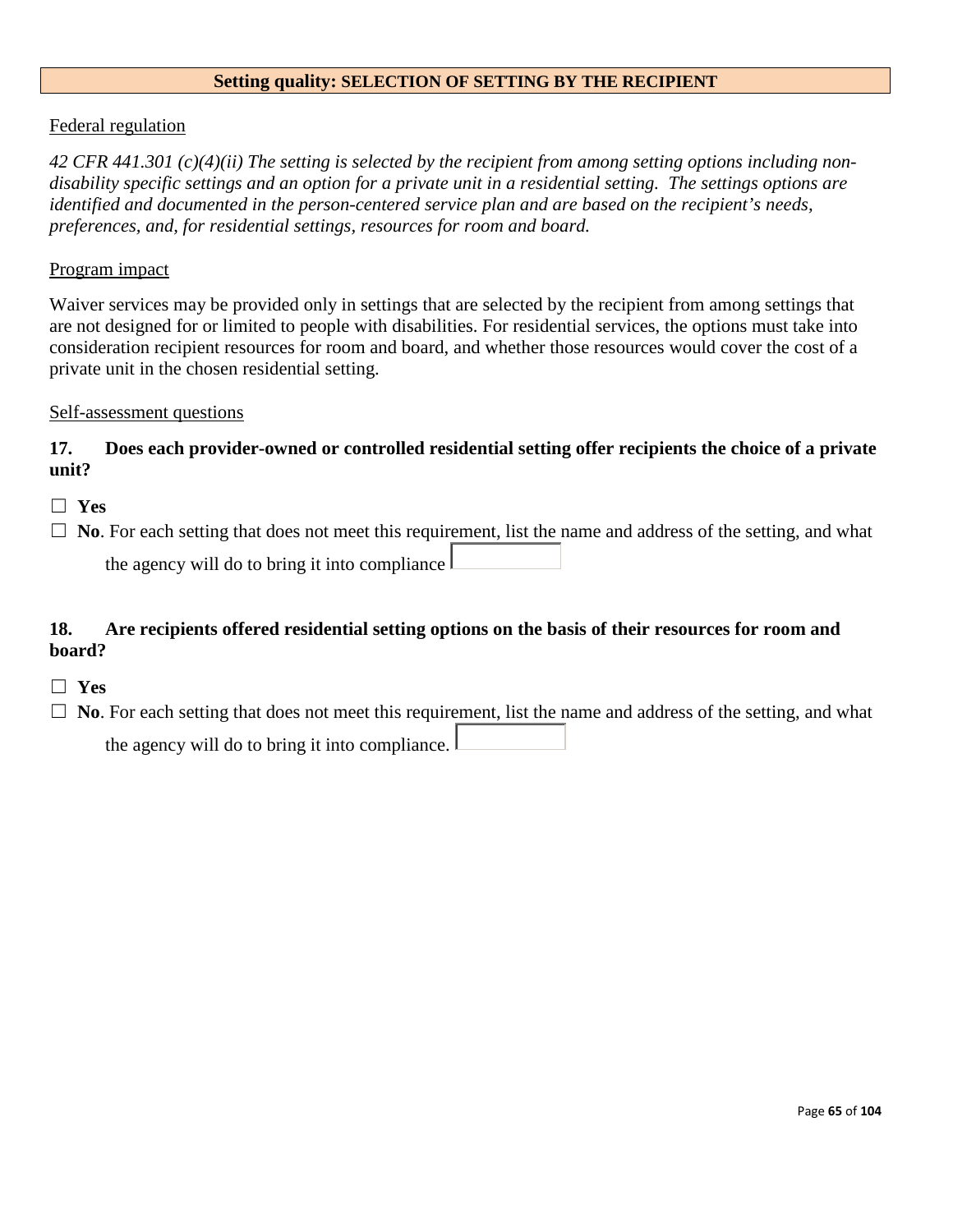#### **Setting quality: RECIPIENT LEGAL RIGHT TO A SPECIFIC PHYSICAL PLACE AND PROTECTION FROM EVICTION**

## Federal regulation

*42 CFR 441.301 (c)(4)(vi)(A) The unit or dwelling is a specific physical place that can be owned, rented, or occupied under a legally enforceable agreement by the recipient, and the recipient has, at a minimum, the same responsibilities and protections from eviction that tenants have under the landlord/tenant law of the State, county, city, or other designated entity.*

#### Program impact

Waiver services in provider-owned or -controlled residential settings must operate under the terms of a legally enforceable agreement that provides the same responsibilities and protections available to non-recipients in similar rental or ownership arrangements.

#### Self-assessment questions

**19. Do all provider-owned or -controlled residential settings in which waiver services are provided enter into legally enforceable agreements with recipients addressing responsibilities and protections from eviction that are the same as tenants have under the landlord/tenant law of the jurisdiction in which the residential setting is located?**

☐ **Yes**

 $\Box$  **No**. For each setting that does not meet this requirement, list the name and address of the setting, and what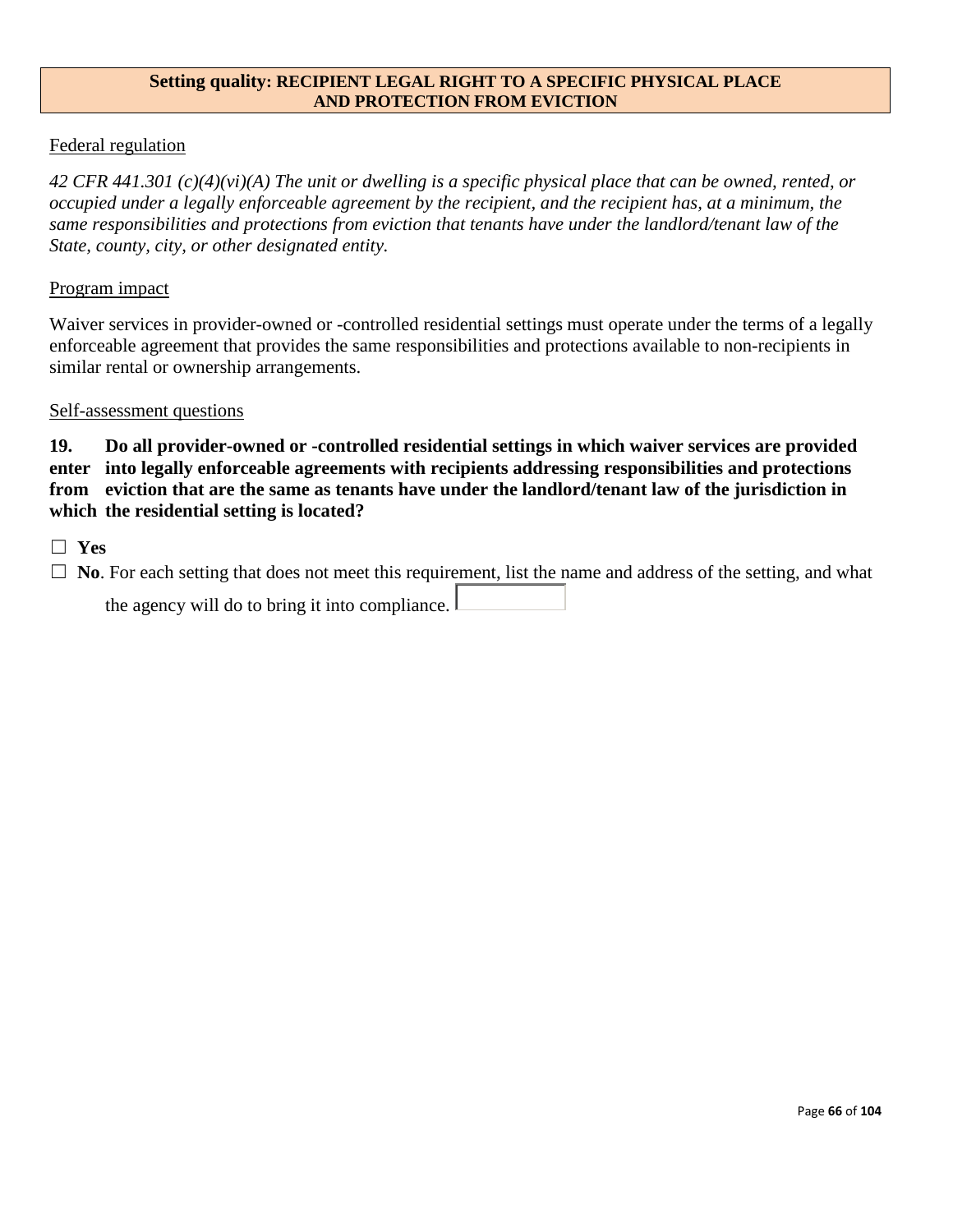#### **Setting quality: RECIPIENT RIGHT TO PRIVACY, INCLUDING LOCKABLE DOORS AND CHOICE OF ROOMMATE**

## Federal regulation

*42 CFR 441.301 (c)(4)(vi)(B) Each recipient must have privacy in his/her sleeping or living unit in settings where waiver services are provided.*

*(1) Units must have entrance doors lockable by the recipient with only appropriate staff having keys to the doors.*

*(2) Recipients sharing units must have a choice of roommates in the setting.*

*(3) Recipients must have freedom to furnish and decorate their units within the lease or other agreement.*

## Program impact

Waiver services may be provided only in settings that make privacy in sleeping or living units available for recipients.

## Self-assessment questions

## **20. In all provider-owned or -controlled residential settings in which waiver services are provided, are the entrance doors to the sleeping or living units lockable by the recipients who reside in those units?**

☐ **Yes**

□ **No**. For each setting that does not meet this requirement, list the name and address of the setting, and what the agency will do to bring it into compliance

## **21. Do all provider-owned or -controlled residential settings in which waiver services are provided limit key availability so that only appropriate staff can enter the sleeping or living units of recipients?**

- ☐ **Yes**
- □ **No**. For each setting that does not meet this requirement, list the name and address of the setting, and what the agency will do to bring it into compliance

## **22. Do all provider-owned or -controlled residential settings in which waiver services are provided ensure that recipients have a choice of roommates if sleeping or living units are shared?**

- ☐ **Yes**
- □ **No**. For each setting that does not meet this requirement, list the name and address of the setting, and what the agency will do to bring it into compliance

## **23. Do all provider-owned or -controlled residential settings in which waiver services are provided have a lease or other rental agreement that addresses how recipients may furnish and decorate their units?**

☐ **Yes**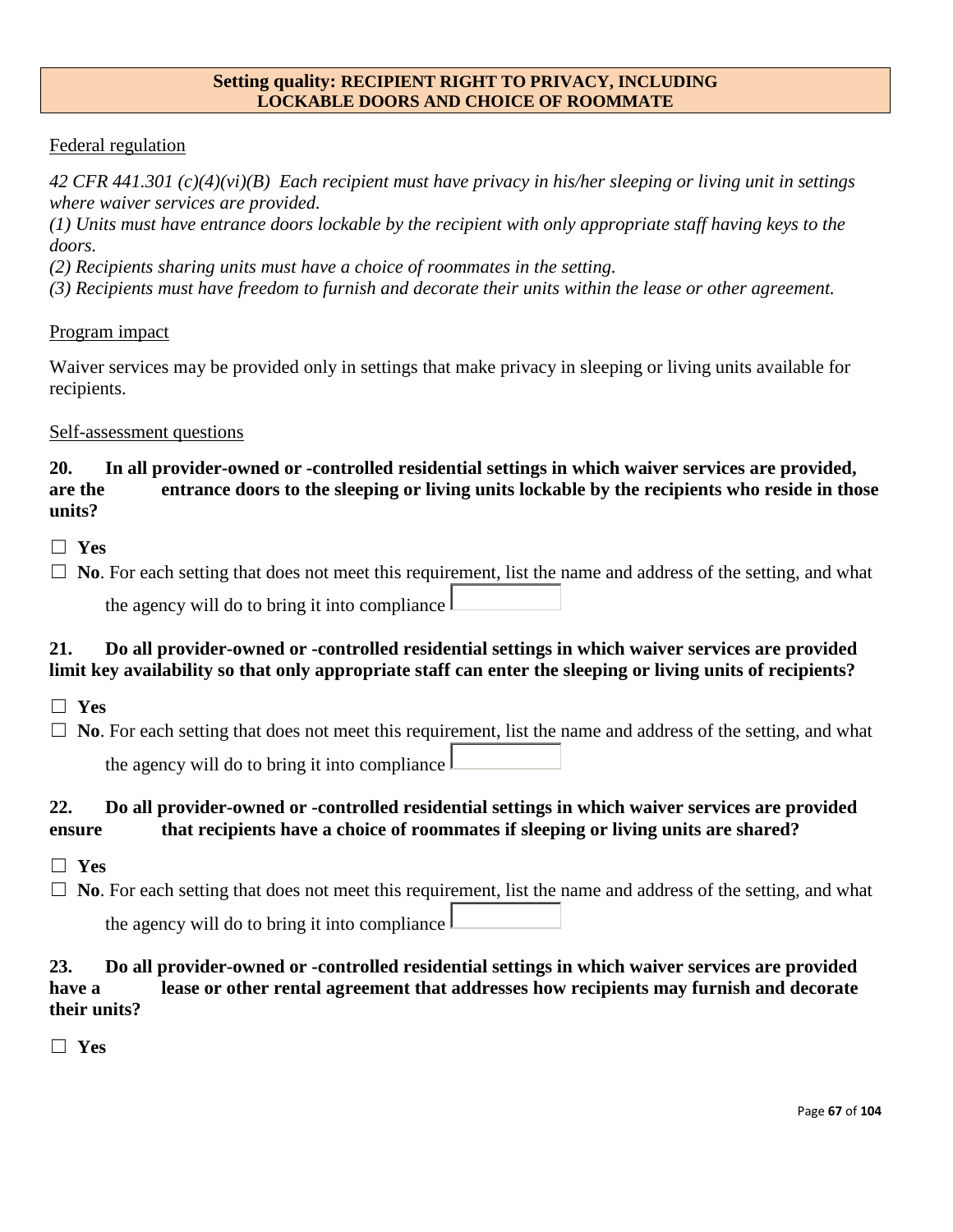□ **No**. For each setting that does not meet this requirement, list the name and address of the setting, and what the agency will do to bring it into compliance.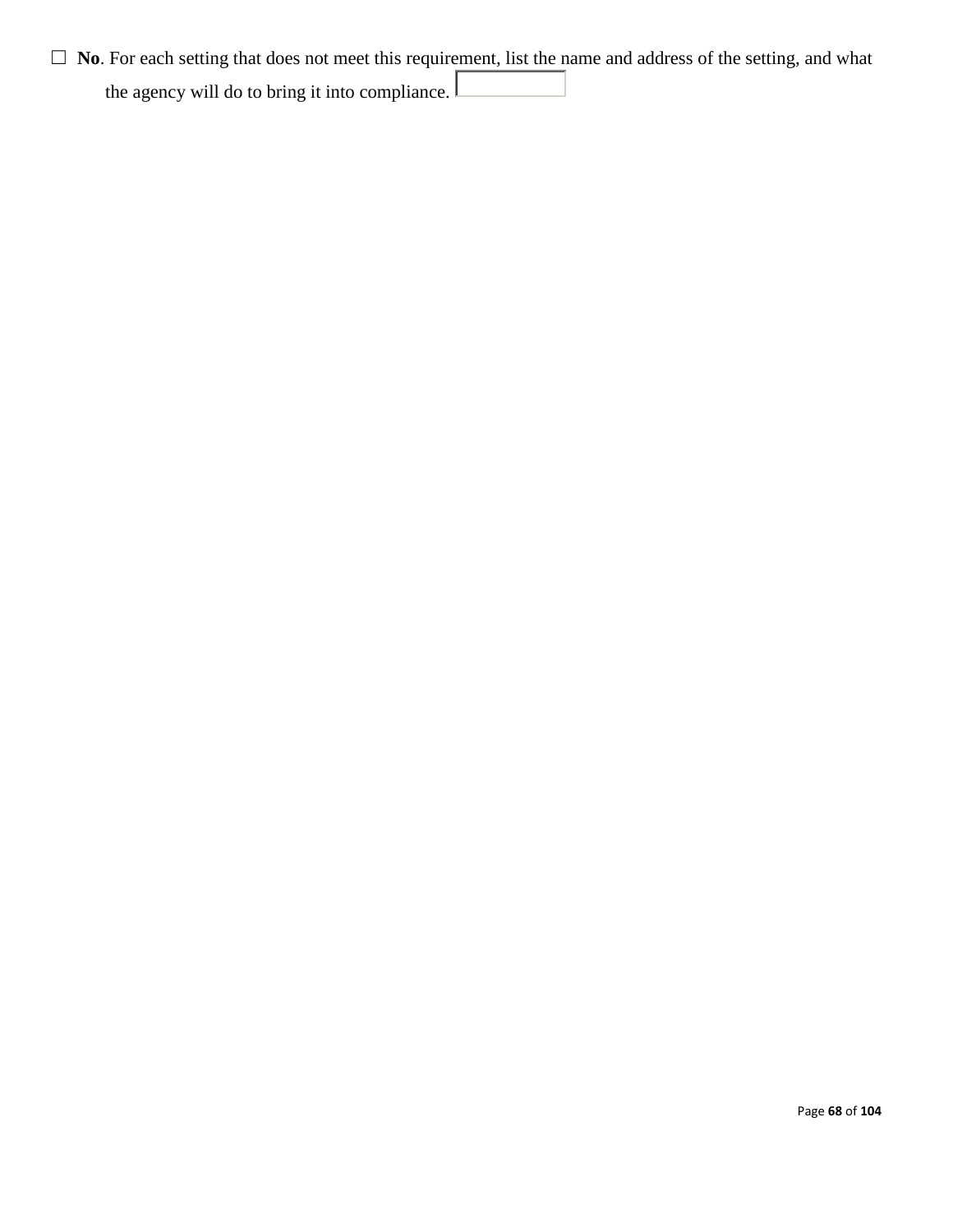### **Setting quality: RECIPIENT CONTROL OF SCHEDULES AND ACTIVITIES, AND ACCESS TO FOOD**

#### Federal regulation

*42 CFR 441.301 (c)(4)(vi)(C) Recipients must have the freedom and support to control their own schedules and activities, and to have access to food at all times in settings where waiver services are provided.*

#### Program impact

Waiver services may be provided only in settings that support recipient control of their own schedules and activities, and make food available to recipients at all times.

#### Self-assessment questions

## **24. Do all provider-owned or -controlled residential settings in which waiver services are provided extend to recipients the freedom to control their own schedules and activities, and provide the support to enable them to do so?**

☐ **Yes**

□ **No**. For each setting that does not meet this requirement, list the name and address of the setting, and what

the agency will do to bring it into compliance

## **25. Do all provider-owned or -controlled residential settings in which waiver services are provided make food available to recipients at all times?**

*CMS Guidance If a recipient misses a regularly scheduled meal, the nutritional equivalent must be made available at a time convenient to the recipient. Provision must be made for access to safe storage and heating of food, e.g., microwave and refrigerator, either in the recipient's sleeping area or a common area accessible to the recipient. The recipient must have access to snacks at any time the recipient chooses. Exceptions to this requirement may be made if justified in accordance with 42 CFR 441.301 (c)(4)(vi)(F).*

## ☐ **Yes**

□ **No**. For each setting that does not meet this requirement, list the name and address of the setting, and what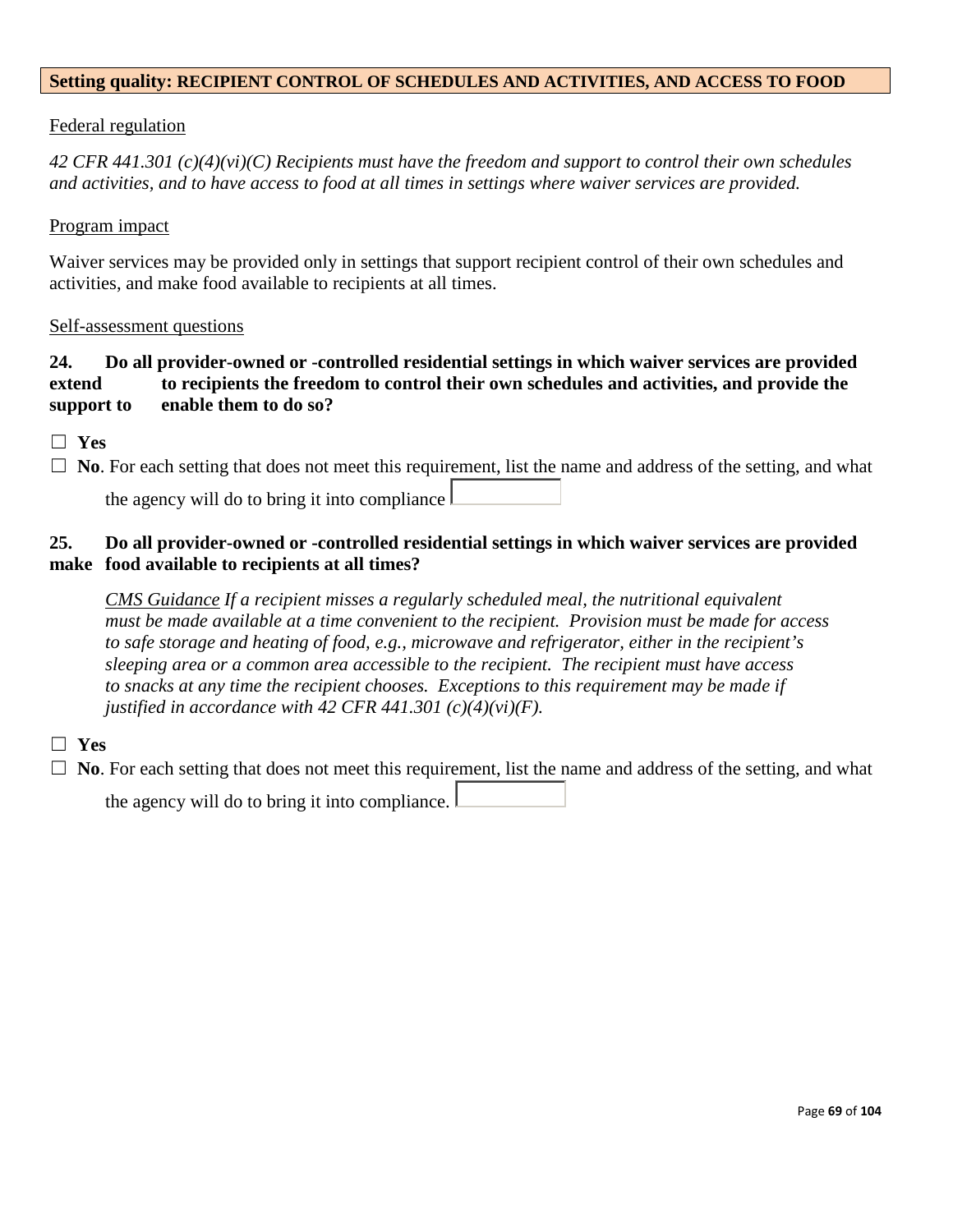### **Setting quality: RECIPIENT RIGHT TO HAVE VISITORS AT ANY TIME**

#### Federal regulation

*42 CFR 441.301 (c)(4)(vi)(D) Recipients must be able to have visitors of their choosing at any time in settings where waiver services are provided.*

#### Program impact

Waiver services may be provided only in settings that allow recipients to have visitors at any time.

#### Self-assessment questions

## **26. Do all provider-owned or -controlled residential settings in which waiver services are provided allow recipients to have visitors of their choosing at any time?**

☐ **Yes**

□ **No**. For each setting that does not meet this requirement, list the name and address of the setting, and what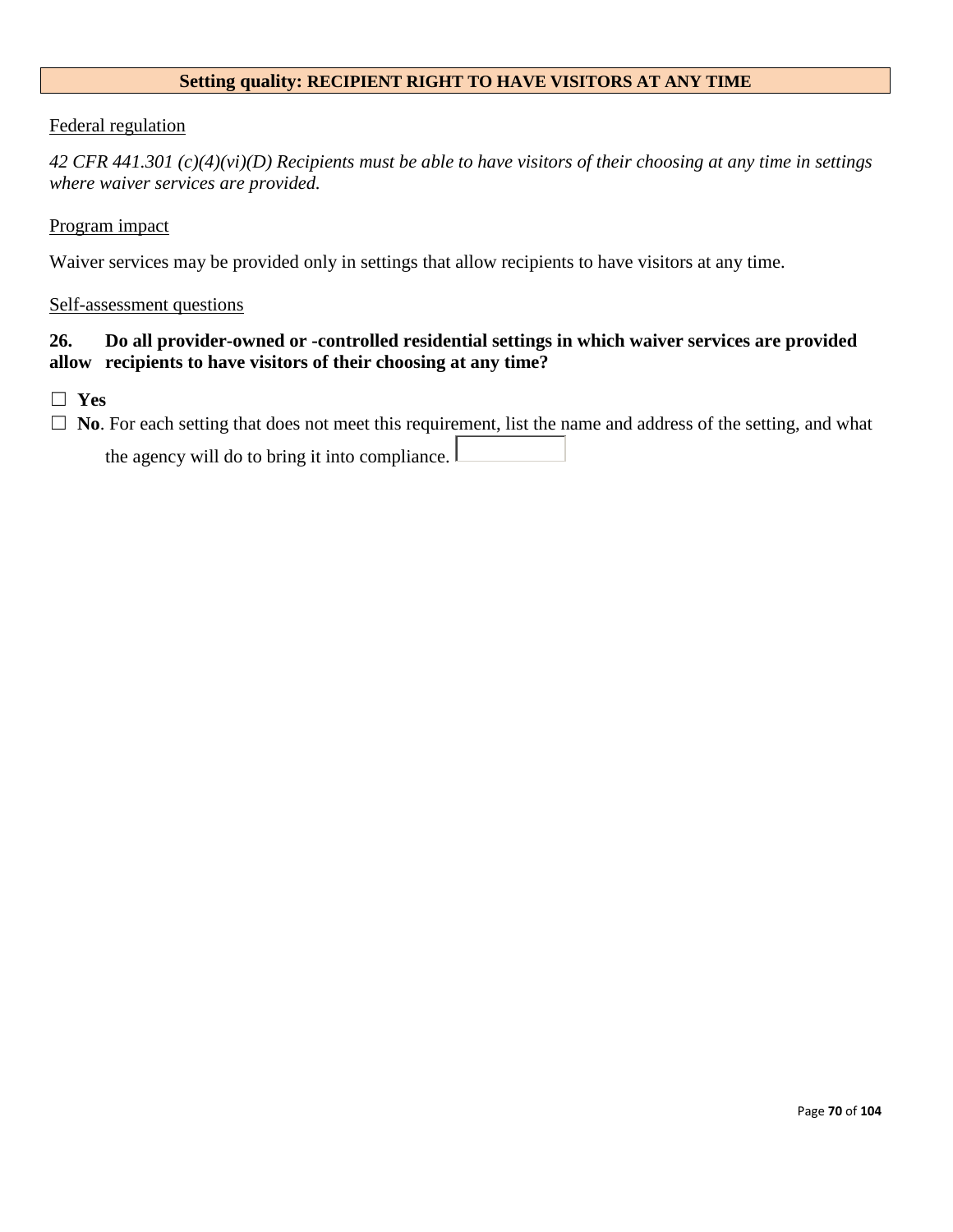# **Setting quality: PHYSICAL ACCESSIBILITY FOR RECIPIENT**

#### Federal regulation

*42 CFR 441.301 (c)(4)(vi)(E) The settings where waiver services are provided must be physically accessible for the recipient.*

#### Program impact

Waiver services may be provided only in settings that physically accessible for the recipient.

#### Self-assessment questions

## **27. Do all provider-owned or -controlled residential settings in which waiver services are provided ensure that the settings are physically accessible for the recipient?**

☐ **Yes**

□ **No**. For each setting that does not meet this requirement, list the name and address of the setting, and what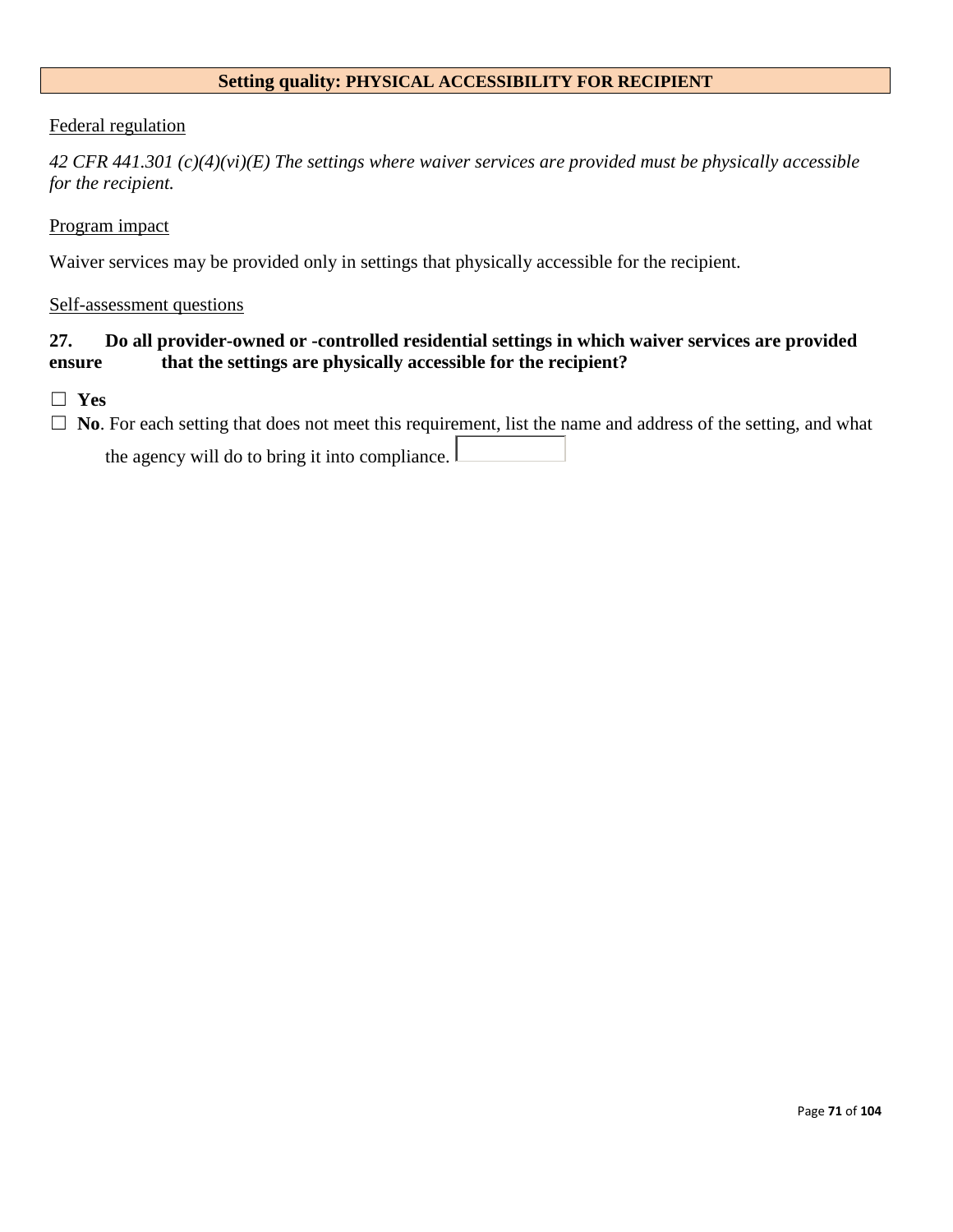#### **Setting quality: CHANGES TO REQUIREMENTS MADE ONLY WHEN JUSTIFIED TO MEET RECIPIENT NEED**

## Federal regulation

*42 CFR 441.301 (c)(4)(vi)(F) Any modification of the conditions, under 42 CFR 441.301 (c)(4)(vi)(A) through (D), must be supported by a specific assessed need and justified in the person-centered service plan. To justify a modification, the following must be documented:*

*A specific and individualized assessed need*

- *The positive interventions and supports used prior to any modifications to the service plan*
- *The less intrusive methods of meeting the need that have been tried, but did not work*
- *A description of the condition that lead to the specific assessed need*
- *A plan for regular collection and review of data to measure the ongoing effectiveness of the modification*
- *Time periods for periodic review to determine if the modification continues to be necessary or can be terminated*
- *The informed consent of the recipient*
- *Assurances that the interventions and supports will cause no harm to the recipient*

#### Program impact

Waiver services may be provided only in settings where the additional conditions for provider-owned or controlled residential settings are not changed except to meet the specific, assessed needs of recipients, and all changes are justified and documented.

#### Self-assessment questions

## **28. Do all provider-owned or -controlled residential settings in which waiver services are provided have a protocol for modification of the conditions applicable to those settings [specified in 42 CFR 441.301 (c)(4)(vi)(A) through (D)] that addresses all the requirements?**

☐ **Yes**

□ **No**. For each setting that does not meet this requirement, list the name and address of the setting, and what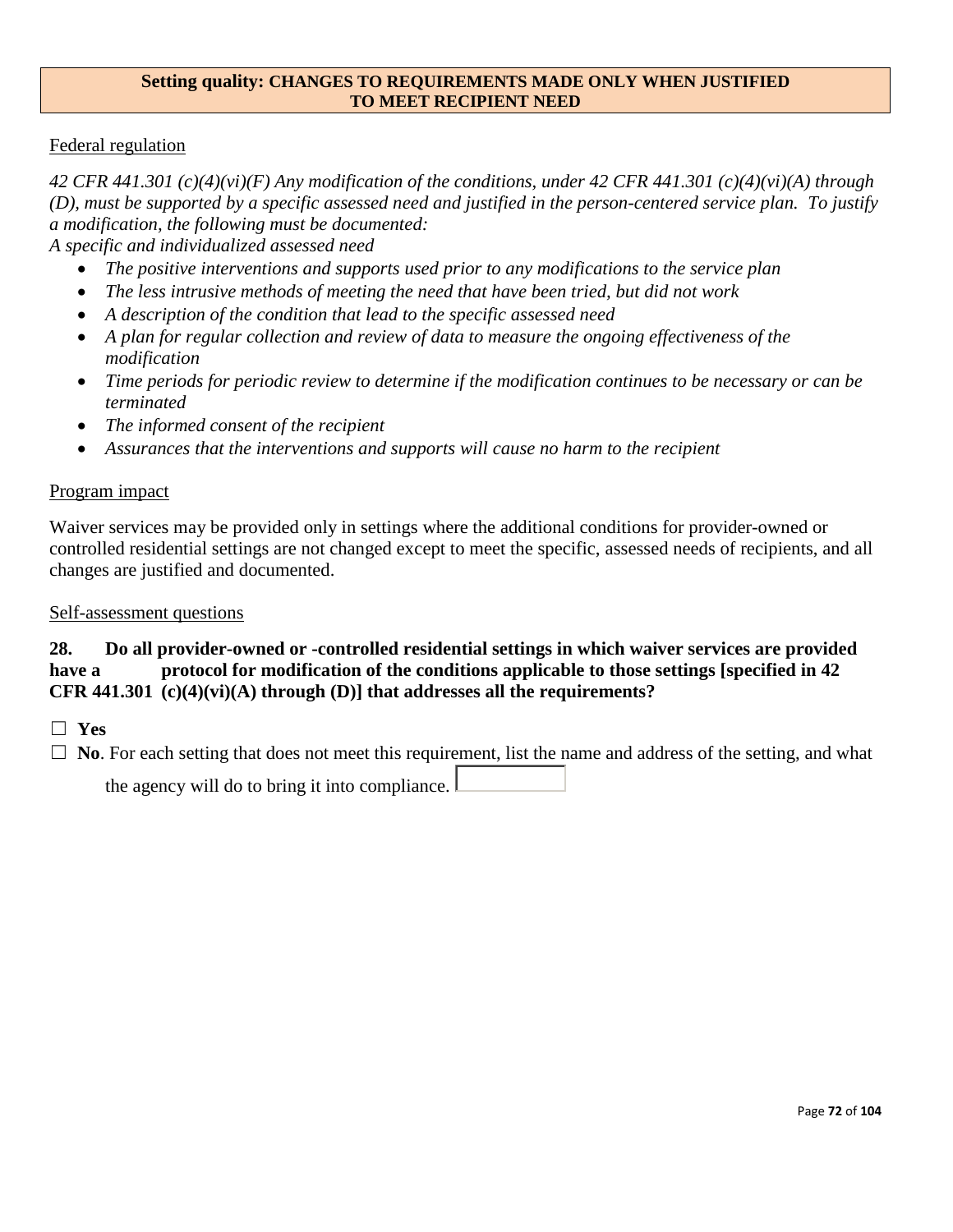## **Appendix D**

**Evidence of Public Information and Opportunity for Public Comment**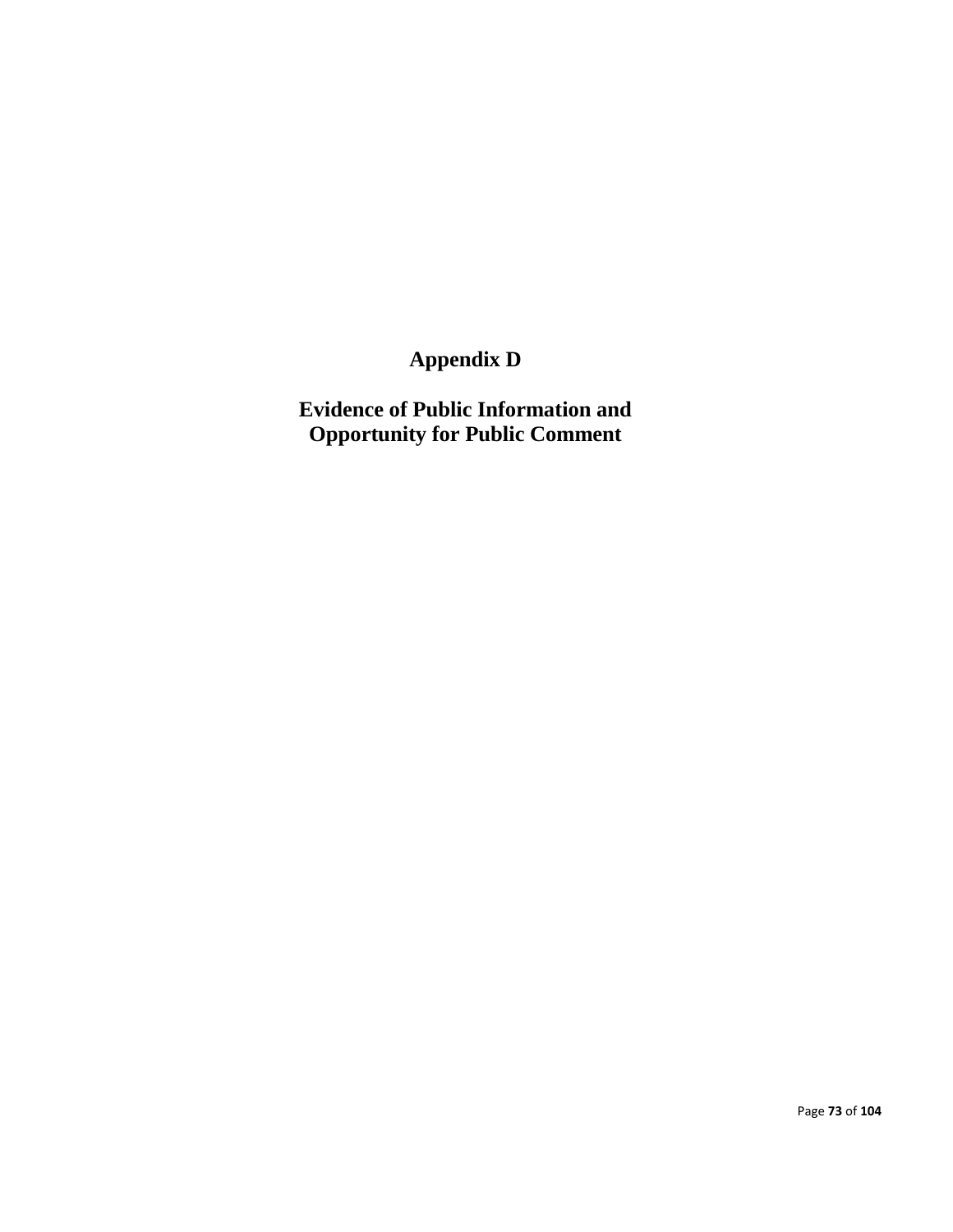

March 19, 2014

### **SDS E-Alert – Information Sharing Webinar: New CMS Regulations Governing Home and Community-Based Medicaid Waivers**

Join Angela Salerno, Policy and Program Development Unit Manager, and SDS training staff for information about new CMS Home and Community Based Waiver regulations.

On March 17, 2014 new Centers for Medicare and Medicaid (CMS) regulations governing 1915(c) Medicaid waivers became effective. This webinar will cover the pertinent changes including amendments to the personcentered planning process, and new requirements for acceptable sites for delivery of home and communitybased services.

There will be time for Q and A.

Audio for the session is available free of charge over your computer speakers or headset. Alternatively you may call on the phone for audio. The webinar system provides a long distance toll call number for the webinar. You would be charged regular long distance by your carrier.



| <b>Title:</b> | SDS Information Sharing Session: Introduction to New CMS HCB Waiver Regulations |
|---------------|---------------------------------------------------------------------------------|
| Date:         | Tuesday, April 1, 2014                                                          |
| Time:         | 1:30 PM - 3:00 PM AKDT                                                          |

After registering you will receive a confirmation email containing information about joining the Webinar.

#### **System Requirements**

PC-based attendees Required: Windows® 8, 7, Vista, XP or 2003 Server Mac®-based attendees Required: Mac OS® X 10.6 or newer Mobile attendees Required: iPhone®, iPad®, Android™ phone or Android tablet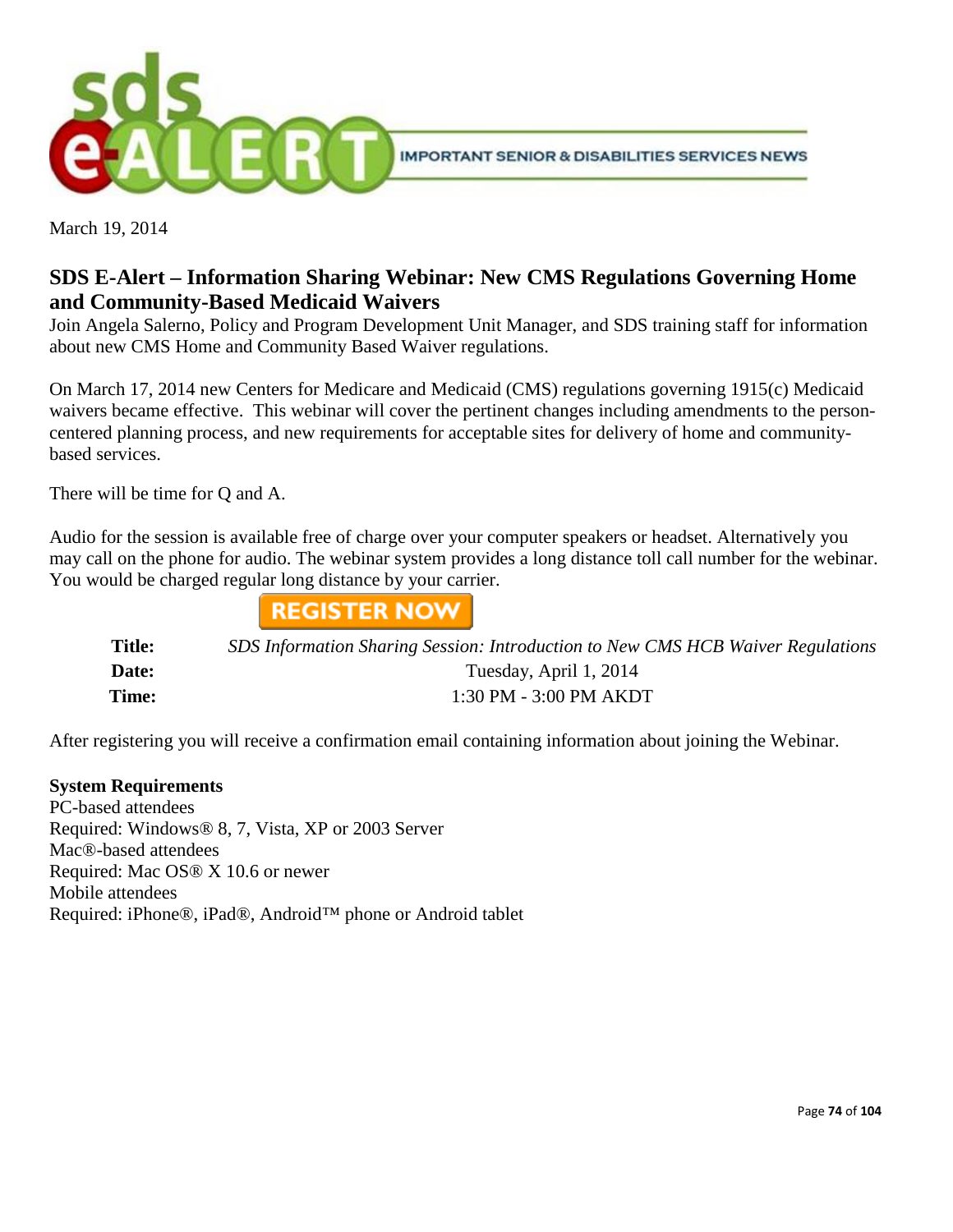

The new CMS regulations along with informational materials can be found at [Medicaid.Gov, Home and](http://www.medicaid.gov/Medicaid-CHIP-Program-Information/By-Topics/Long-Term-Services-and-Support/Home-and-Community-Based-Services/Home-and-Community-Based-Services.html)  [Community-Based Services.](http://www.medicaid.gov/Medicaid-CHIP-Program-Information/By-Topics/Long-Term-Services-and-Support/Home-and-Community-Based-Services/Home-and-Community-Based-Services.html)

This message is a follow-up to the March 19 E-Alert below. If you have already registered for the webinar, you do not have to re-register. Thank you.

March 19, 2014

### **SDS E-Alert – Information Sharing Webinar: New CMS Regulations Governing Home and Community-Based Medicaid Waivers**

Join Angela Salerno, Policy and Program Development Unit Manager, and SDS training staff for information about new CMS Home and Community Based Waiver regulations.

On March 17, 2014 new Centers for Medicare and Medicaid (CMS) regulations governing 1915(c) Medicaid waivers became effective. This webinar will cover the pertinent changes including amendments to the personcentered planning process, and new requirements for acceptable sites for delivery of home and communitybased services.

There will be time for Q and A.

Audio for the session is available free of charge over your computer speakers or headset. Alternatively you may call on the phone for audio. The webinar system provides a long distance toll call number for the webinar. You would be charged regular long distance by your carrier.



**Title:** *SDS Information Sharing Session: Introduction to New CMS HCB Waiver Regulations* Date: Tuesday, April 1, 2014 **Time:** 1:30 PM - 3:00 PM AKDT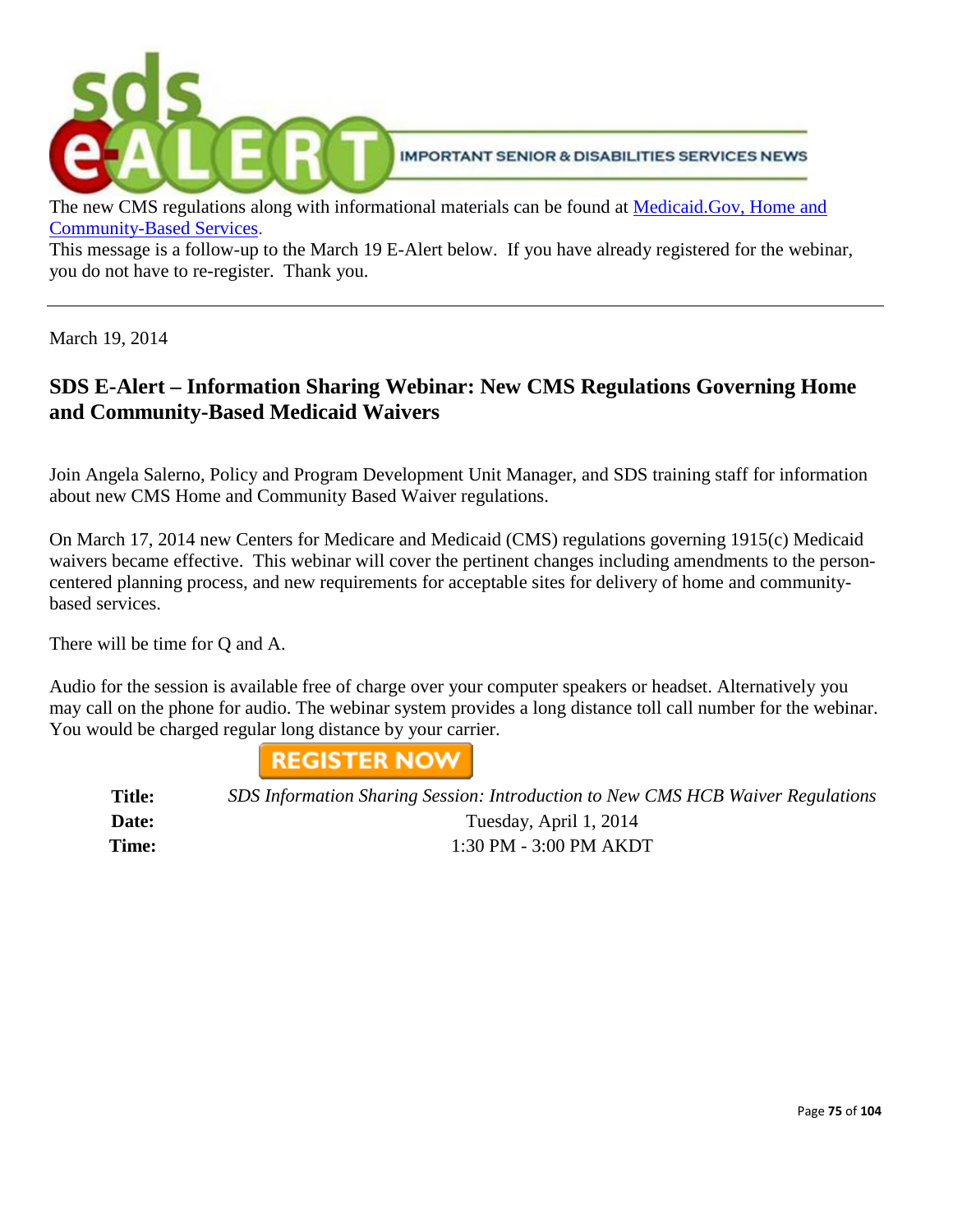

April 4, 2014

### **SDS E-Alert – SDS Presentation on Changes to 1915(c) Medicaid Waiver Regulations**

Attached is the April 1 SDS presentation on changes to federal regulations governing the Medicaid waiver program. The presentation is also available on the [SDS web.](http://dhss.alaska.gov/dsds/Pages/default.aspx)

On slide 11 of the presentation, the link provided for the CMS web page has been inoperable for two days. Please check back.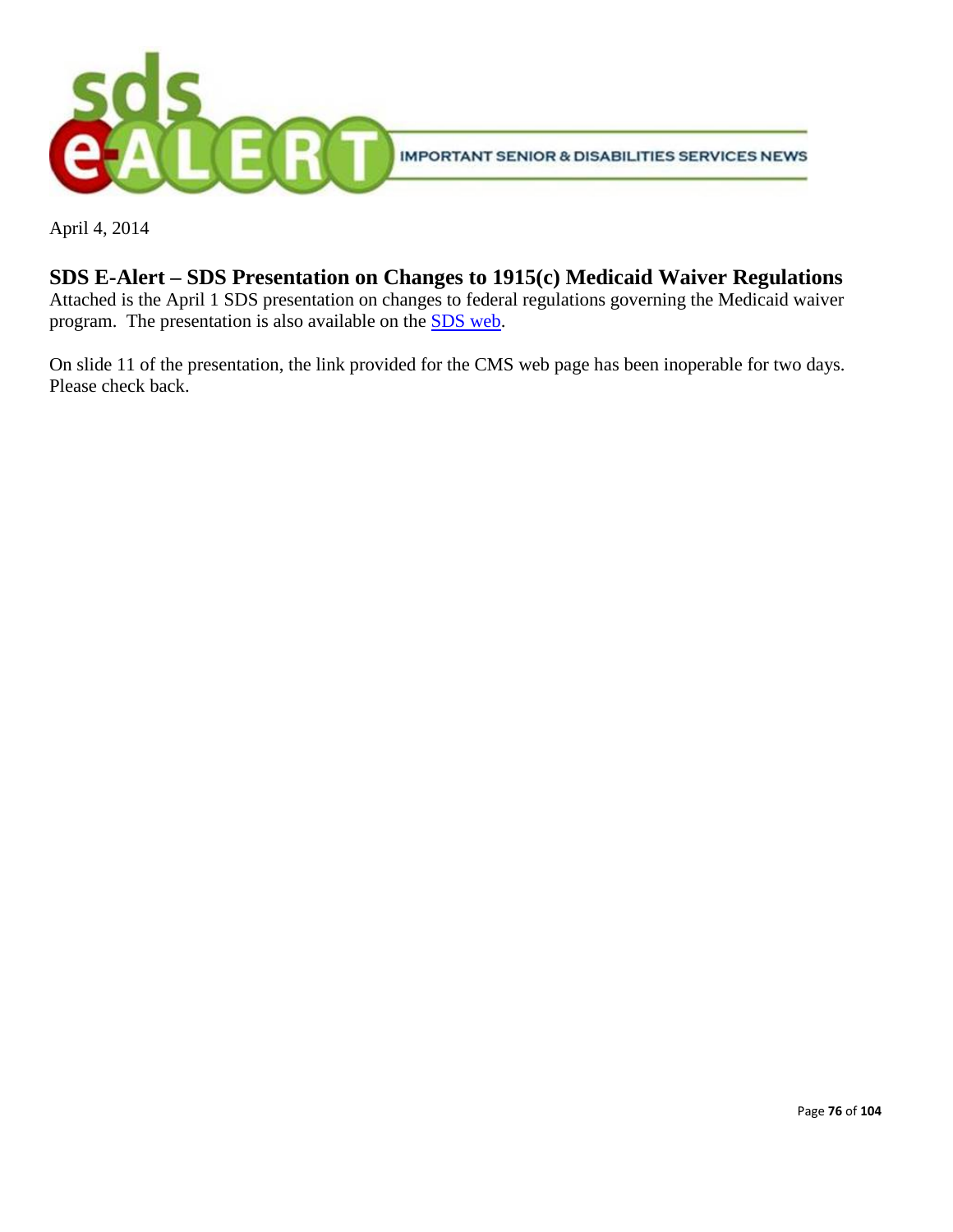

June 10, 2014

### **SDS E-Alert – CMS Regulations – Upcoming Meetings**

**SDS Information Sharing Session: Upcoming Meetings about New CMS HCB Waiver Regulations**



**SDS Information Sharing Session** BELIEVE PRETER THE REPORT OF THE PRETERBED

### Join us for a Webinar on June 27

Join Angela Salerno, Health Program Mgr III and SDS management team. Learn a short history of the HCB waiver in Alaska, how to prepare for meaningful system change in response to the new CMS regulations, and how to get the most out of upcoming face to face meetings.

Audio for the session is available via the computer system speakers (VOIP). VOIP is free of charge. Alternatively you may call the phone number provided for audio instead of using the computer system. Please be aware that this is a long distance toll call.

| Title: | <b>SDS Information Sharing Session: Upcoming Meetings about</b><br><b>New CMS HCB Waiver Regulations</b> |
|--------|----------------------------------------------------------------------------------------------------------|
| Date:  | Friday, June 27, 2014                                                                                    |
| Time:  | 11:00 AM - 12:00 PM AKDT                                                                                 |

After registering you will receive a confirmation email containing information about joining the Webinar.

#### **System Requirements**

PC-based attendees Required: Windows® 8, 7, Vista, XP or 2003 Server

Mac®-based attendees Required: Mac OS® X 10.6 or newer

Mobile attendees Required: iPhone®, iPad®, Android™ phone or Android tablet

#### **Space is limited.**

Reserve your Webinar seat now at: <https://www2.gotomeeting.com/register/707478314>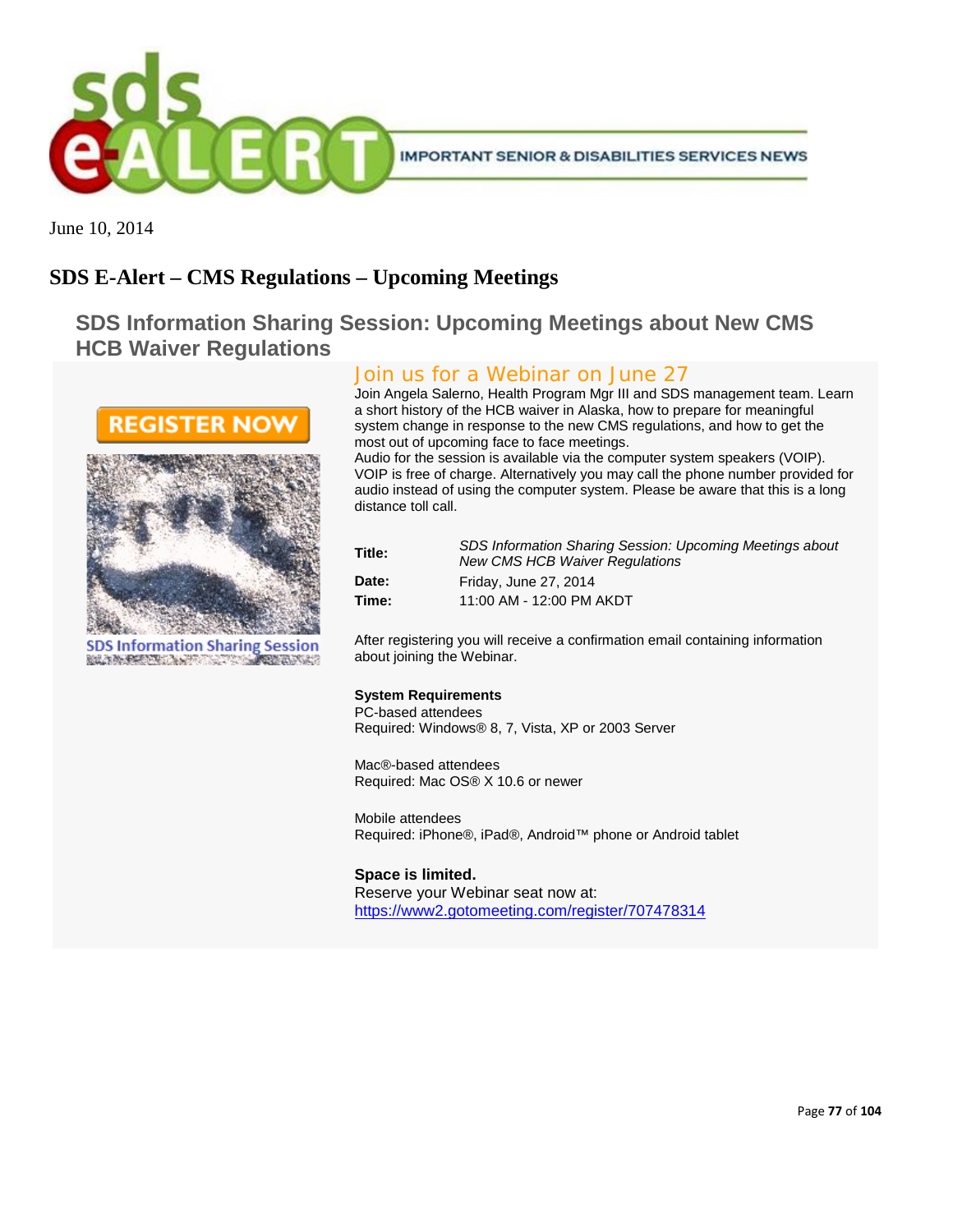

June 27, 2014

### **SDS E-Alert – Invitation to Community Forums on State Implementation of CMS Regulations**

SDS is hosting a series of Community Forums to gather input from providers and other stakeholders on state implementation of the March 17, 2014 [CMS regulations.](http://www.medicaid.gov/Medicaid-CHIP-Program-Information/By-Topics/Long-Term-Services-and-SupportS/Home-and-Community-Based-Services/Home-and-Community-Based-Services.html) These regulations added new requirements around person-centered planning for recipients of home and community-based services, and new home and community-based criteria for settings in which services are provided.

Some of the topics we want to discuss:

- *How best to assess providers and settings for their home and community-based qualities;*
- *How to identify what makes a non-residential setting home and community-based;*
- *The practical issues around separating service planning from service provision;*
- *The role of care coordination/case management in SDS service system;*
- *Possible state statutory/regulatory strategies*

#### Dates/Locations

- August 18 Fairbanks *North Star Borough Assembly Chambers*
- August 19 Kenai *River Center*
- August 20 Anchorage –*Anchorage Senior Center*
- August 21 Juneau *CBJ Assembly Chambers*
- August 22 Statewide webinar/audio conference

You may also provide your input in writing at [angela.salerno@alaska.gov](mailto:angela.salerno@alaska.gov), or call 465-4874. Attached are documents (used during 6-27-14 webinar) containing additional information on the CMS regulations, the history of Medicaid waivers, and SDS guidance so far.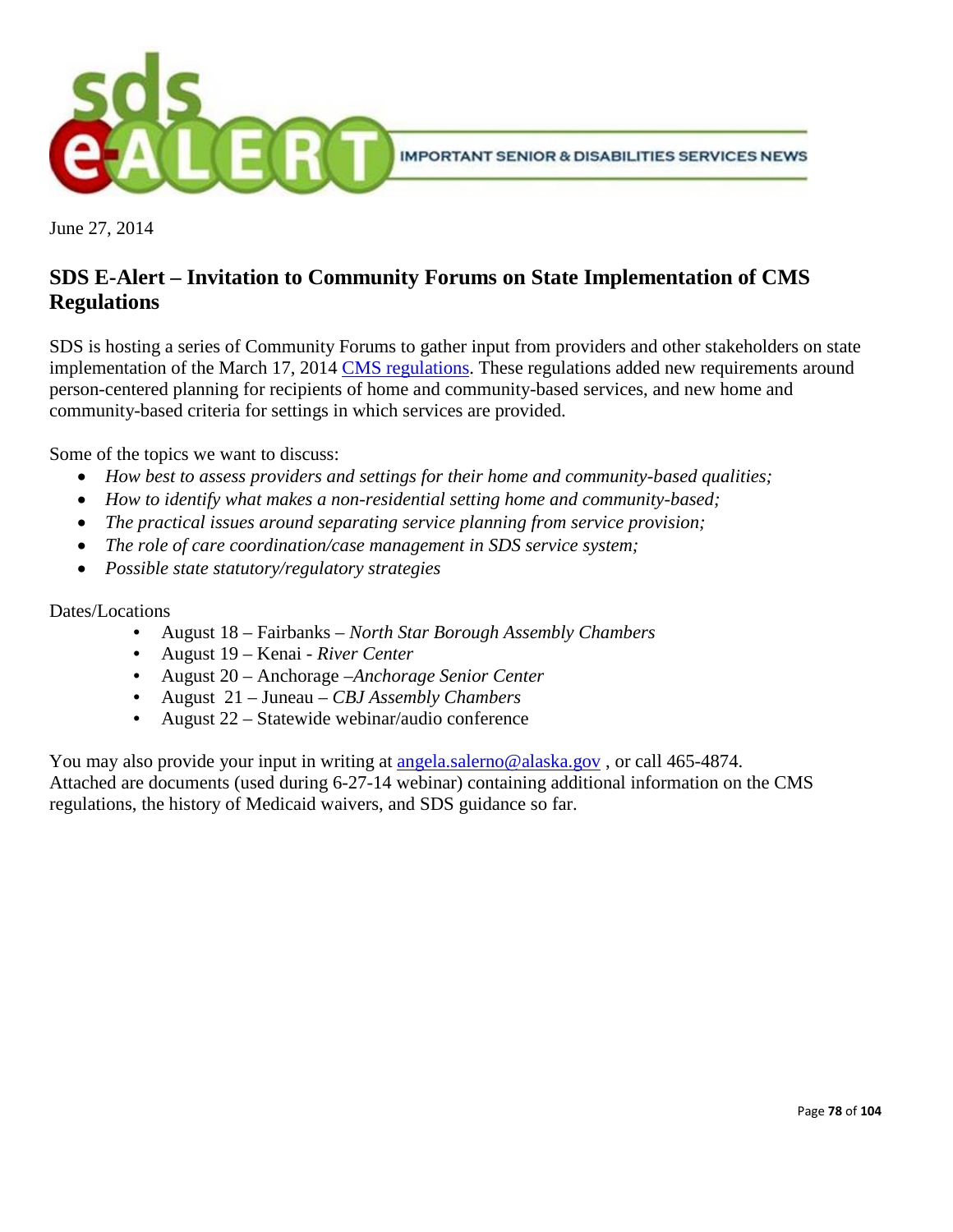

July 14, 2014

### **SDS E-Alert – UPDATE: Dates and Times for Community Forums on State Implementation of CMS Regulations**

SDS is hosting a series of Community Forums to gather input from providers and other stakeholders on state implementation of the March 17, 2014 [CMS regulations.](http://www.medicaid.gov/Medicaid-CHIP-Program-Information/By-Topics/Long-Term-Services-and-SupportS/Home-and-Community-Based-Services/Home-and-Community-Based-Services.html) These regulations added new requirements around person-centered planning for recipients of home and community-based services, and new home and community-based criteria for settings in which services are provided.

### **Dates/Times/Locations**

•Monday August 18, 1:30 – 3:00: Fairbanks – *North Star Borough Assembly Chambers*

- •Tuesday August 19, 1:30 3:00: Kenai *Kenai River Center*
- •Wednesday August 20, 12:00 1:30: Anchorage –*Anchorage Senior Center*

•Thursday August 21, 1:30 – 3:00: Juneau – *City & Borough of Juneau Assembly Chambers*

•Friday August 22, 1:30 – 3:00: Statewide webinar/audio conference (registration information will be sent in a future E-Alert)

Some of the topics we want to discuss:

- *How best to assess providers and settings for their home and community-based qualities;*
- *How to identify what makes a non-residential setting home and community-based;*
- *The practical issues around separating service planning from service provision;*
- *The role of care coordination/case management in SDS service system;*
- *Possible state statutory/regulatory strategies*

You may also provide your input in writing at [angela.salerno@alaska.gov](mailto:angela.salerno@alaska.gov), or call 465-4874.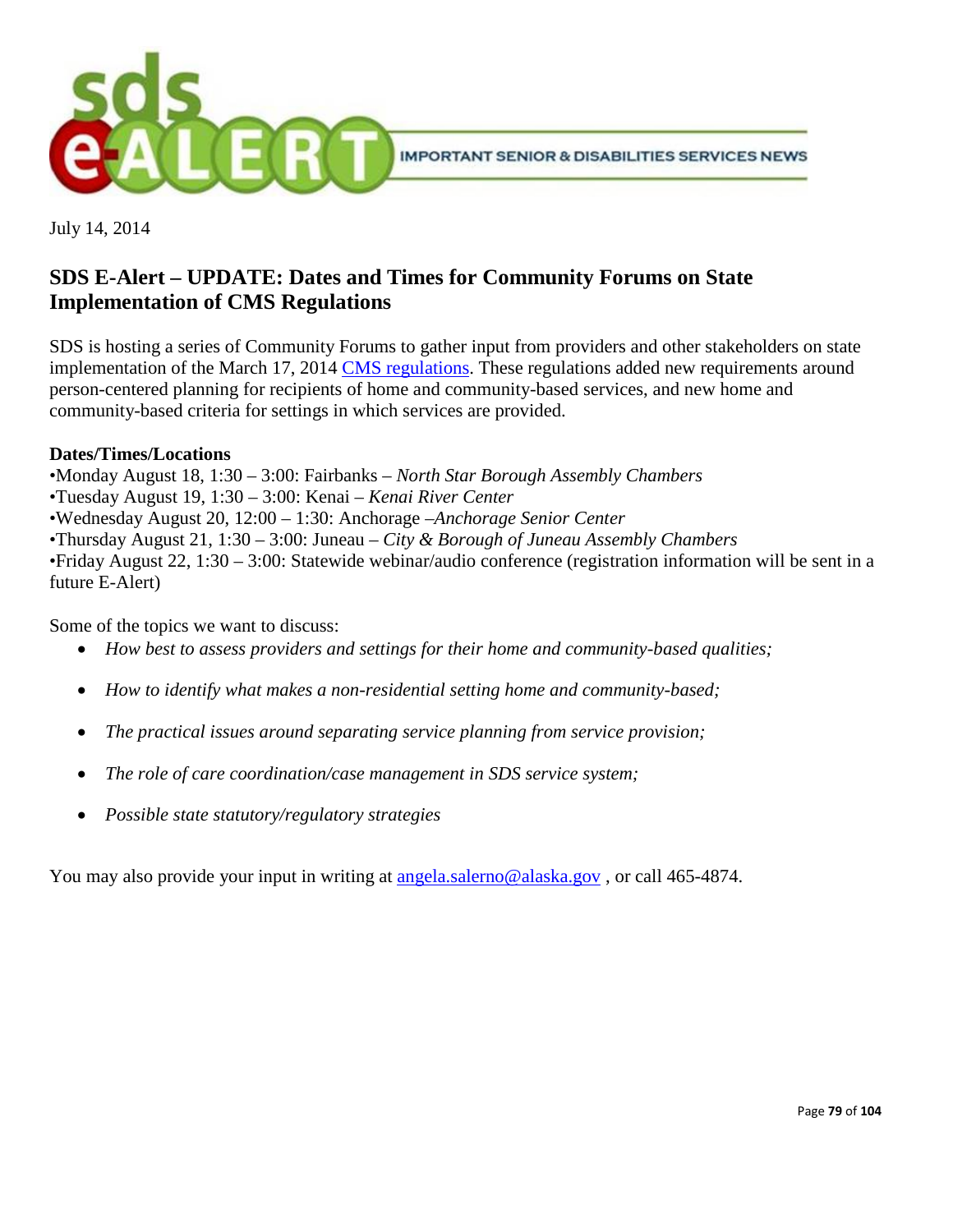

August 14, 2014

### **SDS E-Alert – Reminder: Dates and Times for Community Forums on State Implementation of CMS Regulations**

SDS is hosting a series of Community Forums to gather input from providers and other stakeholders on state implementation of the March 17, 2014 [CMS regulations.](http://www.medicaid.gov/Medicaid-CHIP-Program-Information/By-Topics/Long-Term-Services-and-SupportS/Home-and-Community-Based-Services/Home-and-Community-Based-Services.html) These regulations added new requirements around person-centered planning for recipients of home and community-based services, and new home and community-based criteria for settings in which services are provided.

### **Dates/Times/Locations**

•Monday August 18, 1:30 – 3:00: Fairbanks – *North Star Borough Assembly Chambers*

- •Tuesday August 19, 1:30 3:00: Kenai *Kenai River Center*
- •Wednesday August 20, 12:00 1:30: Anchorage –*Anchorage Senior Center*

•Thursday August 21, 1:30 – 3:00: Juneau – *City & Borough of Juneau Assembly Chambers*

•Friday August 22, 1:30 – 3:00: Statewide webinar/audio conference (registration information will be sent in a future E-Alert)

Some of the topics we want to discuss:

- *How best to assess providers and settings for their home and community-based qualities;*
- *How to identify what makes a non-residential setting home and community-based;*
- *The practical issues around separating service planning from service provision;*
- *The role of care coordination/case management in SDS service system;*
- *Possible state statutory/regulatory strategies*

You may also provide your input in writing at [angela.salerno@alaska.gov](mailto:angela.salerno@alaska.gov) , or call 465-4874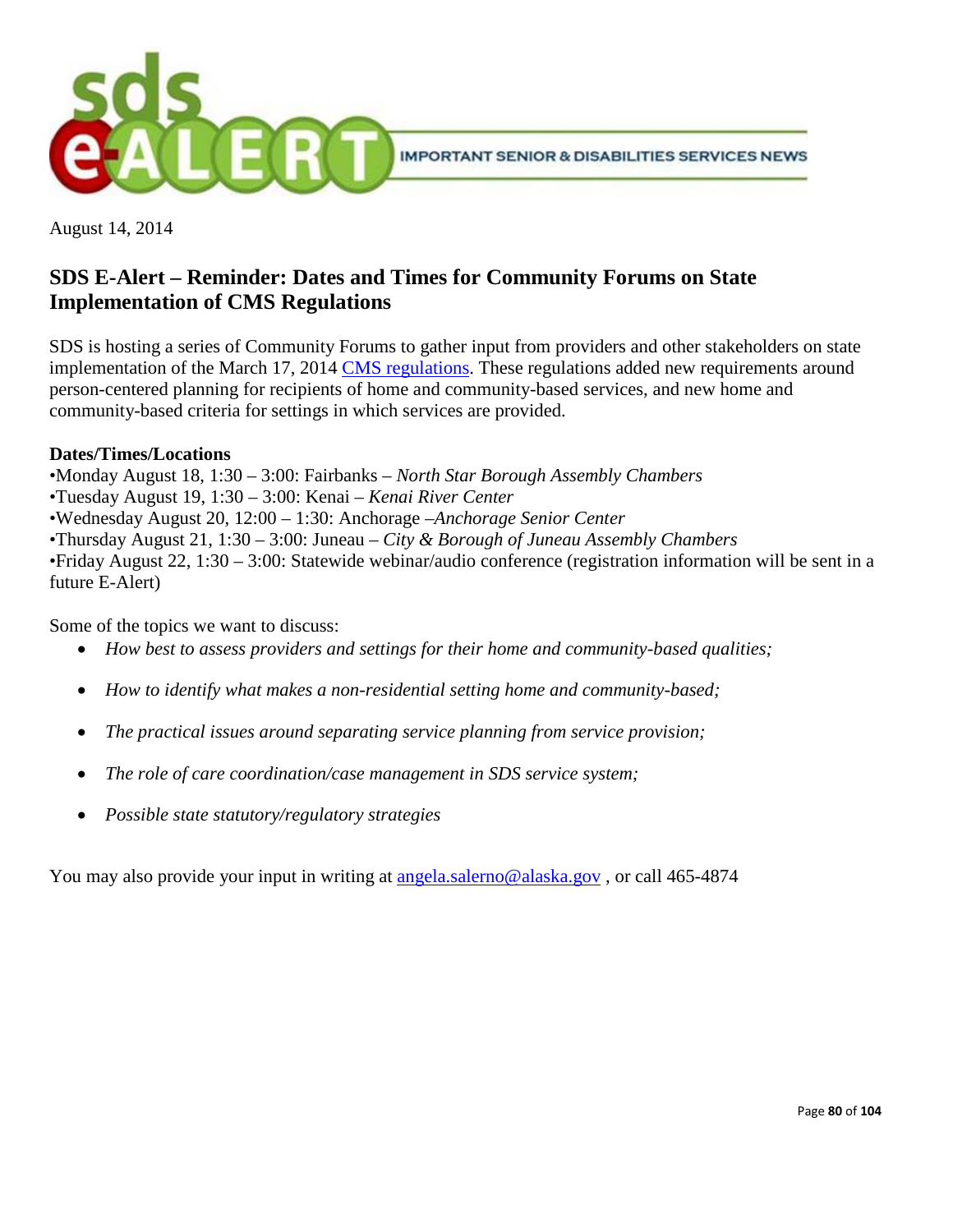

August 15, 2014

# **SDS E-Alert – Information Sharing: Community Input on New CMS Regs SDS Information Sharing Session: Gathering Input about New CMS HCB Waiver Regulations**





**SDS Information Sharing Session** BELIEVE PRESENTED AND THE CONTRACTORS

### Join us for a Webinar on August 22

SDS is hosting a statewide webinar to gather input from providers and other stakeholders on state implementation of the March 17, 2014 CMS regulations. These regulations added new requirements around person-centered planning for recipients of home and community-based services, and new home and community-based criteria for settings in which services are provided. Audio for the session is available via the computer system speakers (VOIP). VOIP is free of charge. Alternatively you may call the phone number provided for audio instead of using the computer system. Please be aware that this is a long distance toll call.

**Title:** *SDS Information Sharing Session: Gathering Input about New CMS HCB Waiver Regulations*

**Date:** Friday, August 22, 2014 **Time:** 1:30 PM - 3:00 PM AKDT

After registering you will receive a confirmation email containing information about joining the Webinar.

#### **System Requirements**

PC-based attendees Required: Windows® 8, 7, Vista, XP or 2003 Server

Mac®-based attendees Required: Mac OS® X 10.6 or newer

Mobile attendees Required: iPhone®, iPad®, Android™ phone or Android tablet

**Space is limited.** Reserve your Webinar seat now at: <https://www2.gotomeeting.com/register/765789554>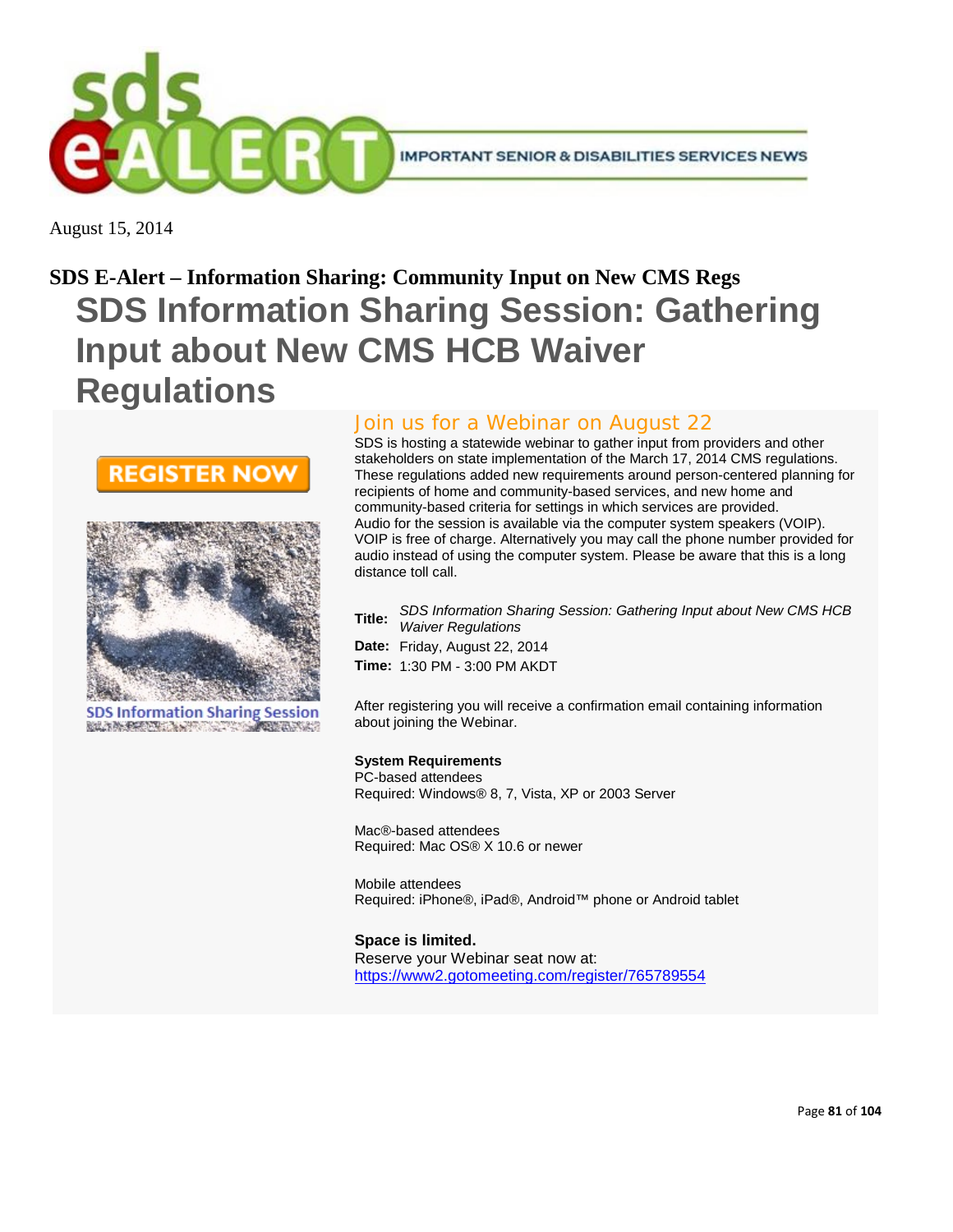

September 15, 2014

### **SDS E-Alert – CMS Regulation Update**

Thank you to everyone who participated during the week of August  $18<sup>th</sup>$  in the SDS community forums on implementation of the new CMS regulations.

These federal regulations require a "conflict-free" Medicaid waiver system with separation of care planning and monitoring from care provision, and home and community-based service settings that provide full access to the benefits of community living. Attached is a summary of questions asked and "themes" discussed at the community forums. Also attached is the community forum PowerPoint presentation.

The next phase of work is development and submission of Alaska's "*Statewide Transition Plan*." The plan is due to CMS on March 17, 2015. **This is not the date by which all system changes must be in place.** While federal regulations allow for up to five years for transition (March 17, 2019), in its transition plan, Alaska will have to justify the amount of transition time requested.

SDS must now verify that all individuals receiving Medicaid home and community-based services receive those services in integrated community settings appropriate to their needs. [Updated guidance from the Centers for Medicare and](http://www.medicaid.gov/Medicaid-CHIP-Program-Information/By-Topics/Long-Term-Services-and-Supports/Statewide-Transition-Plan-Toolkit-.pdf.)  [Medicaid](http://www.medicaid.gov/Medicaid-CHIP-Program-Information/By-Topics/Long-Term-Services-and-Supports/Statewide-Transition-Plan-Toolkit-.pdf.) clarifies that states must conduct "site specific evaluations" of settings using the federal requirements as a basis.

SDS will employ a "provider self-assessment" survey during which agencies will evaluate every setting in which services are provided, both residential and non-residential. The survey will provide an opportunity for the agency to analyze the characteristics of their service settings, and to consider improvements to policies, procedures or the physical environment that would make the setting consistent with the CMS requirements. **Look for the setting self-assessment survey in the month of September.**

SDS will also conduct targeted assessments of those settings identified by SDS staff as possibly being out of compliance with federal requirements. SDS will contact those providers directly to arrange for site visits of identified settings. Again, the purpose of the site visit is to provide technical assistance regarding policies, procedures and specific setting qualities and characteristics.

**Please note: SDS is now sending E-Alerts through an account set up exclusively for that purpose.** If you have questions, please respond directly to this E-Alert. Thank you.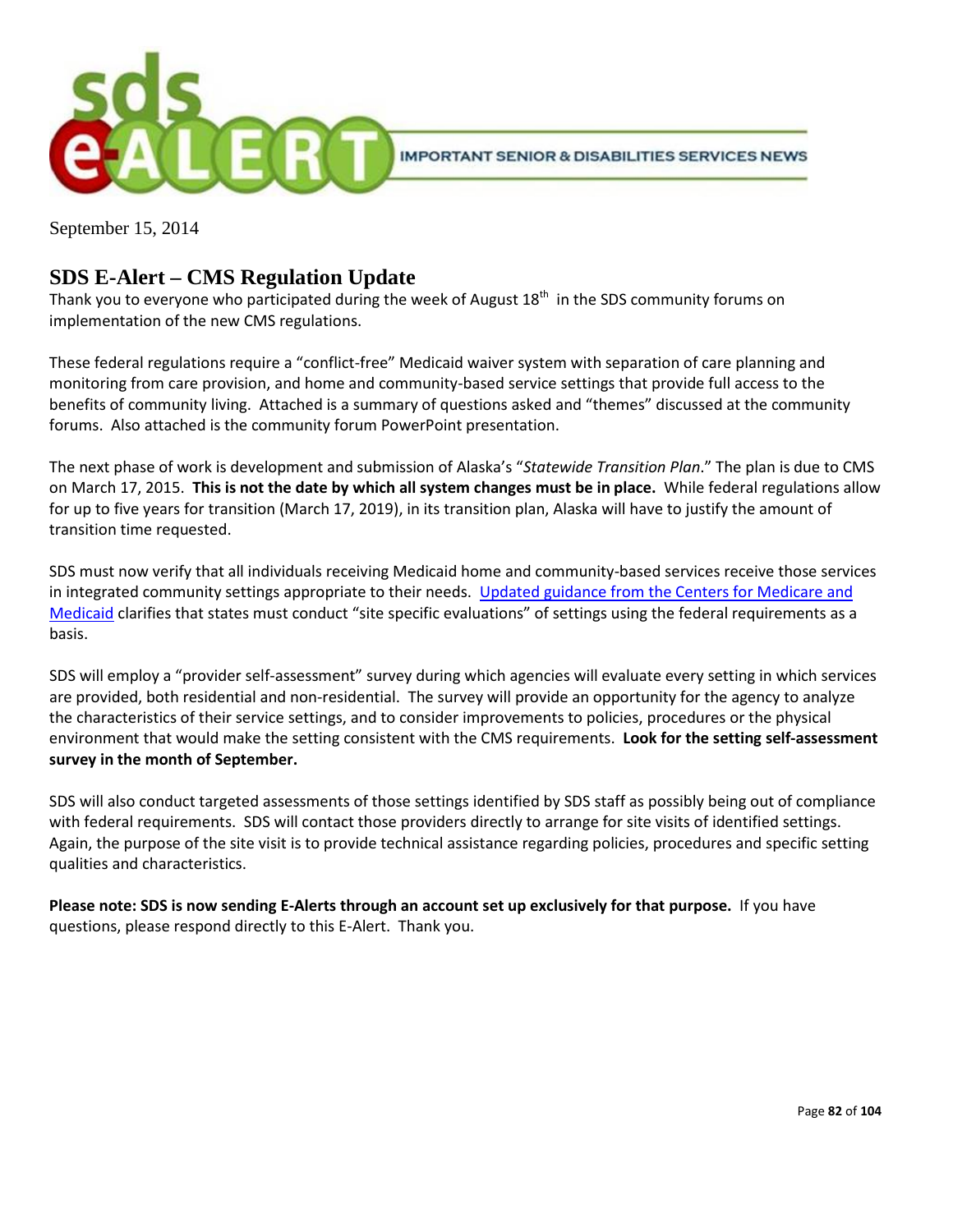### Themes from Statewide Community Forums on New CMS Regulations August 18-22, 2014

#### Alaska Department of Health and Social Services - Division of Senior and Disabilities Services

| <b>Topic</b>                | <b>Sub-topic</b>                                        | <b>Questions/Comments</b>                                                                           |
|-----------------------------|---------------------------------------------------------|-----------------------------------------------------------------------------------------------------|
| Care<br><b>Coordination</b> | Care coordination capacity                              | Expedite certification of care coordinators?                                                        |
|                             |                                                         | What if there are not available care coordinators in a locality?                                    |
|                             |                                                         | System will lose care coordinators; loss of workforce                                               |
|                             |                                                         | Use of technology, telemedicine                                                                     |
|                             |                                                         | How will care coordinator be able to track quality of services in an independent agency?            |
|                             |                                                         | New agency care coordinators who must go independent need three years of supervisory<br>experience. |
|                             | Care coordinator quality,<br>coordination and oversight | Maximum caseloads                                                                                   |
|                             |                                                         | Policy to hold recipients harmless if care coordinator disappears?                                  |
|                             |                                                         | Will parents be able to assess quality of care coordinator?                                         |
|                             |                                                         | Providers rely on care coordinators for timely POC so providers can bill for services               |
|                             | Dealing with acuity                                     | Cherry picking fear                                                                                 |
|                             |                                                         | IDD, CCMC waivers require higher level of involvement                                               |
|                             |                                                         | High acuity recipients will fare worse                                                              |
|                             | <b>Families</b>                                         | Family education about purpose of change                                                            |
|                             |                                                         | Families are hesitant to seek care coordination services from those they do not know                |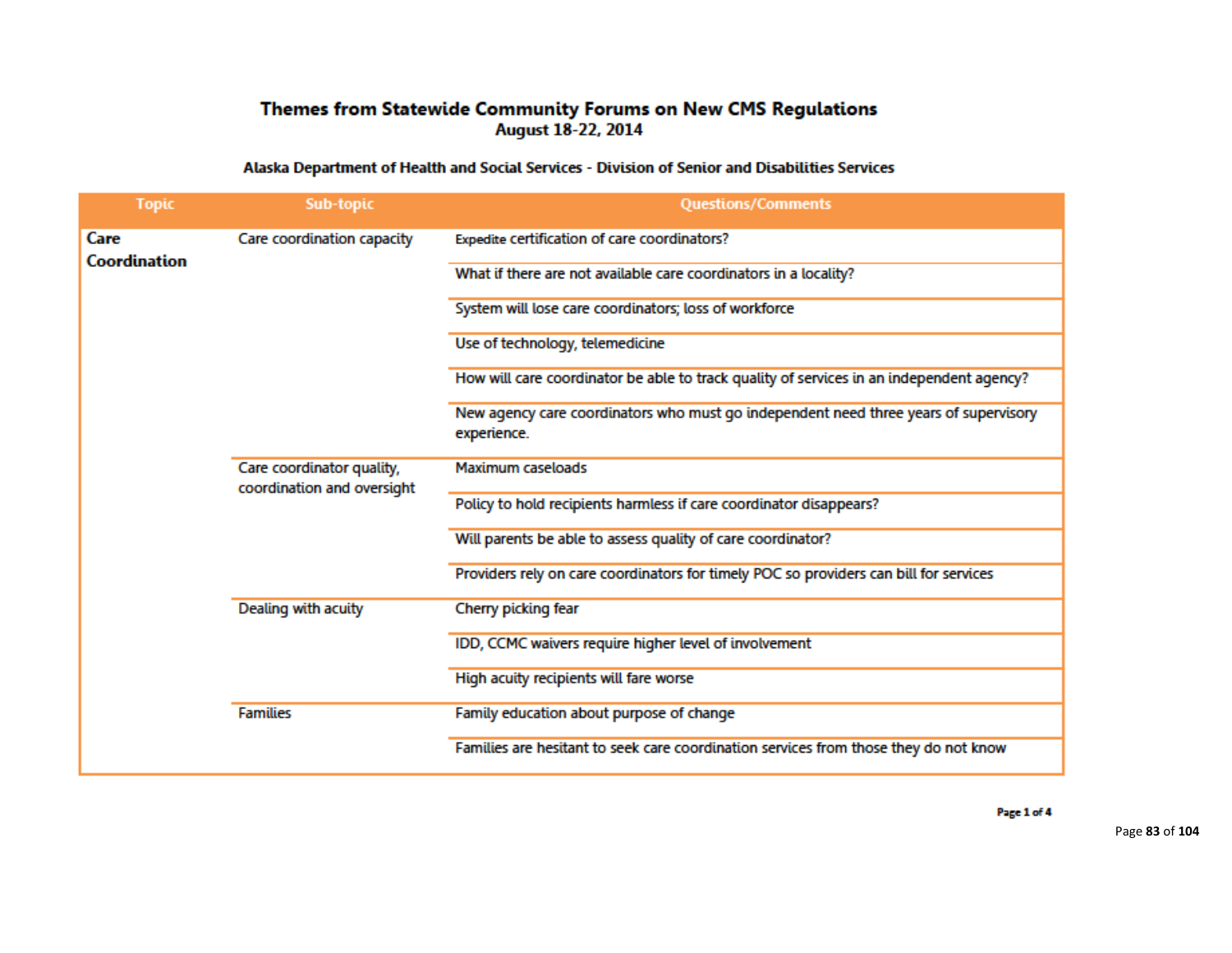| <b>Topic</b>                | <b>Sub-topic</b>       | <b>Questions/Comments</b>                                                                  |
|-----------------------------|------------------------|--------------------------------------------------------------------------------------------|
| Care                        |                        | Loss of association with, support of agency will be detrimental for families.              |
| Coordination                |                        | Long standing relationships between families and experienced care coordinators will<br>and |
| "Conflict-<br>free" service | Roles/responsibilities | Distinguish between roles of provider and care coordinator in service planning             |
|                             |                        | What will the agency responsibility be in case planning?                                   |
| system                      |                        | Care coordination;" vs. "case management"?                                                 |
| $\pmb{\mathit{u}}$          |                        | How will an individual access a care coordinator                                           |
|                             |                        | Agencies that provide both - can they provide care coordination for recipients that        |
|                             |                        | don't receive HCB services?                                                                |
|                             |                        | Agency care coordinators have immediate access to recipients, which will be lost.          |
|                             |                        | Loss of care coordination within HCBS agency - loss of institutional                       |
|                             |                        | knowledge and experience                                                                   |
|                             |                        | Grant and waiver service rules in alignment?                                               |
|                             |                        | Medicaid Reform Advisory Group redesign of care coordination system. Is the Dept.          |
|                             |                        | looking at incorporating their recommendations? More global planning than just for         |
|                             |                        | waiver services?                                                                           |
|                             | Affiliation            | Can agencies share administrative resources?                                               |
|                             |                        | Co-op, regional representation?                                                            |
|                             |                        | Meaning of "conflict free" and "affiliation."                                              |
|                             |                        | Rural communities – how will you separate service planning and provision?                  |
|                             |                        | Will mentoring be allowed?                                                                 |
|                             | Rates                  | Agencies have been "subsidizing" care coordination. Rate hike?                             |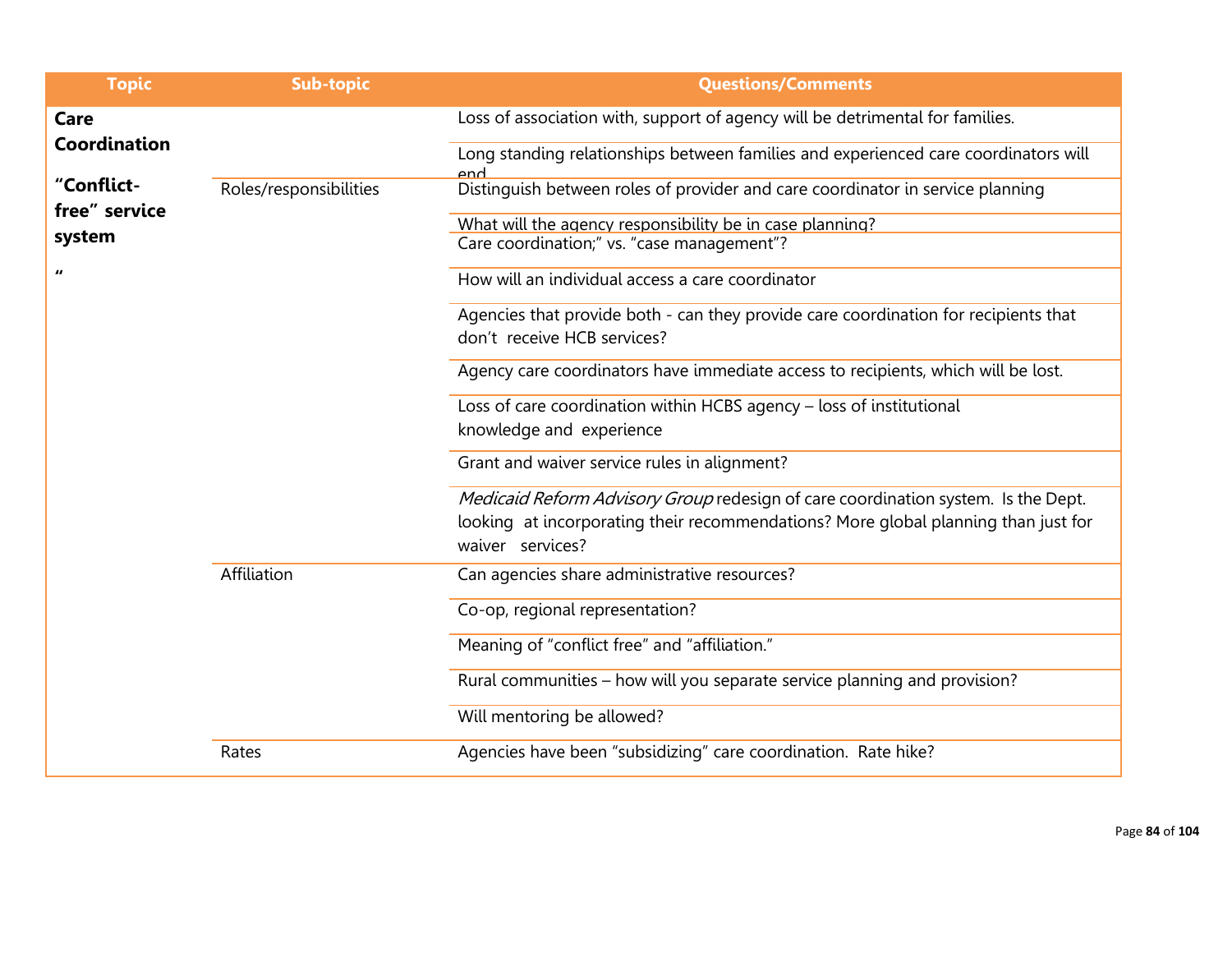| <b>Topic</b>                          | <b>Sub-topic</b>      | <b>Questions/Comments</b>                                                                                                           |
|---------------------------------------|-----------------------|-------------------------------------------------------------------------------------------------------------------------------------|
|                                       |                       | Rates for care coordination not sufficient to support independent care coordination                                                 |
| Care<br>Coordina                      |                       | Care coordinator workload will increase                                                                                             |
| <b>HCBS settings</b>                  | Full access to        | Additional services may be needed                                                                                                   |
|                                       | community living      | What is "access enough"?                                                                                                            |
|                                       |                       | What happens when quardian places restrictions on recipient access?                                                                 |
|                                       |                       | Employment settings - need provider enterprise sites where people can "start the<br>process" toward integrated employment settings. |
|                                       | Recipient choice      | How to ensure recipients have choice, are able to keep familiar caregivers                                                          |
|                                       |                       | Recipients with complex needs, behavior issues, and dementia need options that are<br>more structured, restrictive                  |
|                                       |                       | Will "intentional community" be acceptable to CMS?                                                                                  |
|                                       |                       | Will there be exceptions to rules about food, visitors?                                                                             |
|                                       |                       | Recipients with cognitive disabilities - what is the role of representative decision-<br>makers?                                    |
|                                       | Recipient protections | Landlord/tenant vs. ALH regs: which takes precedence?                                                                               |
|                                       |                       | Will a rental agreement require ALH to accommodate a resident's increased                                                           |
|                                       |                       | need with additional services or personnel?                                                                                         |
|                                       |                       | Are "house rules" allowable? (mandatory in licensing regulations)                                                                   |
|                                       |                       | Provider-run residences - CMS bias. How will State view them?                                                                       |
| <b>Compliance &amp;</b><br>monitoring | Documentation         | Adequacy of justification - who decides?                                                                                            |
|                                       |                       | How to verify if care coordinator is "statewide" or the "only available entity"                                                     |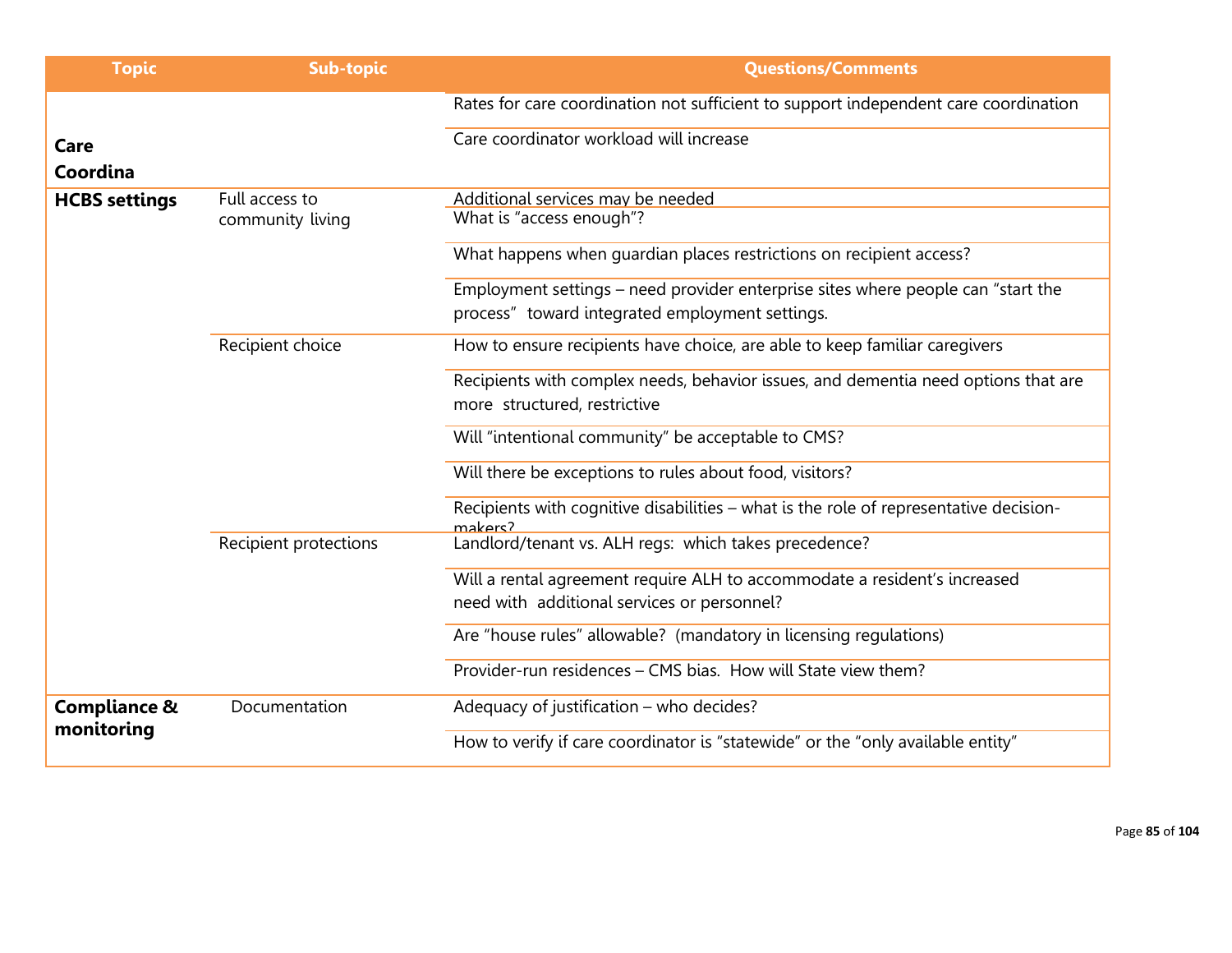| <b>Topic</b>           | Sub-topic                                | <b>Questions/Comments</b>                                                                      |
|------------------------|------------------------------------------|------------------------------------------------------------------------------------------------|
|                        |                                          | Documentation – by care coordinator around POC, and provider, day-to-day service<br>provision? |
| <b>Transition Plan</b> | Process of developing<br>transition plan | Must have external participation                                                               |
|                        |                                          | Provider community needs to come together to strategize                                        |
|                        |                                          | AADD – ask for maximum time for transition – need to educate recipients and families           |
|                        |                                          | Anticipate growth in senior population                                                         |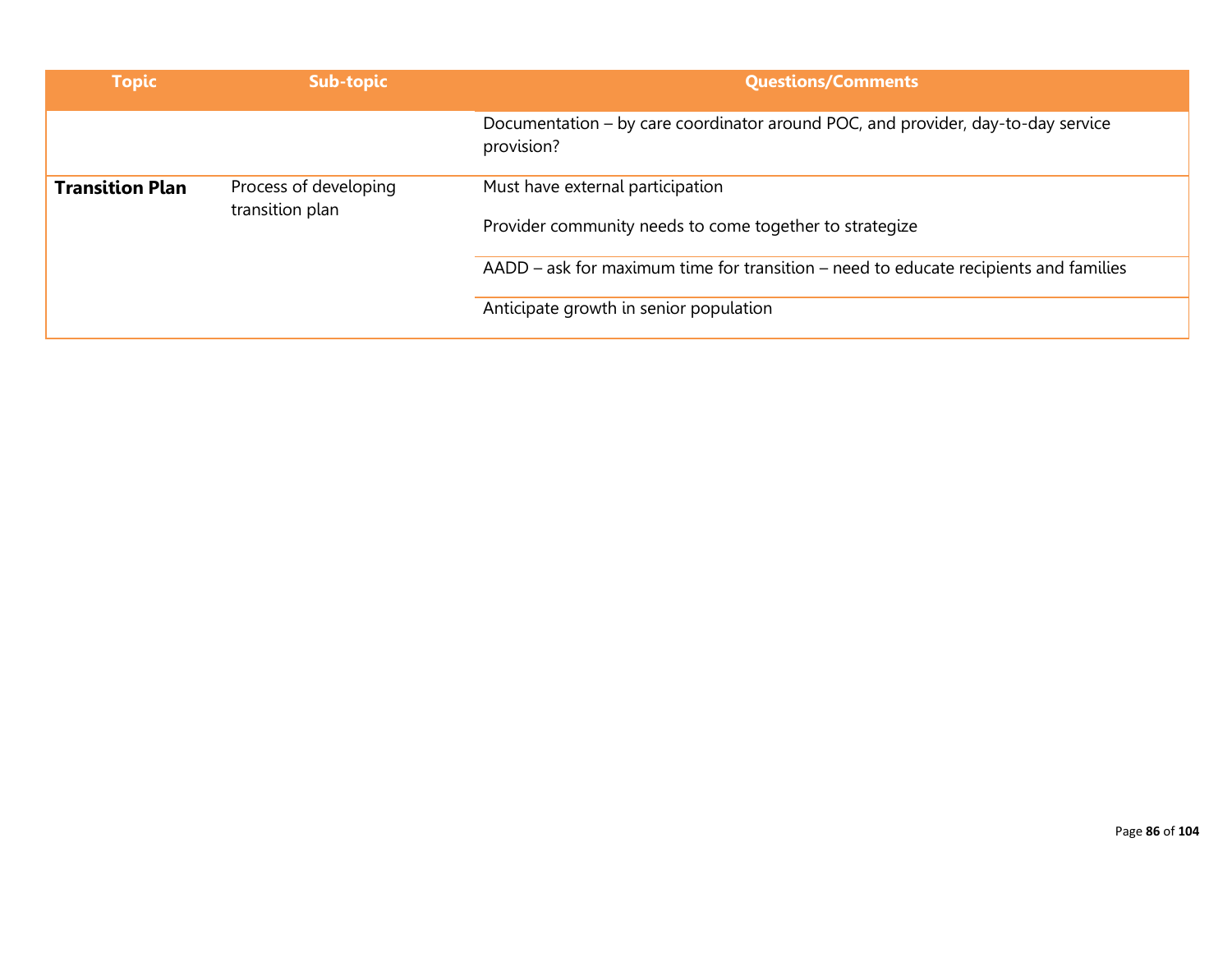

October 2, 2014

New federal regulations governing the Medicaid waiver program require SDS to verify that all individuals receiving Medicaid home and community-based services receive those services in integrated community settings appropriate to their needs and that provide full access to the benefits of community living. Updated guidance from the Centers for [Medicare and Medicaid](http://www.medicaid.gov/Medicaid-CHIP-Program-Information/By-Topics/Long-Term-Services-and-Supports/Statewide-Transition-Plan-Toolkit-.pdf.) clarifies that states must conduct "site specific evaluations" of settings using the federal requirements as a basis.

The first step in this verification process is the *Provider Self-Assessment of Settings* survey. All SDS-certified home and community-based provider agencies are asked to evaluate every setting in which services are provided, both residential and non-residential. The survey is designed to help educate providers regarding the provisions of the new regulations, and the accompanying documents provide clarifying information. In the process of conducting the survey, providers will analyze the characteristics of their service settings, and identify those improvements to policies, procedures or the physical environment that will make the setting consistent with the CMS requirements.

Please use this link to access the survey[: https://www.surveymonkey.com/s/RLNMHV5](https://www.surveymonkey.com/s/RLNMHV5)

Also attached to this message is a "short form" survey (PDF version) that, prior to completing the survey, you may use to familiarize yourself with the questions, and a "settings quality checklist" with exploratory questions that may assist you in the analysis of your service settings. Also attached are "FAQs" that reflect CMS guidance on completing this phase of federal regulation implementation. The link to the survey and accompanying documents will also be available on th[e SDS web.](http://dhss.alaska.gov/dsds/Pages/default.aspx)

#### **Please complete the survey by October 31, 2014..**

Thank you in advance for your participation. While it is the state's responsibility to verify that all service sites meet federal home and community-based requirements, your participation is essential. Please complete the survey, and help SDS build a home and community-based service system that promotes independency, dignity and excellent quality of life for recipients.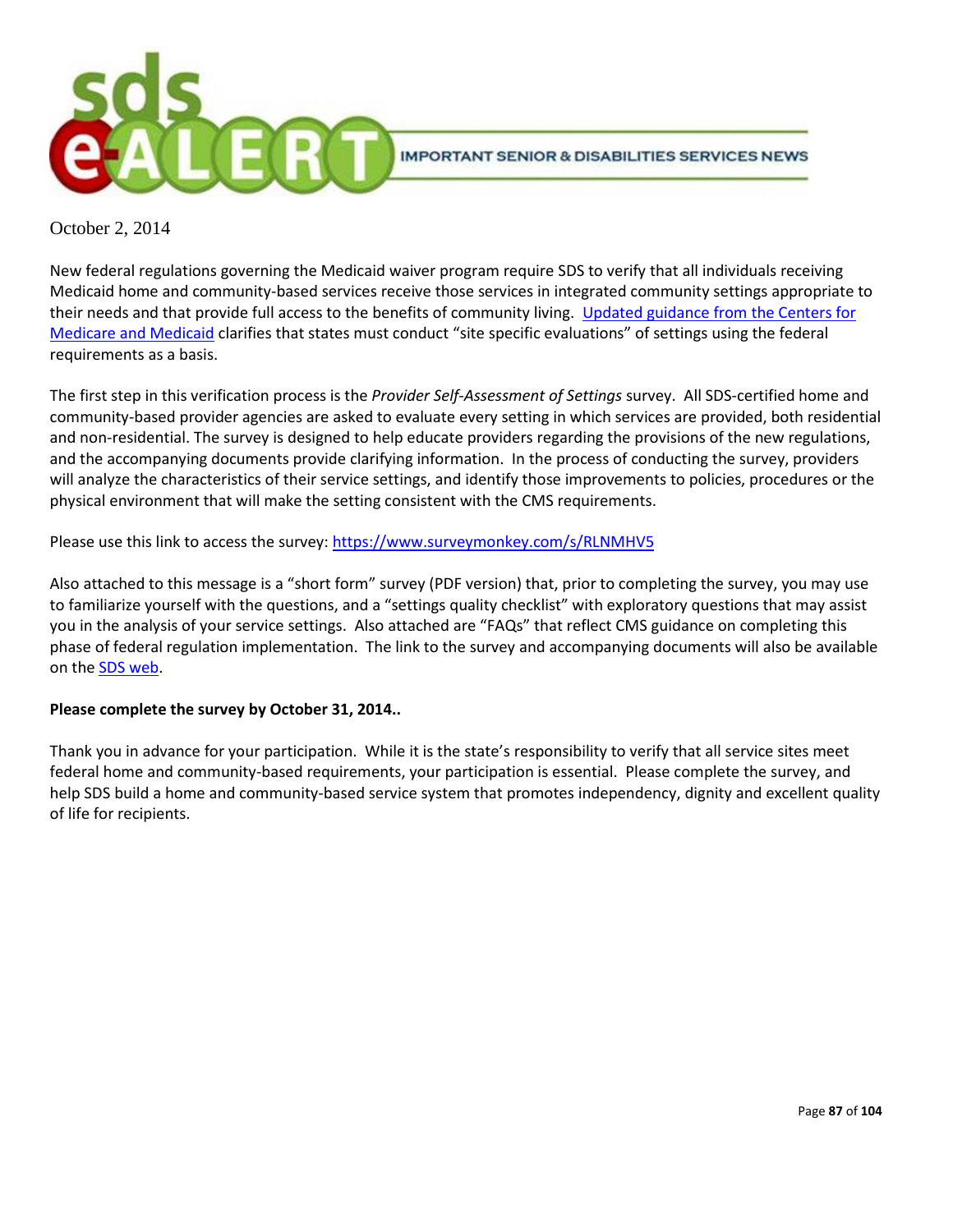### **Frequently Asked Questions Regarding Implementation of Federal Regulations Governing Home and Community-Based Settings for Recipients of Medicaid Waiver Services**

*Q1: The new regulations require that residents of a provider-owned or controlled residential setting have a locking "front door," choice of roommates, freedom to furnish and decorate, the right to control their own schedule and activities, and be allowed to have visitors at any time. How will residential supported living and residential habilitation providers balance the practical needs of running a residential setting while allowing residents control of their environment? Can the home make exceptions?* 

A1: The new federal regulations at 42 CFR 441.301(c)(4)(vi) (A) through (D) detail additional home and community-based characteristics of provider-owned or operated settings. Providers should assume that all residents must be given the opportunity to enjoy these "baseline" rights and freedoms. For example, an assisted living home that provides Residential Supported Living services may not impose "blanket" rules prohibiting overnight visitors or establishing a time for "lights out."

If a provider or the resident's representative wishes to make an exception and place restrictions on any of these rights or freedoms, regulations at 302(c)(4)(vi)(F) clarify that any modification "must be supported by a specific assessed need and justified in the person-centered service plan."

For example, a resident who experiences a cognitive disability may not have the capacity to safely manage their own schedule and activities, and visitors at any time may pose the danger of abuse or exploitation. If restrictions are to be imposed, the regulations in (F) of this section specify the process that must be documented, in the plan of care, before any setting modifications may be made.

*Q2:"House rules" are a regulatory requirement of running an assisted living home. This seems like a conflict with the "recipient protections" found in the new CMS regulations.* 

A2: Reasonable house rules that respect all residents' rights are an important part of assisted living home life. But restrictive, blanket house rules that needlessly constrain the resident's rights or freedoms will put the home out of compliance with CMS regulations. The guiding principle of individualized planning according to each resident's preferences and needs, including safety and security, remains.

*Q3: I operate a small assisted living home that serves five individuals in a family home. I have never negotiated a "lease" with the residents – how do I proceed?* 

A3: The CMS regulations call for a "legally enforceable agreement" that could be a "lease, residency agreement or other form of written agreement." Alaska statute at 47.33.210 governing assisted living homes requires the resident to enter into a "residential services contract" that may serve as the vehicle for resident protection if it addresses the eviction process and appeals comparable to those provided under landlord/tenet laws.

*Q4: Some recipients who experience intellectual or developmental disabilities and who want to work need a workplace or other setting in which to test out their employment skills. Do the new regulations allow for employer-controlled employment settings where recipients can start the employment process in a more sheltered environment?*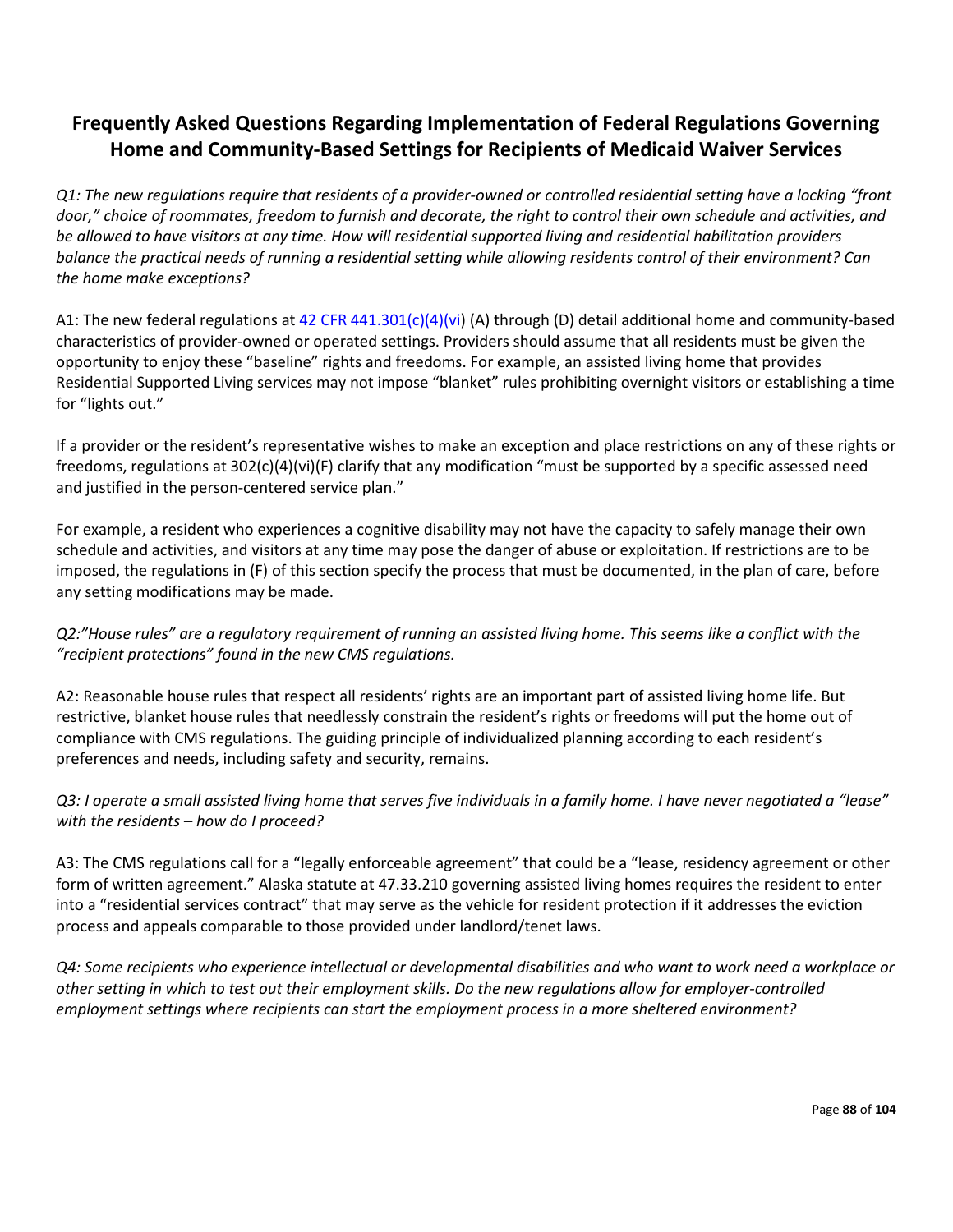A4: No. The federal regulations at 42 CFR 441.301(c)(5), *Settings that are not Home and Community-Based*, include "any other setting that has the effect of isolating individuals receiving Medicaid HCBS from the broader community of individuals not receiving Medicaid HCBS will be presumed to be a setting that has the qualities of an institution.." This directive, coupled with Alaska's Medicaid waiver regulations and Conditions of Participation, prohibit SDS from paying for Supported Employment services in sheltered workshops or sheltered enclaves that employ only people with disabilities, or that segregate individuals with disabilities from the larger community. Regulations at 7 AAC 130.270(b)(2)(A) state that Supported Employment services are available (only) at worksites where individuals without disabilities are employed. The opening statement/definition of Supported Employment found in the COP states "Supported employment services may be offered in a variety of settings, but, because independence and community integration are significant goals for these services, they may not be provided in sheltered workshops or similar specialized vocational facilities."

Regulations governing Supported Employment services do allow for up to three months of job preparation services, which can include "pre-employment" activities that may take place in a non-integrated setting.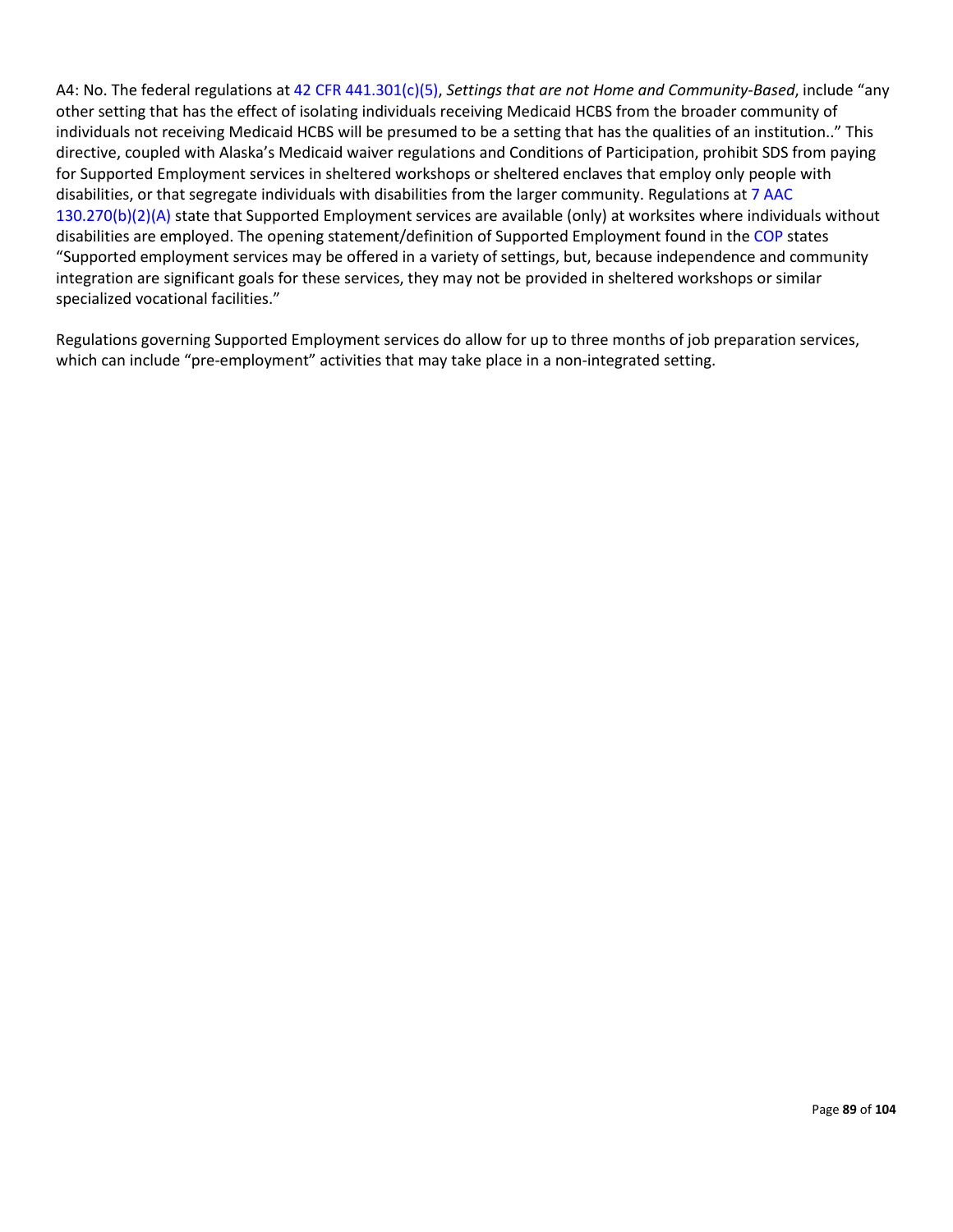

The *Provider Self-Assessment of Settings* survey is to completed by the provider agency administrator or their designee. If your agency provides any home and community-based services through any of the four Medicaid waivers, please complete the survey. **Independent care coordinators, and agencies that provider care coordination only do not complete the survey.**

This phase of work involves only service provider agencies as they assess their service settings in light of the new CMS regulations. SDS is still in the process of working with the provider community on development of an action plan for implementation of "conflict-free case management" which will involve care coordinators.

### October 2, 2014

New federal regulations governing the Medicaid waiver program require SDS to verify that all individuals receiving Medicaid home and community-based services receive those services in integrated community settings appropriate to their needs and that provide full access to the benefits of community living. [Updated guidance from the Centers for](http://www.medicaid.gov/Medicaid-CHIP-Program-Information/By-Topics/Long-Term-Services-and-Supports/Statewide-Transition-Plan-Toolkit-.pdf.)  [Medicare and Medicaid](http://www.medicaid.gov/Medicaid-CHIP-Program-Information/By-Topics/Long-Term-Services-and-Supports/Statewide-Transition-Plan-Toolkit-.pdf.) clarifies that states must conduct "site specific evaluations" of settings using the federal requirements as a basis.

The first step in this verification process is the *Provider Self-Assessment of Settings* survey. All SDS-certified home and community-based provider agencies are asked to evaluate every setting in which services are provided, both residential and non-residential. The survey is designed to help educate providers regarding the provisions of the new regulations, and the accompanying documents provide clarifying information. In the process of conducting the survey, providers will analyze the characteristics of their service settings, and identify those improvements to policies, procedures or the physical environment that will make the setting consistent with the CMS requirements.

Please use this link to access the survey[: https://www.surveymonkey.com/s/RLNMHV5](https://www.surveymonkey.com/s/RLNMHV5)

Also attached to this message is a "short form" survey (PDF version) that, prior to completing the survey, you may use to familiarize yourself with the questions, and a "settings quality checklist" with exploratory questions that may assist you in the analysis of your service settings. Also attached are "FAQs" that reflect CMS guidance on completing this phase of federal regulation implementation. The link to the survey and accompanying documents will also be available on the [SDS web.](http://dhss.alaska.gov/dsds/Pages/default.aspx)

#### **Please complete the survey by October 31, 2014..**

Thank you in advance for your participation. While it is the state's responsibility to verify that all service sites meet federal home and community-based requirements, your participation is essential. Please complete the survey, and help SDS build a home and community-based service system that promotes independency, dignity and excellent quality of life for recipients.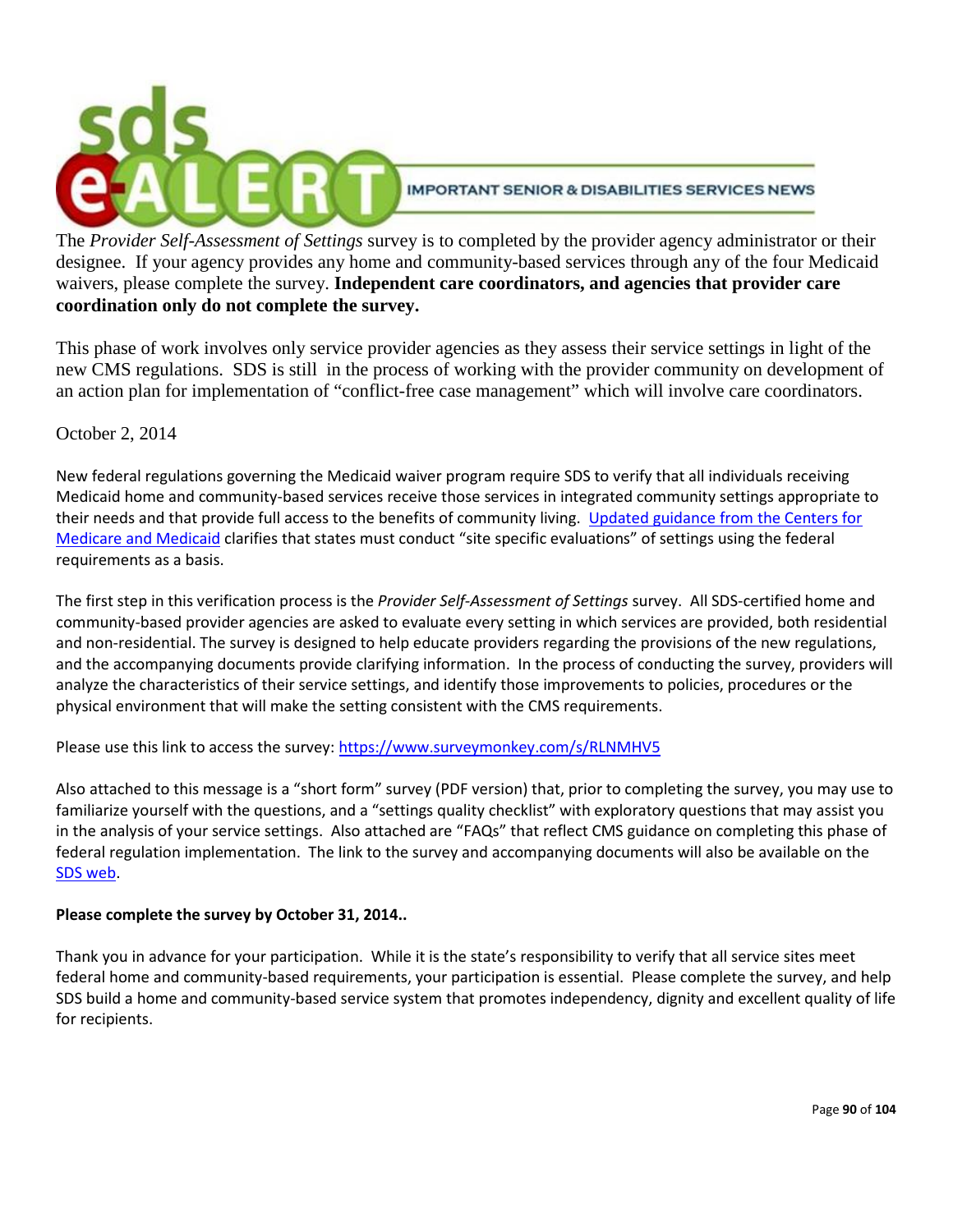

October 10, 2014

### **SDS E-Alert – Info Sharing Session:** *Provider Self-Assessment of Sites* **Survey**

# **SDS Information Sharing Session: New CMS HCB Waiver Regulations - Q&A on "Provider Self-Assessment of Sites" Survey**



**SDS Information Sharing Session** BELOW PROTECTION **CONFERENCE** 

### Join us for a Webinar on October 15

SDS is hosting a statewide webinar to answer questions from providers on the SDS "Provider Self-Assessment Survey of Sites."

Audio for the session is available via the computer system speakers (VOIP). VOIP is free of charge. Alternatively you may call the phone number provided for audio instead of using the computer system. Please be aware that this is a long distance toll call.

| Title: | <b>SDS Information Sharing Session: New CMS HCB Waiver</b><br>Regulations - Q&A on "Provider Self-Assessment of Sites" Survey |
|--------|-------------------------------------------------------------------------------------------------------------------------------|
| Date:  | Wednesday, October 15, 2014                                                                                                   |
| Time:  | 1:30 PM - 3:00 PM AKDT                                                                                                        |

After registering you will receive a confirmation email containing information about joining the Webinar.

#### **System Requirements**

PC-based attendees Required: Windows® 8, 7, Vista, XP or 2003 Server

Mac®-based attendees Required: Mac OS® X 10.6 or newer

Mobile attendees Required: iPhone®, iPad®, Android™ phone or Android tablet

**Space is limited.** Reserve your Webinar seat now at: <https://www2.gotomeeting.com/register/592969306>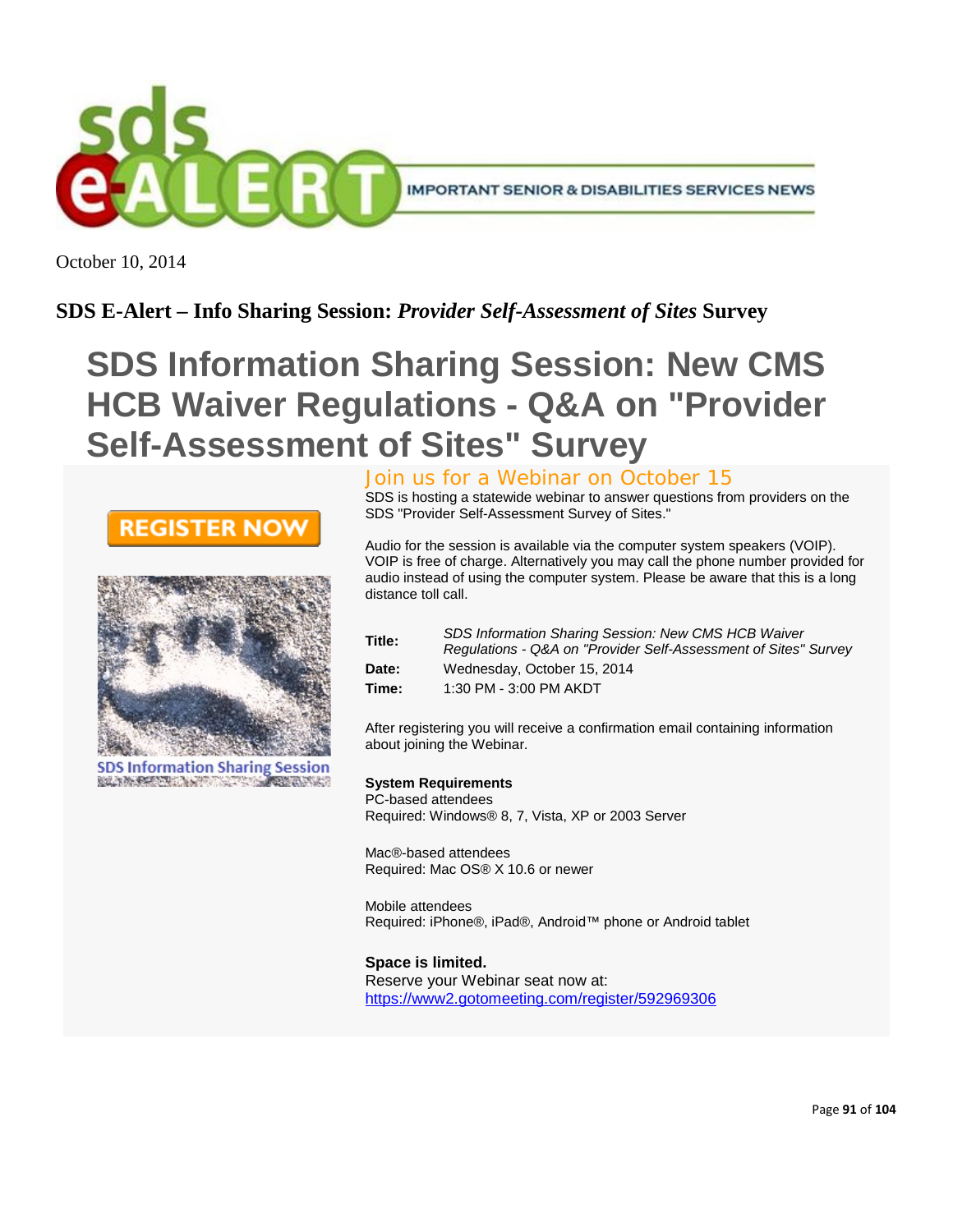### **Frequently Asked Questions Regarding Implementation of Federal Regulations Governing Home and Community-Based Settings for Recipients of Medicaid Waiver Services**

### *Provider Self-Assessment of Settings Survey*

### *Q5: Why are you asking providers to complete the* **Provider Self-Assessment of Settings** *survey?*

A5: New federal regulations require the state to verify that every recipient of Medicaid waiver services is receiving those services in a CMS-defined "home and community-based setting," and we need your help. This self-assessment is your opportunity to understand the new federal regulations, and to look objectively at the way the services you provide either integrate, or isolate recipients in their homes and communities. SDS is asking providers to analyze and assess their service settings to see if they meet, or could be modified to meet, the CMS regulatory requirements. The selfassessment survey will also be the state's primary source of data for gauging system-level compliance with the setting requirements.

#### *Q6: Is this the only way SDS will verify that agencies are in compliance with the setting requirements?*

A6: No. Early in the process the SDS Provider Certification and Compliance Unit began identifying agency sites that, according to the CMS guidance needed additional scrutiny. SDS staff are making informal, technical assistance site visits to see agency facilities, discuss agency policy, and suggest strategies for compliance.

#### *Q7: Is completing the survey mandatory?*

A7: Completing the survey is not mandatory, but will help providers, in light of new requirements, to evaluate their service settings and develop changes in policy or the setting physical environment to promote full access to the benefits of community living. SDS will also continue to make informal visits if concerned about a site's home and communitybased qualities.

### *Q8: What will happen if I do indicate in the survey that one or more of our agency service settings may have deficiencies in home and community-based qualities as defined by CMS?*

A8: SDS will respond with technical assistance in the form of proposals for policy changes or changes in the setting physical environment. In some cases SDS and the provider will develop a "Plan of Correction" with timelines set for completion. SDS will also integrate the new CMS setting requirements into State regulations, *Conditions of Participation*  and ongoing provider certification and quality assurance efforts.

#### *Q9: My agency serves individuals in their own homes. Are these settings subject to CMS setting requirements?*

A9: A recipient's residence, if not owned or operated by a provider, is not subject to CMS setting requirements. Therefore a provider who offers a service, (e.g., chore services, home-delivered meals) in a recipient's residence, is not required to complete the survey for that service. If a recipient's residence is owned or operated by a provider, it must meet CMS setting requirements and afford the recipient their personal rights to enjoy their home the same as any renter who is not receiving Medicaid home and community-based services.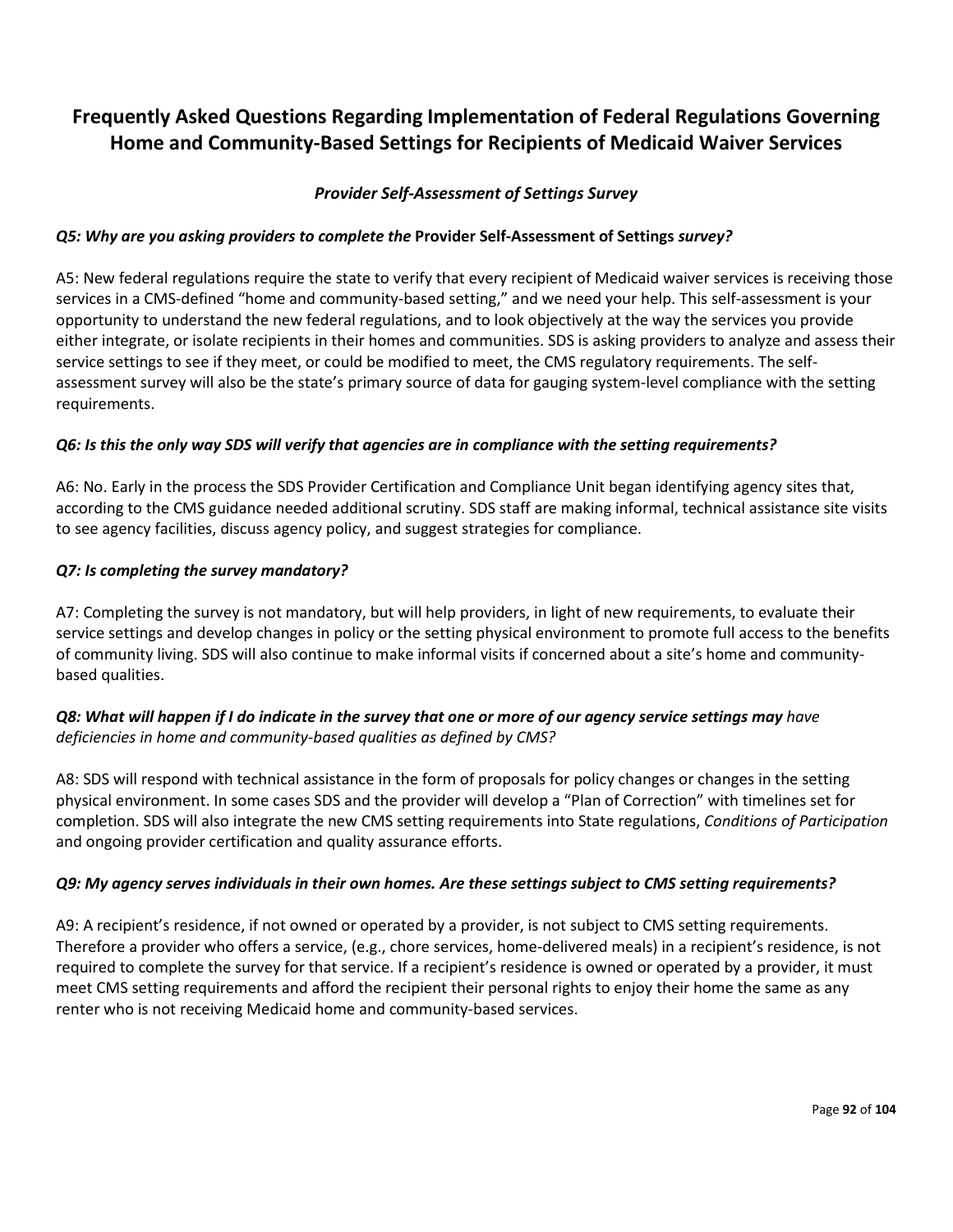

October 16, 2014

### **SDS E-Alert –***Provider Self-Assessment of Settings Survey* **Due Date Extended**

SDS apologizes for the technical difficulties and failure of the 10/15/14 *Provider Self-Assessment of Service Settings* webinar. The webinar will be rescheduled for the week of October 27. Registration information will be sent by E-Alert on Monday October 20.

Because of this delay, the due date for the Survey is extended to November  $14<sup>th</sup>$ . We apologize for the inconvenience.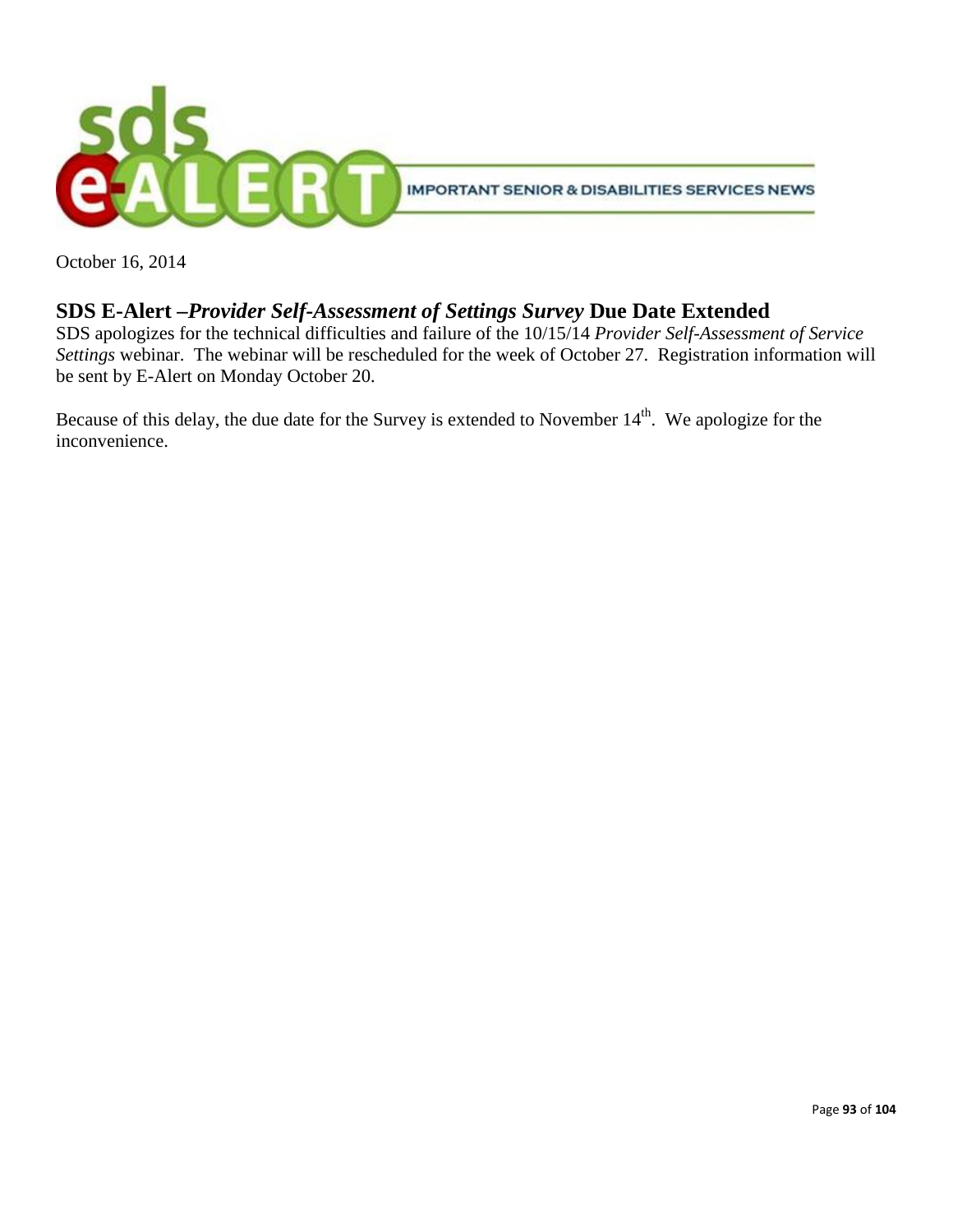

November 7, 2014

Thanks to everyone who participated in the October 27<sup>th</sup> webinar on the *Provider Self-Assessment of Settings Survey.*

To access the survey, please go to the [SDS web](http://dhss.alaska.gov/dsds/Pages/default.aspx) front page where you'll find the link and additional resources." Please complete the survey by November, 14, 2014.

Attached are the webinar slides and "FAQ II", a complilation of webinar questions and answers. These FAQs follow the first Q&A guidance on HCBS settings, now on the **SDS** web.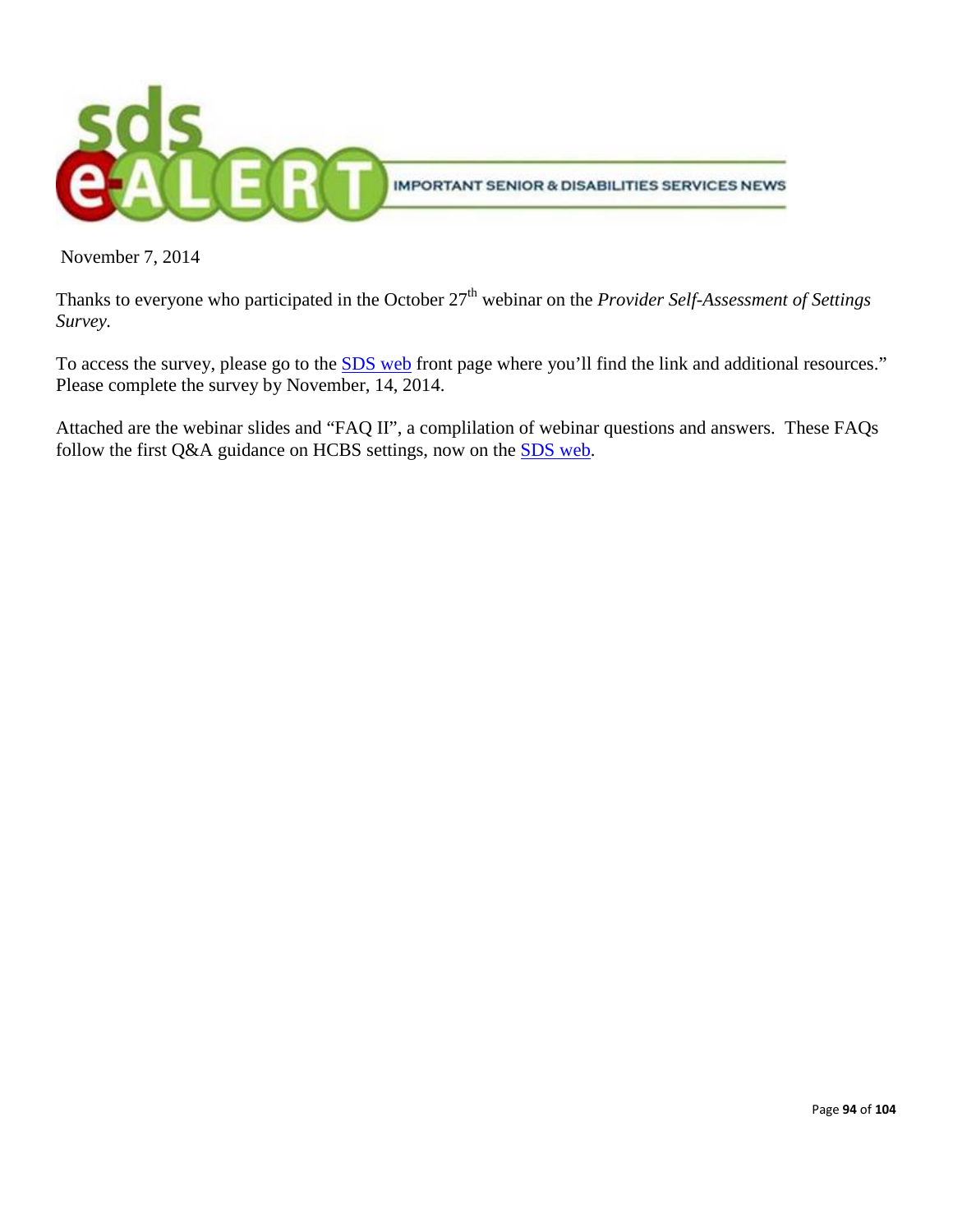

### **SDS E-Alert - Open Letter to Providers, Recipients and their Families, and other Stakeholders in the Medicaid Waiver Program Regarding New CMS Regulations**

In this letter, Director Duane Mayes offers information on SDS progress understanding and implementing the new Centers for Medicare and Medicaid (CMS) regulations governing the Medicaid waiver program. Please share the attached letter (the text of the letter is below) with staff, families and other interested stakeholders.

### *Dear friends:*

*The Division of Senior and Disabilities Services (SDS) manages four Medicaid waivers that provide access to home and community-based services for low-income Alaskans who are elderly, or experience a physical, intellectual or developmental disability. On March 17, 2014, the Centers for Medicare and Medicaid Services (CMS), the federal agency that administers the Medicaid waiver program, released new regulations that will require significant changes to the way services are provided through the Medicaid waiver program.*

*First, the regulations define and describe the qualities and characteristics of a "home and community-based setting," and make it a requirement that all waiver services, in order to be considered for reimbursement, must be provided in settings that have these qualities. The state must develop a "transition plan" that informs CMS regarding the state's current level of compliance, as well as the specific actions the state will take to meet the requirements. The state must submit this plan to CMS no later than March 17, 2015, one year after the regulations were issued. SDS is in the process of working with providers toward this goal, and is confident that the transition to the new setting requirements will be complete within the maximum five-year transition period.*

*Also, the new regulations go farther than ever before in mandating the requirements for "person-centered planning," the process by which waiver recipients and their supporters develop a plan of care (POC) and freely choose service providers. The changes in regulation reflect the belief that recipients have real choice of providers only if that choice is made free from provider influence or pressure. To achieve this "conflict-free case management" as it is described by CMS, provider agencies that offer case management services (or care coordination, as we now call it in our waiver system) may not also provide any other waiver services. There is one exception. If any locality has only one agency willing and able to serve waiver recipients, the state will waive the "conflict-free" requirements and allow the agency to provide both case management and other waiver services.*

*We understand that news of these changes, especially the transition to "conflict-free case management," is causing concern in our community of stakeholders. Care coordinators working at agencies that also offer waiver services face uncertainly about future employment. Families worry about losing long-term, successful relationships with care coordinators, and agencies are anticipating big changes to the way they do business. In response, SDS is working with a group of providers, including representatives of the Alaska Association on Developmental Disabilities (AADD) and AGENET, to develop a plan to address these issues and effect changes that will accommodate recipients and their families, assure stability in our service system, and meet the new federal mandates.*

*A few specific clarifications:*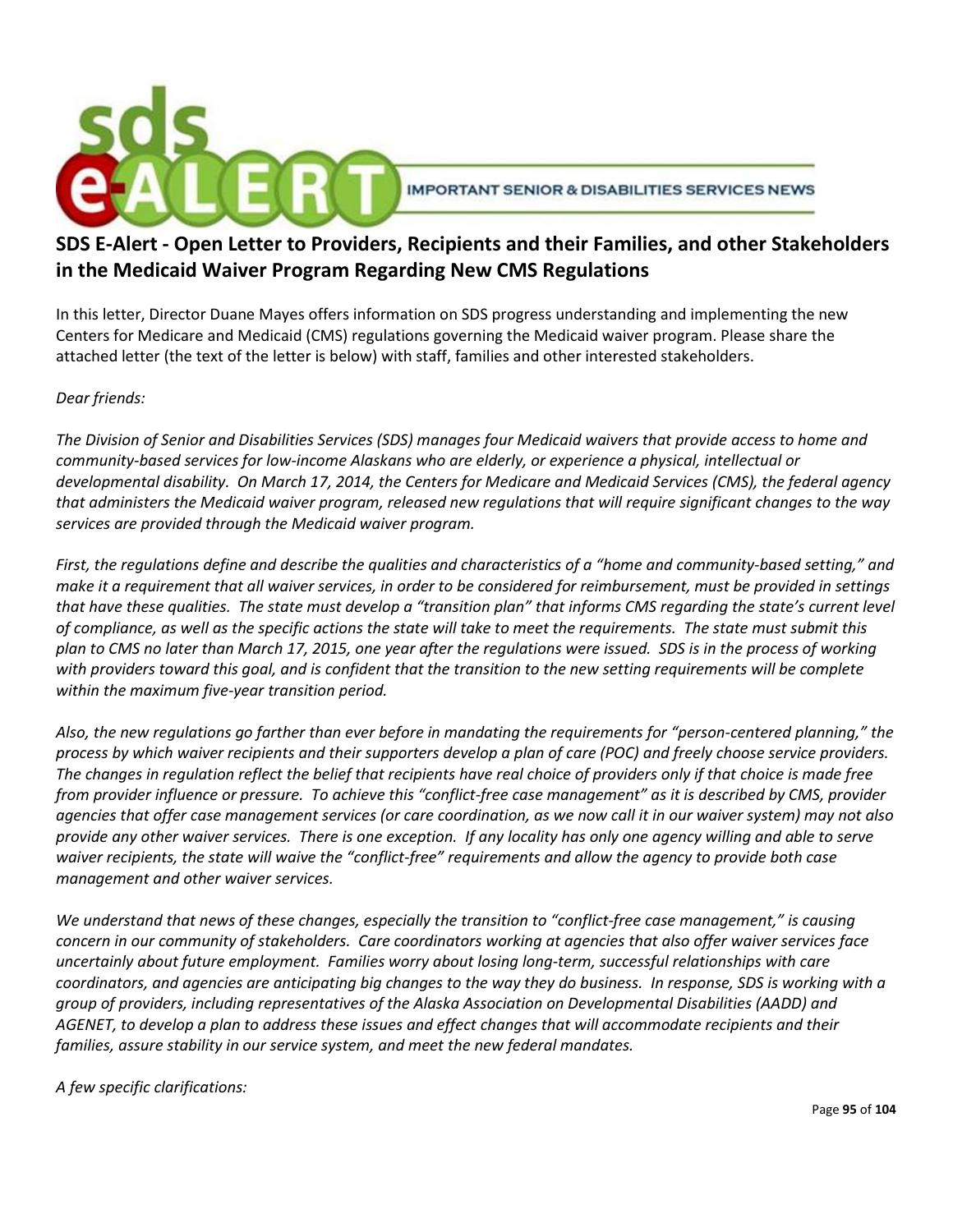- *March 15, 2015 is the date by which the state must submit to CMS its "transition plan," not the date on which conflict-free case management must be in place in Alaska. SDS is in discussion with CMS regarding the transition, and will inform stakeholders on further progress and deadlines;*
- *Conflict-free case management allows, but does not require case managers to be "sole practitioner" entities; a group of two or more care coordinators may work together in a care coordination agency;*
- *SDS understands the challenges of verifying that an agency in a certain locality is the only agency willing and able to provide waiver services. We are working with providers to devise a system to manage this exception and ensure stability in the system;*
- *SDS considered the option of using existing "Community Developmental Disability" and "Older Alaskans" grant funds to build capacity for independent case management in Alaska. Discussions with providers convinced us that this strategy may have destabilizing effects on services currently funded through grants, and we have abandoned this strategy for at least two years.*

*Thanks to all the providers, provider agency board members, recipients and families who have participated in our efforts to inform you about the new CMS regulations as well as our collaborative efforts to meet the new challenges the regulations bring. Please feel free to write or call me directly, or, you may also contact Jon Sherwood at 465-5481, [jon.sherwood@alaska.gov,](mailto:jon.sherwood@alaska.gov) or Angela Salerno at 465-4874, [angela.salerno@alaska.gov.](mailto:angela.salerno@alaska.gov)* 

*Sincerely,*

Versuch Mayon

*Duane G. Mayes, MS CDMS CRC Director Division of Senior & Disabilities Services 550 W 8th St. Anchorage Alaska, 99501 email: [duane.mayes@alaska.gov](mailto:duane.mayes@alaska.gov) work phone: (907) 269-2083 work cell: (907) 351-6005 Text Messaging: 19073516005 VP: 206-452-5853 888-735-0513*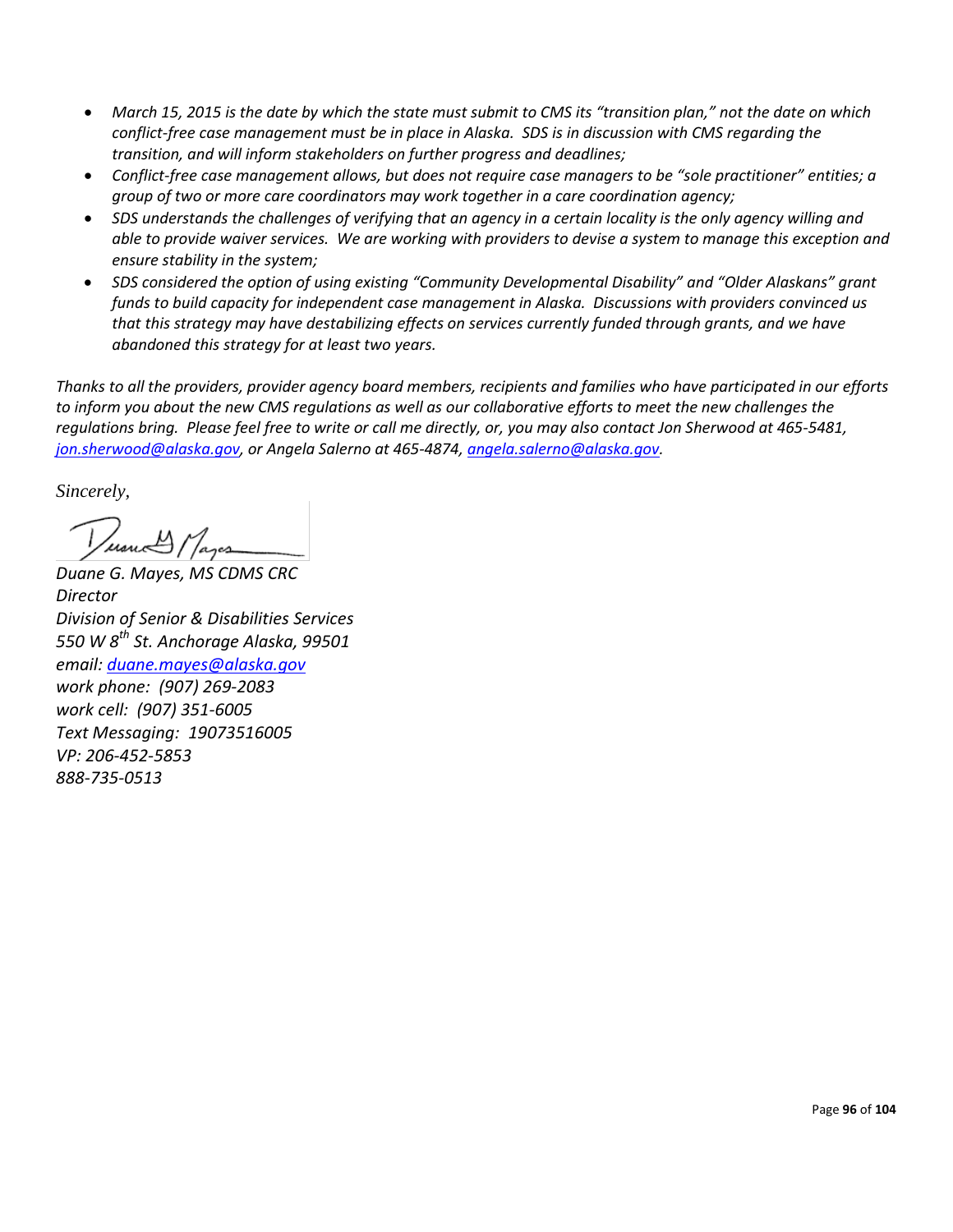

### **SDS E-Alert – SAVE THE DATE – Opportunity for Public Comment on State of Alaska CMS Regulation Transition Plan**

On Monday, January 26, SDS will release its draft CMS regulation "Transition Plan." The Plan outlines the state's process for assessing provider and state readiness for new federal regulations at CFR 42 441(c)(4) *Home and Community-Based Settings*, as well as its plan for coming into compliance. The Plan will be available for public comment from January 26<sup>th</sup> through February 28<sup>th</sup>. Information on submitting written comment will follow.

This January  $30<sup>th</sup>$  webinar is an opportunity for questions and oral public comment.

### **CMS Regulation Transition Plan- Opportunity for Public Comment** Join us for a webinar on Jan 30, 2015 at 1:30 PM AKST. **Register now!** <https://attendee.gotowebinar.com/register/5376033880690811906> Join Angela Salerno, Manager, Policy and Program Development Unit, Senior and Disabilities Services, for an opportunity to comment on the draft Transition Plan. Learn about proposed State regulation changes that will bring the state into compliance. After registering, you will receive a confirmation email containing information about joining the webinar. **. Choose one of the following audio options:** TO USE YOUR COMPUTER'S AUDIO: When the webinar begins, you will be connected to audio using your computer's microphone and speakers (VoIP). A headset is recommended. --OR-- TO USE YOUR TELEPHONE: If you prefer to use your phone, you must select "Use Telephone" after joining the webinar and call in using the numbers below. United States Toll: +1 (415) 655-0055 Access Code: 990-503-706 Audio PIN: Shown after joining the webinar

[View System Requirements](http://support.citrixonline.com/s/G2W/Help/SystemRequirements)

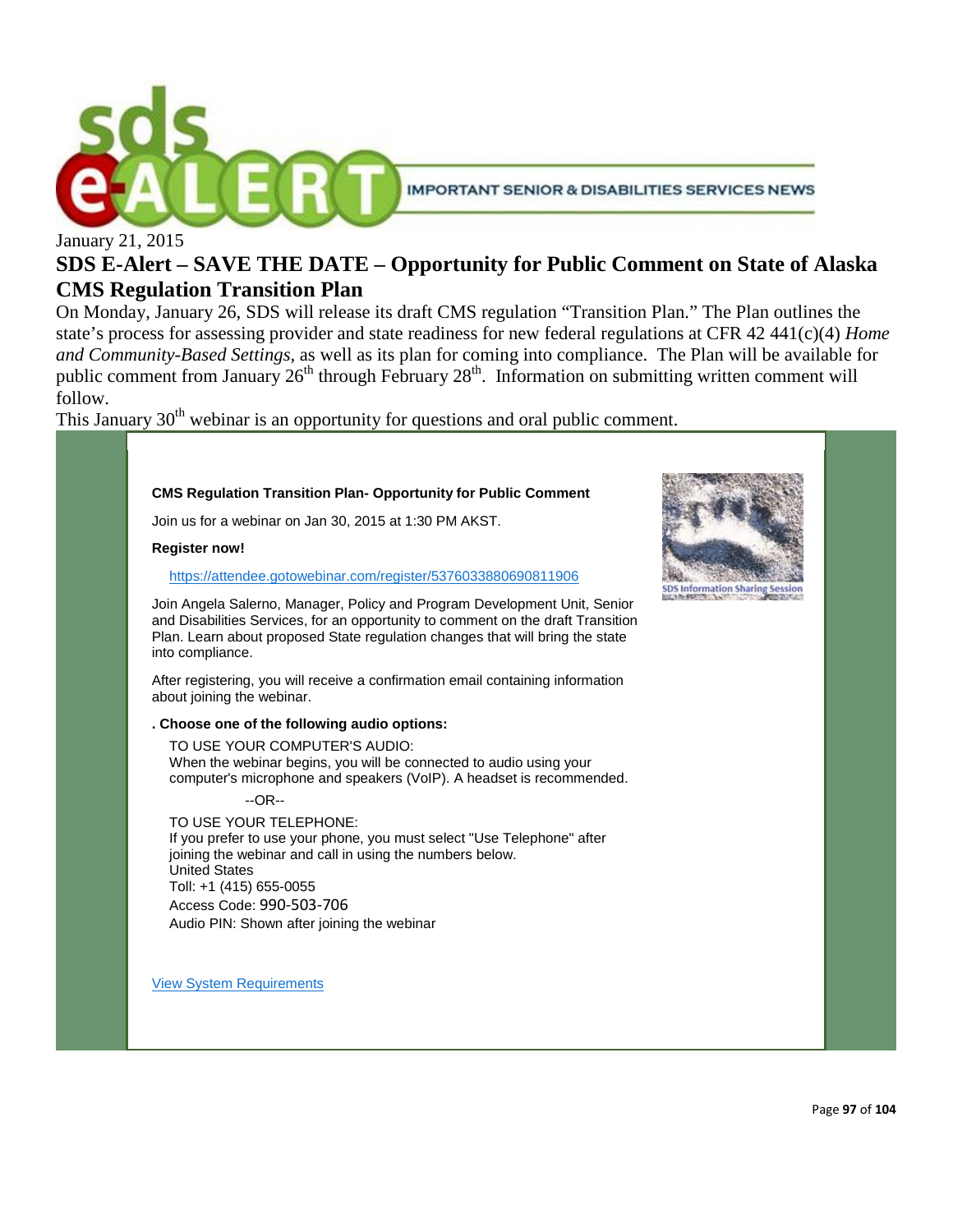

January 26, 2015

### **SDS E-Alert – CMS Regulation Transition Plan Available for Public Comment**

In accordance with CFR 42 §441.301(c)(6) the State of Alaska offers this *Transition Plan* for public comment. The Plan outlines the state's process for assessing provider and state readiness for new federal regulations at CFR 42 441(c)(4) *Home and Community-Based Settings*, as well as its plan for coming into compliance. The Plan will be available for public comment from January  $26^{th}$  through February  $28^{th}$ , and may be modified in response to public comment.

Please send written comments to Angela Salerno, Manager, Policy and Program Development by mail: PO Box 110680, Juneau, AK 99811-060

by electronic mail: [angela.salerno@alaska.gov](mailto:angela.salerno@alaska.gov)

Interested individuals may also provide oral comment during a statewide webinar on Friday, January  $30<sup>th</sup>$ , 1:30  $-3:00.$ 

If you plan on attending, please register for the webinar at the following address, whether or not you plan to offer comment:

<https://attendee.gotowebinar.com/register/5376033880690811906>

### **Choose one of the following audio options for the webinar:**

TO USE YOUR COMPUTER'S AUDIO:

When the webinar begins, you will be connected to audio using your computer's microphone and speakers (VoIP). A headset is recommended.

--OR--

TO USE YOUR TELEPHONE:

If you prefer to use your phone, you must select "Use Telephone" after joining the webinar and call in using the numbers below. United States

Toll: +1 (415) 655-0055 Access Code: 990-503-706 Audio PIN: Shown after joining the webinar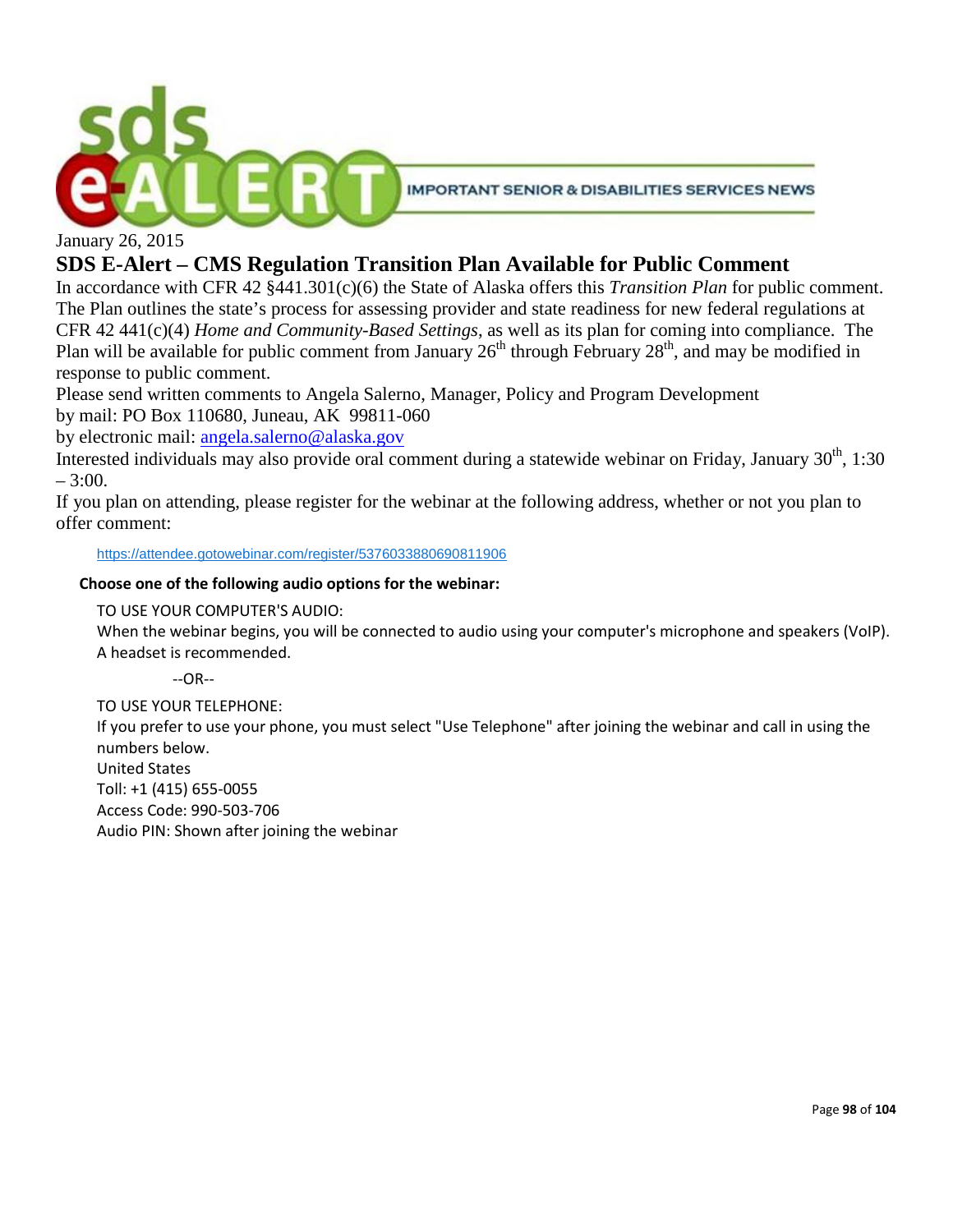

September 15, 2015

### **SDS E-Alert – Revised** *Transition Plan for Home and Community-Based Service Settings* **Available for Public Comment; Webinar**

SDS has revised its *Transition Plan for Home and Community-Based Services* as required by federal regulation at 42 CFR §441.301(c)(6), and is requesting comment from recipients, waiver service providers and other stakeholders. The plan outlines the process the state and providers will undertake to comply with the mandate that all service settings exhibit home and community-based characteristics..

On January 26, 2015, SDS published for public comment the draft *Transition Plan for Home and Community-Based Services.* On March 17, 2015, SDS submitted the draft plan to the Centers for Medicare and Medicaid Services (CMS) for review. The *Transition Plan* underwent two levels of CMS review, one to verify that the required elements were present in the *Plan*, the second to evaluate the state's process for verifying the home and community-based nature of all settings where waiver services are delivered. On July 9, 2015, SDS received the CMS review and response.

The *Plan* successfully passed the first review, but not the second. In its evaluation, CMS found that, because the response rate to the *Provider Self-Assessment of Settings* was inadequate, SDS had not sufficiently verified that every setting in which services are provided have home and community-based characteristics. To be in compliance with federal regulation, SDS has revised the *Transition Plan* to include implementation of an additional process to successfully verify the home and community-based nature of all waiver service settings, and to remediate non-compliant settings. In addition, CMS found deficiencies in the SDS review and evaluation of current waiver regulations and *Conditions of Participation*. SDS has re-evaluated waiver, assisted living home, foster care, and associated regulations for a more comprehensive assessment of amendments needed to bring the state into compliance with federal regulation.

The revised *Plan* is attached to this E-Alert, and is also available on the [SDS web](http://dhss.alaska.gov/dsds/Pages/default.aspx) and on the [State of Alaska](https://aws.state.ak.us/OnlinePublicNotices/Notices/View.aspx?id=178272)  [On-Line Public Notice](https://aws.state.ak.us/OnlinePublicNotices/Notices/View.aspx?id=178272) system. SDS will accept public comment on the *Plan* until 5:00 pm, October 15. Please send written comments to:

Jetta Whittaker PO Box 110680 Juneau, AK 99811-0680 or [jetta.whittaker@alaska.gov](mailto:jetta.whittaker@alaska.gov)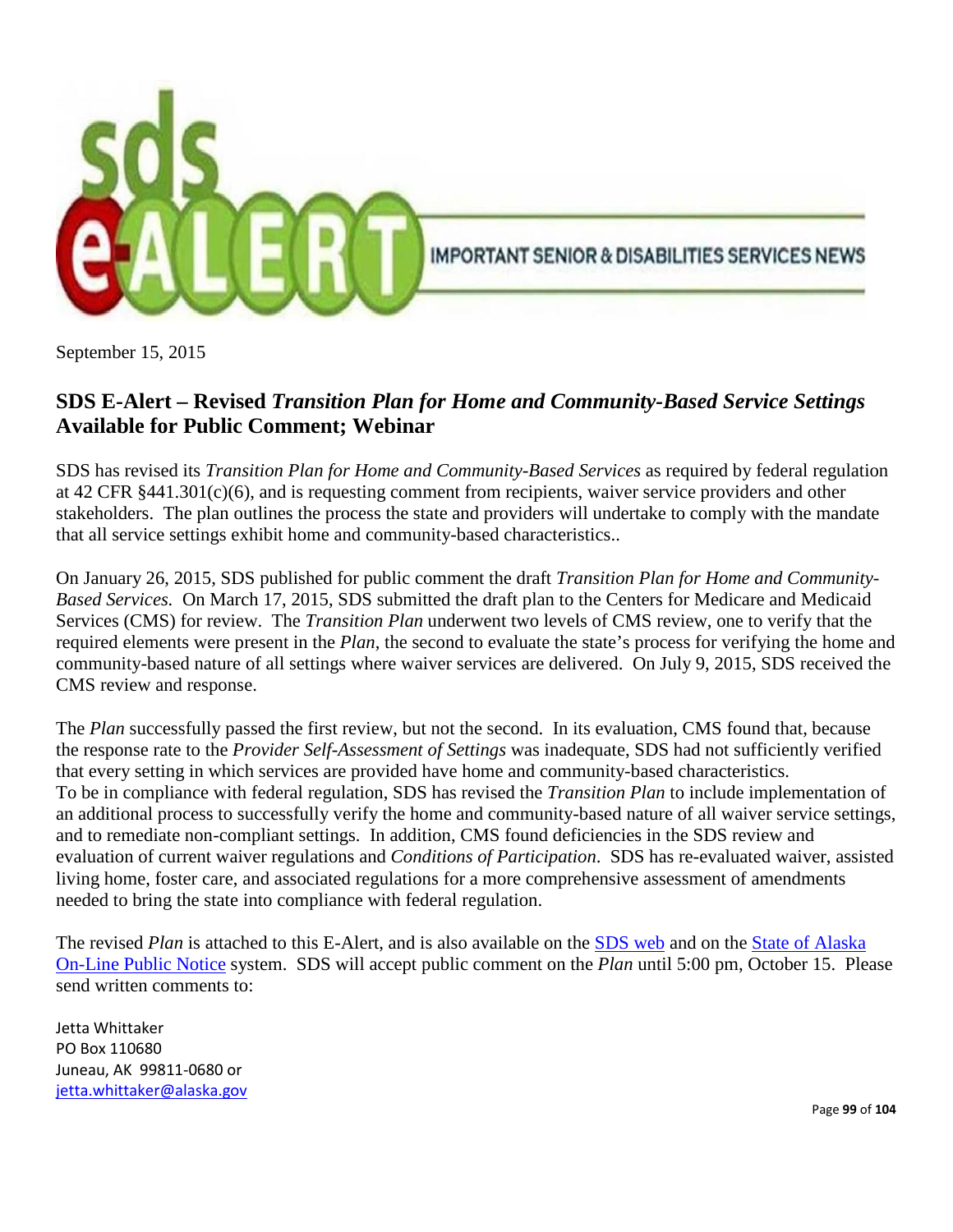The original *Plan* is also available for review in the [SDS News Archives.](http://dhss.alaska.gov/dsds/Pages/newsarchive.aspx)

### **SDS will also host a webinar on Tuesday, September 29, 1:30 – 3:00 to provide more information and take oral public comment. To register for the webinar:**

<https://attendee.gotowebinar.com/register/3829630155004210946>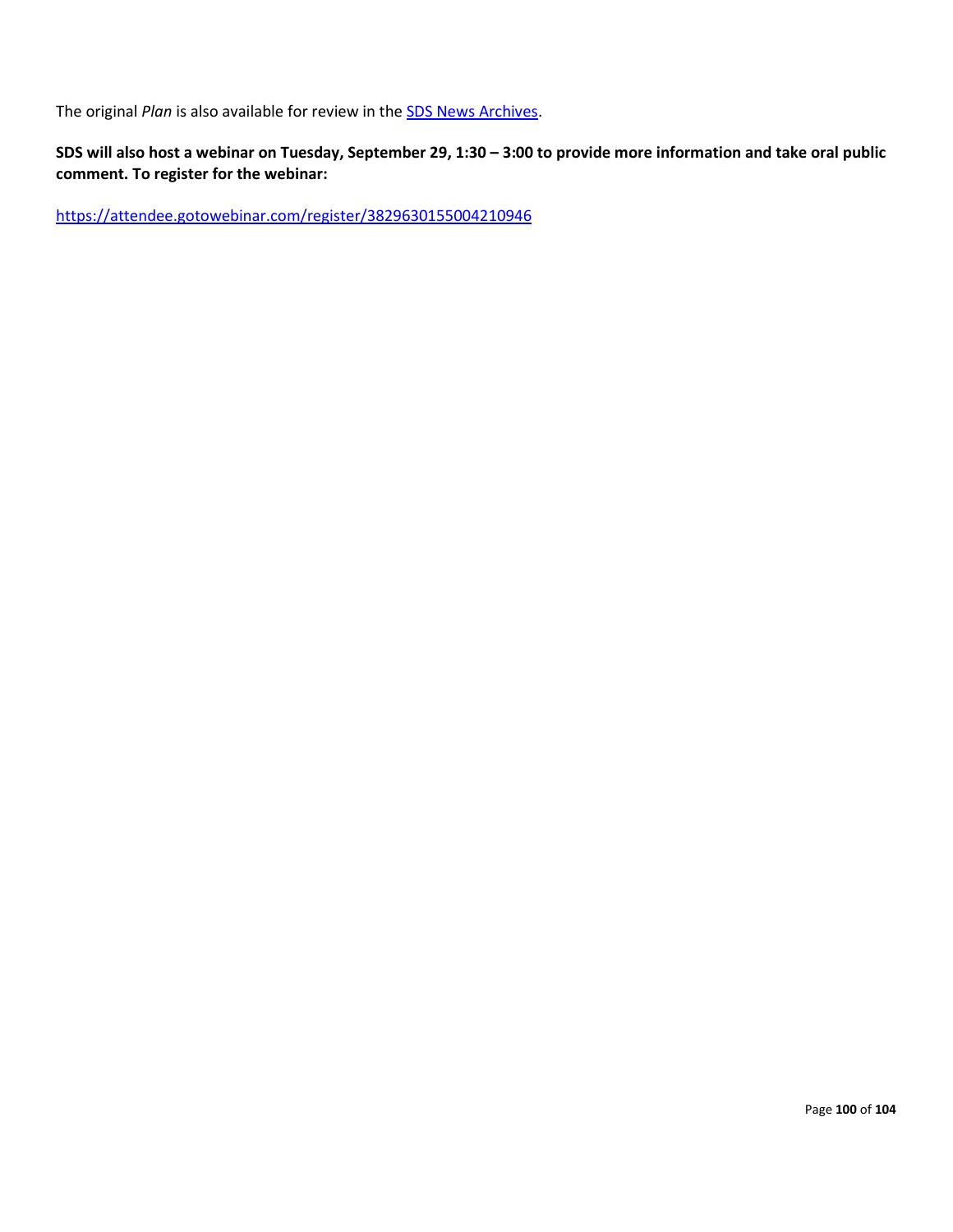#### **Fairbanks Daily NewsMiner**

#### **Not ice o f Oppo r t u n ity fo r P u bli c Comment:** Statewide Transition Planfor Home

#### **andCommuni t y - Based Services** The Department of Health and Social Services, Division of Senior and Disabiliti e s Service s (SDS) has r evis e d its Transition Plan for Home and Community - Bas e d Service s r equir e d by fe d eral r egulation at 42 CFR  $§441.301(c)(6)$ , and is requesting comment from recipients, waiver service providers and other stakeholders. The plan outlines the process the state and provid ers will und ertake to comply with the mandat e that all s ervice s ettings exhibit hom e and community - base d c h aracterist ics .

S D S will accept publi c comm ent on the Transition Plan until 5:00 pm, October 15. Please send written comments to:

Jetta Whittake r

POBo x 110680

Juneau, A K 99811 -0680 or<br>or<br>jetta.wh[ittaker@a](mailto:jetta.whittaker@alaska.gov)laska.gov

Th e r evis e d Plan availabl e on the State of Alaska On-Line Public Notice syst e m and th e S D S web. Th e original Transition Plan is also availabl e for r eview in the S D S News A r chives .

S D S will also host a webinar on Tu esday, Sept emb e r 29, 1:30 – 3:00 to provid e mor e information and take oral public comment. To register for the webinar:<br>https://attendee.gotowebinar.com/r egister/3829630155004210946

Published:September20,2015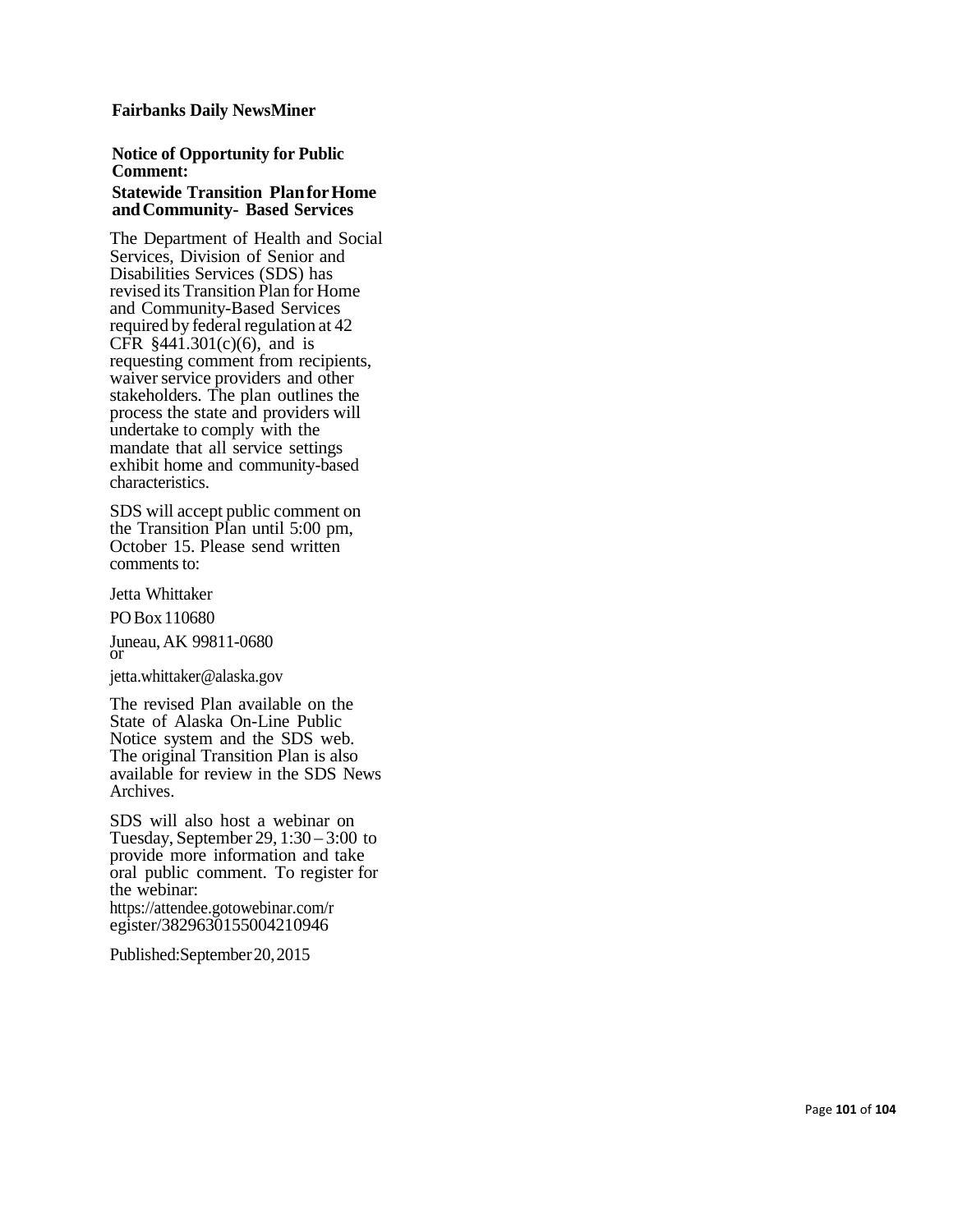**Juneau Empire**



#### **Notice of Opportunity for Public Comment: Statewide Transition Plan for Home and Community-Based Services**

The Department of Health and Social Services, Division of Senior and Disabilities Services (SDS) has revised its Transition Plan for Home and Community-Based Services required by federal regulation at 42 CFR §441.301(c)(6), and is requesting comment from recipients, waiver service providers and other stakeholders. The plan outlines the process the state and providers will undertake to comply with the mandate that all service settings exhibit home and community-based characteristics.

### **SDS will accept public comment on the Transition Plan until 5:00 pm, October 15.**

Please send written comments to: Jetta Whittaker

PO Box 110680 Juneau, AK 99811-0680 or [jetta.whittaker@alaska.gov](mailto:jetta.whittaker@alaska.gov)

The revised Plan available on the State of Alaska On-Line Public Notice system and the SDS web. The original Transition Plan is also available for review in the SDS News Archives.

SDS will also host a webinar on Tuesday, September 29, 1:30 – 3:00 to provide more information and take oral public comment. To register for the webinar:

https://attendee.gotowebinar.com/register/3829630155004210946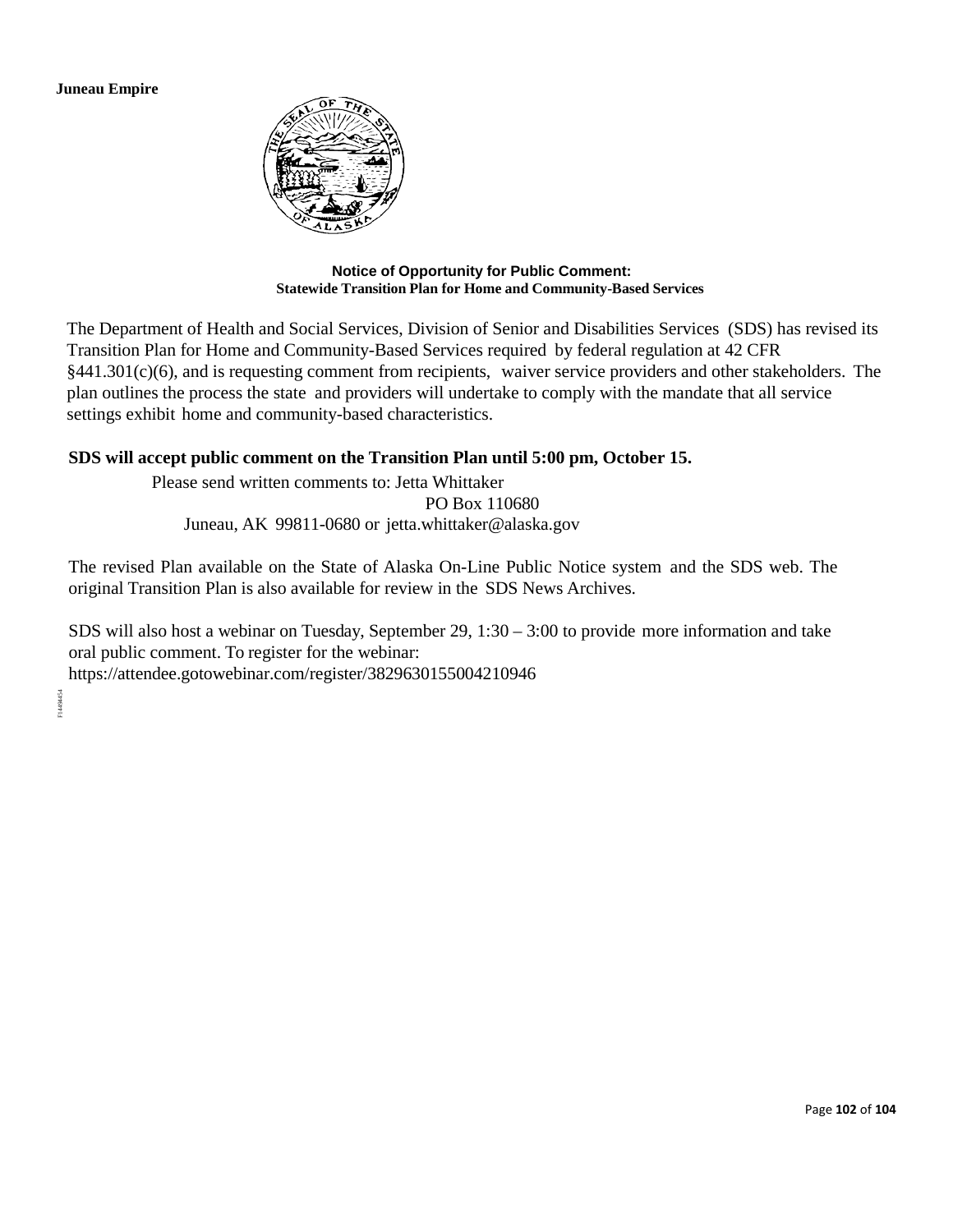### Anchorage Daily News

### **Noticeof Opportunityfor PublicComment:StatewideTransition**

Plan for Home and Community-Based Services

The Department of Health and Social Services, Division of Senior and Disabilities ervices (SOS) has revised its Transition Plan for Home and Community-Based Services

required by federal regulation at 42 CFR §441.301(c)(6), and is requesting comment from recipients, waiver service providers and other stakeholders. The plan outlines the process the state and providers will undertake to comply with the mandate that all service settings exhibit home and community-based characteristics.

> DS will accept public comment on the Transition Plan until 5:00 pm, October 15. Please send written comments to: Jetta Whittaker PO Box 110680 Juneau, AK 99811-0680 or [jetla.whitlaker@alaska.gov](mailto:jetla.whitlaker@alaska.gov)

The revised Plan available on the Stale of Alaska On-Line Public Notice system and the SOS web. The original Transition Plan is also available for review inthe SDS News Archives.

SOS will also host a webinar on Tuesday, September 29, 1:30 - 3:00 provide more information and take oral public comment. To register for the webinar: https://atlendee. gotowebinar.com/register/3829630155004210946